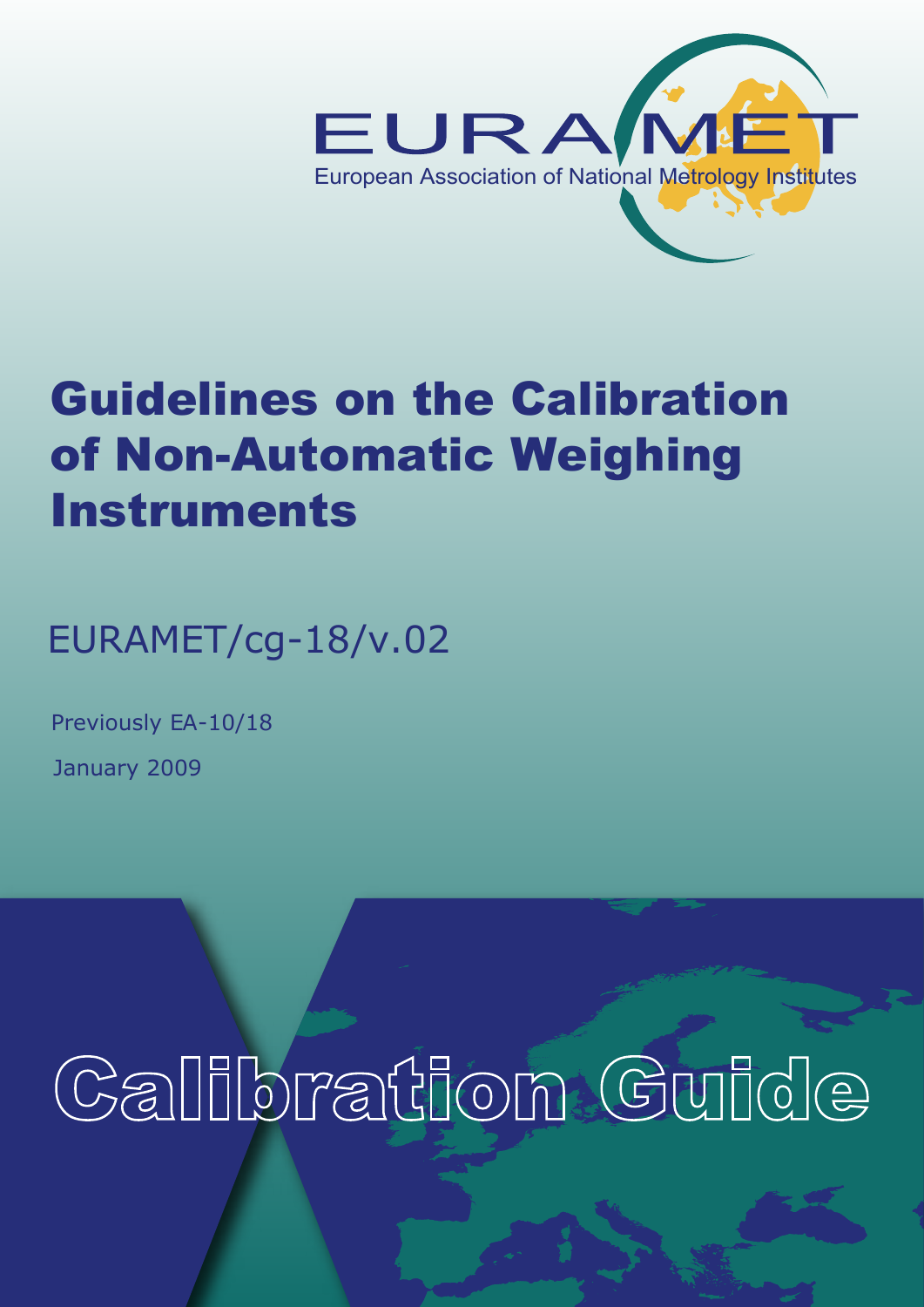# **Calibration Guide**

**EURAMET/cg-18/v.02**



# **GUIDELINES ON THE CALIBRATION OF NON-AUTOMATIC WEIGHING INSTRUMENTS**

January 2009

# **Purpose**

This document has been developed to improve harmonisation in calibration of Non-Automatic Weighing Instruments (NAWI). It gives advice to calibration laboratories to establish practical procedures.

The document contains detailed examples of the estimation of the uncertainty of measurements.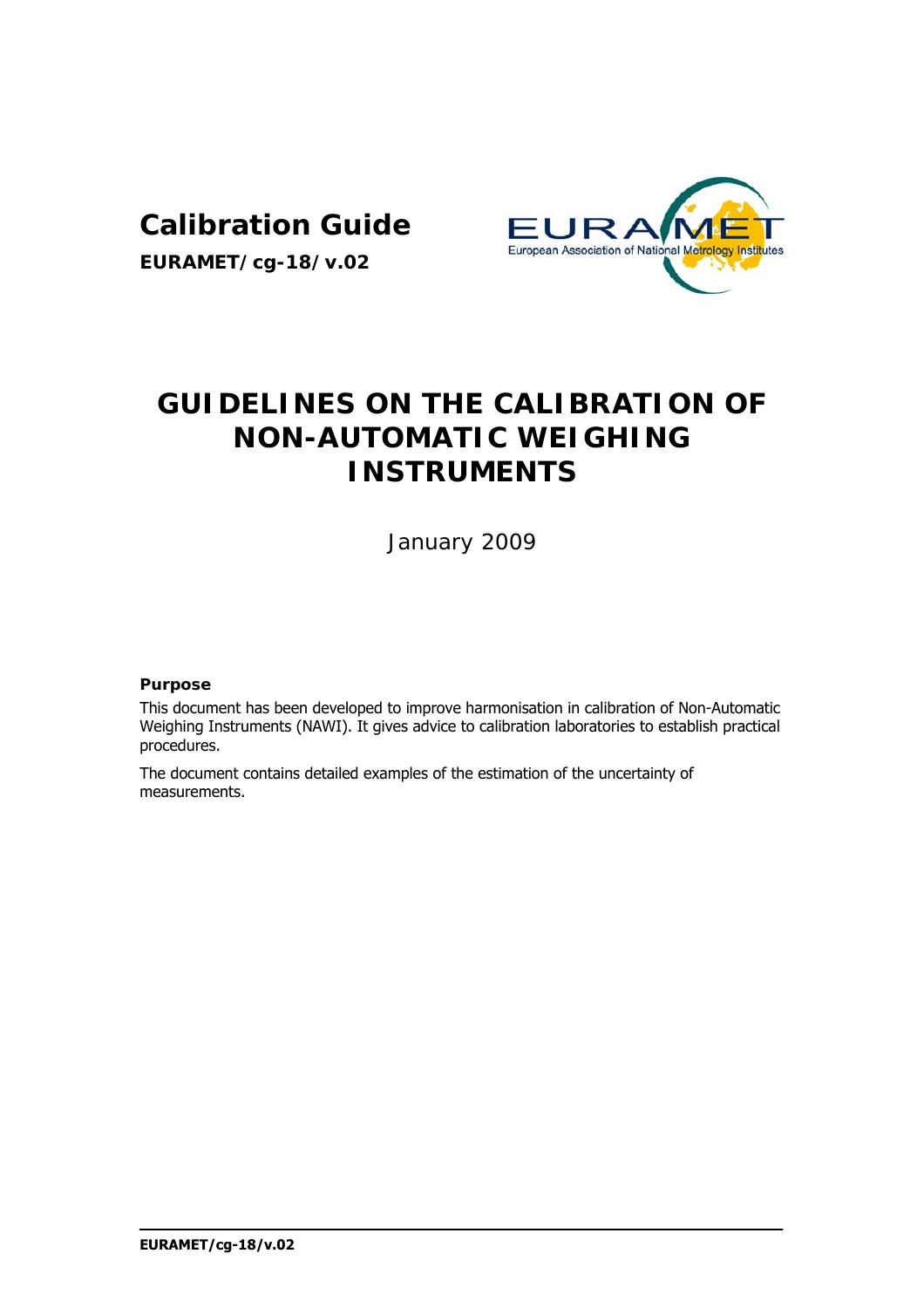# **Authorship**

This document was originally published by EA Committee 2 (Technical Activities), based on a draft of the Ad hoc Working Group "Mechanical measurements". It is revised and re-published by the EURAMET Technical Committee for Mass and Related Quantities.

# **Official language**

The English language version of this publication is the definitive version. The EURAMET Secretariat can give permission to translate this text into other languages, subject to certain conditions available on application. In case of any inconsistency between the terms of the translation and the terms of this publication, this publication shall prevail.

# **Copyright**

The copyright of this publication (EURAMET/cg-18/v.02 - English version) is held by © EURAMET e.V. 2007. It was originally published by EA as Guide EA-10/18. The text may not be copied for resale and may not be reproduced other than in full. Extracts may be taken only with the permission of the EURAMET Secretariat.

# **Guidance Publications**

This document represents preferred practice on how the relevant clauses of the accreditation standards might be applied in the context of the subject matter of this document. The approaches taken are not mandatory and are for the guidance calibration laboratories. The document has been produced as a means of promoting a consistent approach to laboratory accreditation.

No representation is made nor warranty given that this document or the information contained in it will be suitable for any particular purpose. In no event shall EURAMET, the authors or anyone else involved in the creation of the document be liable for any damages whatsoever arising out of the use of the information contained herein.

# **Further information**

For further information about this publication, contact your National member of the EURAMET Technical Committee for Mass and Related Quantities (see www.euramet.org).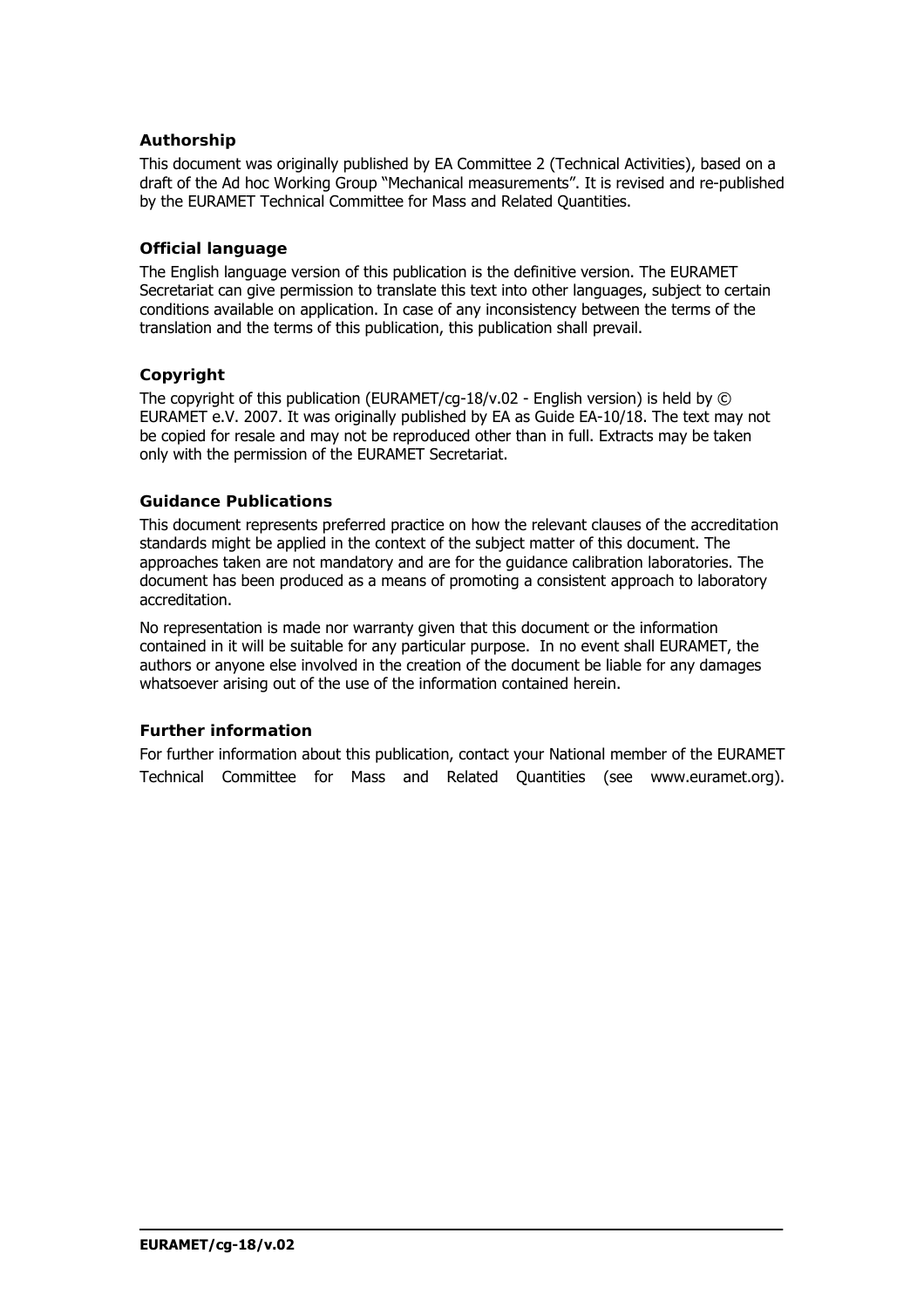**EURAMET/cg-18/v.02**



# **Guidelines on the Calibration of Non-Automatic Weighing Instruments January 2009**

# **CONTENTS**

| $\mathbf{1}$   | <b>INTRODUCTION</b>                         | 1              |
|----------------|---------------------------------------------|----------------|
| $\overline{2}$ | <b>SCOPE</b>                                | $\mathbf{1}$   |
| 3              | TERMINOLOGY AND SYMBOLS                     | $\overline{2}$ |
| 4              | <b>GENERAL ASPECTS OF THE CALIBRATION</b>   | $\overline{2}$ |
| 4.1            | Elements of the Calibration                 | $\overline{2}$ |
| 4.2            | Test load and indication                    | $\overline{4}$ |
| 4.3            | <b>Test loads</b>                           | $\overline{7}$ |
| 4.4            | <b>Indications</b>                          | 9              |
| 5              | MEASUREMENT METHODS                         | 11             |
| 5.1            | Repeatability test                          | 11             |
| 5.2            | Test for errors of indication               | 12             |
| 5.3            | Eccentricity test                           | 13             |
| 5.4            | Auxiliary measurements                      | 13             |
| 6              | <b>MEASUREMENT RESULTS</b>                  | 14             |
| 6.1            | Repeatability                               | 14             |
| 6.2            | Errors of indication                        | 14             |
| 6.3            | Effect of eccentric loading                 | 16             |
| 7              | UNCERTAINTY OF MEASUREMENT                  | 16             |
| 7.1            | Standard uncertainty for discrete values    | 16             |
| 7.2            | Standard uncertainty for a characteristic   | 24             |
| 7.3            | Expanded uncertainty at calibration         | 34             |
| 7.4            | Standard uncertainty of a weighing result   | 34             |
| 7.5            | Expanded uncertainty of a weighing result   | 31             |
| 8              | <b>CALIBRATION CERTIFICATE</b>              | 32             |
| 8.1            | General Information                         | 33             |
| 8.2            | Information about the calibration procedure | 33             |
| 8.3            | Results of measurement                      | 33             |
| 8.4            | Additional information                      | 34             |
| 9              | VALUE OF MASS OR CONVENTIONAL VALUE OF MASS | 34             |
| 9.1            | Value of mass                               | 35             |
| 9.2            | Conventional value of mass                  | 35             |
| 10             | <b>REFERENCES</b>                           | 36             |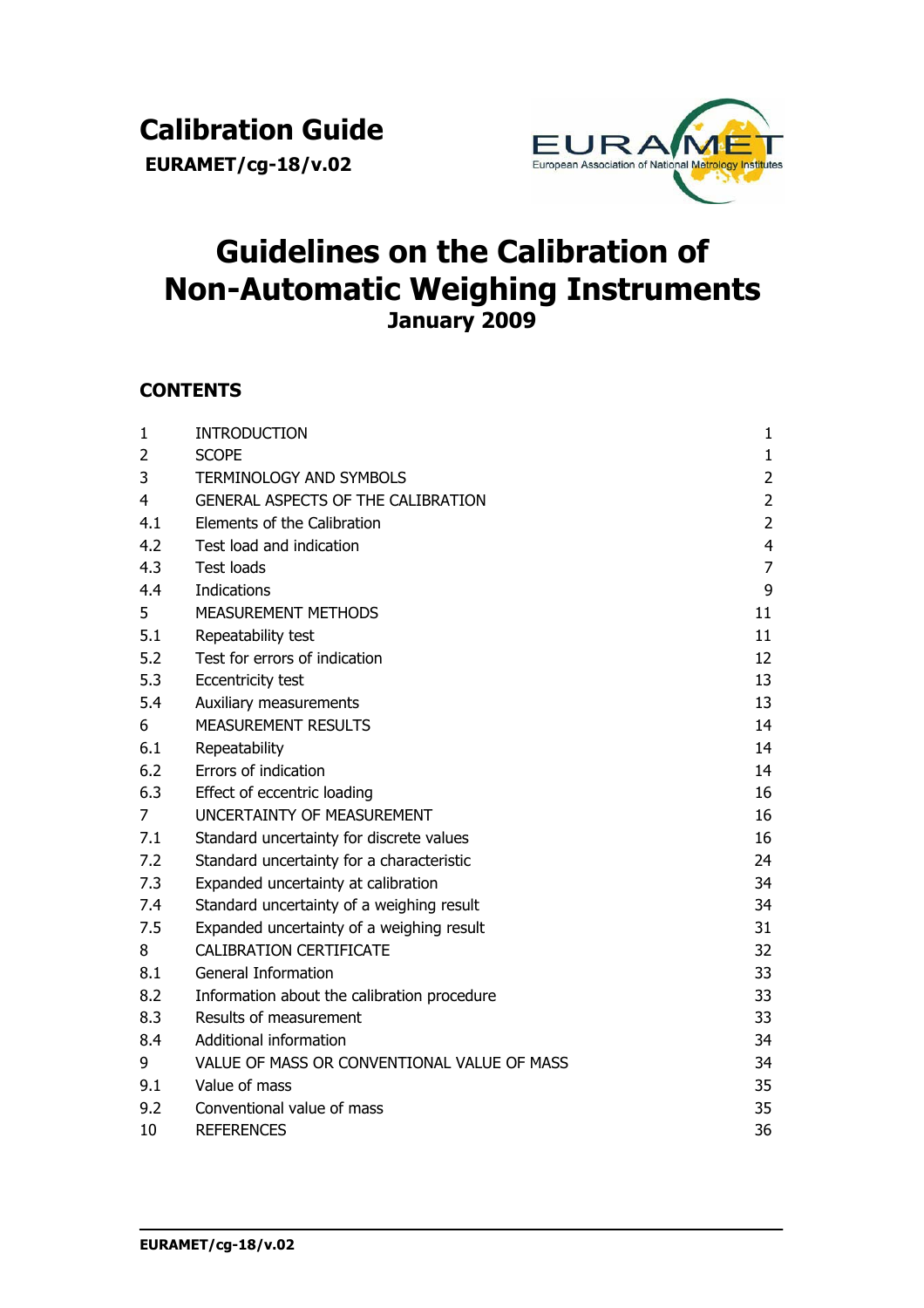# **APPENDICES**

| A              | ADVICE FOR ESTIMATION OF AIR DENSITY                       | 37 |
|----------------|------------------------------------------------------------|----|
| A1             | Formulae for the density of air                            | 37 |
| A2             | Variations of parameters constituting the air density      | 39 |
| A <sub>3</sub> | Uncertainty of air density                                 | 41 |
| B              | COVERAGE FACTOR K FOR EXPANDED UNCERTAINTY OF MEASUREMENT  | 42 |
| B <sub>1</sub> | Objective                                                  | 42 |
| <b>B2</b>      | Basic conditions for the application of $k = 2$            | 42 |
| B <sub>3</sub> | Determining k in other cases                               | 42 |
| C              | FORMULAE TO DESCRIBE ERRORS IN RELATION TO THE INDICATIONS | 44 |
| C1             | Objective                                                  | 44 |
| C <sub>2</sub> | <b>Functional relations</b>                                | 44 |
| C <sub>3</sub> | Terms without relation to the readings                     | 49 |
| D              | <b>SYMBOLS AND TERMS</b>                                   | 50 |
| D <sub>1</sub> | Symbols of general application                             | 50 |
| D <sub>2</sub> | Locations of important terms and expressions               | 52 |
| E              | <b>INFORMATION ON AIR BUOYANCY</b>                         | 54 |
| E <sub>1</sub> | Density of standard weights                                | 54 |
| E <sub>2</sub> | Examples for air buoyancy in general                       | 54 |
| E <sub>3</sub> | Air buoyancy for weights conforming to R111                | 55 |
| F              | <b>EFFECTS OF CONVECTION</b>                               | 57 |
| F1             | Relation between temperature and time                      | 57 |
| F <sub>2</sub> | Change of the apparent mass                                | 59 |
| G              | <b>EXAMPLES</b>                                            | 61 |
| G <sub>1</sub> | Instrument 200 g capacity, scale interval 0,1 mg           | 61 |
| G2             | Instrument 60 kg capacity, multi-interval                  | 64 |
| G3             | Instrument 30 t capacity, scale interval 10 kg             | 71 |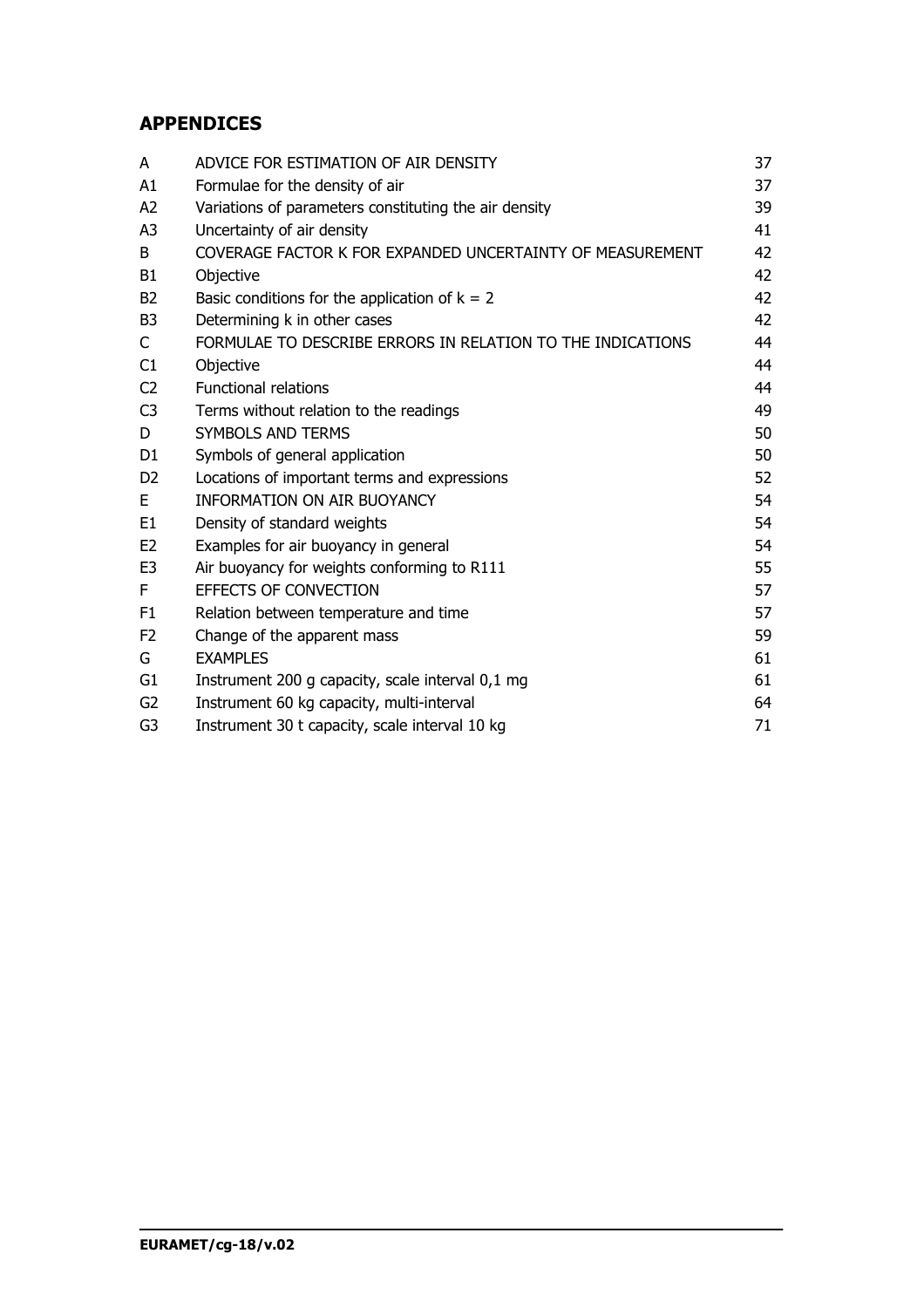**Calibration Guide** 

 **EURAMET/cg-18/v.02**



# **Guidelines on the Calibration of Non-Automatic Weighing Instruments January 2009**

# **1 INTRODUCTION**

Non-automatic weighing instruments are widely used to determine the quantity of a load in terms of mass. While for some applications specified by national legislation, they are subject to legal metrological control  $-$  i.e. type approval, verification etc.  $$ there is an increasing need to have their metrological quality confirmed by calibration, e.g. where required by ISO 9001 or ISO/IEC 17025 standards.

# **2 SCOPE**

This document contains guidance for the static calibration of self-indicating, nonautomatic weighing instruments (hereafter called "instrument"), in particular for

- 1. measurements to be performed,
- 2. calculation of the measuring results,
- 3. determination of the uncertainty of measurement,
- 4. contents of calibration certificates.

The obiect of the calibration is the indication provided by the instrument in response to an applied load. The results are expressed in units of mass. The value of the load indicated by the instrument will be affected by local gravity, the load's temperature and density, and the temperature and density of the surrounding air.

The uncertainty of measurement depends significantly on properties of the calibrated instrument itself, not only on the equipment of the calibrating laboratory; it can to some extent be reduced by increasing the number of measurements performed for a calibration. This guideline does not specify lower or upper boundaries for the uncertainty of measurement.

It is up to the calibrating laboratory and the client to agree on the anticipated value of the uncertainty of measurement which is appropriate in view of the use of the instrument and in view of the cost of the calibration.

While it is not intended to present one or few uniform procedures the use of which would be obligatory, this document gives general guidance for the establishing of calibration procedures the results of which may be considered as equivalent within the SIM Member Organisations.

Any such procedure must include, for a limited number of test loads, the determination of the error of indication and of the uncertainty of measurement assigned to these errors. The test procedure should as closely as possible resemble the weighing operations that are routinely being performed by the user  $-$  e.g. weighing discrete loads, weighing continuously upwards and/or downwards, use of tare balancing function.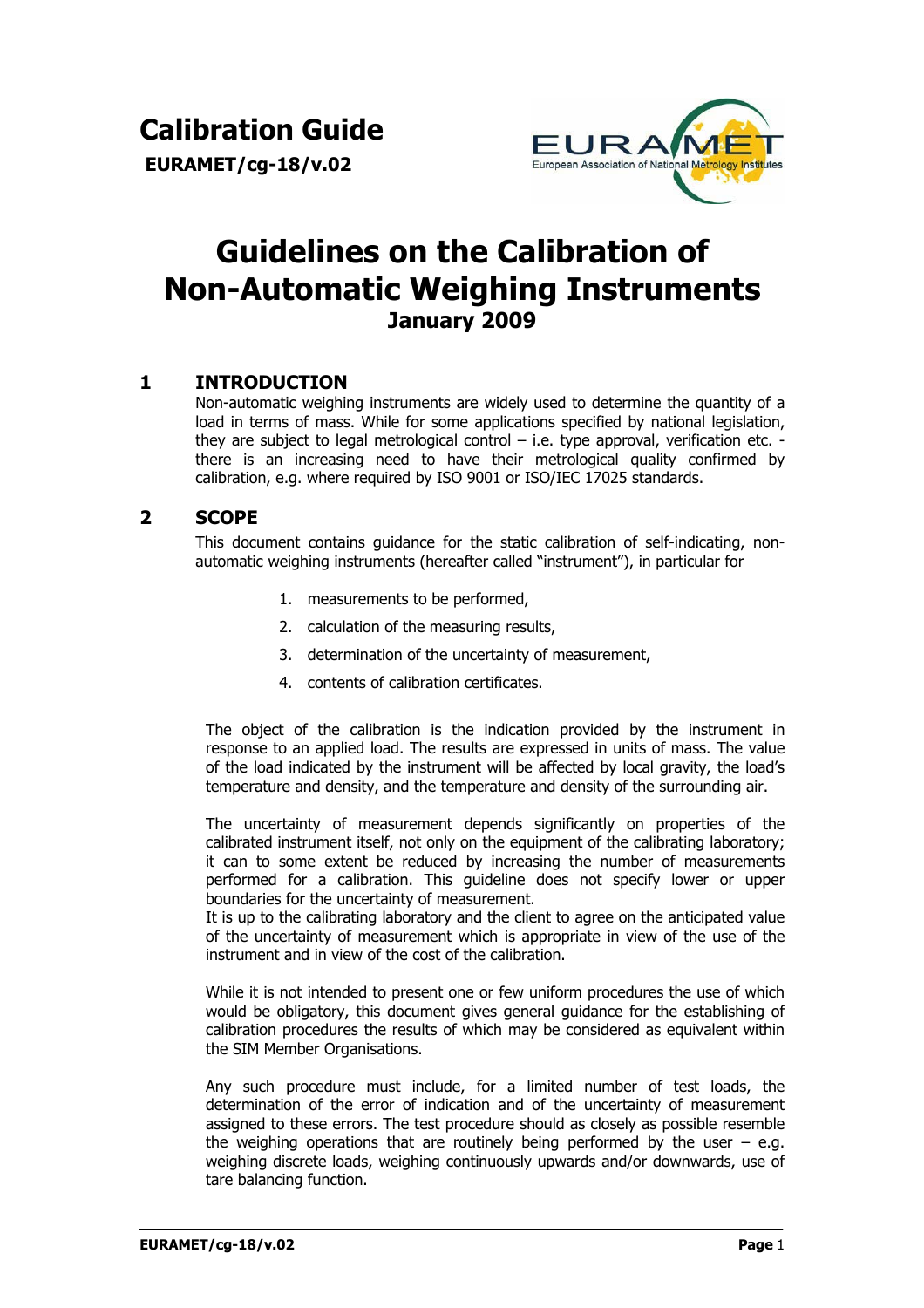The procedure may further include rules how to derive from the results advice to the user of the instrument with regard to the errors, and assigned uncertainty of measurement, of indications which may occur under normal conditions of use of the instrument, and/or rules on how to convert an indication obtained for a weighed object into the value of mass or conventional value of mass of that object.

The information presented in this guideline is intended to serve, and should be observed by,

- 1. bodies accrediting laboratories for the calibration of weighing instruments,
- 2. laboratories accredited for the calibration of non-automatic weighing instruments,
- 3. testhouses, laboratories, or manufacturers using calibrated non-automatic weighing instruments for measurements relevant for the quality of production subject to QM requirements (e.g. ISO 9000 series, ISO 10012, ISO/IEC 17025).

A summary of the main terms and equations used in this document is given in Appendix D2.

# **3 TERMINOLOGY AND SYMBOLS**

The terminology used in this document is mainly based on existing documents:

- GUM [1] for terms related to the determination of results and the uncertainty of measurement,
- OIML R111 [4] for terms related to the standard weights,
- OIML R76 [2] (or EN 45501 [3]) for terms related to the functioning, to the construction, and to the metrological characterisation of non-automatic weighing instruments.
- VIM [8] for terms related to the calibration.

Such terms are not explained in this document, but where they first appear, references will be indicated.

Symbols whose meaning is not self-evident, will be explained where they are first used. Those that are used in more than one section are collected in Appendix D1.

# **4 GENERAL ASPECTS OF THE CALIBRATION**

# **4.1 Elements of the calibration**

Calibration consists of

- 1. applying test loads to the instrument under specified conditions,
- 2. determining the error or variation of the indication, and
- 3. estimating the uncertainty of measurement to be attributed to the results.

# **4.1.1 Range of calibration**

Unless requested otherwise by the client, a calibration extends over the full weighing range [3] from Zero to the maximum capacity *Max* . The client may specify a certain part of a weighing range, limited by a minimum load *Min*′ and the largest load to be weighed *Max*′, or individual nominal loads, for which he requests calibration.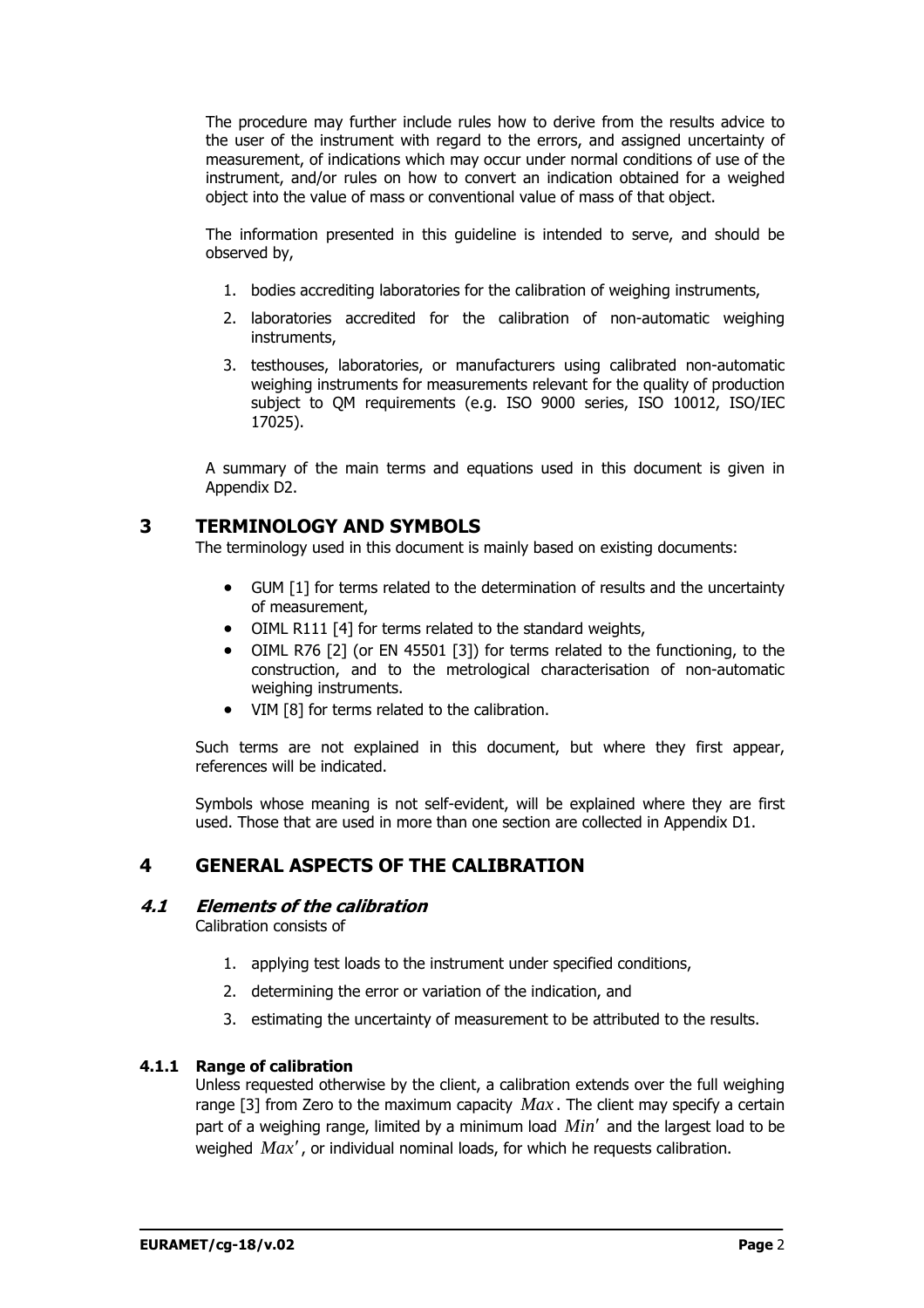On a multiple range instrument [3], the client should identify which range(s) shall be calibrated. The preceding paragraph applies to each range separately.

# **4.1.2 Place of calibration**

Calibration is normally performed on the site where the instrument is being used.

If an instrument is moved to another location after the calibration, possible effects from

- 1. difference in local gravity acceleration,
- 2. variation in environmental conditions,
- 3. mechanical and thermal conditions during transportation.

are likely to alter the performance of the instrument and may invalidate the calibration. Moving the instrument after calibration should therefore be avoided, unless immunity to these effects of a particular instrument, or type of instrument has been clearly demonstrated. Where this has not been demonstrated, the calibration certificate should not be accepted as evidence of traceability.

# **4.1.3 Preconditions, preparations**

Calibration should not be performed unless

- 1. the instrument can be readily identified,
- 2. all functions of the instrument are free from effects of contamination or damage, and functions essential for the calibration operate as intended,
- 3. presentation of weight values is unambiguous and indications, where given, are easily readable,
- 4. the normal conditions of use (air currents, vibrations, stability of the weighing site etc.) are suitable for the instrument to be calibrated,
- 5. the instrument is energized prior to calibration for an appropriate period, e.g. as long as the warm-up time specified for the instrument, or as set by the user,
- 6. the instrument is levelled, if applicable,
- 7. the instrument has been exercised by loading approximately up to the largest test load at least once, repeated loading is advised.

Instruments that are intended to be regularly adjusted before use should be adjusted before the calibration, unless otherwise agreed with the client. Adjustment should be performed with the means that are normally applied by the client, and following the manufacturer's instructions where available.

 As far as relevant for the results of the calibration, the status of software settings which can be altered by the client should be noted.

Instruments fitted with an automatic zero-setting device or a zero-tracking device [3] should be calibrated with the device operative or not, as set by the client.

For on site calibration the user of the instrument should be asked to ensure that the normal conditions of use prevail during the calibration. In this way disturbing effects such as air currents, vibrations, or inclination of the measuring platform will, so far as is possible, be inherent to the measured values and will therefore be included in the determined uncertainty of measurement.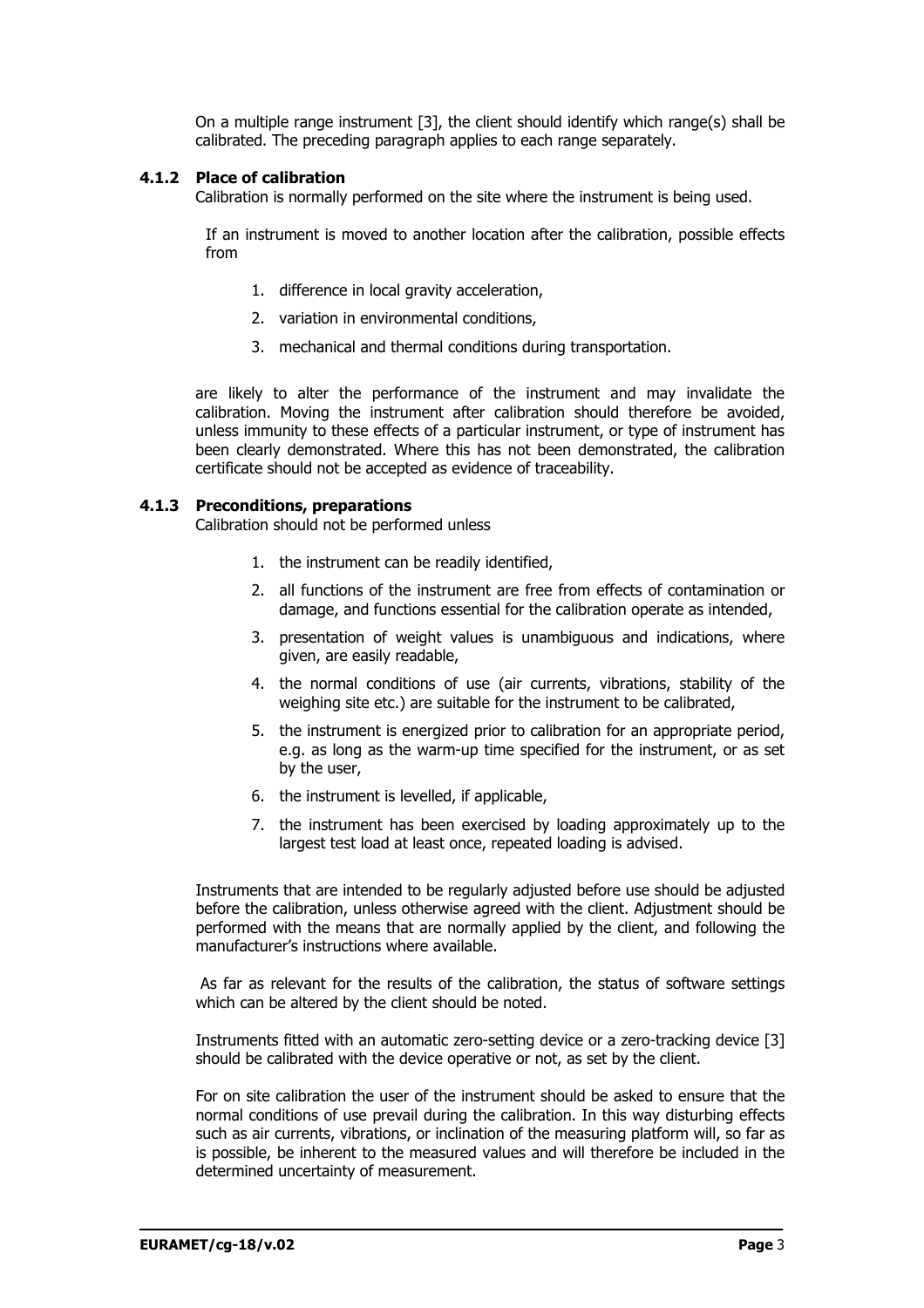# **4.2 Test load and indication**

#### **4.2.1 Basic relation between load and indication**

In general terms, the indication of an instrument is proportional to the force exerted by an object of mass m on the load receptor:

$$
I \sim mg(1 - \rho_a/\rho) \tag{4.2.2-1}
$$

with *g* local gravity acceleration

 $\rho$ <sub>*a*</sub> density of the surrounding air

 $\rho$  density of the object

The terms in the brackets account for the reduction of the force due to the air buoyancy of the object.

#### **4.2.2 Effect of air buoyancy**

It is state of the art to use standard weights that have been calibrated to the conventional value of mass $m_c^{-1}$  $m_c^{-1}$  $m_c^{-1}$ , for the adjustment and/or the calibration of weighing instruments. The adjustment is performed such that effects of *g* and of the actual buoyancy of the standard weight  $m_{cs}$  are included in the adjustment factor. Therefore, at the moment of the adjustment the indication  $I<sub>s</sub>$  is:

$$
I_s = m_{cs} \tag{4.2.2-1}
$$

This adjustment is, of course, performed under the conditions characterized by the actual values of  $g_s$ ,  $\rho_s \neq \rho_c$ , and  $\rho_{as} \neq \rho_0$ , identified by the suffix "s", and is valid only under these conditions. For another body with  $\rho \neq \rho_{\rm s}$ , weighed on the same instrument but under different conditions:  $g \neq g_s$ ,  $\gamma \rho_a \neq \rho_a$ , the indication is in general (neglecting terms of 2nd or higher order):

$$
I = m_c (g/g_s)[1 - (\rho_a - \rho_0)(1/\rho - 1/\rho_s) - (\rho_a - \rho_{as})/\rho_s]
$$
 (4.2.2-3)

If the instrument is not displaced, there will be no variation of *g*, so  $g/g_s = 1$ . This is assumed hereafter.

The formula simplifies further in situations where some of the density values are equal:-

a) weighing a body in the reference air density:  $\rho_a = \rho_0$ , then

$$
I = m_c \{1 - (\rho_a - \rho_{as}) / \rho_s\}
$$
 (4.2.2-4)

$$
m_c = m\{(1 - \rho_0/\rho)/(1 - \rho_0/\rho_c)\}\tag{4.2.2-2}
$$

with  $\rho_0 = 1.2 \text{ kg/m}^3$  = reference value of the air density

 $\overline{a}$ 

<span id="page-8-0"></span><sup>&</sup>lt;sup>1</sup> The conventional value of mass  $m_c$  of a body has been defined in [4] as the numerical value of mass  $m$  of a weight of reference density  $\rho_c$  = 8000 kg/m<sup>3</sup> which balances that body at 20 °C in air of density  $\rho_0$ :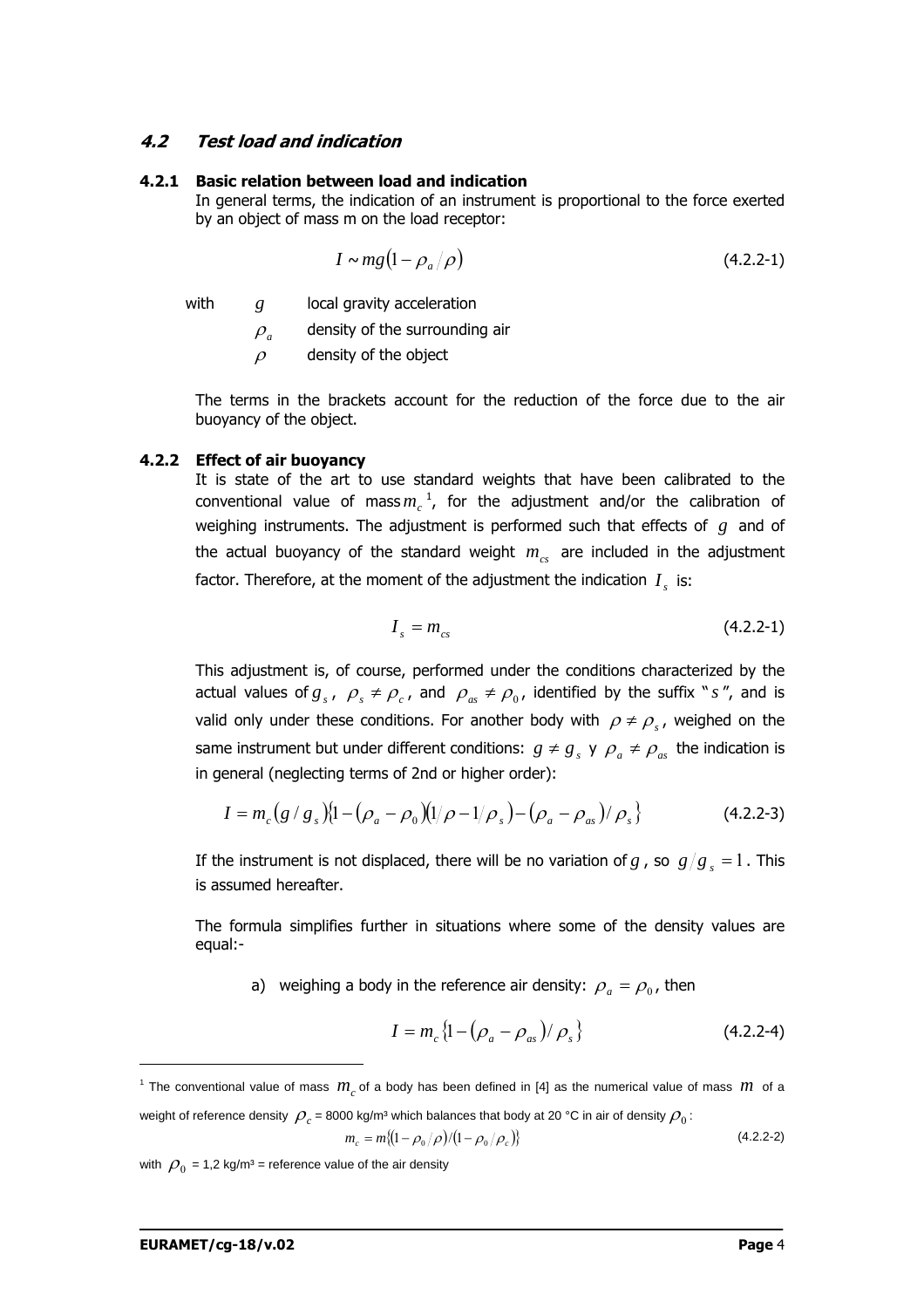b) weighing a body of the same density as the adjustment weight:  $\rho = \rho_s$ , then again (as in case a))

$$
I = m_c \{1 - (\rho_a - \rho_{as}) / \rho_s\}
$$
 (4.2.2-5)

c) weighing in the same air density as at the time of adjustment:  $\rho_a = \rho_{as}$ , then

$$
I = m_c \left\{ 1 - \left( \rho_a - \rho_0 \right) \left( 1/\rho - 1/\rho_s \right) \right\}
$$
 (4.2.2-6)

Figure 4.2-1 shows examples for the magnitude of the relative changes  $\Delta I/I_s = (I - I_s)/I_s$  for an instrument adjusted with standard weights of  $\rho_s = \rho_c$ , when calibrated with standard weights of different but typical density.



Line  $\triangle$  is valid for a body of  $\rho = 7 810$  kg/m<sup>3</sup>, weighed in  $\rho_a = \rho_{as}$ Line **×** is valid for a body of  $\rho = 8,400 \text{ kg/m}^3$ , weighed in  $\rho_a = \rho_{as}$ Line  $\blacklozenge$  is valid for a body of  $\rho = \rho_s = \rho_c$  after adjustment in  $\rho_{as} = \rho_0$ 

It is obvious that under these conditions, a variation in air density has a far greater effect than a variation in the body's density.

Further information is given on air density in Appendix A, and on air buoyancy related to standard weights in Appendix E.

#### **4.2.3 Effects of convection**

Where weights have been transported to the calibration site they may not have the same temperature as the instrument and its environment. Two phenomena should be noted in this case: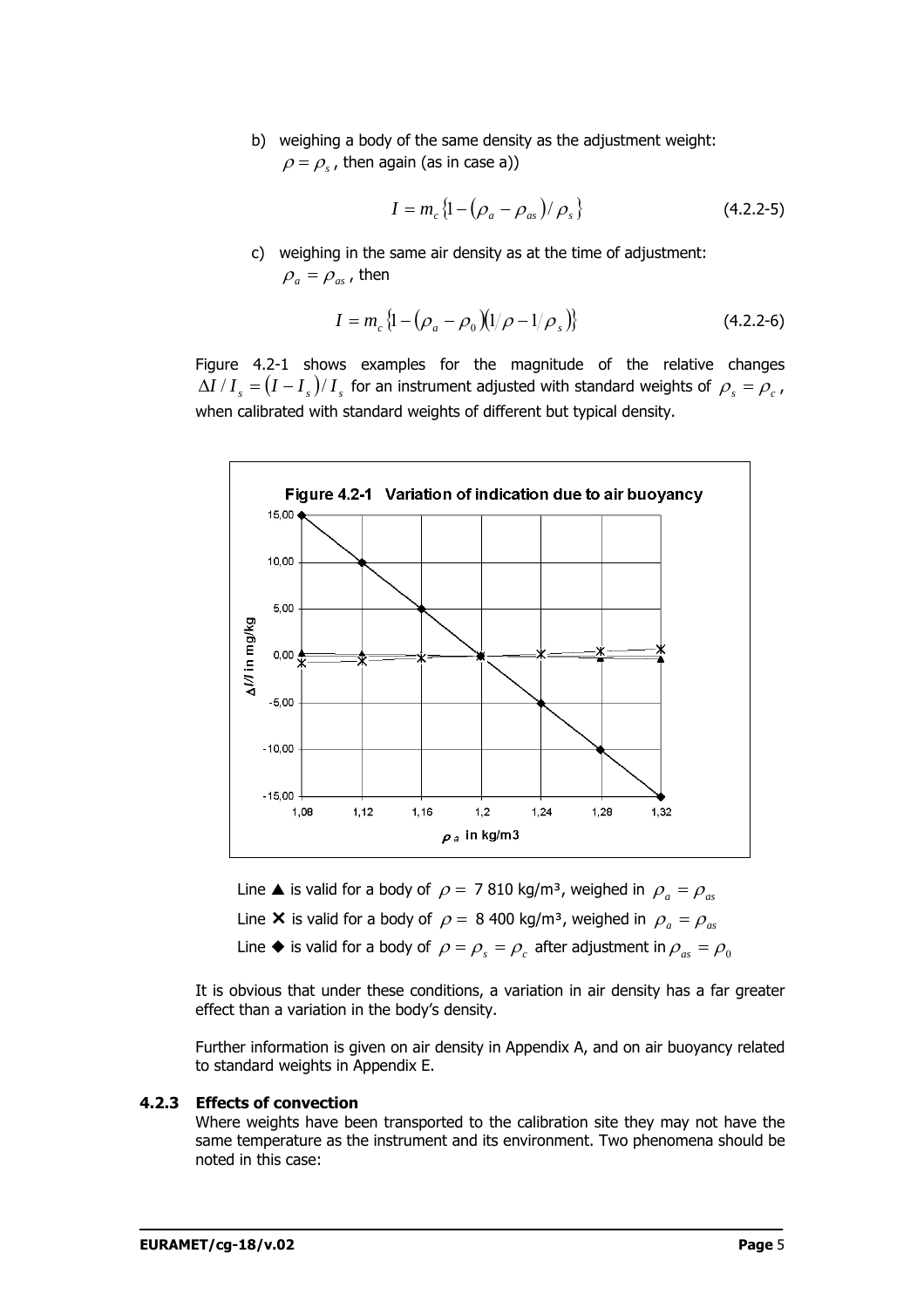An initial temperature difference  $\Delta T_0$  may be reduced to a smaller value  $\Delta T$  by acclimatisation over a time  $\Delta t$ ; this occurs faster for smaller weights than for larger ones.

When a weight is put on the load receptor, the actual difference Δ*T* will produce an air flow about the weight leading to parasitic forces which result in an apparent change  $\Delta m_{conv}$  on its mass. The sign of  $\Delta m_{conv}$  is normally opposite to the sign of  $\Delta T$ , its value is greater for large weights than for small ones.

The relations between any of the quantities mentioned:  $\Delta T_0$ ,  $\Delta t$ ,  $\Delta T$ ,  $m$  and  $\Delta m_{\text{conv}}$  are nonlinear, and they depend on the conditions of heat exchange between the weights and their environment  $-$  see [6].

Figure 4.2-2 gives an impression of the magnitude of the apparent change in mass in relation to a temperature difference, for some selected weight values.



This effect should be taken into account by either letting the weights accommodate to the extent that the remaining change  $\Delta m_{conv}$  is negligible in view of the uncertainty of the calibration required by the client, or by considering the possible change of indication in the uncertainty budget. The effect may be significant for weights of high accuracy, e.g. for weights of class  $E_2$  or  $F_1$  in R 111 [4].

More detailed information is given in Appendix F.

# **4.2.4 Reference value of mass**

The general relations (4.2.2-3) to (4.2.2-6) apply also if the "body weighed" is a standard weight used for calibration.

To determine the errors of indication of an instrument, standard weights of known conventional value of mass  $m_{cC}$  are applied. Their density  $\rho_{C}$  is normally different from the reference value  $\rho_c$  and the air density  $\rho_{acal}$  at the time of calibration is normally different from  $\rho_0$ .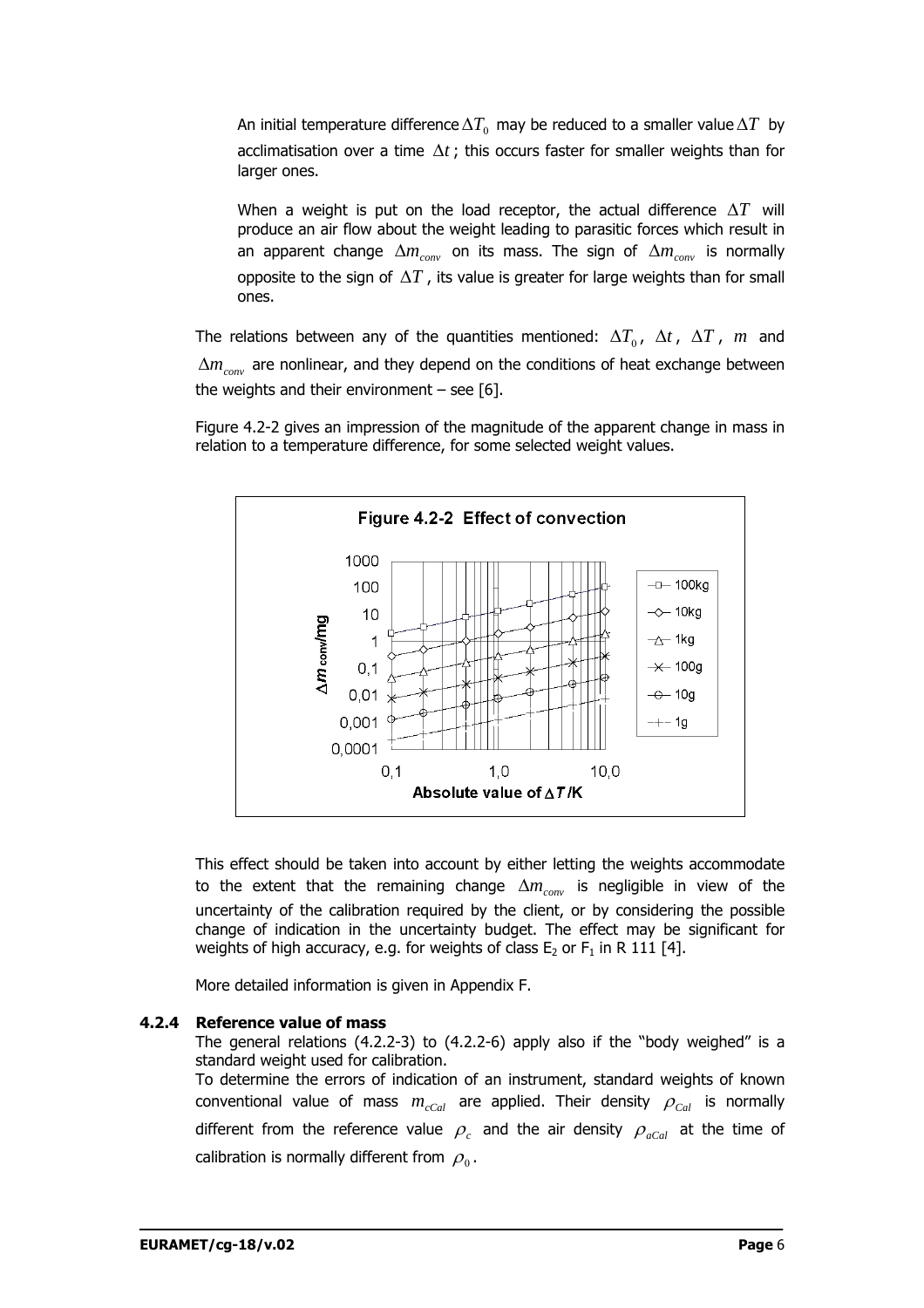The error *E* of indication is

$$
E = I - m_{ref} \tag{4.2.4-1}
$$

where  $m_{ref}$  is a conventional true value of mass, further called reference value of mass. Due to effects of air buoyancy, convection, drift and others which may lead to minor correction terms  $\delta m_x$ ,  $m_{ref}$  is not exactly equal to  $m_{cCal}$ :

$$
m_{ref} = m_{cCal} + \delta m_B + \delta m_{conv} + \delta m_D + \delta m...
$$
 (4.2.4-2)

The correction for air buoyancy  $\delta m_B$  is affected by values of  $\rho_s$  and  $\rho_a$ , that were valid for the adjustment but are not normally known. It is assumed that weights of the reference density  $\rho_s = \rho_c$  have been used. (4.2.2-3) then gives the general expression for the correction

$$
\delta m_B = -m_{cCal} \left[ (\rho_{acal} - \rho_0) (1/\rho_{Cal} - 1/\rho_c) + (\rho_{acal} - \rho_{as})/\rho_c \right]
$$
(4.2.4-3)

For the air density  $\rho_{as}$  two situations are considered:

A The instrument has been adjusted immediately before the calibration, so  $\rho_{as} = \rho_{aCal}$ . This simplifies (4.2.4-3) to:

$$
\delta m_B = -m_{cCal} \left( \rho_{aCal} - \rho_0 \right) \left( 1/\rho_{Cal} - 1/\rho_c \right) \tag{4.2.4-4}
$$

- B The instrument has been adjusted independent of the calibration, in unknown air density  $\rho_{as}$  for which a reasonable assumption should be made.
- B1 For on-site calibrations,  $\rho_{as}$  may be expected to be similar to  $\rho_{acal}$ , with the possible difference  $\delta \rho_{as} = \rho_{acal} - \rho_{as}$ . (4.2.4-3) is then modified to

$$
\delta m_B = -m_{cCal} \left[ (\rho_{acal} - \rho_0) \left( 1/\rho_{Cal} - 1/\rho_c \right) + \delta \rho_{as} / \rho_c \right]
$$
(4.2.4-5)

B2 A simple, straightforward assumption could be  $\rho_{as} = \rho_{0}$ , then

$$
\delta m_B = -m_{cCal} \left(\rho_{aCal} - \rho_0\right) / \rho_{Cal} \tag{4.2.4-6}
$$

See also Appendices A and E for further information.

The other correction terms are dealt with in section 7. The suffix "Cal" will from now on be omitted unless where necessary to avoid confusion.

#### **4.3 Test loads**

Test loads should preferably consist of standard weights that are traceable to the SI unit of mass. Other test loads may be used, however, for tests of a comparative nature – e.g. test with eccentric loading, repeatability test – or for the mere loading of an instrument – e.g. preloading, tare load that is to be balanced, substitution load.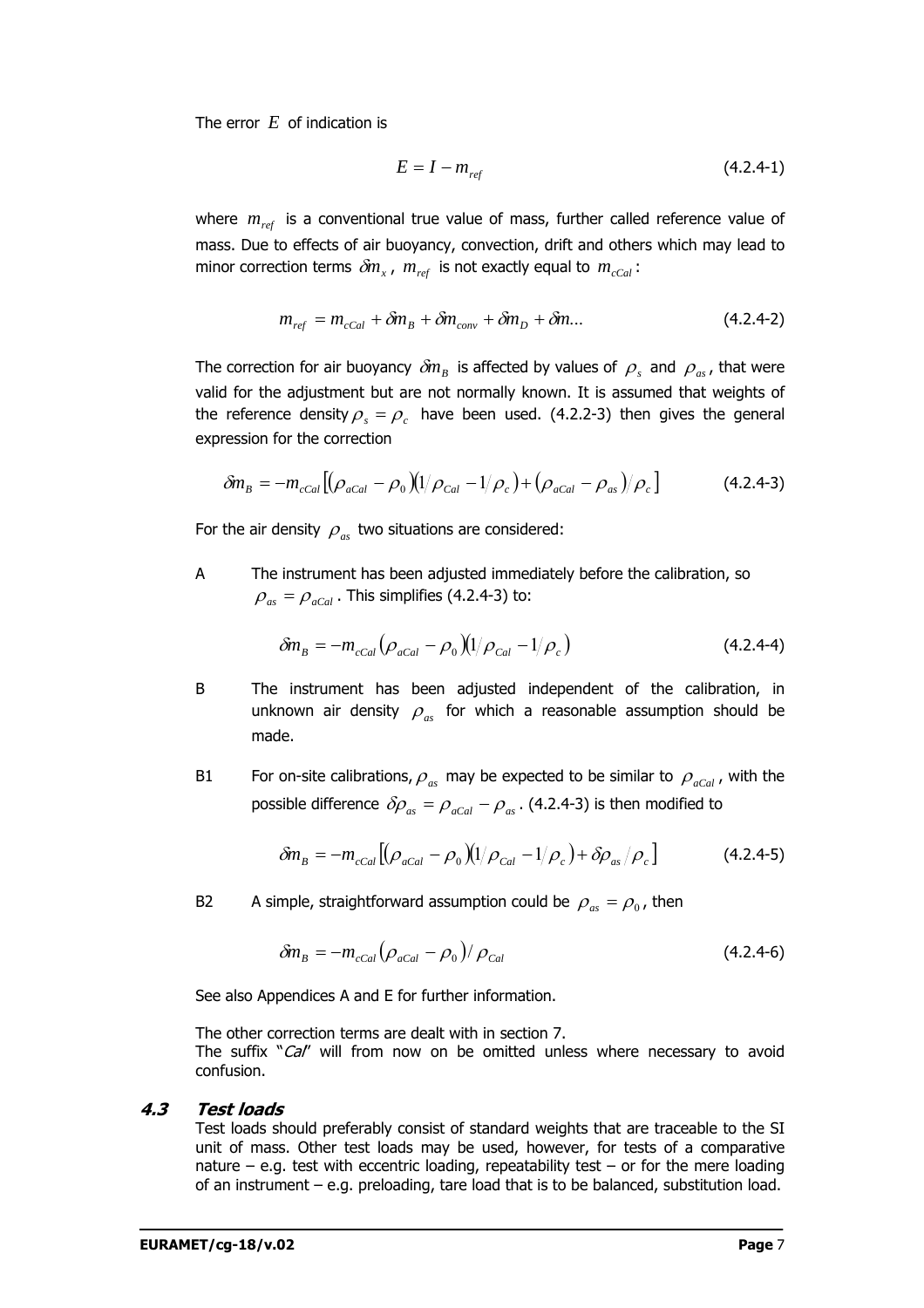# **4.3.1 Standard weights**

The traceability of weights to be used as standards shall be accomplished by calibration<sup>[2](#page-12-0)</sup> consisting of

- 1. determination of the actual conventional value of mass  $m<sub>a</sub>$  and/or the correction  $\delta m_c$  to its nominal value  $m_N$ :  $\delta m_c = m_c - m_N$ , together with the expanded uncertainty of the calibration  $U_{\text{os}}$ , or
- 2. confirmation that  $m<sub>a</sub>$  is within specified maximum permissible errors  $mpe$ :  $m_N - (mpe - U_{95}) < m_c < m_N + (mpe - U_{95})$

The standards should further satisfy the following requirements to the extent as appropriate in view of their accuracy:

- 3. density  $\rho_s$  sufficiently close to  $\rho_c = 8000 \text{ kg/m}^3$
- 4. surface finish suitable to prevent a change in mass through contamination by dirt or adhesion layers
- 5. magnetic properties such that interaction with the instrument to be calibrated is minimized.

Weights that comply with the relevant specifications of the International Recommendation OIML R 111 [4] should satisfy all these requirements.

The maximum permissible errors, or the uncertainties of calibration of the standard weights shall be compatible with the scale interval  $d[3]$  of the instrument and/or the needs of the client with regard to the uncertainty of the calibration of his instrument.

# **4.3.2 Other test loads**

For certain applications mentioned in 4.3, 2nd sentence, it is not essential that the conventional value of mass of a test load is known. In these cases, loads other than standard weights may be used, with due consideration of the following:

- 1. shape, material, composition should allow easy handling,
- 2. shape, material, composition should allow the position of the centre of gravity to be readily estimated,
- 3. their mass must remain constant over the full period they are in use for the calibration,
- 4. their density should be easy to estimate,
- 5. loads of low density (e.g. containers filled with sand or gravel), may require special attention in view of air buoyancy.
- Temperature and barometric pressure may need to be monitored over the full period the loads are in use for the calibration.

 $\overline{a}$ 

<span id="page-12-0"></span><sup>&</sup>lt;sup>2</sup> ILAC-P 10-2002, nr. 2(b): Traceability shall be derived, where possible,..."from a calibration laboratory that can demonstrate competence, measurement capability and traceability with appropriate measurement uncertainty, e.g. an accredited calibration laboratory..." and Note 3: "It is recognised by ILAC that in some economies calibrations performed by verifying authorities appointed under their economies' Legal metrology frameworks are also accepted."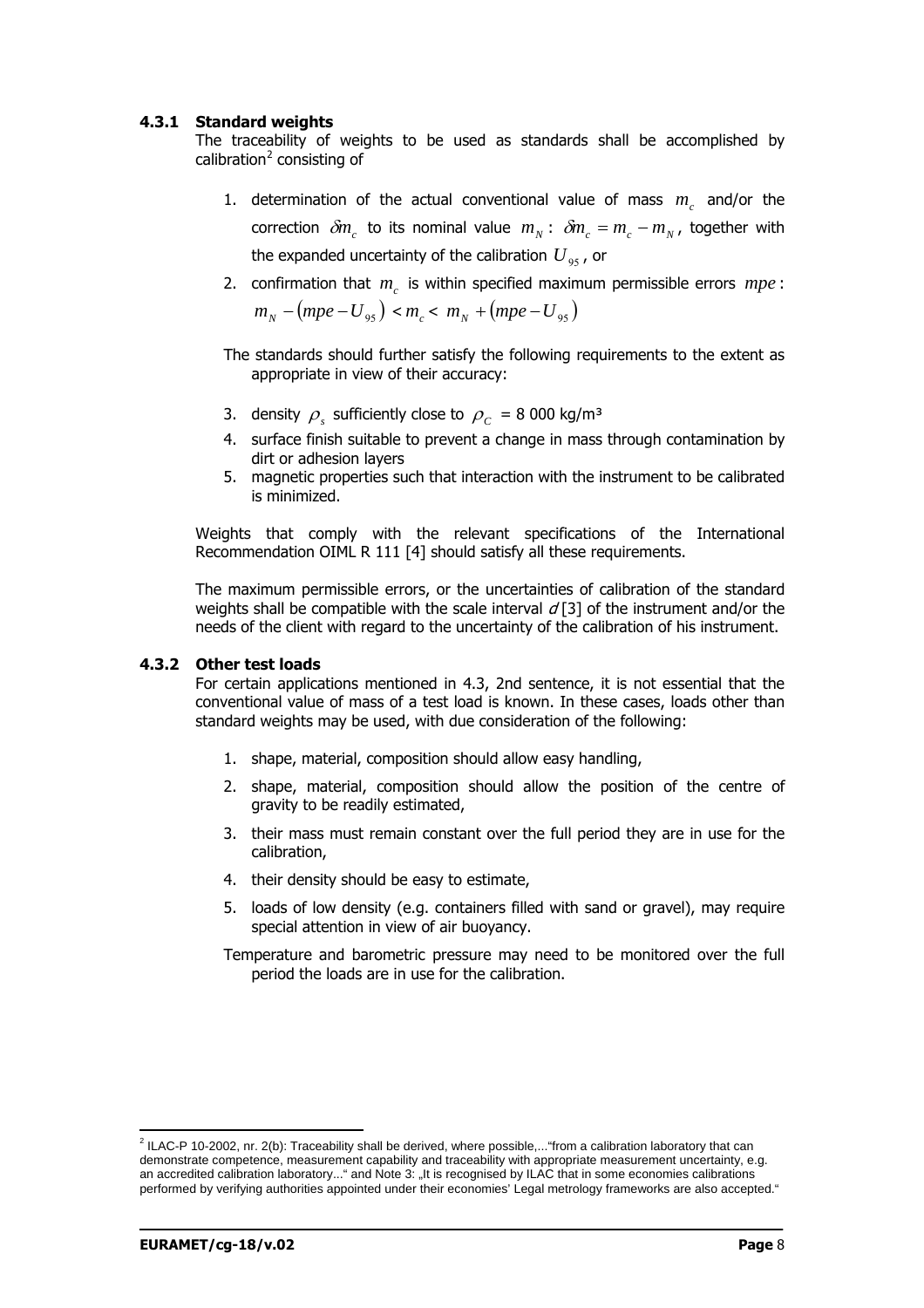#### **4.3.3 Use of substitution loads**

A test load the conventional value of mass of which is essential, should be made up entirely of standard weights. But where this is not possible, any other load which satisfies 4.3.2 may be used for substitution. The instrument under calibration is used as comparator to adjust the substitution load  $L_{sub}$  so that it brings about approximately the same indication *I* as the corresponding load  $L_{S_t}$  made up of standard weights.

A first test load  $L_{T1}$  made up of standard weights  $m_{c1}$  is indicated as:

$$
I(L_{St}) = I(m_{c1})
$$
\n(4.3.3-1)

After removing  $L_{\text{S}t}$  a substitution load  $L_{\text{sub}}$  is put on and adjusted to give approximately the same indication:

$$
I(L_{sub1}) \approx I(m_{c1}) \tag{4.3.3-2}
$$

so that

$$
L_{\text{sub1}} = m_{c1} + I(L_{\text{sub1}}) - I(m_{c1}) = m_{c1} + \Delta I_1
$$
\n(4.3.3-3)

The next test load  $L_{T2}$  is made up by adding  $m_{c1}$ 

$$
L_{T2} = L_{sub1} + m_{c1} = 2m_{c1} + \Delta I_1
$$
\n(4.3.3-4)

 $m_{c1}$  is again replaced by a substitution load of  $\approx L_{sub1}$  with adjustment to  $\approx$  $I(L_{T2})$ .

The procedure may be repeated, to generate test loads  $LT3$ , ... $LTn$ :

$$
L_{T_n} = nm_{c1} + \Delta I_1 + \Delta I_2 + \dots + \Delta I_{n-1}
$$
\n(4.3.3-5)

The value of  $L_{T_n}$  is taken as the conventional value of mass  $m_c$  of the test load.

With each substitution step however, the uncertainty of the total test load increases substantially more than if it were made up of standard weights only, due to the effects of repeatability and resolution of the instrument.  $-$  cf. also 7.1.2.6<sup>[3](#page-13-0)</sup>.

# **4.4 Indications**

#### **4.4.1 General**

Any indication I related to a test load is basically the difference of the indications *<sup>L</sup> I* under load and  $I_0$  at no-load:

$$
I = I_L - I_0 \tag{4.4.1-1}
$$

It is to be preferred to record the no-load indications together with the load

<span id="page-13-0"></span><sup>3</sup> Example: for an instrument with *Max* = 5000 kg, *d* = 1 kg, the standard uncertainty of 5 t standard weights may be 200 g, while the standard uncertainty of a test load made up of 1 t standard weights and 4 t substitution load, will be about 2 kg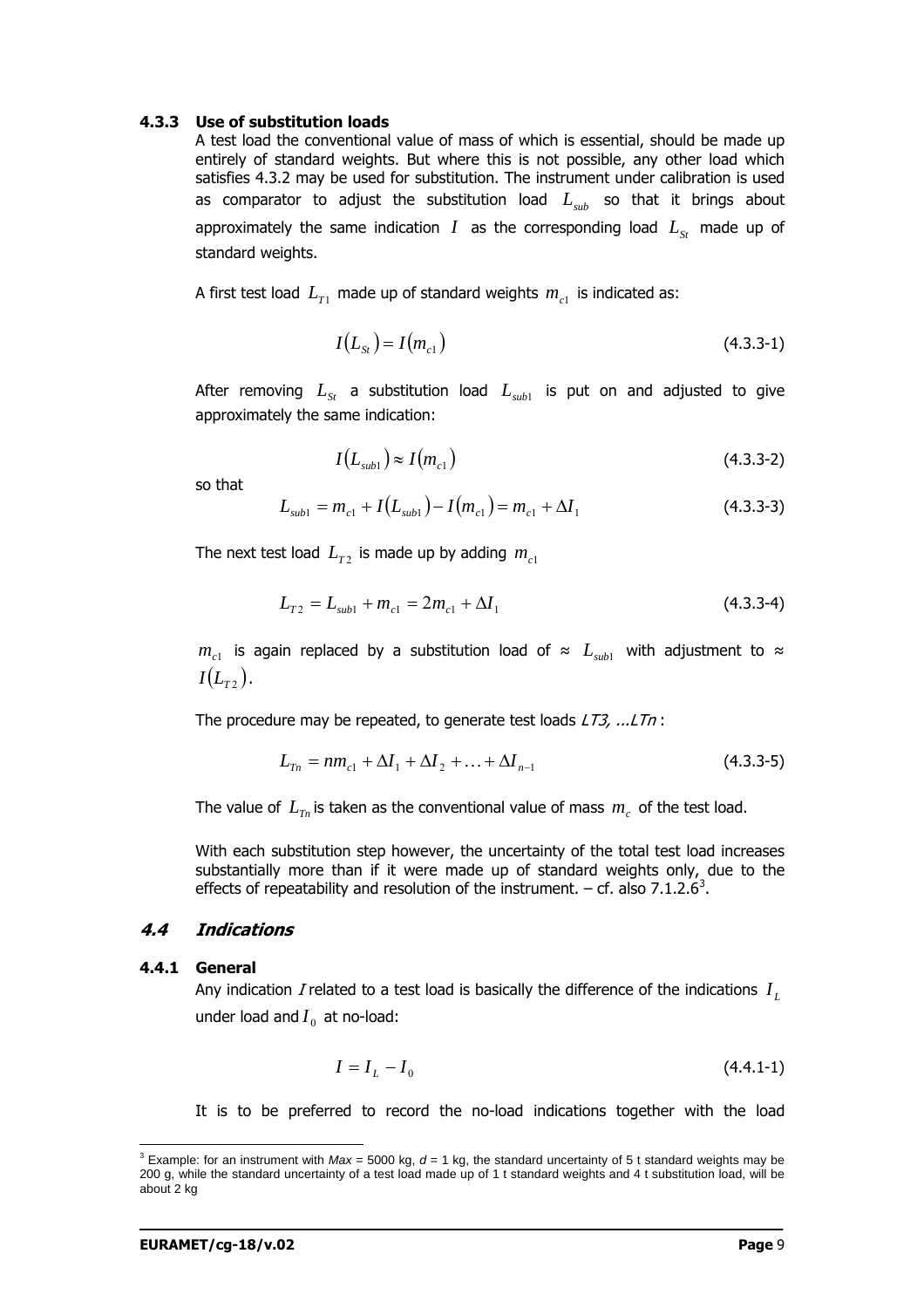indications for any test measurement. However, recording the no-load indications may be redundant where a test procedure calls for the setting to zero of any no-load indication which is not = zero of itself, before a test load is applied.

For any test load, including no load, the indication  $I$  of the instrument is read and recorded only when it can be considered as being stable. Where high resolution of the instrument, or environmental conditions at the calibration site prevent stable indications, an average value should be recorded together with information about the observed variability (e.g. spread of values, unidirectional drift).

During calibration tests, the original indications should be recorded, not errors or variations of the indication.

# **4.4.2 Resolution**

Indications are normally obtained as integer multiples of the scale interval  $d$ .

At the discretion of the calibration laboratory and with the consent of the client, means to obtain indications in higher resolution than in  $d$  may be applied, e.g. where compliance to a specification is checked and smallest uncertainty is desired. Such means may be:

1. switching the indicating device to a smaller scale interval  $dT < d$  ("service mode").

In this case, the indication  $I<sub>r</sub>$  is then obtained as integer multiple of  $dT$ .

2. applying small extra test weights in steps of  $d<sub>r</sub> = d/5$  or  $d/10$  to determine more precisely the load at which an indication changes unambiguously from  $I'$  to  $I' + d$ . ("changeover point method"). In this case, the indication I' is recorded together with the amount Δ*L* of the n additional small test weights necessary to increase *I*′ by one *d* .

The indication  $I_L$  is

$$
I_L = I' + d/2 - \Delta L = I' + d/2 - nd_T
$$
 (4.4.2-1)

Where the changeover point method is applied, it is advised to apply it for the indications at zero as well where these are recorded.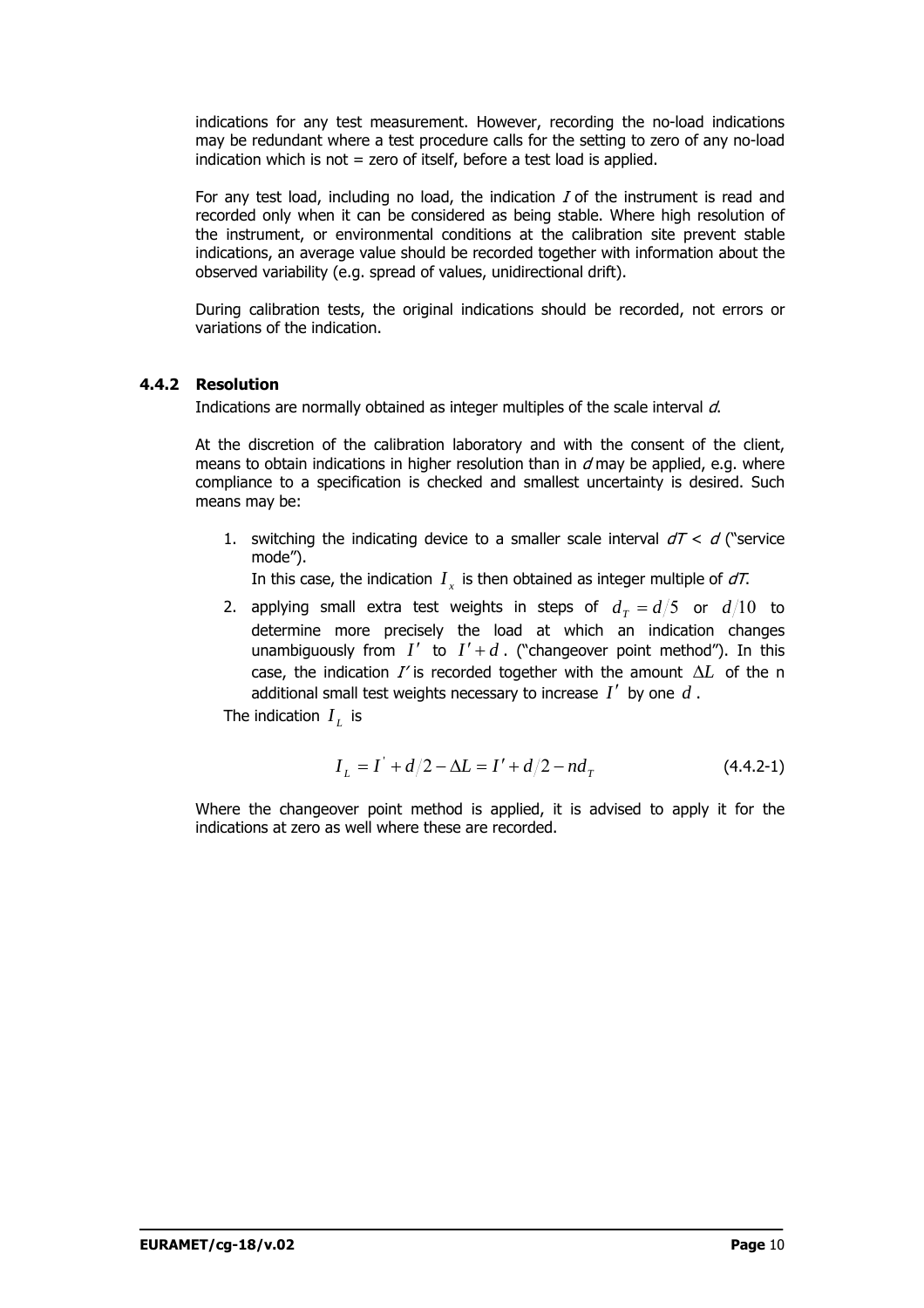# **5 MEASUREMENT METHODS**

Tests are normally performed to determine

- the repeatability of indications,
- the errors of indications,
- the effect of eccentric application of a load on the indication.

A Calibration Laboratory deciding on the number of measurements for its routine calibration procedure, should consider that in general, a larger number of measurements tends to reduce the uncertainty of measurement but to increase the cost.

Details of the tests performed for an individual calibration may be fixed by agreement of the client and the Calibration Laboratory, in view of the normal use of the instrument. The parties may also agree on further tests or checks which may assist in evaluating the performance of the instrument under special conditions of use. Any such agreement should be consistent with the minimum numbers of tests as specified in the following sections.

# **5.1 Repeatability test**

The test consists in the repeated deposition of the same load on the load receptor, under identical conditions of handling the load and the instrument, and under constant test conditions, both as far as possible.

The test load(s) need not be calibrated nor verified, unless the results serve for the determination of errors of indication as per 5.2. The test load should, as far as possible, consist of one single body.

The test is performed with at least one test load  $L<sub>T</sub>$  which should be selected in a reasonable relation to *Max* and the resolution of the instrument, to allow an appraisal of the intrument's performance. For instruments with a constant scale interval d a load of  $0.5$ *Max*  $\le L_r \le$  *Max* is quite common; this is often reduced for instruments where  $L<sub>T</sub> > 0.5$ *Max* would amount to several 1000 kg. For multiinterval instruments [3] a load close to  $Max_1$  may be preferred. A special value of  $L<sub>T</sub>$  may be agreed between the parties where this is justified in view of a specific application of the instrument.

The test may be performed at more than one test point, with test loads  $L_{\tau_i}$ ,  $1 \le j \le k$ , with  $k_i$  = number of test points.

Prior to the test, the indication is set to zero. The load is to be applied at least 5 times, and at least 3 times where  $L_r \geq 100$  kg.

Indications *Li I* are recorded for each deposition of the load. After each removal of the load, the indication should at least be checked for showing zero, and may be reset to zero if it does not; recording of the no-load indications  $I_{0i}$  is advisable as per 4.4.1. In addition, the status of the zero device if fitted is recorded.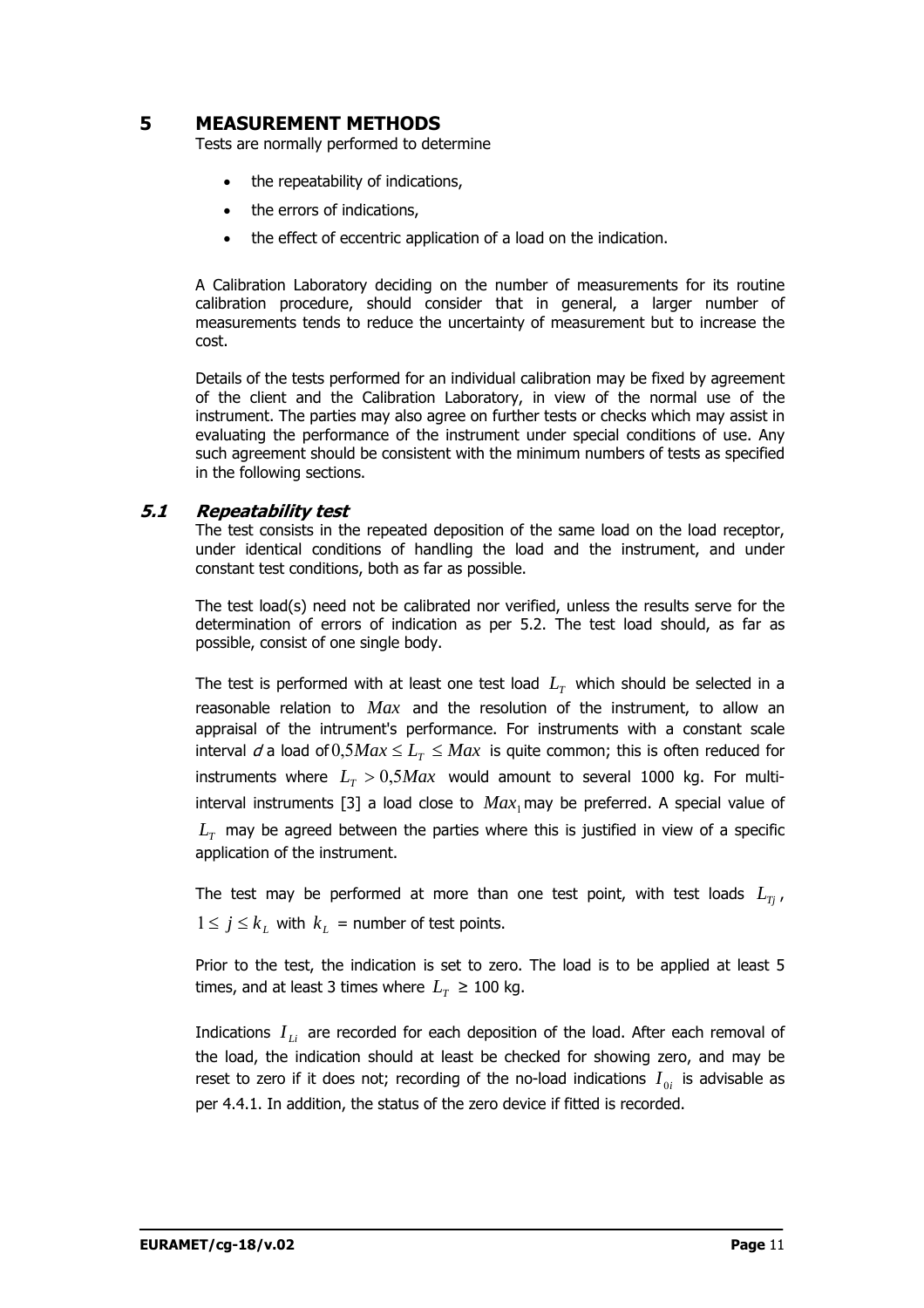# **5.2 Test for errors of indication**

This test is performed with  $k_L \geq 5$  different test loads  $L_{T_i}$ ,  $1 \leq j \leq k_L$ , distributed fairly evenly over the normal weighing range<sup>[4](#page-16-0)</sup> or at individual test points agreed upon as per 4.1.2.

The purpose of this test is an appraisal of the performance of the instrument over the whole weighing range.

Where a significantly smaller range of calibration has been agreed to, the number of test loads may be reduced accordingly, provided there are at least 3 test points including *Min*′ and *Max*′, and the difference between two consecutive test loads is not greater than 0,15*Max* .

It is necessary that test loads consist of appropriate standard weights, or of substitution loads as per 4.3.3.

Prior to the test, the indication is set to zero. The test loads  $L_{T_i}$  are normally applied once in one of these manners:

- 1. increasing by steps with unloading between the separate steps corresponding to the majority of uses of the instruments for weighing single loads,
- 2. continuously increasing by steps similar to 1; may include creep effects in the results, reduces the amount of loads to be moved on and off the load receptor as compared to 1,
- 3. continuously increasing and decreasing by steps procedure prescribed for verification tests in [3], same comments as for 2,
- 4. continuously decreasing by steps starting from *Max* simulates the use of an instrument as hopper weigher for subtractive weighing, same comments as for 2.

On multi-interval instruments – see [3], the methods above may be modified for load steps smaller than *Max* , by applying increasing and/or decreasing tare loads, operating the tare balancing function, and applying a test load of close to but not more than  $Max_1$  to obtain indications with  $d1$ .

Further tests may be performed to evaluate the performance of the instrument under special conditions of use, e.g. the indication after a tare balancing operation, the variation of the indication under a constant load over a certain time, etc.

The test, or individual loadings, may be repeated to combine the test with the repeatability test under 5.1.

Indications  $I_{ij}$  are recorded for each load. After each removal of a load, the indication should at least be checked for showing zero, and may be reset to zero if it does not; recording of the no-load indications  $I_{0i}$  as per 4.4.1.

 4 Examples for target values:

<span id="page-16-0"></span> $k_L$  = 5: zero or *Min*; 0,25 Max; 0,5 Max; 0,75 Max; Max. Actual test loads may deviate from the target value up to 0,1 *Max*, provided the difference between consecutive test loads is at least *0,2 Max*.

*<sup>L</sup> k* = 11: zero or *Min*, 10 steps of *0,1 Max* up to *Max*. Actual test loads may deviate from the target value up to *0,05 Max*, provided the difference between consecutive test loads is at least *0,08 Max*.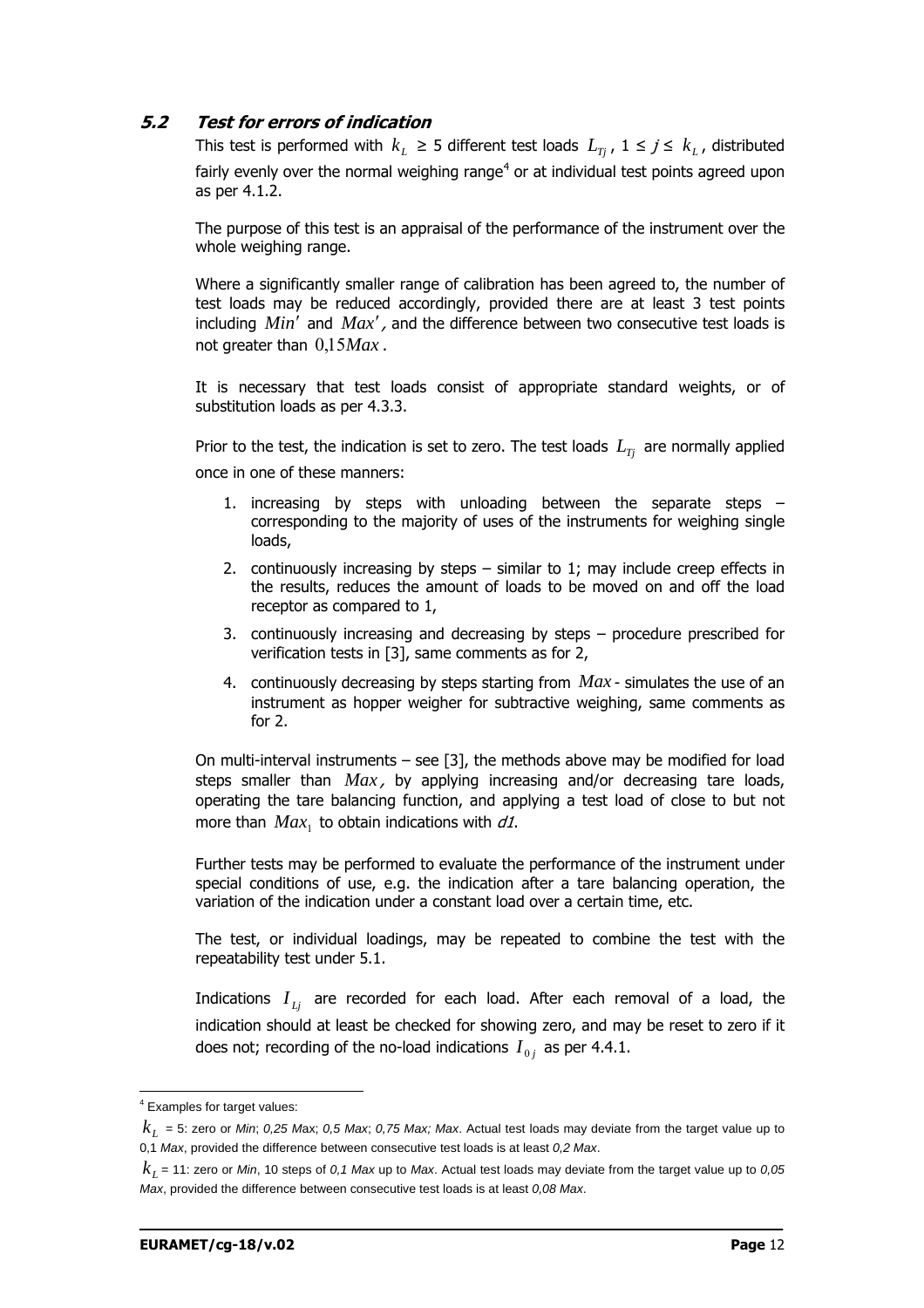# **5.3 Eccentricity test**

The test consists in placing a test load  $L_{ecc}$  in different positions on the load receptor in such a manner that the centre of gravity of the load takes the positions as indicated in Figure 5.3-1 or equivalent positions, as closely as possible.

 $\overline{3}$  $\boldsymbol{\Lambda}$ 1. Centre 2. Front left  $2c$ 5  $\mathcal{P}$ 3. Back left 4. Back right

**Fig. 5.3-1 Positions of load for test of eccentricity** 

The test load  $L_{\text{acc}}$  should be at least  $Max/3$ , or at least  $Min' + (Max' - Min')/3$ for a reduced weighing range. Advice of the manufacturer, if available, and limitations that are obvious from the design of the instrument should be considered – e.g. see OIML R76 [2] (or EN 45501 [3]) for weighbridges.

The test load need not be calibrated nor verified, unless the results serve for the determination of errors of indication as per 5.2.

Prior to the test, the indication is set to Zero. The test load is first put on position 1, is then moved to the other 4 positions in arbitrary order, and may at last be again put on position 1.

Indications  $I_{I}$  are recorded for each position of the load. After each removal of the load, the zero indication should be checked and may, if appropriate, be reset to zero; recording of the no-load indications  $I_{0i}$  as per 4.4.1.

# **5.4 Auxiliary measurements**

5. Front right

The following additional measurements or recordings are recommended, in particular where a calibration is intended to be performed with the lowest possible uncertainty.

In view of buoyancy effects  $-$  cf. 4.2.2:

The air temperature in reasonable vicinity to the instrument should be measured, at least once during the calibration. Where an instrument is used in a controlled environment, the span of the temperature variation should be noted, e.g. from a temperature graph, from the settings of the control device etc.

Barometric pressure or, by default, the altitude above sea-level of the site may be useful.

In view of convection effects  $-$  cf 4.2.3:

Special care should be taken to prevent excessive convection effects, by observing a limiting value for the temperature difference between standard weights and instrument, and/or recording an acclimatisation time that has been accomplished. A thermometer kept inside the box with standard weights may be helpful, to check the temperature difference.

#### In view of effects of magnetic interaction:

On high resolution instruments a check is recommended to see if there is an observable effect of magnetic interaction. A standard weight is weighed together with a spacer made of non-metallic material (e.g. wood, plastic), the spacer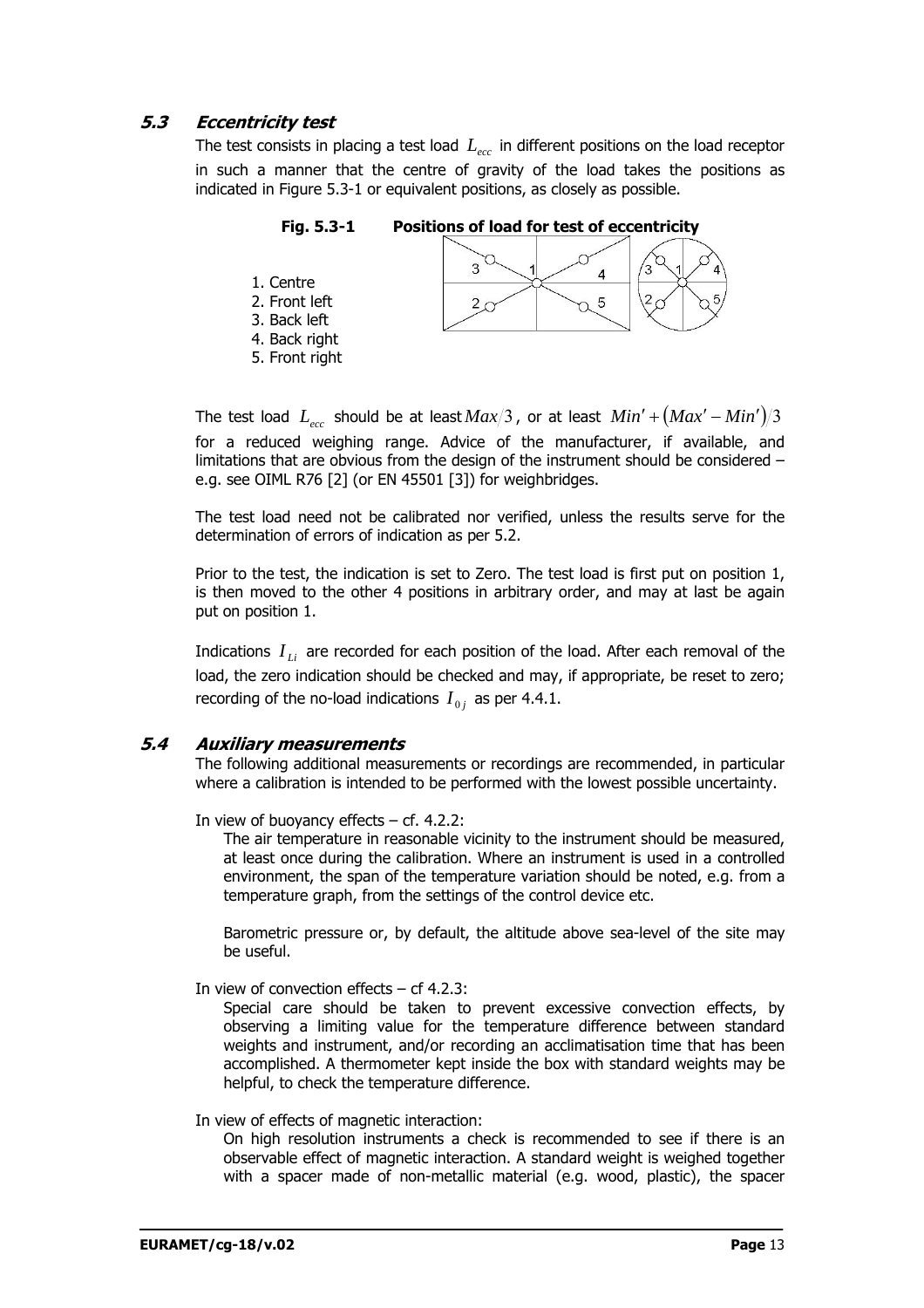being placed on top or underneath the weight to obtain two different indications.

If the difference of these two indications is different from zero, this should be mentioned as a warning in the calibration certificate.

# **6 MEASUREMENT RESULTS**

The formulae in chapters 6 and 7 are intended to serve as elements of a standard scheme for an equivalent evaluation of the results of the calibration tests. Where they are being applied unchanged as far as applicable, no further description of the evaluation is necessary.

It is not intended that all of the formulae, symbols and/or indices are used for presentation of the results in a Calibration Certificate.

#### **The definition of an indication** *I* **as given in 4.4 is used in this section.**

# **6.1 Repeatability**

From the *n* indications  $I_{ii}$  for a given test load  $L_{Ti}$ , the standard deviation  $s_i$  is calculated

$$
s(I_j) = \sqrt{\frac{1}{n-1} \sum_{i=1}^{n} (I_{ji} - \bar{I}_j)^2}
$$
 (6.1-1)

with

$$
\bar{I}_j = \frac{1}{n} \sum_{i=1}^n I_{ji}
$$
 (6.1-2)

Where only one test load has been applied, the index *j* may be omitted.

# **6.2 Errors of indication**

#### **6.2.1 Discrete values**

For each test load  $L_{\tau i}$ , the error of indication is calculated as follows:

$$
E_j = I_j - m_{refj} \tag{6.2-1a}
$$

Where an indication  $I_j$  is the mean of more than one reading,  $I_j$  is understood as being the mean value as per (6.1-2).

 $m_{ref}$  is the reference weight or "true value" of the load. – cf. 4.3.1, 4.3.3.

The reference weight is

either the nominal value  $m_N$  of the load,

$$
m_{refj} = m_{Nj} \tag{6.2-2}
$$

or its actual value  $m<sub>c</sub>$ 

$$
m_{refj} = m_{cj} = (m_{Nj} + \delta m_{cj})
$$
 (6.2-3)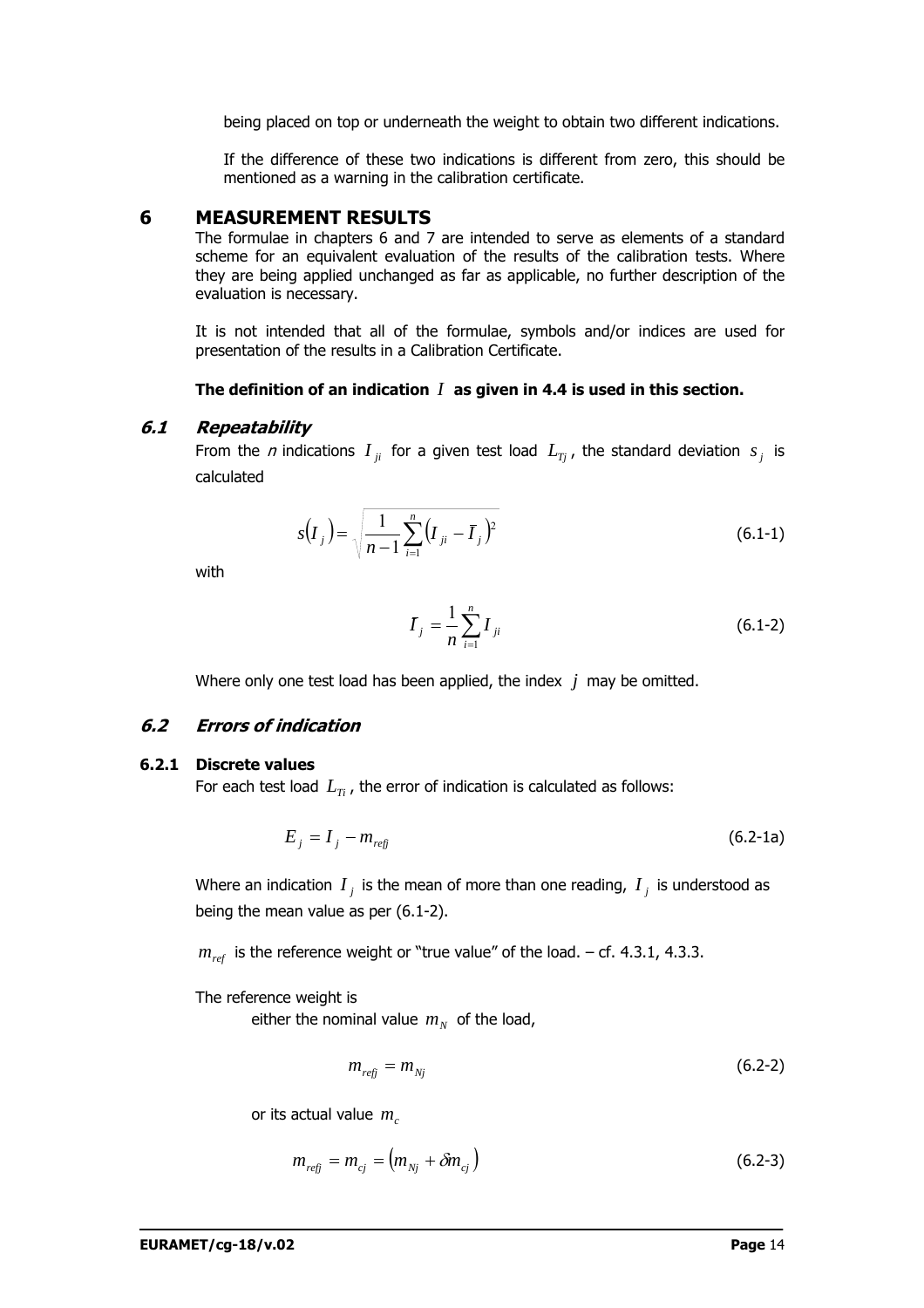Where a test load was made up of more than 1 weight,  $m_{Nj}$  is replaced by  $\left( \sum m_N \right)_i$  and  $\delta m_{cj}$  is replaced by  $\left( \sum \delta m_c \right)_i$  in the formulae above.

Where an error and/or indication is listed or used further in relation to the test load, it should always be presented in relation to the nominal value  $m_N$  of the load, even if the actual value of mass of the test load has been used. In such a case, the error remains unchanged, while the indication is modified by

$$
I(m_N) = I'(m_c) - \delta m_c \tag{6.2-4}
$$

with  $I'$  being the (interim) indication determined when  $m_c$  was applied.

(6.2-1a) then takes the form

$$
E_j = I_j - m_{Nj} = (I'_j - \delta m_{cj}) - m_{Nj}
$$
 (6.2-1b)

#### **6.2.2 Characteristic of the weighing range**

In addition, or as an alternative to the discrete values  $I_i$ ,  $E_i$ , a characteristic, or calibration curve may be determined for the weighing range, which allows to estimate the error of indication for any indication *I* within the weighing range.

A function

$$
E_{\text{appr}} = f(I) \tag{6.2-5}
$$

may be generated by an appropriate approximation which should in general, be based on the "least squares" approach:

$$
\sum v_j^2 = \sum (f(I_j) - E_j)^2 = \text{minimum} \tag{6.2-6}
$$

with

 $v_i$  = residual

 $f =$ approximation function

The approximation should further

take account of the uncertainties  $\,u(E_{\scriptscriptstyle i}\,)$  of the errors,

use a model function that reflects the physical properties of the instrument, e.g. the form of the relation between load and its indication  $I = g(L)$ ,

include a check whether the parameters found for the model function are mathematically consistent with the actual data.

It is assumed that for any  $m_{Ni}$  the error  $E_i$  remains the same if the actual indication  $I_i$  is replaced by its nominal value  $I_{Ni}$ . The calculations to evaluate (6.2-6) can therefore be performed with the data sets  $m_{Ni}$ ,  $E_i$ , or  $I_{Ni}$ ,  $E_i$ .

Appendix C offers advice for the selection of a suitable approximation formula and for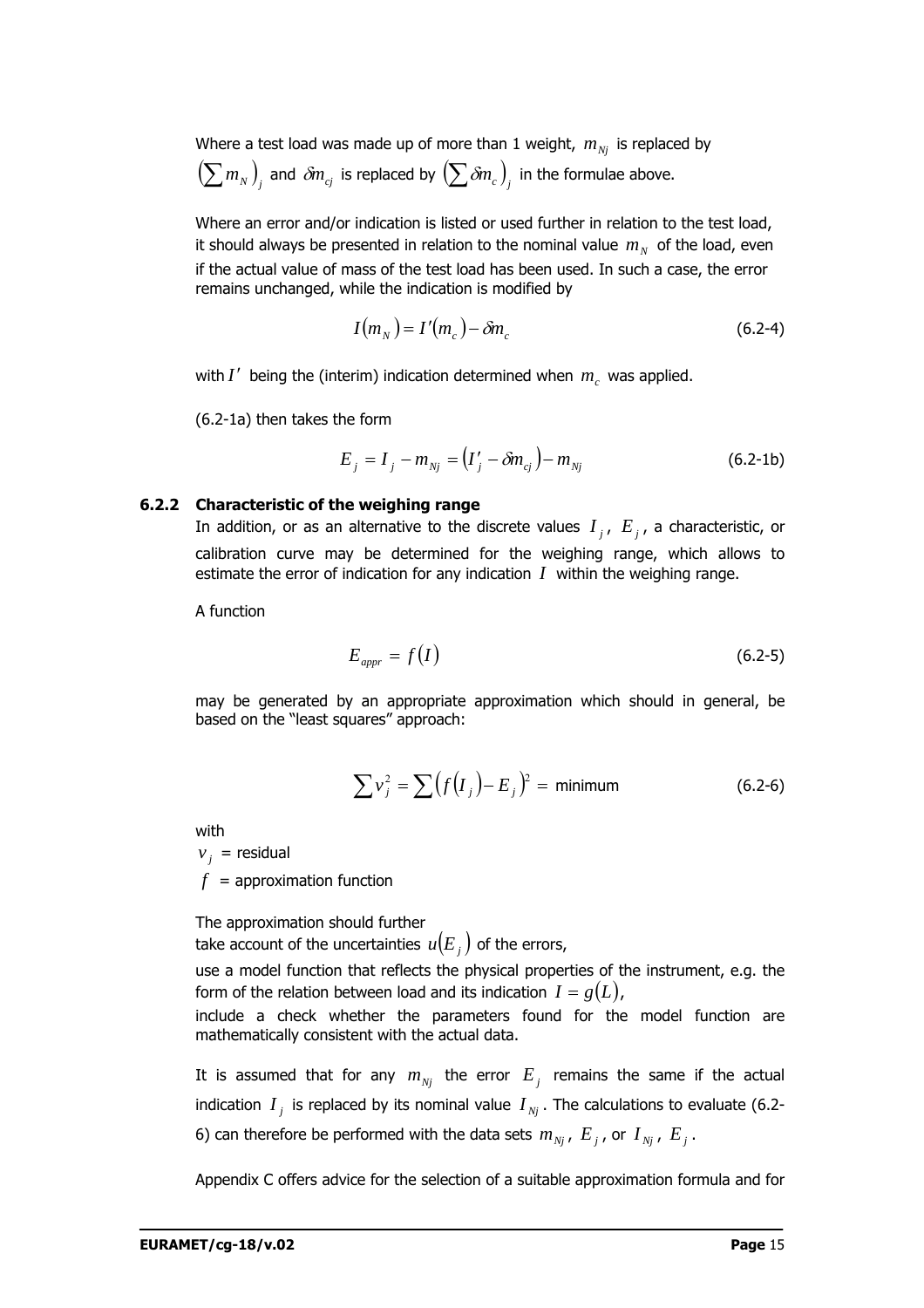the necessary calculations.

# **6.3 Effect of eccentric loading**

From the indications  $I_i$  obtained in the different positions of the load as per 5.3, the differences  $\Delta I_{acc}$  are calculated

$$
\Delta I_{ecci} = I_i - I_1 \tag{6.3-1}
$$

Where the test load consisted of standard weight(s), the errors of indication may be calculated instead:

$$
E_{ecci} = I_i - m_N \tag{6.3-2}
$$

# **7 UNCERTAINTY OF MEASUREMENT**

In this section and the ones that follow, there are terms of uncertainty assigned to small corrections, which are proportional to a specified mass value or to a specified indication. For the quotient of such an uncertainty divided by the related value of mass or indication, the abbreviated notation  $\hat{w}$  will be used. Example: let

$$
u(\delta m_{corr}) = mu(corr)
$$
 (7-1)

with the dimensionless term *u*(*corr*), then

$$
\hat{w}(m_{corr}) = u(corr) \tag{7-2}
$$

Accordingly, the related variance will be denoted by  $\hat{w}^2 \big( m_{corr} \big)$  and the related expanded uncertainty by  $\hat{W}(m_{corr})$ .

# **7.1 Standard uncertainty for discrete values**

The basic formula for the calibration is

$$
E = I - m_{ref} \tag{7.1-1}
$$

with the variances

$$
u^{2}(E) = u^{2}(I) + u^{2}(m_{ref})
$$
\n(7.1-2)

Where substitution loads are employed – see 4.3.3 -  $m_{ref}$  is replaced by  $L_{T_n}$  in both expressions.

The terms are expanded further hereafter.

# **7.1.1 Standard uncertainty of the indication**

To account for sources of variability of the indication, (4.4.1-1) is amended by correction terms  $\delta I_{rr}$  as follows:

$$
I = I_L + \delta I_{\text{digl.}} + \delta I_{\text{rep}} + \delta I_{\text{ecc}} - I_0 - \delta I_{\text{digl.}} \tag{7.1.1-1}
$$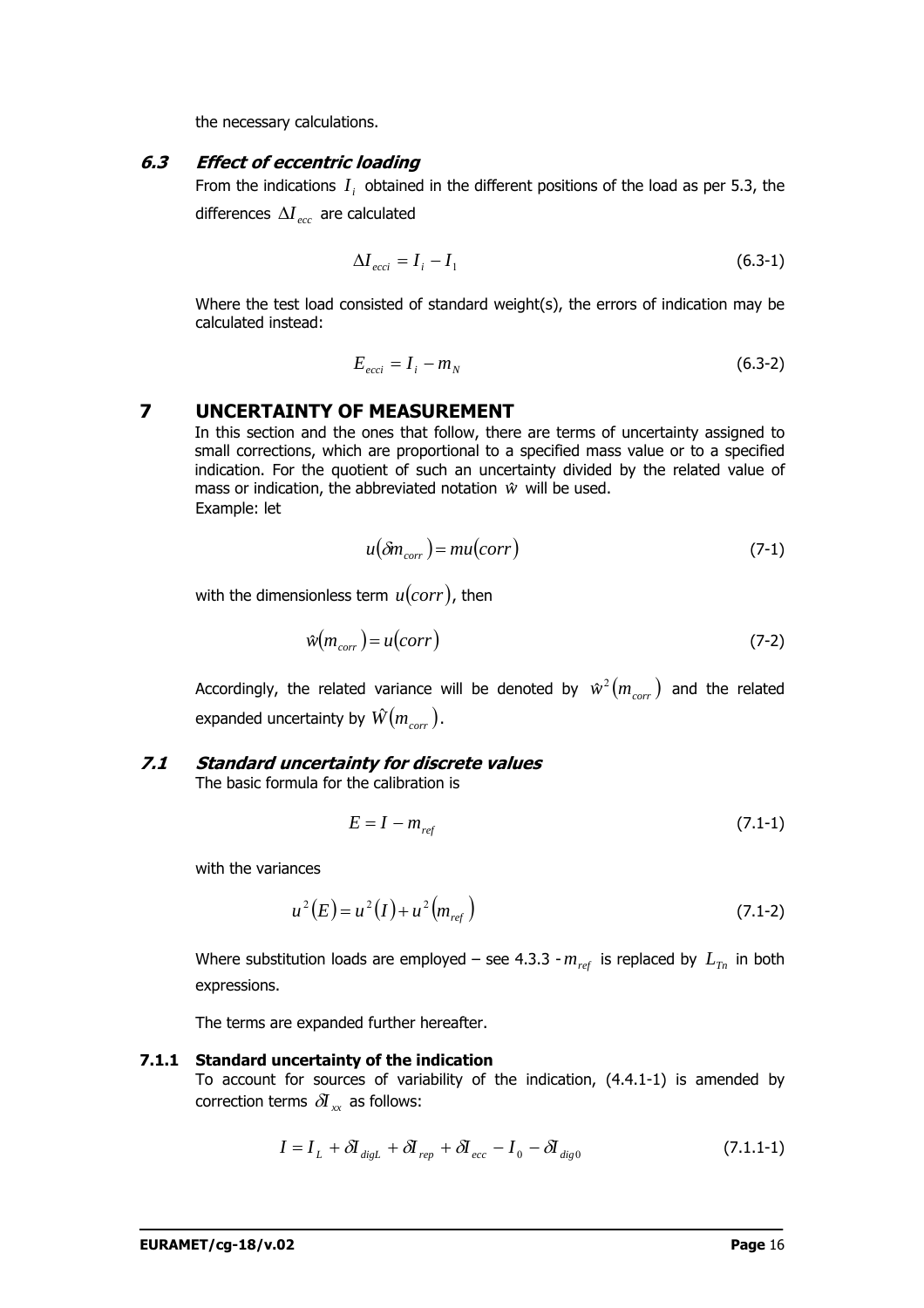All these corrections have the expectation value zero. Their standard uncertainties are:

7.1.1.1  $\delta I_{div0}$  accounts for the rounding error of no-load indication. Limits are  $\pm d_0/2$  or  $\pm d_{\tau}/2$  as applicable; rectangular distribution is assumed, therefore

$$
u(\mathcal{J}_{\text{dig}}) = d_0 / (2\sqrt{3})
$$
 (7.1.1-2a)

or

$$
u(\mathcal{S}_{\text{diag }0}) = d_{\text{T}}/(2\sqrt{3})
$$
\n(7.1.1-2b)

respectively.

Note 1: cf. 4.4.2 for significance of  $d<sub>T</sub>$ .

Note 2: on an instrument which has been type approved to OIML R76 [2] (or EN 45501 [3]), the rounding error of a zero indication after a zero-setting or tare balancing operation is limited to  $\pm d_0/4$ , therefore

$$
u(\delta I_{\text{dig0}}) = d_0 / (4\sqrt{3})
$$
\n(7.1.1-2c)

7.1.1.2  $\delta I_{diel}$  accounts for the rounding error of indication at load. Limits are  $\pm d_I/2$  or  $\pm$   $d_{\scriptscriptstyle T}/2\,$  as applicable; rectangular distribution to be assumed, therefore

$$
u(\delta I_{\rm disl}) = d_1/2\sqrt{3} \tag{7.1.1-3a}
$$

or

$$
u(\delta I_{\text{dis}}) = d_T / 2\sqrt{3} \tag{7.1.1-3b}
$$

Note: on a multi-interval instrument,  $d<sub>t</sub>$  varies with  $I!$ 

7.1.1.3  $\delta I_{rep}$  accounts for the error due to imperfect repeatability; normal distribution is assumed, estimated

$$
u(\delta I_{rep}) = s(I_j) \tag{7.1.1-5}
$$

with  $s(I_i)$  as per 6.1.

Where an indication  $I_i$  is the mean of  $n$  readings, the corresponding standards uncertainty is

$$
u(\delta I_{rep}) = s(I_j)/\sqrt{n} \tag{7.1.1-6}
$$

Where only one repeatability test has been performed, this standard deviation may be considered as being representative for all indications of the instrument in the weighing range considered.

Where several  $s_j$  ( $s_j = s(I_j)$  in abbreviated notation) have been determined with different test loads, the greater value of  $s<sub>i</sub>$  for the two test points enclosing the indication whose error has been determined, should be used.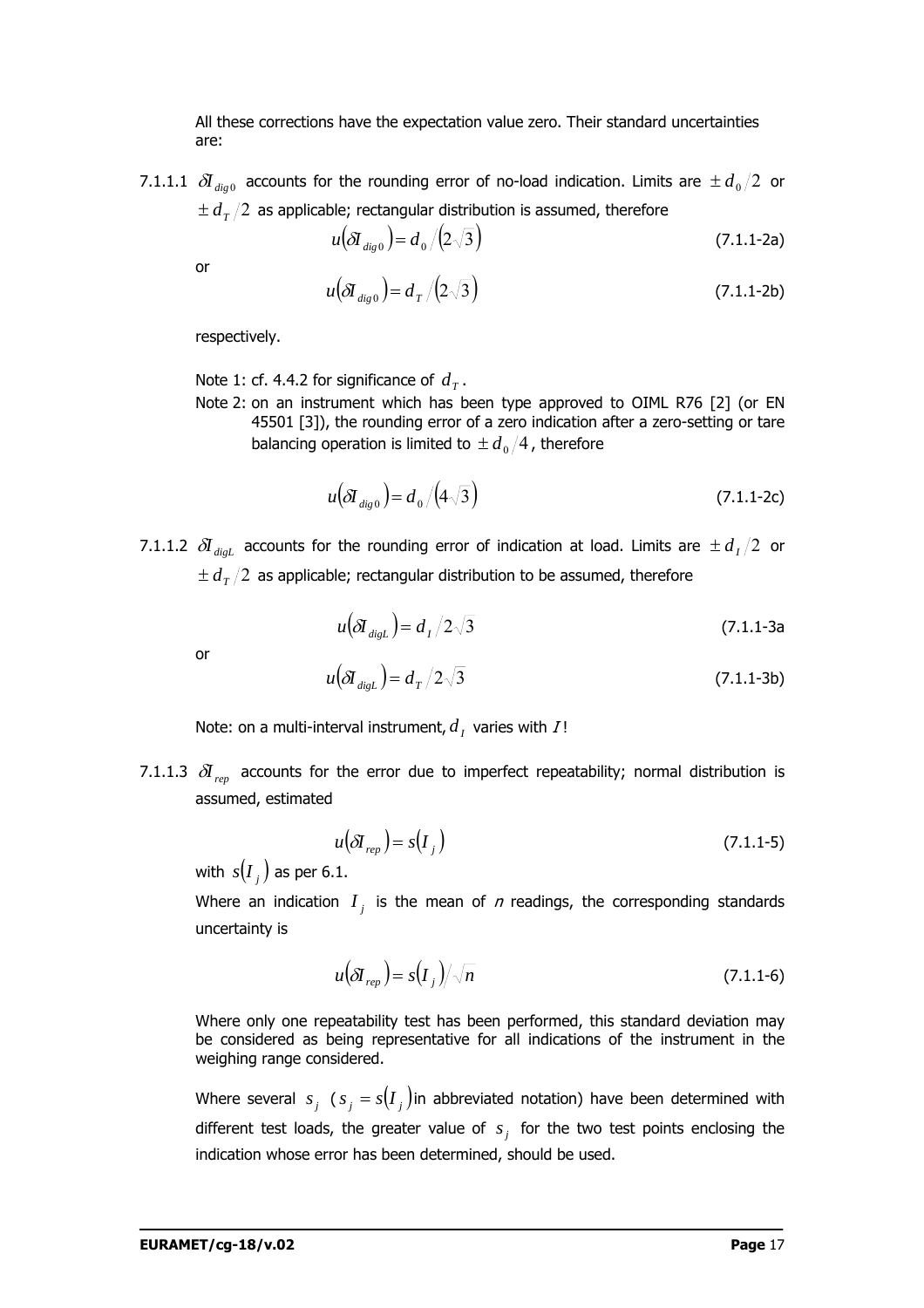Where it can be established that the values of  $s<sub>i</sub>$  determined at different test loads  $L_{T_i}$ , are in functional relation to the load, this function may be applied to combine the  $s_i$  values into a "pooled" standard deviation  $s_{pool}$ .

Examples for such functions are

$$
s_j = \text{const} \tag{7.1.1-7}
$$

$$
s_j^2 = s_0^2 + s_r^2 \left( L_{Tj} / Max \right)^2 \tag{7.1.1-8}
$$

The components  $s_0^2$  and  $s_r^2$  have to be determined either by a graph or by calculation.

- Note: For a standard deviation reported in a calibration certificate, it should be clear whether it is related to a single indication or to the mean of *n* indications.
- 7.1.1.4  $\delta I_{\text{acc}}$  accounts for the error due to off-centre position of the centre of gravity of a test load. This effect may occur where a test load is made up of more than one body. Where this effect cannot be neglected, an estimate of its magnitude may be based on these assumptions:

the differences determined by (6.3-1) are proportional to the distance of the load from the centre of the load receptor and to the value of the load; the eccentricity of the effective centre of gravity of the test load is no more than  $1/2$  of the value at the eccentricity test.

While there may be instruments on which the effect of eccentric loading is even greater at other angles than those where the test loads have been applied, based on the largest of the differences determined as per 6.3, the effect is estimated to be

$$
\delta I_{ecc} \leq \left\{ \Delta I_{ecc,i} \right\}_{\text{max}} / (2L_{ecc}) \left\} I \tag{7.1.1-9}
$$

Rectangular distribution is assumed, so the standard uncertainty is

$$
u(\delta I_{ecc}) = I \left| \Delta I_{ecc,i} \right|_{\text{max}} / (2L_{ecc} \sqrt{3}) \tag{7.1.1-10}
$$

or, in relative notation,

$$
\hat{w}(\delta I_{ecc}) = \left| \Delta I_{ecc,i} \right|_{\text{max}} / \left( 2L_{ecc} \sqrt{3} \right)
$$
\n(7.1.1-11)

7.1.1.5 The standard uncertainty of the indication is normally obtained by

$$
u^{2}(I) = d_{0}^{2}/12 + d_{I}^{2}/12 + s^{2}(I) + \hat{w}^{2}(\delta I_{ecc})I^{2}
$$
 (7.1.1-12)

- Note 1: the uncertainty  $u(I)$  is = constant only where  $s =$  constant and no eccentricity error has to be considered.
- Note 2: the first two terms on the right hand side may have to be modified in special cases as mentioned in 7.1.1.1 and 7.1.1.2.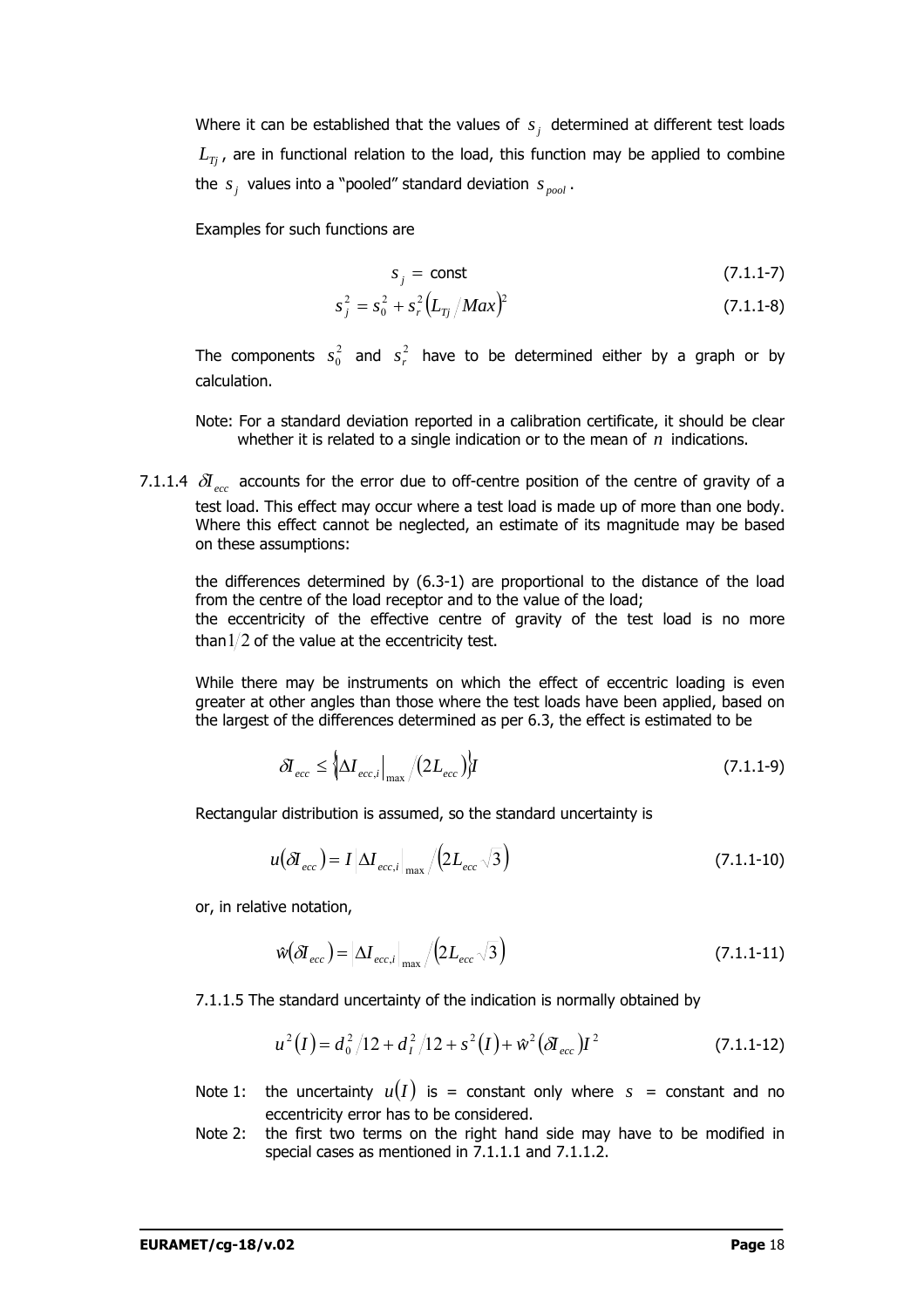#### **7.1.2 Standard uncertainty of the reference mass**

From 4.2.4 and 4.3.1 the reference value of mass is:

$$
m_{ref} = m_N + \delta m_c + \delta m_B + \delta m_D + \delta m_{conv} + \delta m_{\dots} \tag{7.1.2-1}
$$

The rightmost term stands for further corrections that may in special conditions be necessary to apply, it is not further considered hereafter.

The corrections and their standard uncertainties are:

7.1.2.1  $\delta m_c$  is the correction to  $m_N$  to obtain the actual conventional value of mass  $m_c$ ; given in the calibration certificate for the standard weights, together with the uncertainty of calibration *U* and the coverage factor *k* . The Standard uncertainty is

$$
u(\delta m_c) = U/k \tag{7.1.2-2}
$$

Where the Standard weight has been calibrated to specified tolerances *Tol* , e.g. to the *mpe* given in R 111, and where it is used its nominal value  $m_N$ , then  $\delta m_c = 0$ , and rectangular distribution is assumed, therefore

$$
u(\delta m_c) = T o l / \sqrt{3} \tag{7.1.2-3}
$$

Where a test load consists of more than one standard weight, the standard uncertainties are summed up arithmetically not by sum of squares, to account for assumed correlations

For test loads partially made up of substitution loads see 7.1.2.6

Note 1: cf. 6.2.1 for use of  $m_c$  or  $m_N$ .

Note 2: Where conformity of the standard weight(s) to R 111 is established, (7.1.2-3) may be modified by replacing *Tol* by mpe. For weights of  $m_N \geq 0.1$  kg the quotient *mpe/*  $m_N$  is constant for all weights belonging to the same accuracy class,  $mpe = c_{class} m_N$  with  $c_{class}$  from Table 7.1-1.

(7.1.2-3) may then be used in the form

$$
u(\delta m_c) = m_N c_{class} / \sqrt{3}
$$
 (7.1.2-3a)

or as relative standard uncertainty

$$
\hat{w}(\delta m_c) = c_{class}/\sqrt{3} \tag{7.1.2-3b}
$$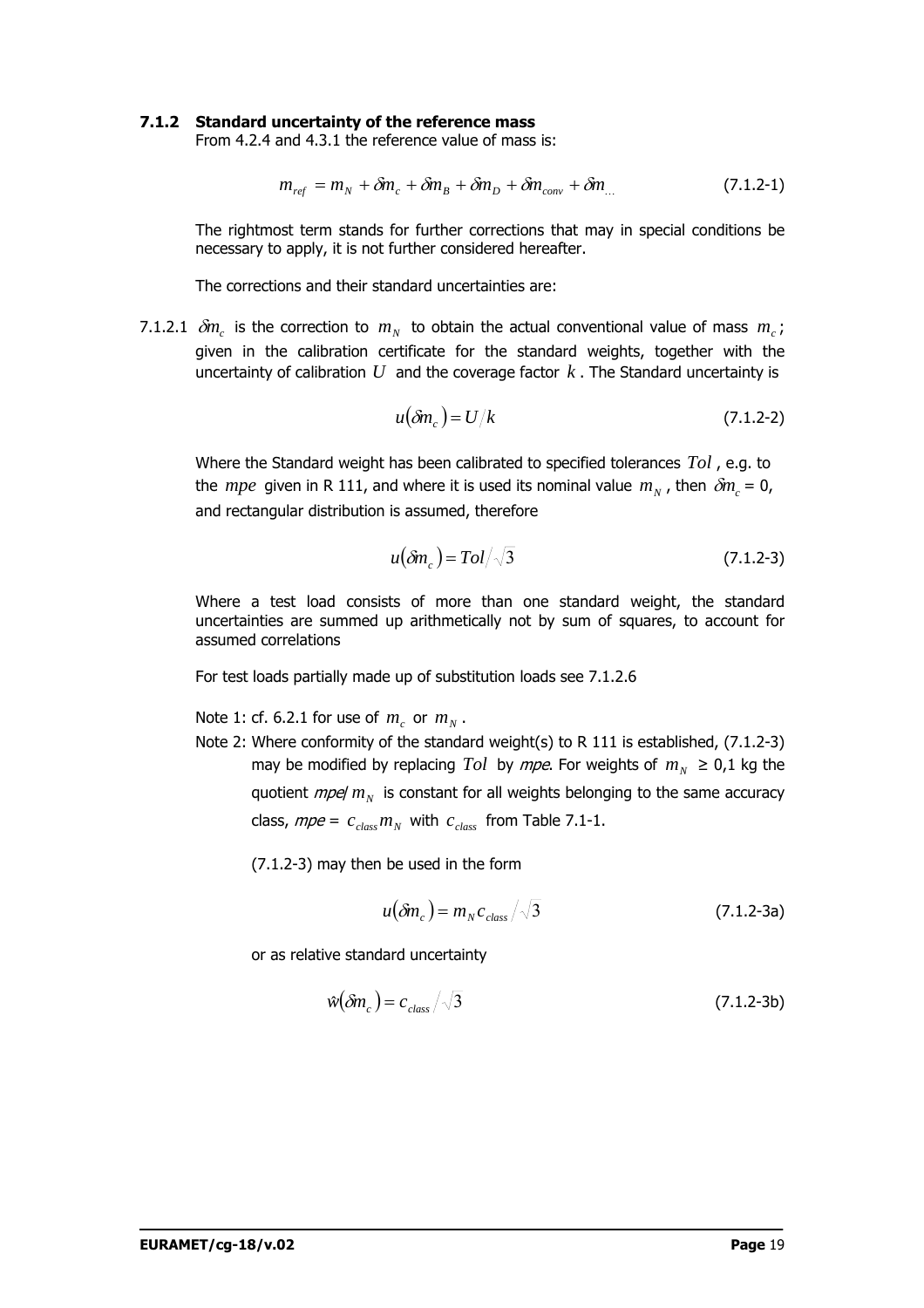| Class          | $\times$ 10 <sup>6</sup><br>$c_{\text{class}}$ |
|----------------|------------------------------------------------|
| $E_1$          | 0,5                                            |
| E <sub>2</sub> | 1,6                                            |
| $F_1$          | 5                                              |
| F <sub>2</sub> | 16                                             |
| $M_1$          | 50                                             |
| M <sub>2</sub> | 160                                            |
| $M_3$          | 500                                            |

**Table 7.1-1 Quotient**  $c_{class} = mpe/m_N$  for standard weights  $m_N \ge 100$  g **according to R 111 [4]** 

For weights of nominal value of 2 x 10n of the following classes: E2, F2 and M2, the value of class  $c \times 106$  should be substituted by 1,5, 15 and 150 respectively.

7.1.2.2  $\delta m_B$  is the correction for air buoyancy as introduced in 4.2.4. The value depends on the density  $\rho$  of the calibration weight, on the assumed range of air density  $\rho_a$ , and on the adjustment of the instrument  $-$  cf cases A and B in 4.2.4.

Case A:

$$
\delta m_B = -m_N \left( \rho_a - \rho_0 \right) \left( 1/\rho - 1/\rho_c \right) \tag{7.1.2-4}
$$

with the relative standard uncertainty from

$$
\hat{w}^2(m_B) = u^2 (\rho_a) (1/\rho - 1/\rho_c)^2 + (\rho_a - \rho_0)^2 u^2 (\rho) / \rho^4
$$
 (7.1.2-5)

Case B1:

$$
\delta m_B = -m_{cCal} \left[ (\rho_a - \rho_0) (1/\rho - 1/\rho_c) + \delta \rho_{as} / \rho_c \right]
$$
 (7.1.2-6)

with the relative standard uncertainty from

$$
\hat{w}^2(m_B) = u^2 (\rho_a) (1/\rho - 1/\rho_c)^2 + (\rho_a - \rho_0)^2 u^2 (\rho) / \rho^4 + u^2 (\delta \rho_{as}) / \rho_c^2
$$
\n(7.1.2-7)

Case B2:

$$
\delta m_B = -m_N \left(\rho_a - \rho_0\right) / \rho \tag{7.1.2-8}
$$

with the relative standard uncertainty from

$$
\hat{w}^2(m_B) = u^2(\rho_a)/\rho^2 + (\rho_a - \rho_0)^2 u^2(\rho)/\rho^4
$$
\n(7.1.2-9)

As far as values for  $\rho$ ,  $u(\rho)$ ,  $\rho_a$  and  $u(\rho_a)$ , are known, these values should be used to determine  $\hat{w}(m_{B})$ .

The density  $\rho$  and its standard uncertainty may in the absence of such information, be estimated according to the state of the art. Appendix E1 offers internationally recognized values for common materials used for standard weights.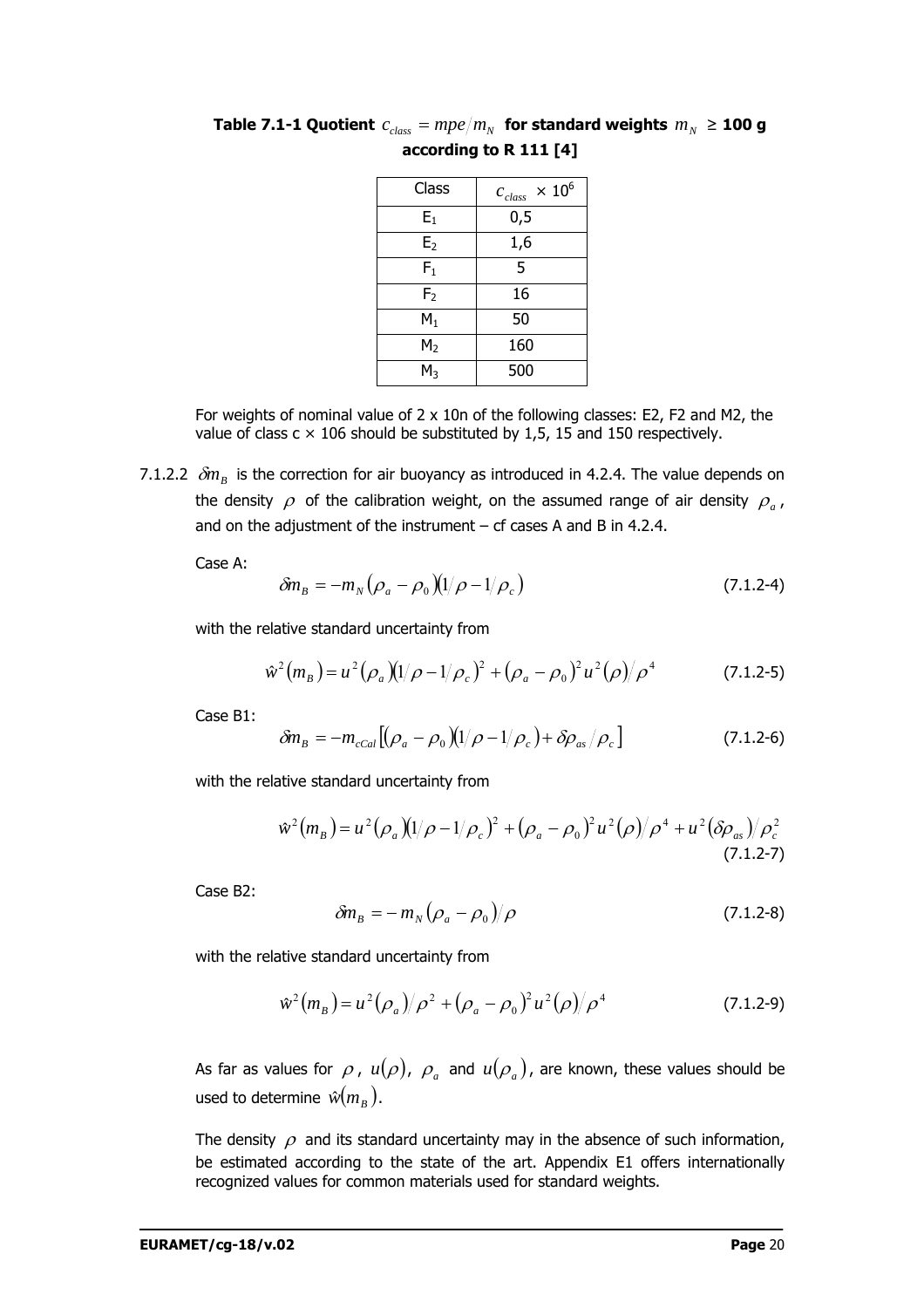The air density  $\rho_a$  and its standard uncertainty can be calculated from temperature and barometric pressure if available (the relative humidity being of minor influence), or may be estimated from the altitude above sea-level.

For the difference  $\delta \rho_{as}$  (Case B1), zero may be assumed with an appropriate uncertainty  $u(\delta \rho_{as})$  for which a limit  $\Delta \rho_{as}$  should be estimated taking into account the variability of barometric pressure and temperature at the site, over a longer period of time.

A simple approach may be to use the same estimates for  $\rho_a$  and  $\rho_{as}$  the same uncertainty for both values.

Appendix A offers several formulae, and information about expected variances.

Appendix E offers values of  $\hat{w}(m_B)$  for some selected combinations of values for  $\rho$ and  $\rho_a$ . For case A calibrations, the values are mostly negligible.

For case B calibrations, it may mostly be advisable to not apply a correction  $\delta m_B$  but to calculate the uncertainty based on  $\rho$  and on  $\rho_a = \rho_0 \pm \Delta \rho_a$ 

Where conformity of the standard weights to R 111[4], is established, and no information on  $\rho$  and  $\rho_a$ , is at hand, recourse may be taken to section 10 of R  $111<sup>5</sup>$  $111<sup>5</sup>$  $111<sup>5</sup>$ . No correction is applied, and the relative uncertainties are

for case A,

$$
\hat{w}(m_B) \approx mpe/(4m_N \sqrt{3})\tag{7.1.2-5a}
$$

For cases B1 and B2,

$$
\hat{w}(m_B) \approx (0.1 \rho_0/\rho_c + mpe/(4m_N))/\sqrt{3}
$$
\n(7.1.2-9a)

From the requirement in footnote 5, these limits can be derived for  $\rho$ : For class E<sub>2</sub>:  $|\rho - \rho_c|$  ≤ 200 kg/m<sup>3</sup>, and for class F<sub>1</sub>:  $|\rho - \rho_c|$  ≤ 600 kg/m<sup>3</sup>.

- Note: Due to the fact that the density of materials used for standard weights is normally closer to  $\rho_c$  than the R111 limits would allow, the last 2 formulae may be considered as upper limits for  $\hat{w}(m_B)$ . Where a simple comparison of these values with the resolution of the instrument  $\left( \frac{1}{n_{M}} \right) = d / M a x$  shows they are small enough, a more elaborate calculation of this uncertainty component based on actual data, may be superfluous.
- 7.1.2.3  $\delta m_D$  is a correction for a possible drift of  $m_c$  since the last calibration. A limiting value  $D$  is best assumed, based on the difference in  $m_c$  evident from consecutive calibration certificates of the standard weights.

 $\overline{a}$ 

<span id="page-25-0"></span> $5$  The density of the material used for weights shall be such that a deviation of 10 % from the specified air density (1.2) kg/m<sup>3</sup>) does not produce an error exceeding one quarter of the maximum permissible error.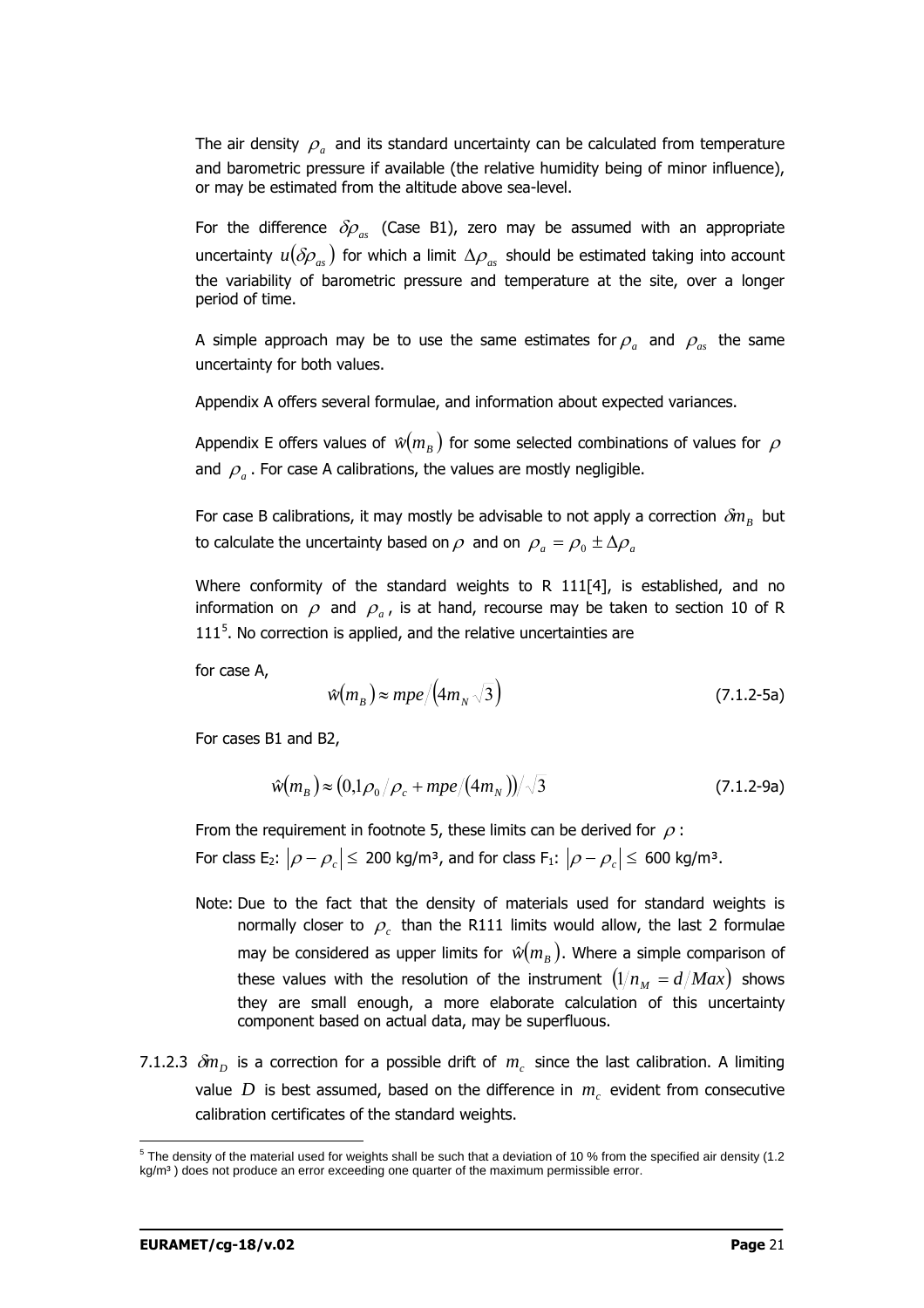In the absence of such information, *D* may be estimated in view of the quality of the weights, and frequency and care of their use, to a multiple of their expanded uncertainty  $U(m_{\circ})$ :

$$
D = k_D U \big( m_c \big) \tag{7.1.2-10}
$$

where  $k_p$  may be chosen from 1 to 3.

It is not advised to apply a correction but to assume even distribution within  $\pm D$ (rectangular distribution). The standard uncertainty is then

$$
u(\delta m_D) = D/\sqrt{3} \tag{7.1.2-11}
$$

Where a set of weights has been calibrated with a standardized expanded relative uncertainty  $\hat{W}(m_c)$ , it may be convenient to introduce a relative limit value for drift  $D_{rel} = D/m_N$  and a relative uncertainty for drift

$$
\hat{w}(m_D) = D_{rel} / \sqrt{3} = k_D \hat{w}(m_N) / \sqrt{3}
$$
\n(7.1.2-12)

For weights conforming to R111 [4], the estimate may be  $D \leq mpe$ , or  $D_{rel} \leq c_{class}$  $-$  see Table 7.1-1

7.1.2.4  $\delta m_{conv}$  is a correction for convection effects as per 4.2.3. A limiting value  $\Delta m_{conv}$ may be taken from Appendix F, depending on a known difference in temperature Δ*T* and on the mass of the standard weight.

It is not advised to apply a correction but to assume even distribution within  $\pm \Delta m_{conv}$ . The standard uncertainty is then

$$
u(\delta m_{conv}) = \Delta m_{conv} / \sqrt{3}
$$
 (7.1.2-13)

7.1.2.5 The standard uncertainty of the reference mass is obtained from – cf. 7.1.2

$$
u^{2}(m_{ref}) = u^{2}(\delta m_{c}) + u^{2}(\delta m_{B}) + u^{2}(\delta m_{D}) + u^{2}(\delta m_{conv})
$$
 (7.1.2-14)

with the contributions from 7.1.2.1 to 7.1.2.4

As an example the terms are specified for a case A calibration with standard weights of  $m_N \geq 0.1$  kg conforming to R111, used with their nominal values:

$$
\hat{w}^2 \left( m_{ref} \right) = c_{class}^2 / 3 + c_{class}^2 / 48 + c_{class}^2 / 3 + \left( \Delta m_{conv} / m_N \right)^2 / 3 \tag{7.1.2-14a}
$$

7.1.2.6 Where a test load is partially made up of substitution loads as per 4.3.3, the standard uncertainty for the sum  $L_{T_n} = nm_{c1} + \Delta I_1 + \Delta I_2 + ... + \Delta I_{n-1}$  is given by the following expression:

$$
u^{2}(L_{T_{n}}) = n^{2}u^{2}(m_{c1}) + 2[u^{2}(I_{1}) + u^{2}(I_{2}) + ... + u^{2}(I_{n-1})]
$$
 (7.1.2-15)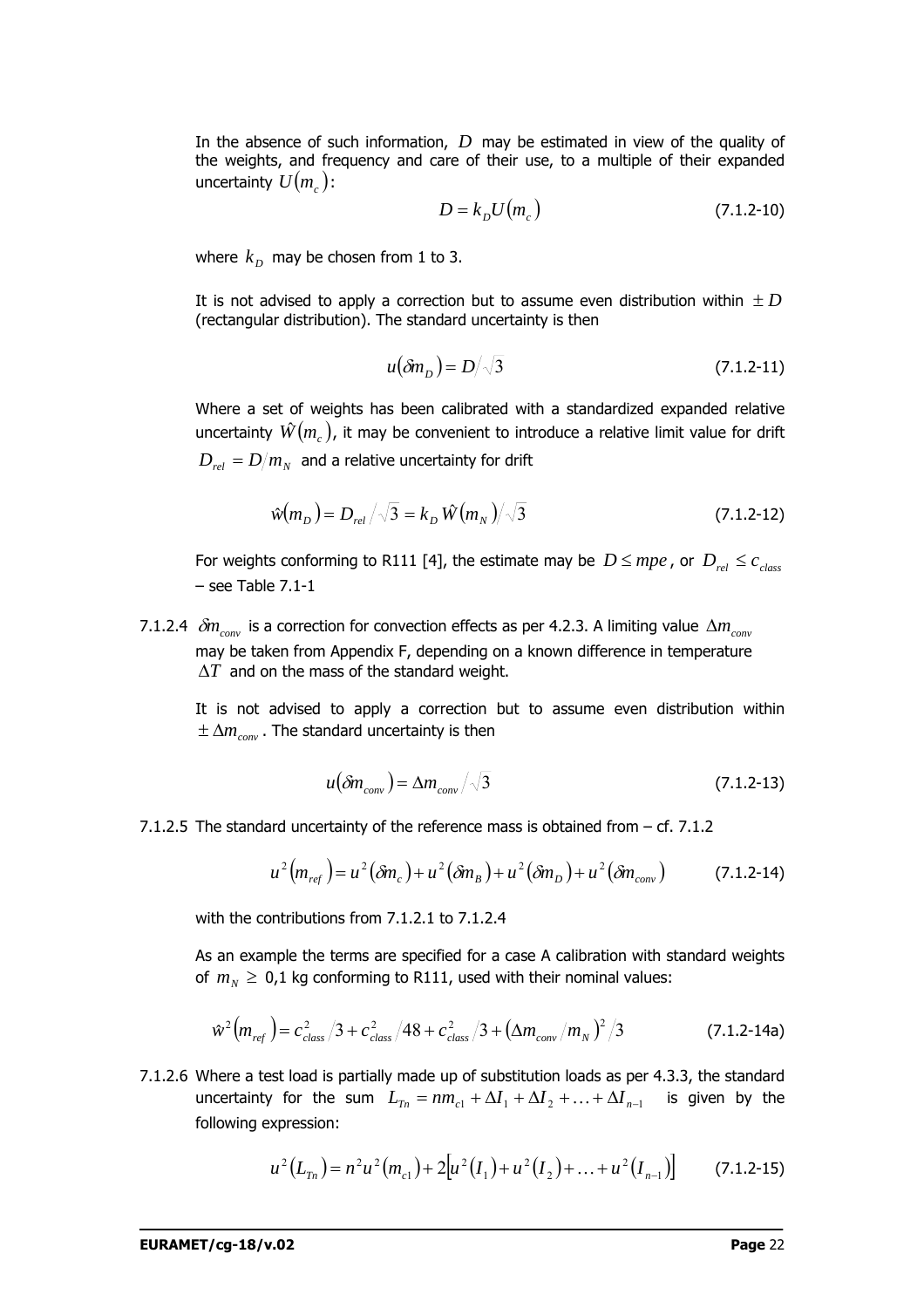with  $u(m_{c1}) = u(m_{ref})$  from 7.1.2.5, and  $u(I_i)$  from 7.1.1.5 for  $I = I(L_{Tr})$ 

Note: the uncertainties  $u(I_i)$  have to be included also for indications where the substitution load has been so adjusted that the corresponding Δ*I* becomes zero!

Depending on the kind of the substitution load, it may be necessary to add further uncertainty contributions:

for eccentric loading as per 7.1.1.4 to some or all of the actual indications  $I(L_{T_i})$ ;

for air buoyancy of the substitution loads, where these are made up of low density materials (e.g. sand, gravel) and the air density varies significantly over the time the substitution loads are in use.

Where  $u(I_i)$  = const, the expression simplifies to

$$
u^{2}(L_{T_{n}}) = n^{2}u^{2}(m_{c1}) + 2[(n-1)u^{2}(I)]
$$
\n(7.1.2-16)

#### **7.1.3 Standard uncertainty of the error**

The standard uncertainty of the error is, with the terms from 7.1.1 and 7.1.2, as appropriate, calculated from

$$
u^{2}(E) = d_{0}^{2}/12 + d_{1}^{2}/12 + s^{2}(I) + u^{2}(\delta I_{ecc})
$$
  
+ 
$$
u^{2}(\delta m_{c}) + u^{2}(\delta m_{B}) + u^{2}(\delta m_{D}) + u^{2}(\delta m_{conv})
$$
 (7.1.3-1a)

or, where relative uncertainties apply, from

$$
u^{2}(E) = d_{0}^{2}/12 + d_{I}^{2}/12 + s^{2}(I) + \hat{w}^{2}(I_{ecc})I^{2}
$$
  
+ { $\hat{w}^{2}(m_{c}) + \hat{w}^{2}(m_{B}) + \hat{w}^{2}(m_{D})m_{ref}^{2} + u^{2}(\delta m_{conv})$  (7.1.3-1b)

All input quantities are considered to be uncorrelated, therefore covariances are not considered.

The index " *j* "has been omitted. Where the last terms in (7.1.3-1a, b) are small compared to the first 3 terms, the uncertainty of all errors determined over the weighing range is likely to be quite similar. If this is not the case, the uncertainty has to be calculated individually for each indication.

In view of the general experience that errors are normally very small compared to the indication, or may even be zero, in (7.1.3-1a, b) the values for  $m_{ref}$  and  $I$  may be replaced by  $I_{N}$ .

The terms in (7.1.3-1a, b) may then be grouped into a simple formula which better reflects the fact that some of the terms are absolute in nature while others are proportional to the indication:

$$
u^{2}(E) = \alpha^{2} + \beta^{2} I^{2}
$$
 (7.1.3-2)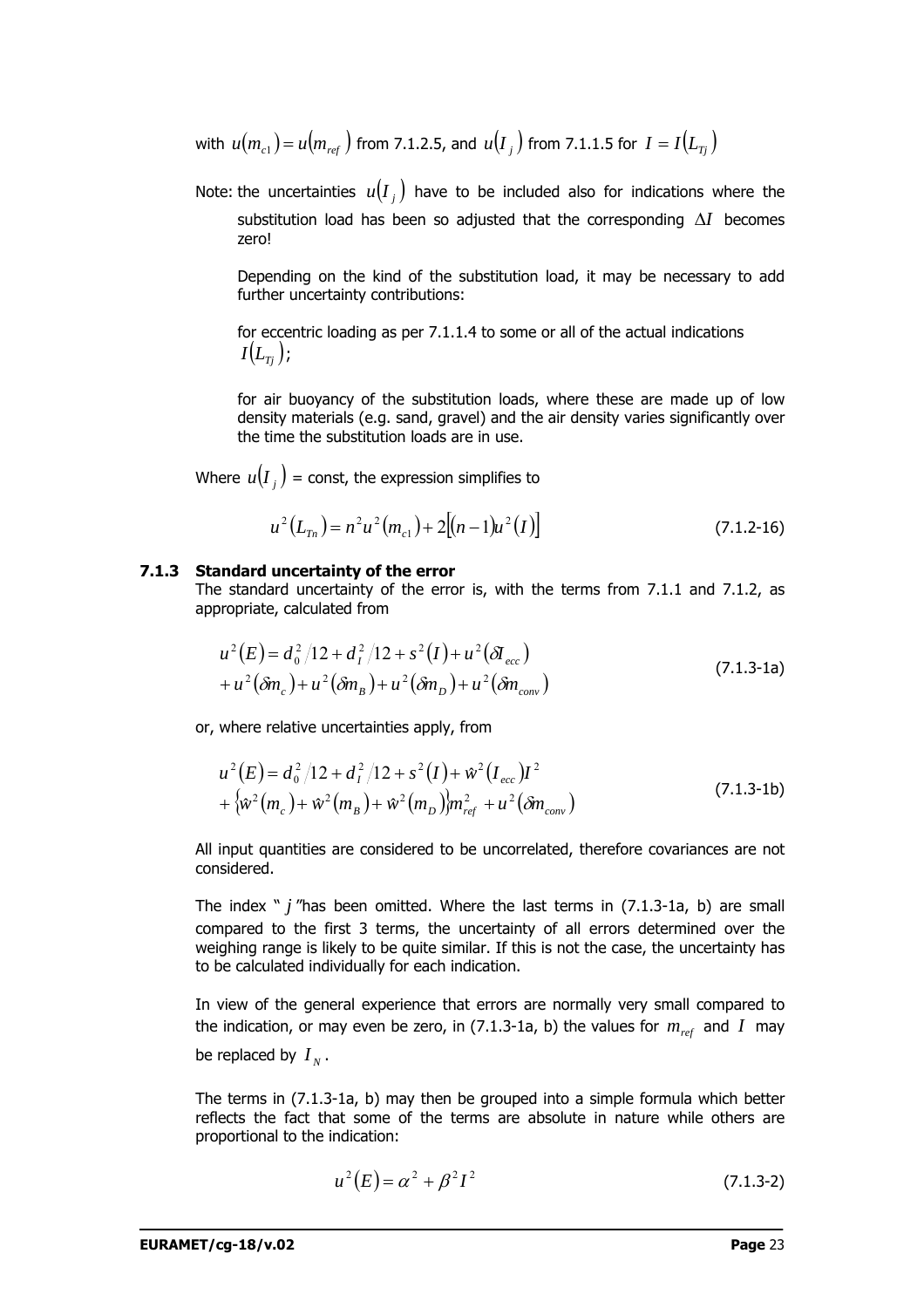Where (7.1.1-7) or (7.1.1-8) applies to the standard deviation determined for the calibrated instrument, the corresponding terms are of course included in (7.1.3-2).

# **7.2 Standard uncertainty for a characteristic**

Where an approximation is performed to obtain a formula  $E = f(I)$  for the whole weighing range as per 6.2.2, the standard uncertainty of the error per 7.1.3 has to be modified to be consistent with the method of approximation. Depending on the model function, this may be

a single variance  $u^2_{\textit{appr}}$  which is added to (7.1.3-1), or

a set of variances and covariances which include the variances in (7.1.3-1).

The calculations should also include a check whether the model function is mathematically consistent with the data sets  $E_i$ ,  $I_i$ ,  $u(E_i)$ .

The  $\min \chi^2$ , approach which is similar to the least squares approach, is proposed for approximations. Details are given in Appendix C.

# **7.3 Expanded uncertainty at calibration**

The expanded uncertainty of the error is

$$
U(E) = ku(E) \tag{7.3-1}
$$

The coverage factor *k* , should be chosen such that the expanded uncertainty corresponds to a coverage probability of approximately 95 %.

The value  $k = 2$ , corresponding to a 95,5% probability, applies where

- a) a normal (Gaussian) distribution can be attributed to the error of indication, **and**
- b) the standard uncertainty  $u(E)$  is of sufficient reliability (i.e. it has a sufficient number of degrees of freedom).

Appendix B2 offers additional information to these conditions, and Appendix B3 advises how to determine the factor *k* where one or both of them are not met.

It is acceptable to determine only one value of  $k$ , for the "worst case" situation identified by experience, which may be applied to the standard uncertainties of all errors of the same weighing range.

# **7.4 Standard uncertainty of a weighing result**

The user of an instrument should be aware of the fact that in normal usage of an instrument that has been calibrated, the situation is different from that at calibration in some if not all of these aspects:

- 1. the indications obtained for weighed bodies are not the ones at calibration,
- 2. the weighing process may be different from the procedure at calibration:
	- a. certainly only one reading for each load, not several readings to obtain a mean value,
	- b. reading to the scale interval *d* , of the instrument, not with higher resolution,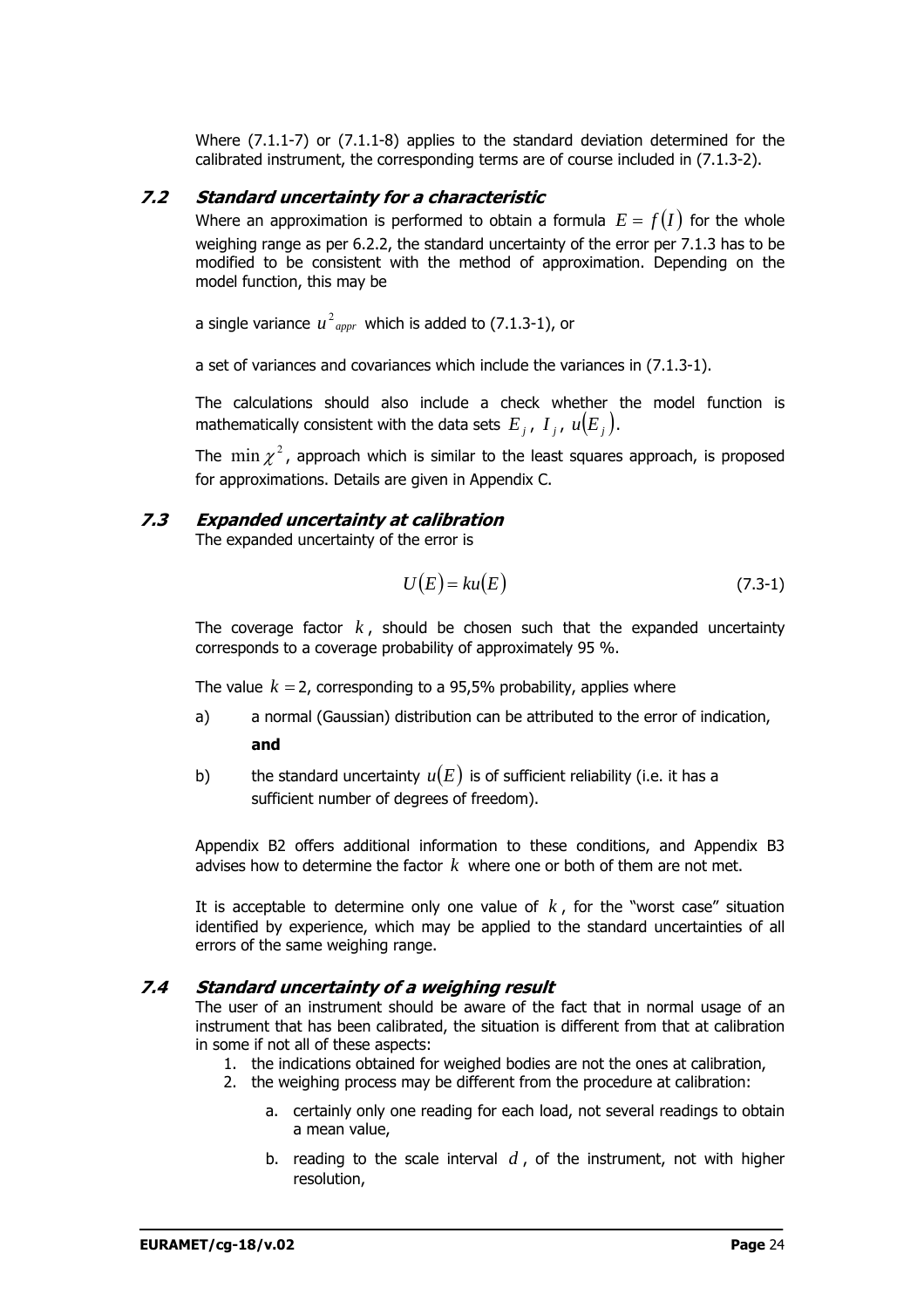- c. loading up and down, not only upwards  $-$  or vice versa,
- d. load kept on load receptor for a longer time, not unloading after each loading step – or vice versa,
- e. eccentric application of the load,
- f. use of tare balancing device, etc.
- 3. the environment (temperature, barometric pressure etc.) may be different,
- 4. on instruments which are not readjusted regularly e.g. by use of a built-in device, the adjustment may have changed, due to ageing or to wear and tear.

Unlike the items 1 to 3, this effect is usually depending on the time that has elapsed since the calibration, it should therefore be considered in relation to a certain period of time, e.g. for one year or the normal interval between calibrations.

In order to clearly distinguish from the indications *I* obtained during calibration, the weighing results obtained when weighing a load *L* on the calibrated instrument, these terms and symbols are introduced:

- $R$  = reading, any indication obtained after the calibration;
- $W =$  weighing result, reading corrected for the error  $E$ .

*R* is understood as a single reading in normal resolution (multiple of *d* ), with corrections to be applied as applicable.

For a reading taken under the same conditions as those prevailing at calibration, for a load well centred on the load receptor, only corrections to account for points 2a and 2b above apply. The result may be denominated as the weighing result under the conditions of the calibration *W* \*:

$$
W^* = R + \delta R_{\text{digL}} + \delta R_{\text{rep}} - \left(R_0 + \delta R_{\text{dig0}}\right) - E \tag{7.4-1a}
$$

with the associated uncertainty

$$
u(W^*) = \sqrt{\{u^2(E) + u^2(\delta R_{\text{dig}})\} + u^2(\delta R_{\text{dig}}) + u^2(\delta R_{\text{rep}})\}}
$$
(7.4-2a)

 $W^*$  and  $u(W^*)$  can be determined directly using the information, and the results of the calibration as given in the calibration certificate:

Data sets  $I_{cal}$ ,  $E_{cal}$ ,  $U(E_{cal})$ , and/or A characteristic  $E(R) = f(I)$  and  $U(E(R)) = g(I)$ .

This is done in 7.4.1. and in 7.4.2.

To take account of the remaining possible influences on the weighing result, further corrections are formally added to the reading in a general manner resulting in the weighing result in general:

$$
W = W^* + \delta R_{\text{instr}} + \delta R_{\text{proc}} \tag{7.4-1b}
$$

with the associated uncertainty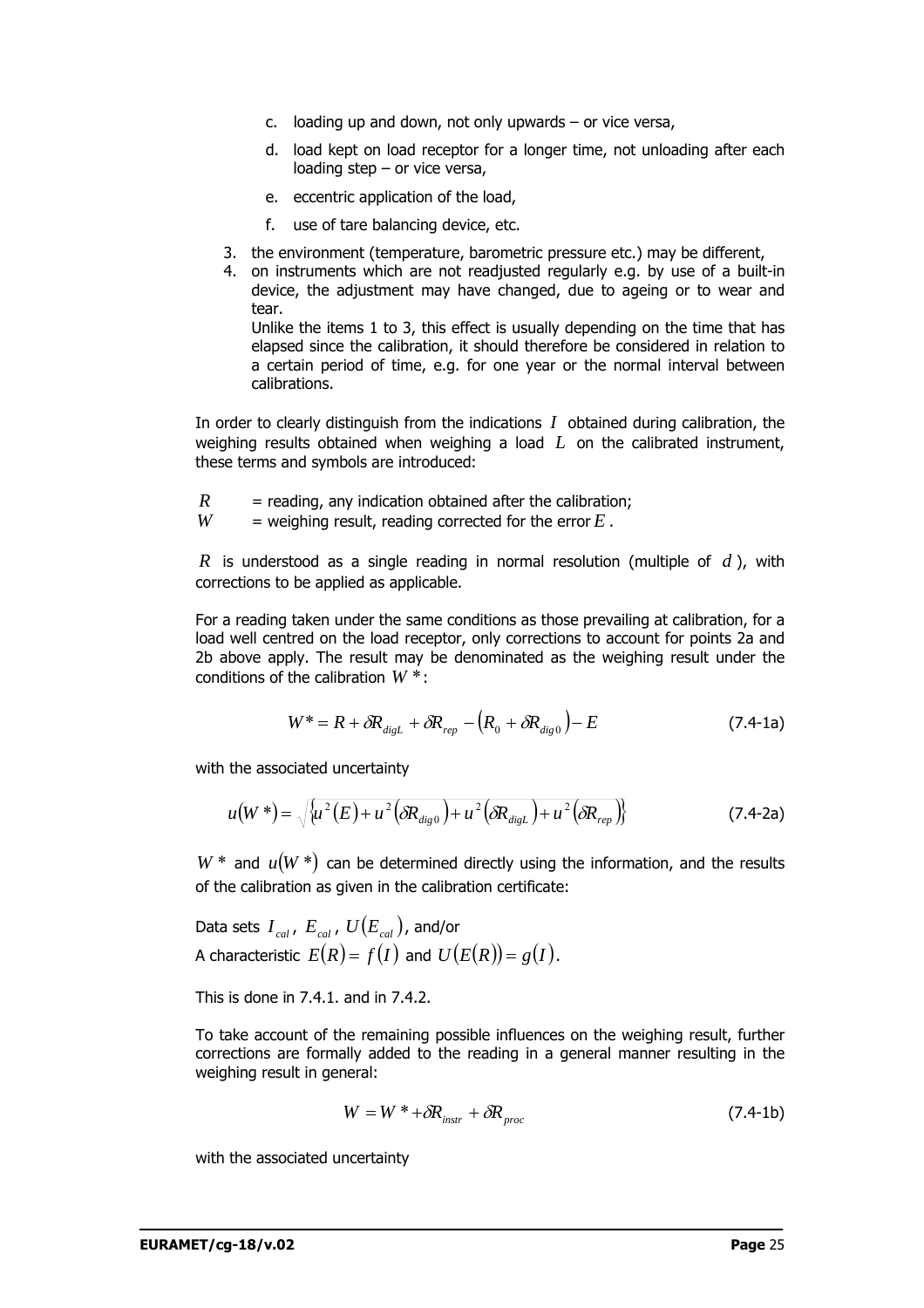$$
u(W) = \sqrt{u^2(W^*) + u^2(\delta R_{\text{instr}}) + u^2(\delta R_{\text{proc}})}
$$
 (7.4-2b)

The added terms and the corresponding standard uncertainties are discussed in 7.4.3 and 7.4.4. The standard uncertainties  $u(W^*)$  and  $u(W)$  are finally presented in 7.4.5.

Sections 7.4.3 and 7.4.4, and the information on  $u(W)$  and  $U(W)$  in sections 7.4.5 and 7.5, are meant as advice to the user of the instrument on how to estimate the uncertainty of weighing results obtained under his normal conditions of use. They are not meant to be exhaustive nor mandatory.

Where a calibration laboratory offers such estimates to its clients which are based upon information that has not been measured by the laboratory, the estimates may not be presented as part of the calibration certificate.

#### **7.4.1 Standard uncertainty of a reading in use**

To account for sources of variability of the reading, (7.1.1-1) applies, with *I* replaced by *R* :

$$
R = R_L + \delta R_{\text{disl}} + \delta R_{\text{rep}} - (R_0 + \delta R_{\text{disl}}) \cdots \{ + \delta R_{\text{ecc}} \}
$$
\nTerm in  $\{\}$  to be added if applicable

The corrections and their standard uncertainties are:

7.4.1.1  $\delta R_{div0}$  accounts for the rounding error at zero reading. 7.1.1.1 applies with the exception that the variant  $d<sub>T</sub> < d$ , is excluded, so

$$
u(\delta R_{\text{dig}}) = d_0 / \sqrt{12}
$$
 (7.4.1-2)

Note 2 in 7.1.1.1 applies.

7.4.1.2  $\delta R_{diel}$  accounts for the rounding error at load reading. 7.1.1.2 applies with the exception that the variant  $d<sub>T</sub> < d<sub>L</sub>$  is excluded, so

$$
u(\delta R_{\text{dis}}) = d_L / \sqrt{12} \tag{7.4.1-3}
$$

7.4.1.3  $\delta R_{\text{ren}}$  accounts for the error due to imperfect repeatability. 7.1.3.1 applies, the relevant standard deviation *s* or  $s(I)$  for a single reading, is to be taken from the calibration certificate, so

$$
u(\delta R_{rep}) = s \text{ or } u(\delta R_{rep}) = s(R) \tag{7.4.1-4}
$$

- Note: In the calibration certificate, the standard deviation may be reported as being related to a single indication, or to the mean of  $n$  indications. In the latter case, the value of s has to be multiplied by  $\sqrt{n}$  to give the standard deviation for a single reading.
- 7.4.1.4  $\delta R_{\text{acc}}$  accounts for the error due to off-centre position of the centre of gravity of a load. It has been put in brackets as it is normally relevant only for *W* not for *W* \*, and will therefore be considered in 7.4.4.3.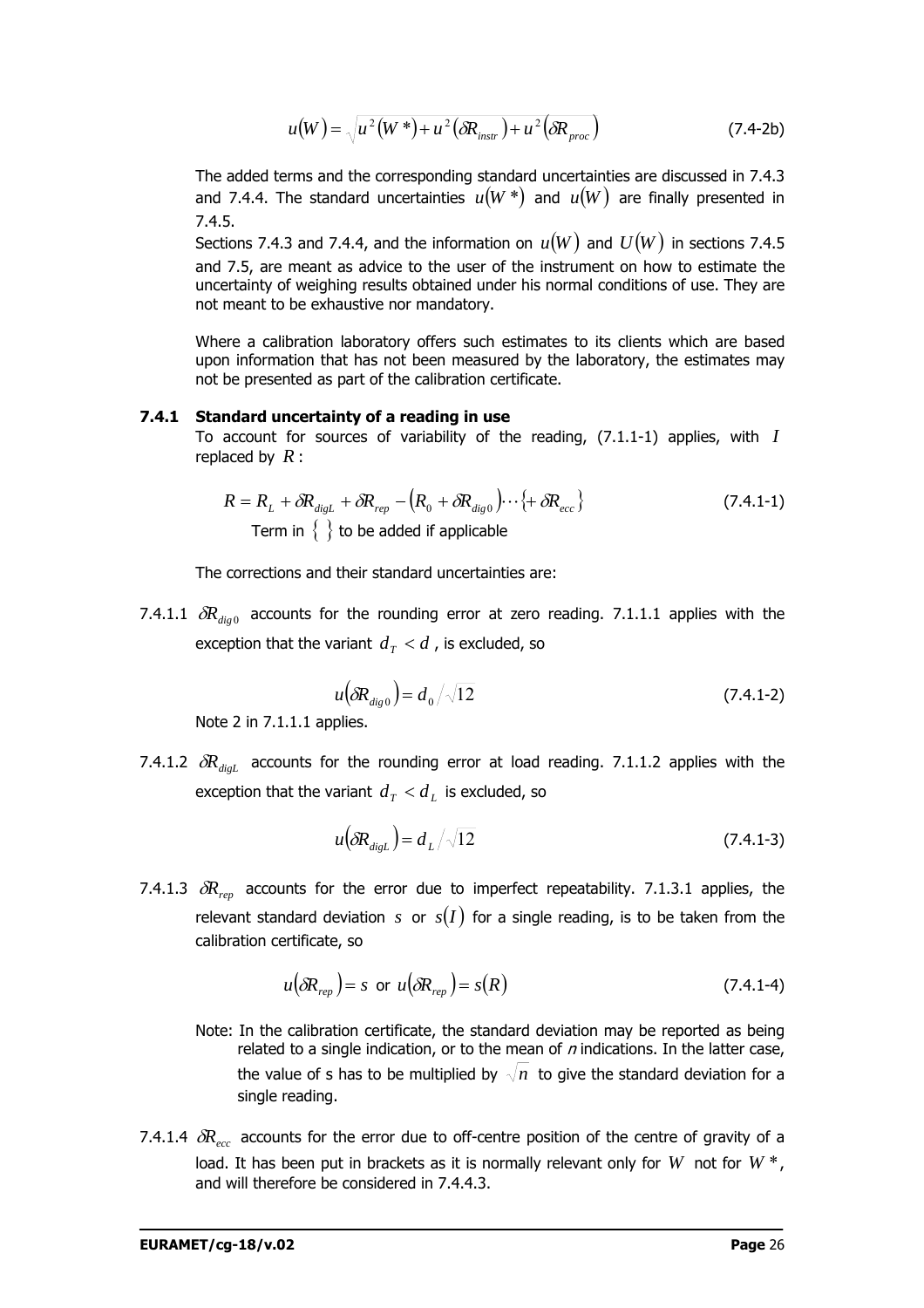7.4.1.5 The standard uncertainty of the reading is then obtained by

$$
u^{2}(R) = d_{0}^{2}/12 + d_{R}^{2}/12 + s^{2}(R) \cdots \{ + \hat{w}^{2}(R_{ecc})R^{2} \}
$$
 (7.4.1-5)  
Term in { } to be added if applicable

Note: the uncertainty  $u(R)$  is = constant where  $s$  = constant; where in exceptional cases the eccentricity error has to be considered, the term should be taken from 7.4.4.4.

# **7.4.2 Uncertainty of the error of a reading**

Where a reading  $R$  corresponds to an indication  $I_{cal}$  reported in the calibration certificate,  $u ( E_{cal} )$  may be taken from there. For other readings,  $u ( E ( R ) )$  may be calculated by (7.1.3-2) if  $\alpha$  and  $\beta$  are known, or it results from interpolation, or from an approximation formula as per 7.2.

The uncertainty  $u(E(R))$  is normally not smaller than  $u(E_{cal})$  for an indication *I*<sub>i</sub> that is close to the actual reading  $R$ , unless it has been determined by an approximation formula.

Note: the calibration certificate normally presents  $U_{.95}(E_{.cd})$  from which  $u(E_{.cd})$  is to be derived considering the coverage factor  $k$  stated in the certificate.

# **7.4.3 Uncertainty from environmental influences**

The correction term  $\delta R_{\text{instr}}$  accounts for up to 3 effects which are discussed hereafter. They do normally not apply to instruments which are adjusted right before they are actually being used – cf  $4.2.4$ , case A. For other instruments they should be considered as applicable. No corrections are actually being applied, the corresponding uncertainties are estimated, based on the user's knowledge of the properties of the instrument.

7.4.3.1 A term  $\delta R_{temp}$  accounts for a change in the characteristic (or adjustment) of the instrument caused by a change in ambient temperature. A limiting value can be estimated to  $\delta R_{temp} = TK\Delta T$  with the following terms.

Normally there is a manufacturer's specification like  $TK = \partial (Max)/\partial T$ , in many cases quoted as  $|TK| \le |TC|$  in 10<sup>-6</sup>/K. By default, for instruments with type approval under OIML 76 [3], it may be assumed  $|TC| \leq mpe (Max) / (Max \Delta T_{Appr})$  where  $\Delta T_{A_{DDF}}$  is the temperature range of approval marked on the instrument; for other instruments, either a conservative assumption has to be made, leading to a multiple (3 to 10 times) of the comparable value for instruments with type approval, or no information can be given at all for a use of the instrument at other temperatures than that at calibration.

The range of variation of temperature Δ*T* (full width) should be estimated in view of the site where the instrument is being used, as discussed in Appendix A.2.2.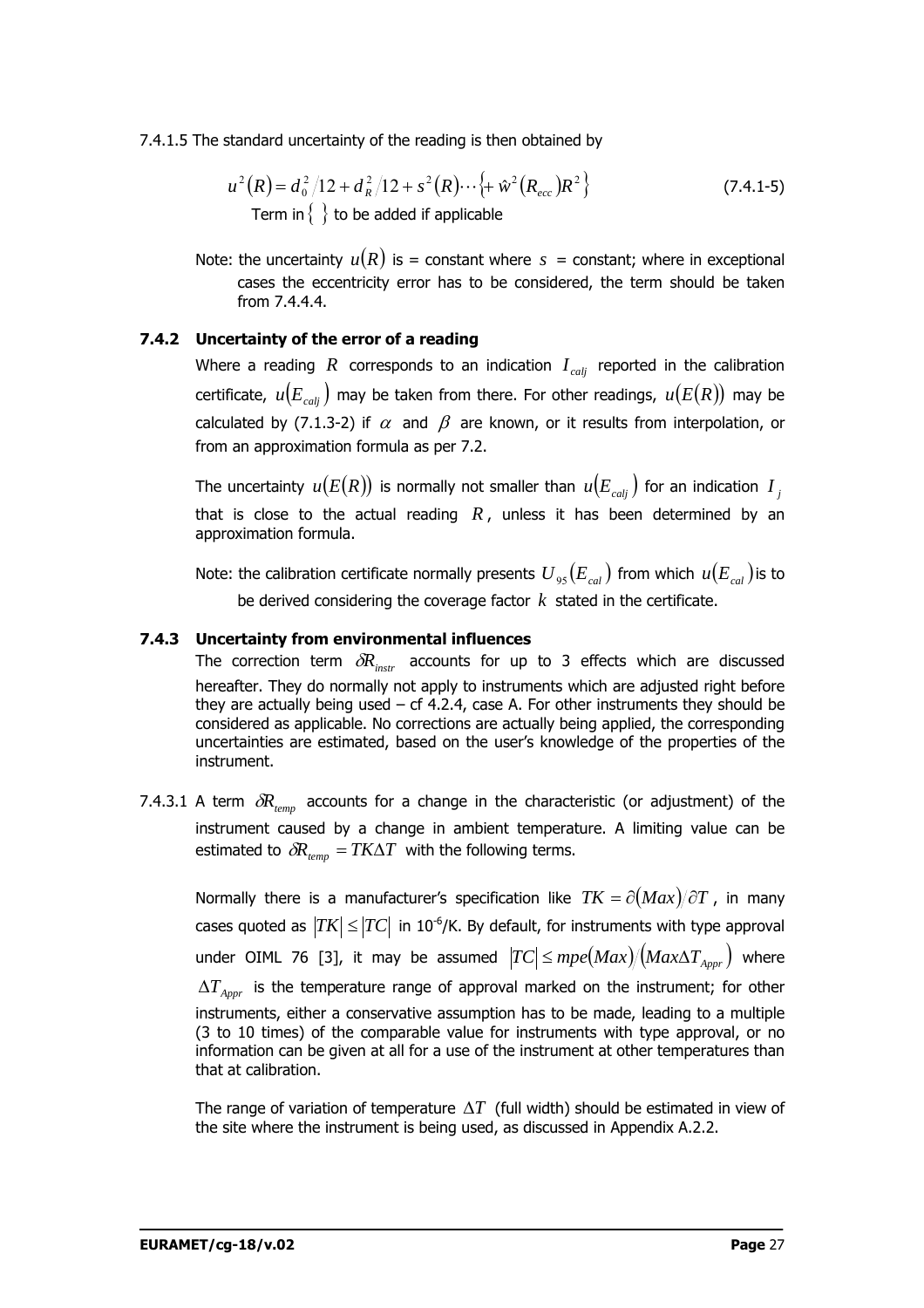Rectangular distribution is assumed, therefore the relative uncertainty is

$$
\hat{w}(R_{temp}) = TC\Delta T / \sqrt{12} \tag{7.4.3-1}
$$

7.4.3.2 A term  $\delta R_{\text{low}}$  accounts for a change in the adjustment of the instrument due to the variation of the air density; no correction to be applied, uncertainty contribution to be considered as in 7.1.2.2, where a variability of the air density larger than that at calibration is expected.

Note: the density  $\rho$  of the weighed body is not considered in this uncertainty contribution, as it is constitutive for the value of the weighing result *W* !.

7.4.3.3 A term  $\delta R_{adi}$  accounts for a change in the adjustment of the instrument since the time of calibration due to ageing, or wear and tear.

A limiting value may be taken from previous calibrations where they exist, as the largest difference  $|\Delta E(Max)|$  in the errors at or near Max between any two consecutive calibrations. By default, Δ*E*(*Max*) should be taken from the manufacturer's specification for the instrument, or may be estimated to  $\Delta E(Max) = mpe(Max)$  for instruments conforming to a type approval under OIML R76 [2] (or EN 45501 [3]). Any such value can be considered in view of the expected time interval between calibrations, assuming fairly linear progress of the change with time.

Rectangular distribution is assumed, therefore the relative uncertainty is

$$
\hat{w}(R_{adj}) = |\Delta E(Max)| / (Max\sqrt{3}) \tag{7.4.3-2}
$$

7.4.3.4 The relative standard uncertainty related to errors resulting from environmental effects is calculated by

$$
\hat{w}^2(R_{\text{instr}}) = \hat{w}^2(R_{\text{temp}}) + \hat{w}^2(R_{\text{adj}})
$$
\n(7.4.3-3)

#### **7.4.4 Uncertainty from the operation of the instrument**

The correction term  $\delta R_{\text{prec}}$  accounts for additional errors which may occur where the weighing procedure is different from the one(s) at calibration. No corrections are actually being applied but the corresponding uncertainties are estimated, based on the user's knowledge of the properties of the instrument.

7.4.4.1 A term  $\delta R_{Tare}$  accounts for a Net weighing result after a tare balancing operation [3]. The possible error and the uncertainty assigned to it should be estimated considering the basic relation between the readings involved:

$$
R_{Net} = R'_{Gross} - R'_{Tare} \tag{7.4.4-1}
$$

where the *R'* are fictitious readings which are processed inside the instrument, while the visible indication  $R'_{\text{Net}}$  is obtained directly, after setting the instrument's indication to zero with the tare load on the load receptor. The weighing result in this case is in theory:

$$
W_{Net} = R_{Net} - [E_{cal}(Gross) - E_{cal}(Tare)] - \delta R_{instr} - \delta R_{proc} \qquad (7.4.4-2)
$$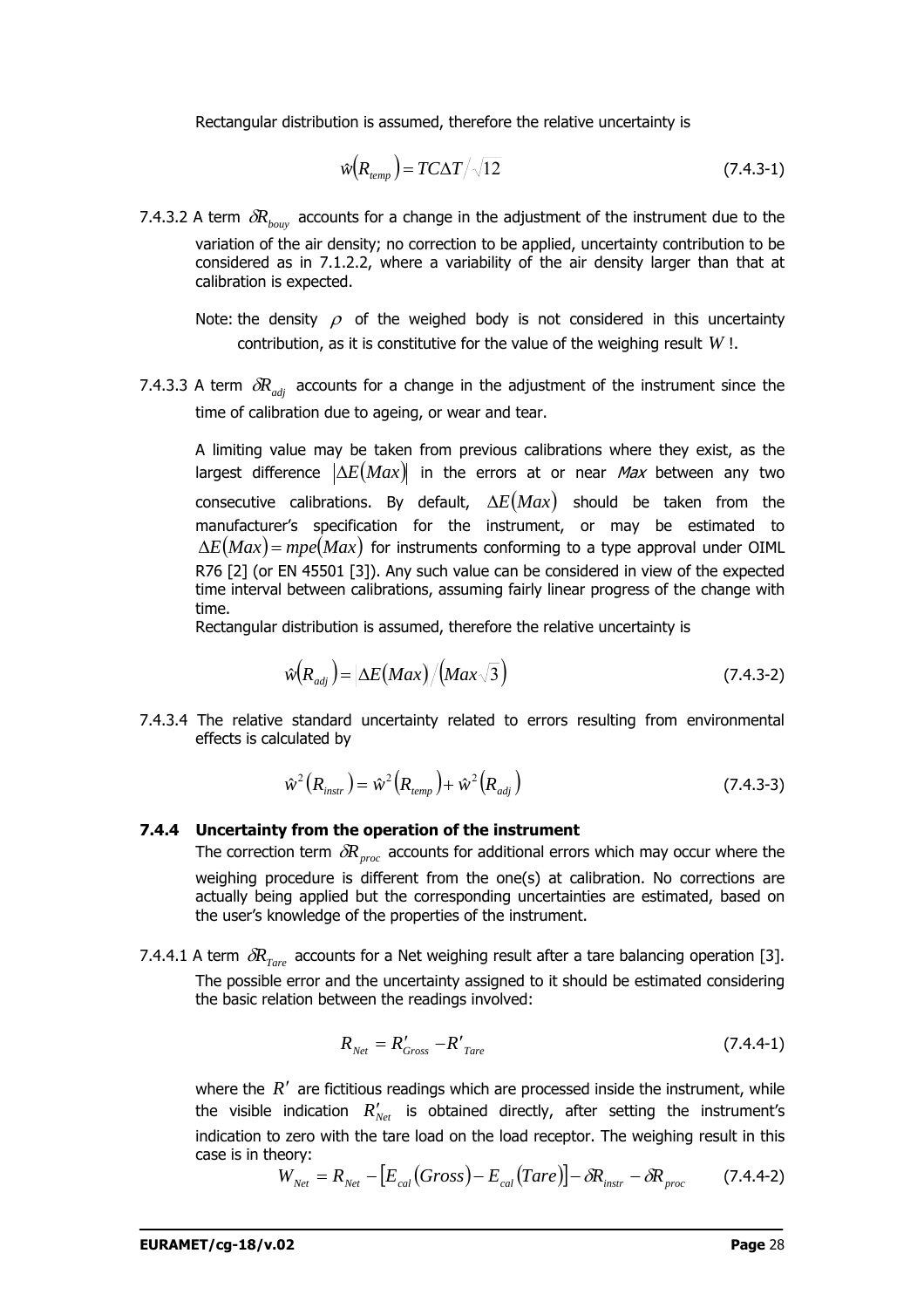consistent with (7.3-1). The errors at Gross and Tare would have to be taken as errors for equivalent  $R$  values as above. However, the Tare value – and consequently the Gross value – are not normally recorded.

The error may then be estimated to

$$
E_{Net} = E(Net) + \delta R_{Tare}
$$
\n(7.4.4-3)

where  $E(Net)$  = is the error for a reading  $R$  = Net with an additional correction for the effect of non-linearity of the error curve  $E_{col}(I)$ . To quantify the non-linearity, recourse may be taken to the first derivative of the function  $E_{appr} = f(R)$ , is known, or the slope  $q_E$  between consecutive calibration points may be calculated by

$$
q_E = \frac{\Delta E_{cal}}{\Delta I} = \frac{E_{j+1} - E_j}{I_{j+1} - I_j}
$$
(7.4.4-4)

The largest and the smallest value of the derivatives or of the quotients are taken as limiting values for the correction  $\delta R_{Tare} = q_E R_{Net}$ , for which rectangular distribution may be assumed. This results in the relative standard uncertainty

$$
\hat{w}(R_{Tare}) = (q_{E\max} - q_{E\min}) / \sqrt{12}
$$
\n(7.4.4-5)

To estimate the uncertainty  $u(W)$ , (7.1-2) is applied with  $R = R_{N_{e^t}}$ . For  $u(E)$  it is justified to assume  $u(E(Net)) = u(E_{cal}(R = Net))$  because of the full correlation between the quantities contributing to the uncertainties of the errors of the fictitious Gross and Tare readings.

- 7.4.4.2 A term  $\delta R_{\text{time}}$  accounts for possible effects of creep and hysteresis, in situations like the following:
	- a) loading at calibration was continuously upwards, or continuously up-and downwards (method 2 or 3 in 5.2), so the load remained on the load receptor for a certain period of time; this is quite significant where the substitution method has been applied, usually on high capacity instruments. When in normal use, a discrete load to be weighed is put on the load receptor and is kept there just as long as is necessary to obtain a reading or a printout, the error of indication may differ from the value obtained for the same load at calibration.

Where tests were performed continuously up and down, the largest difference of errors  $\Delta E_i$  for any test load  $m_i$  may be taken as the limiting value for this effect, leading to a relative standard uncertainty

$$
\hat{w}(R_{time}) = \Delta E_{j\max} / (m_j \sqrt{12})
$$
\n(7.4.4-6)

Where tests were performed only upwards, the error on return to Zero  $E_0$ , if determined may be used to estimate a relative standard uncertainty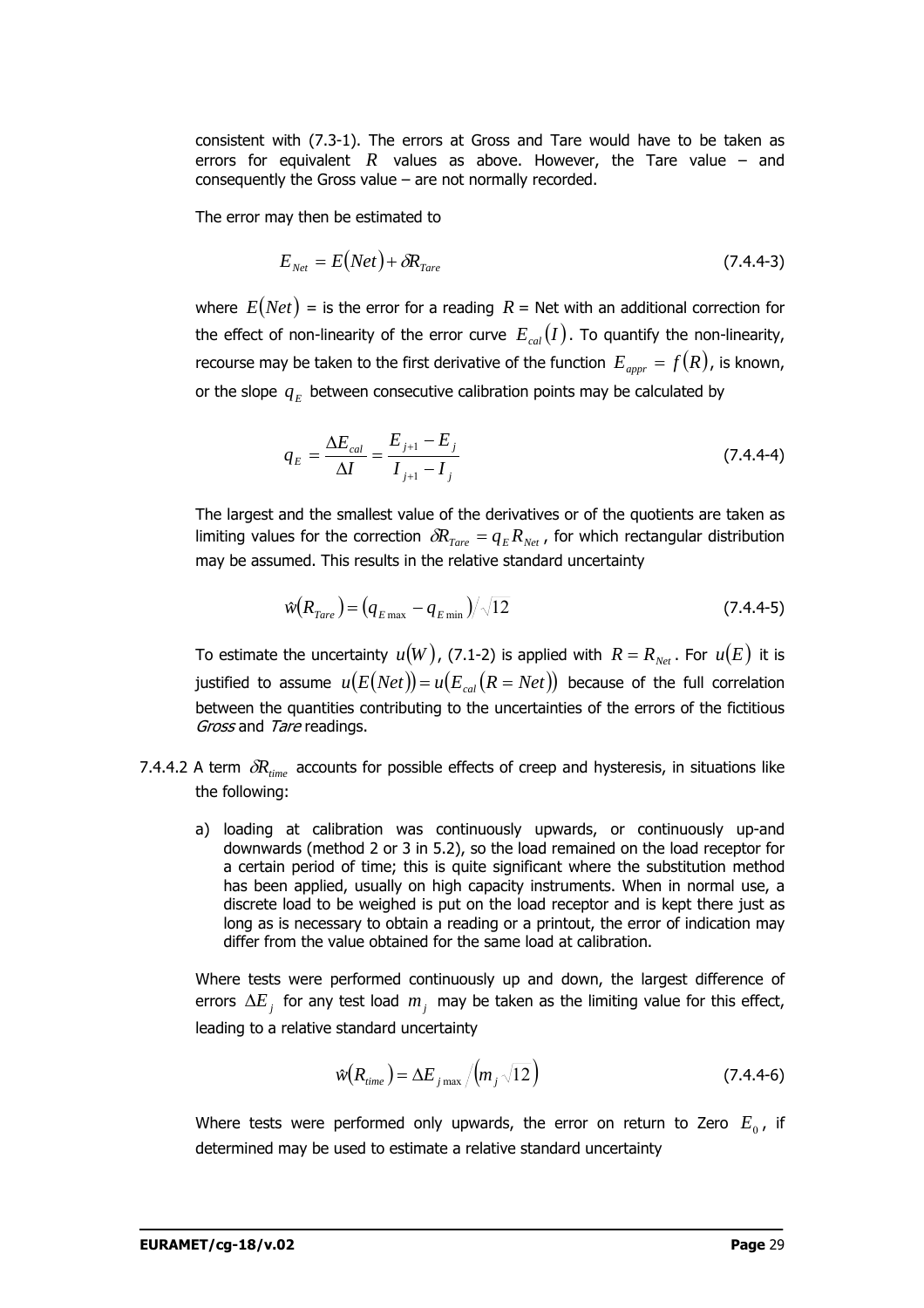$$
\hat{w}(R_{time}) = E_0 / (Max\sqrt{3}) \tag{7.4.4-7}
$$

In the absence of such information, the limiting value may be estimated for instruments with type approval under OIML R76 [2] (or EN 45501 [3]). Any as

$$
\Delta E(R) = Rmpe(Max)/Max \qquad (7.4.4-8)
$$

For instruments without such type approval, a conservative estimate would be a multiple ( $n = 3$  to 10 times) of this value.

The relative standard uncertainty is

$$
\hat{w}(R_{time}) = mpe(Max)/(Max\sqrt{3}), \text{ or } = nmpe(Max)/(Max\sqrt{3})
$$
 (7.4.4-9)

- b) loading at calibration was with unloading between load steps, loads to be weighed are kept on the load receptor for a longer period. In the absence of any other information – e.g. observation of the change in indication over a typical period of time – recourse may be taken to (7.4.4-9) as applicable.
- c) loading at calibration was only upwards, discharge weighing is performed in use. This situation may be treated as the inverse of the tare balancing operation  $-$  see 7.4.4.1 - combined with point b) above. (7.4.4-5) and (7.4.4-9) apply.

Note: In case of discharge weighing, the reading  $R$  shall be taken as a positive value although it may be indicated as negative by the weighing instrument.

7.4.4.3  $\delta R_{\text{acc}}$  accounts for the error due to off-centre position of the centre of gravity of a load. 7.1.1.4 applies with the modification that the effect found during calibration should be considered in full, so

$$
w(R_{ecc}) = \left(\Delta I_{ecc,i}\right)_{\text{max}} / \left(L_{ecc} \sqrt{3}\right)
$$
\n(7.4.4-10)

7.4.4.4 where dynamic objects e.g. live animals are weighed, it is assumed that  $u(\delta I_{\text{max}})$  will be increased. A typical object should therefore be used to determine the standard deviation  $s_{dyn}$  of at least 5 weighings, and  $s(R)$  in (7.4.1-5) should be replaced by

 $S_{dyn}$ .

#### **7.4.5 Standard uncertainty of a weighing result**

The standard uncertainty of a weighing result is calculated from the terms specified in 7.4.1 to 7.4.4, as applicable.

For the weighing result under the conditions of the calibration:

$$
u^{2}(W^{*}) = d_{0}^{2}/12 + d_{L}^{2}/12 + s^{2}(R) + u^{2}(E)
$$
 (7.4.5-1a)

For the weighing result in general:

$$
u^{2}(W) = u^{2}(W^{*}) + \left[\hat{w}^{2}(R_{temp}) + \hat{w}^{2}(R_{adj}) + \hat{w}^{2}(R_{Tare}) + \hat{w}^{2}(R_{time}) + \hat{w}^{2}(R_{ecc})\right]R^{2} + \left[s_{dyn}^{2} - s^{2}(R)\right]
$$
\n(7.4.5-1b)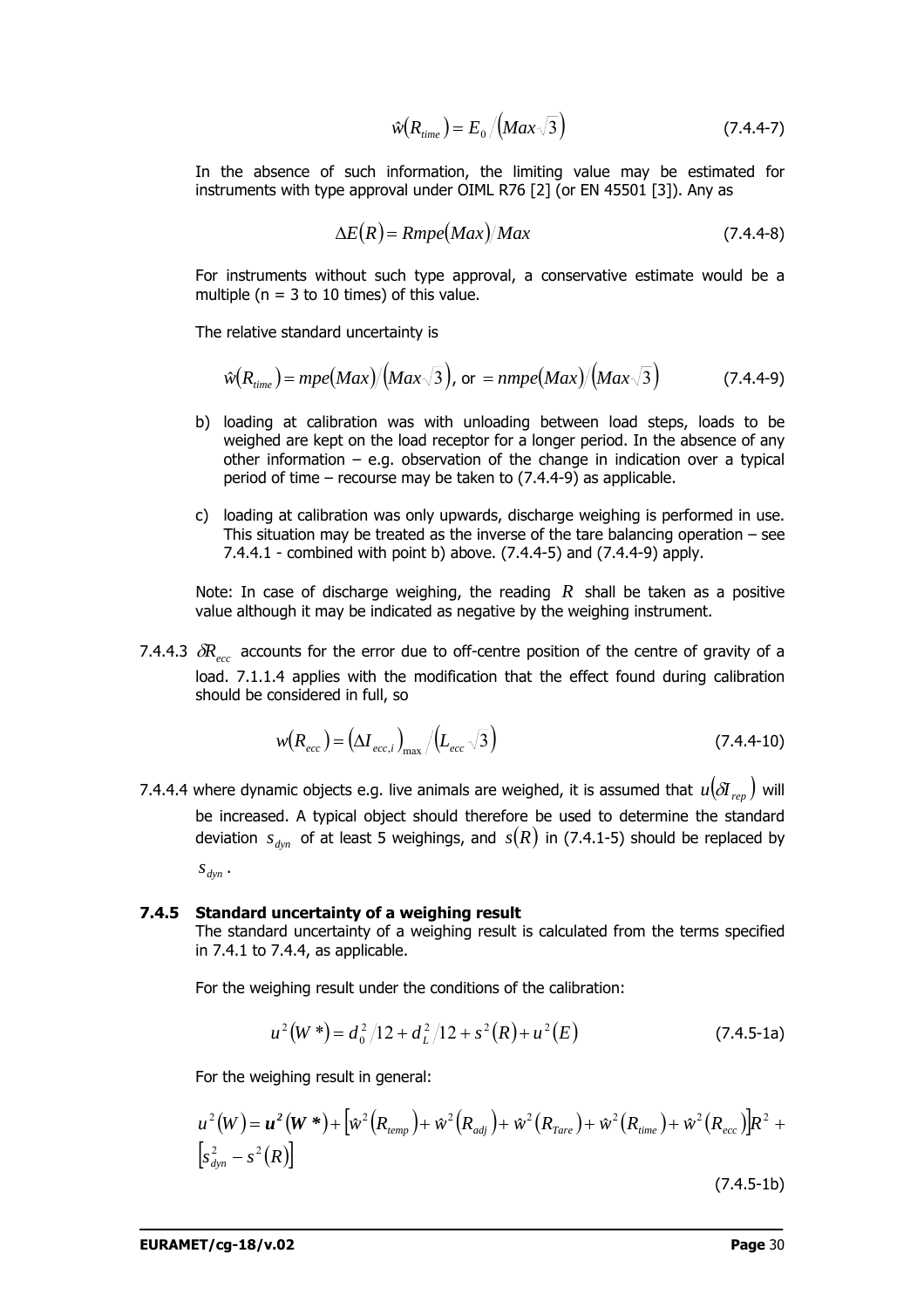The term  $u^2(W^*)$  has been put in bold to indicate that it applies in any case, whereas the other terms should be included as applicable.

The many contributions to  $u(W)$  may be grouped in two terms  $\alpha_w^2$  and  $\beta_w^2$ 

$$
u^{2}(W) = \alpha_{W}^{2} + \beta_{W}^{2} R^{2}
$$
 (7.4.5-2)

where  $\alpha_w^2$  is the sum of squares of all absolute standard uncertainties, and  $\beta_w^2$  = is the sum of squares of all relative standard uncertainties.

# **7.5 Expanded uncertainty of a weighing result**

#### **7.5.1 Errors accounted for by correction**

The complete formula for a weighing result which is equal to the reading corrected for the error determined by calibration, is

$$
W^* = R - E(R) \pm U(W^*)
$$
 (7.5.1a)

or

$$
W = R - E(R) \pm U(W) \tag{7.5.1b}
$$

as applicable.

The expanded uncertainty  $U(W)$  is to be determined as

$$
U(W^*) = ku(W^*)
$$
\n<sup>(7.5-2a)</sup>

or

$$
U(W) = ku(W) \tag{7.5-2a}
$$

with  $u(W^*)$  or  $u(W)$  as applicable from 7.4.5.

For  $U(W^*)$  the coverage factor  $k$  should be determined as per 7.3.

For  $U(W)$  the coverage factor k will, due to the large number of terms constituting  $u(W)$ , in most cases  $k = 2$  even where the standard deviation *s* is obtained from only few measurements, and/or where  $k_{cal} > 2$  was stated in the calibration certificate.

In cases of doubt, *k* should be determined as per 7.3 for

$$
u(W(R = 0)) = \alpha_W
$$
, and for  

$$
u(W(R = Max)) = \sqrt{\alpha_W^2 + \beta_W^2 Max^2}
$$

# **7.5.2 Errors included in uncertainty**

It may have been agreed by the calibration laboratory and the client to derive a "global uncertainty"  $U_{gl}(W)$  which includes the errors of indication such that no corrections have to be applied to the readings in use:

$$
W = R \pm U_{gl}(W) \tag{7.5.2-1}
$$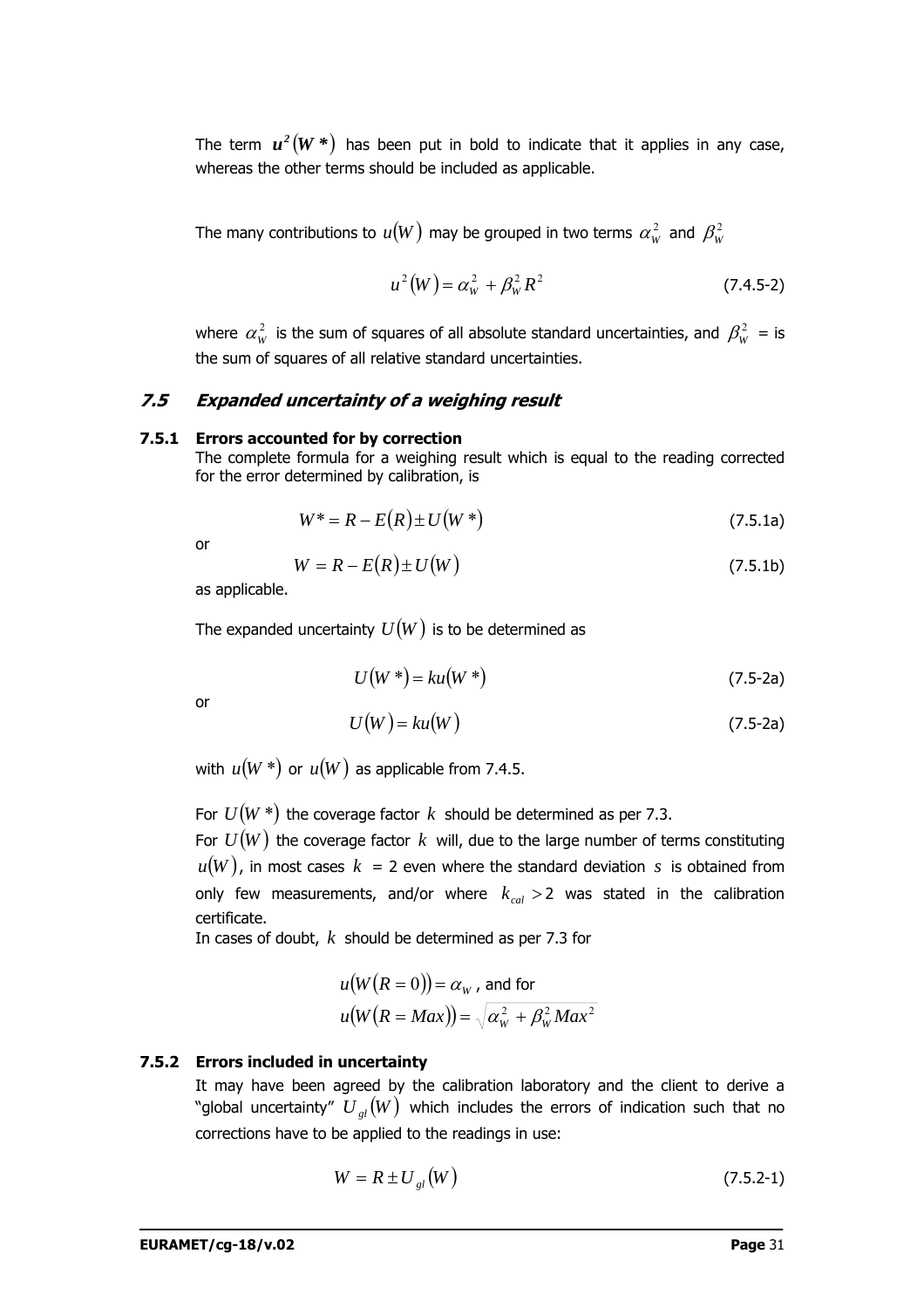Unless the errors are more or less centred about Zero, they form a one-sided contribution to the uncertainty which can only be treated in an approximate manner. For the sake of simplicity and convenience, the "global uncertainty" is best stated in the format of an expression for the whole weighing range, instead of individual values stated for fixed values of the weighing result.

Let  $E(R)$  be a function, or  $E^0$  be one value representative for all errors stated over the weighing range in the calibration certificate, then the combination with the uncertainties in use may in principle take on one of these forms:

$$
U_{gl}(W) = k \sqrt{u^2(W) + (E(R))^2}
$$
 (7.5.2-2)

$$
U_{gl}(W) = k \sqrt{u^2(W) + (E^0)^2}
$$
 (7.5.2-2a)

$$
U_{gl}(W) = k \sqrt{u^2(W) + (E^0)^2 (R_{Max})^2}
$$
 (7.5.2-2b)

$$
U_{gl}(W) = ku(W) + |E(R)| \tag{7.5.2-3}
$$

$$
U_{gl}(W) = ku(W) + |E^{0}|
$$
 (7.5.2-3a)

$$
U_{gl}(W) = ku(W) + \left| E^{0} \right| \frac{R}{Max}
$$
 (7.5.2-3b)

Considering the format for  $u(W)$  in (7.4.5-2b), the formulae (7.5.2-2b) and (7.5.2-3b) may be more suitable than the corresponding versions with letter "a".

For the generation of the formulae  $E(R)$  or the representative value  $E^0$  see Appendix C.

It is important to ensure that  $U_{el}(W)$  retains a coverage probability of not less than 95 % over the whole weighing range.

#### **7.5.3 Other ways of qualification of the instrument**

A client may expect from, or have asked the Calibration Laboratory for a statement of conformity to a given specification, as  $|W - R| \leq Tol$  with  $Tol$  being the applicable tolerance. The tolerance may be specified as " $Tol = x\%$  of R", as " $Tol = nd$ ", or the like.

Conformity may be declared, in consistency with ISO/IEC 17025 under condition that

$$
|E(R) + U(W(R))| \leq Tol(R)
$$
\n(7.5.3-1)

either for individual values of *R* or for any values within the whole or part of the weighing range.

Within the same weighing range, conformity may be declared for different parts of the weighing range, to different values of Tol.

#### **8 CALIBRATION CERTIFICATE**

This section contains advice on what information may be useful to be given in a calibration certificate. It is intended to be consistent with the requirements of ISO/IEC 17025 which take precedence.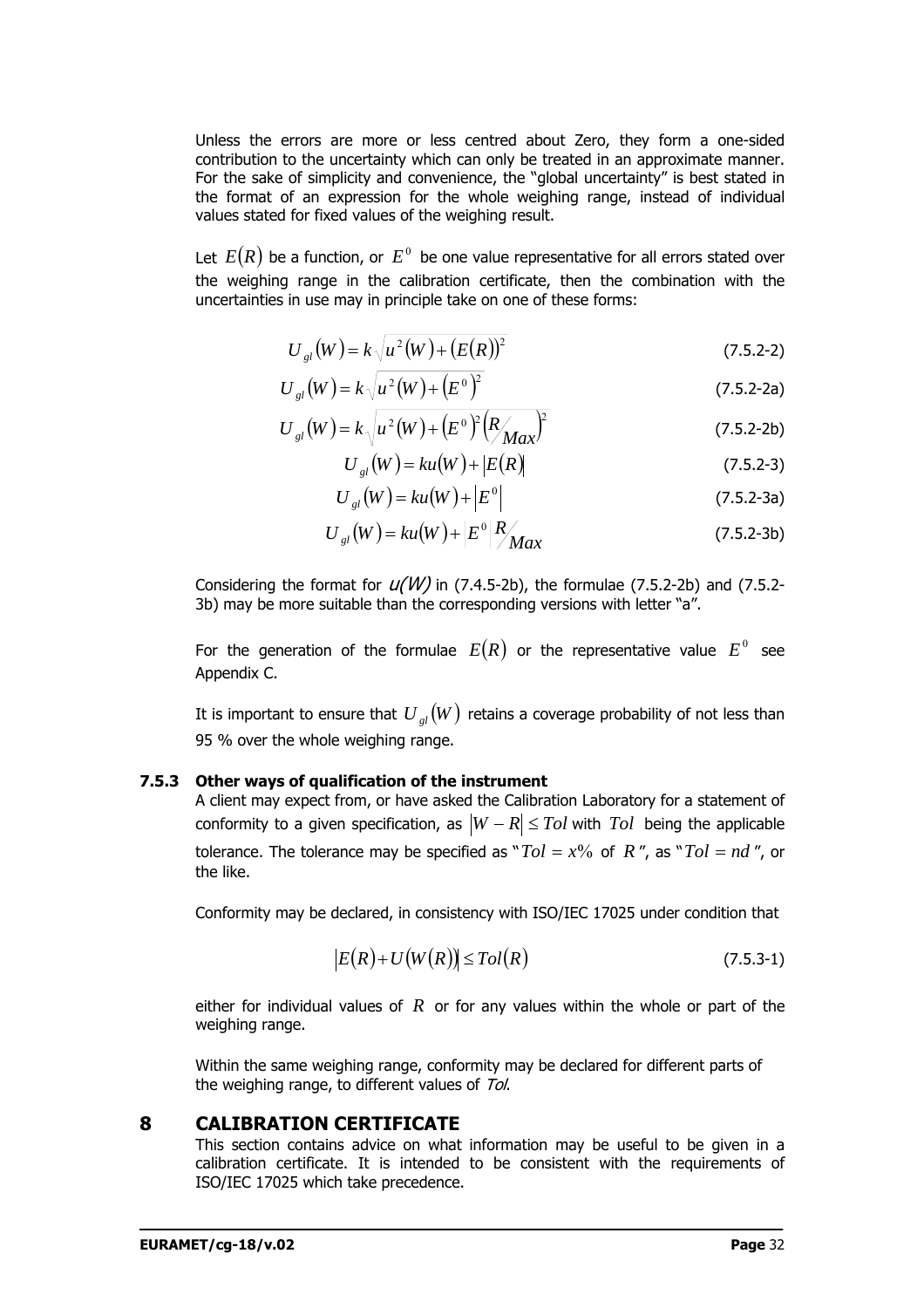## **8.1 General Information**

Identification of the Calibration Laboratory, reference to the accreditation (accrediting body, number of the accreditation), identification of the certificate (calibration number, date of issue, number of pages), signature(s) of authorised person(s).

Identification of the client.

Identification of the calibrated instrument, information about the instrument (Manufacturer, kind of instrument, Max, d, place of installation).

Warning that the certificate may be reproduced only in full unless the calibration laboratory permits otherwise in writing.

## **8.2 Information about the calibration procedure**

Date of measurements, site of calibration, and place of installation if different, conditions of environment and/or use that may affect the results of the calibration.

Information about the instrument (adjustment performed, any anomalies of functions, setting of software as far as relevant for the calibration, etc.).

Reference to, or description of the applied procedure, as far as this is not obvious from the certificate, e.g. constant time interval observed between loadings and/or readings.

Agreements with the client e.g. over limited range of calibration, metrological specifications to which conformity is declared.

Information about the traceability of the measuring results.

## **8.3 Results of measurement**

Indications and/or errors for applied test loads, or errors related to indications – as discrete values and/or by an equation resulting from approximation,

details of the loading procedure if relevant for the understanding of the above,

standard deviation(s) determined, identified as related to a single indication or to the mean of indications,

expanded uncertainty of measurement for the reported results.

Indication of the expansion factor  $k$ , with comment on coverage probability, and reason for  $k \neq 2$  where applicable.

Where the indications/errors have not been determined by normal readings - single readings with the normal resolution of the instrument - , a warning should be given that the reported uncertainty is smaller than what would be found with normal readings.

For clients that are less knowledgeable, advice might be useful where applicable, on: the definition of the error of indication,

how to correct readings in use by subtracting the corresponding errors, how to interpret indications and/or errors presented with smaller decimals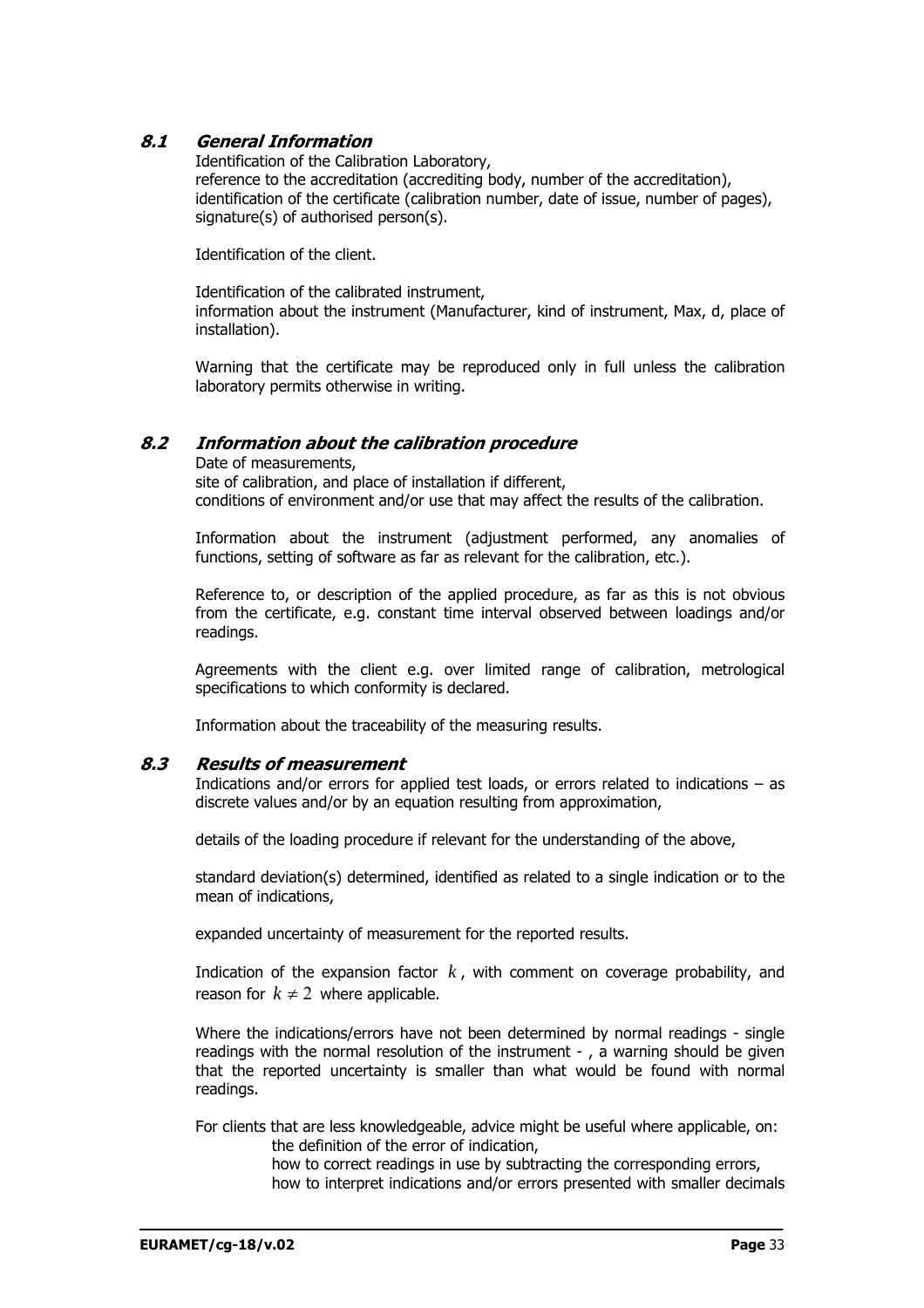than the scale interval *d* .

It may be useful to quote the values of  $U(W^*)$  for either all individual errors or for the function  $E(R)$  resulting from approximation.

## **8.4 Additional information**

Additional information about the uncertainty of measurement expected in use, inclusive of conditions under which it is applicable, may be attached to the certificate without becoming a part of it.

Where errors are to be accounted for by correction, this formula could be used:

$$
W = R - E(R) \pm U(W) \tag{8.4-1}
$$

accompanied by the equation for  $E(R)$ .

Where errors are included in the "global uncertainty", this formula could be used:

$$
W = R \pm U_{gl}(W) \tag{8.4-2}
$$

A statement should be added that the expanded uncertainty of values from the formula corresponds to a coverage probability of at least 95 %.

Optional:

Statement of conformity to a given specification, and range of validity where applicable.

This statement may take the form

$$
W = R \pm Tol \tag{8.4-3}
$$

and may be given

in addition to the results of measurement, or

as stand-alone statement, with reference to the results of measurement declared to be retained at the calibration Laboratory.

The statement may be accompanied by a comment indicating that all measurement results enlarged by the expanded uncertainty of measurement, are within the specification limits.

## **9 VALUE OF MASS OR CONVENTIONAL VALUE OF MASS**

The quantity *W* is an estimate of the conventional value of mass  $m<sub>c</sub>$  of the object weighed<sup>[6](#page-38-0)</sup>. For certain applications it may be necessary to derive from  $W$  the value of mass  $m$ , or a more accurate value for  $m_c$ .

The density  $\rho$  or the volume V of the object, together with an estimate of their standard uncertainty, must be known from other sources.

 $\overline{a}$ 

<span id="page-38-0"></span><sup>6</sup> In the majority of cases, especially when the results are used for trade, the value *W* is used as the result of the weighing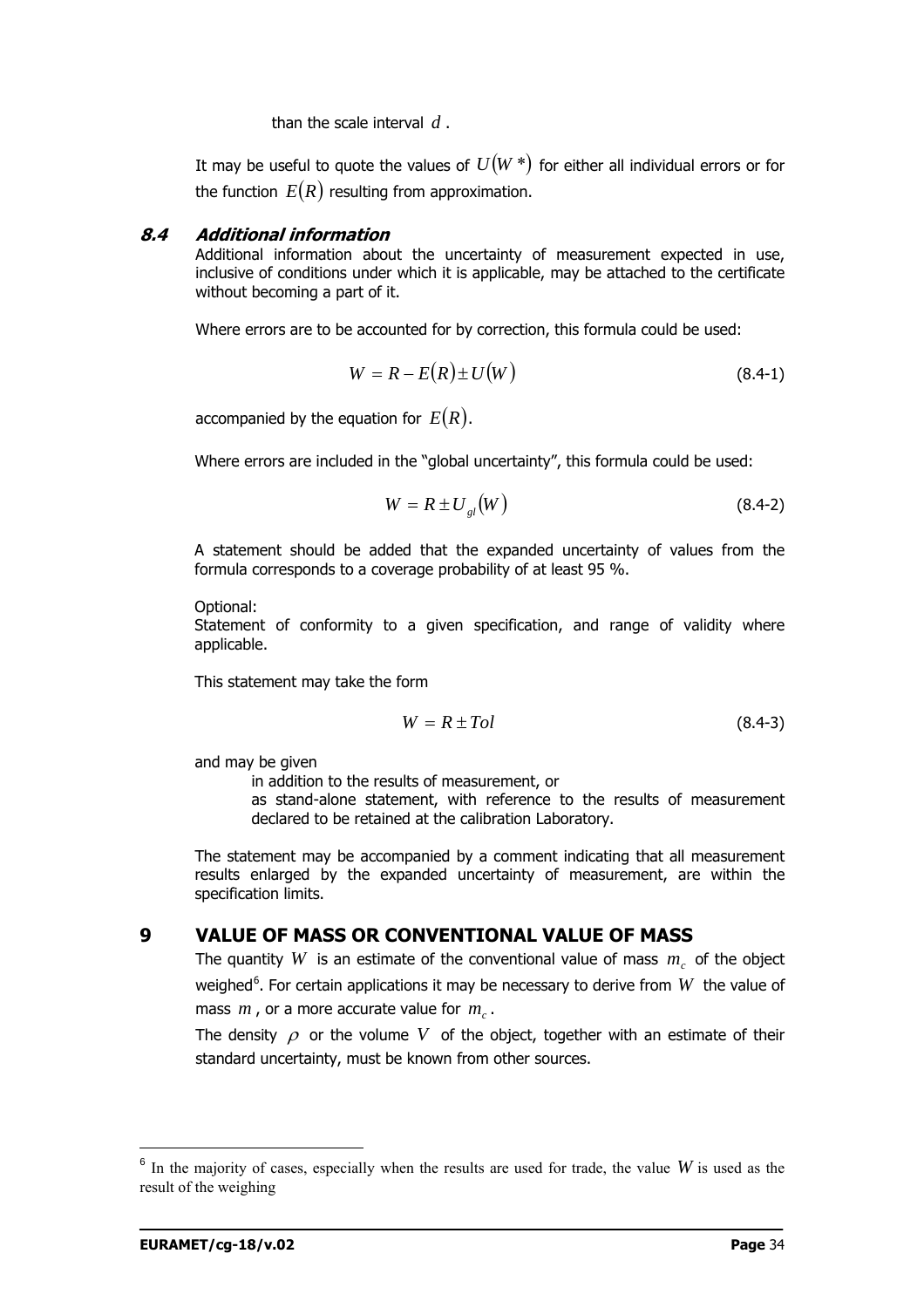## **9.1 Value of mass**

The mass of the object is

$$
m = W[1 + \rho_a (1/\rho - 1/\rho_c)] \tag{9.1-1}
$$

Neglecting terms of second and higher order, the relative standard uncertainty  $\hat{w}(m)$ is given by

$$
\hat{w}^2(m) = \frac{u^2(W)}{W^2} + u^2(\rho_a) \left(\frac{1}{\rho} - \frac{1}{\rho_c}\right)^2 + \rho_a^2 \frac{u^2(\rho)}{\rho^4}
$$
\n(9.1-2)

For  $\rho_a$  and  $u(\rho_a)$  (density of air) see Appendix A.

If *V* and  $u(V)$  are known instead of  $\rho$  and  $u(\rho)$ ,  $\rho$  may be approximated by *W*/*V*, and  $\hat{w}(\rho)$  may be replaced by  $\hat{w}(V)$ .

## **9.2 Conventional value of mass**

The conventional value of mass of the object is

$$
m_c = W[1 + (\rho_a - \rho_0)(1/\rho - 1/\rho_c)] \tag{9.2-1}
$$

Neglecting terms of second and higher order, the relative standard uncertainty  $\hat{w}(m_c)$  is given by

$$
\hat{w}^2(m_c) = \frac{u^2(W)}{W^2} + u^2(\rho_a) \left(\frac{1}{\rho} - \frac{1}{\rho_c}\right)^2 + (\rho_a - \rho_0)^2 \frac{u^2(\rho)}{\rho^4}
$$
(9.2-2)

The same comments as given to (9.1-2) apply.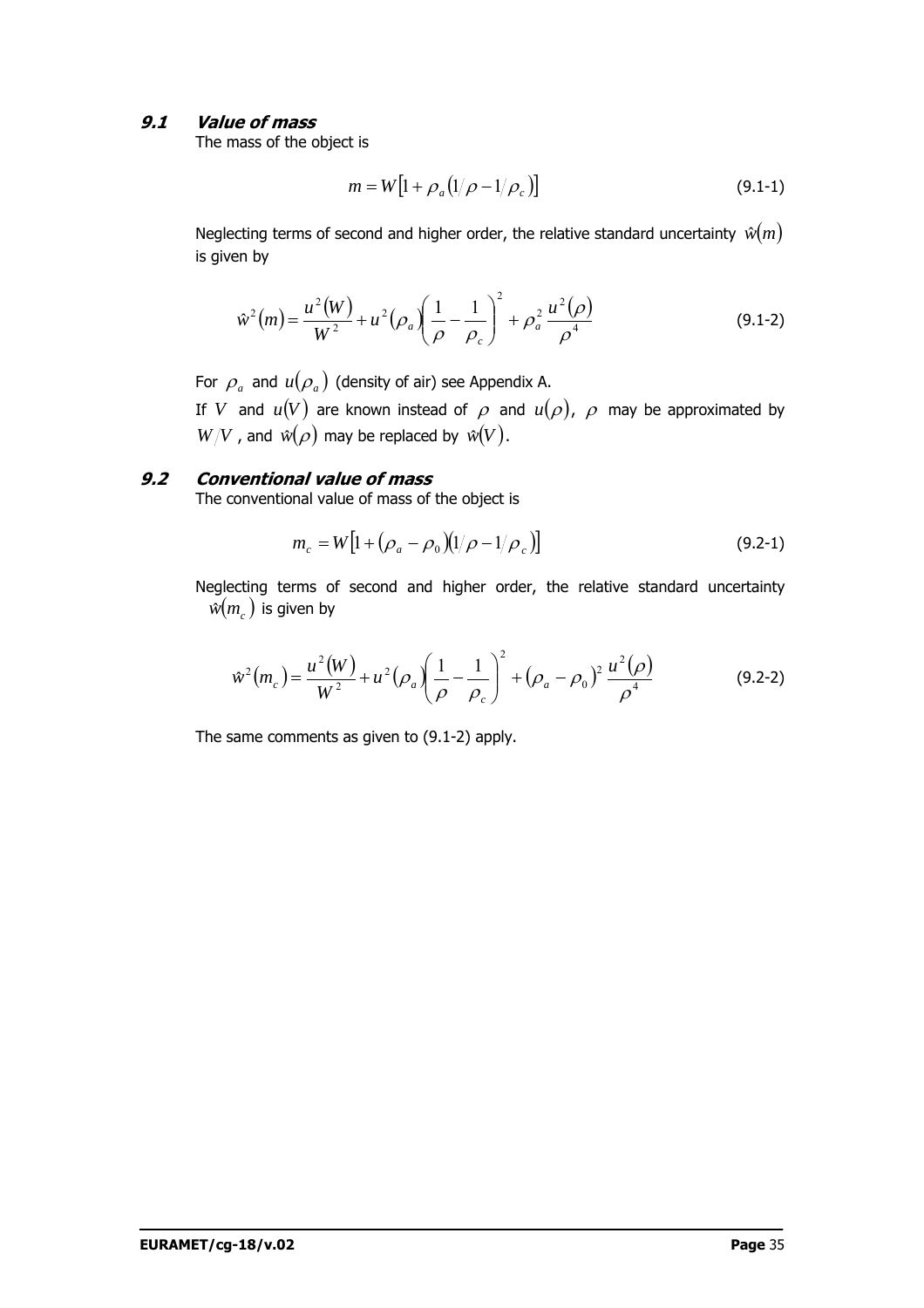## **10 REFERENCES**

- [1] Guide to the expression of Uncertainty in Measurement, first edition 1993, ISO (Geneva, Switzerland)
- [2] OIML R 76: Non-automatic Weighing Instruments Part 1: Metrological Requirements - Tests, edition 2006 (E)
- [3] EN 45501: Metrological Aspects of Non-automatic Weighing Instruments, edition 1992 with supplement 1994
- [4] OIML R111, Weights of Classes E1, E2, F1, F2, M1, M1-2, M2, M2-3, M3, Edition 2004 (E)
- [5] A Picard, R S Davis, M Gläser, K Fujii: Revised formula for the density of moist air (CIPM-2007). Metrologia 45 (2008), p. 149-155.
- [6] M. Gläser: Change of the apparent mass of weights arising from temperature differences Metrologia 36 (1999), p. 183-197
- [7] ISO 31 Quantities and Units (1993) Part 11: Mathematical Signs and Symbols for use in physical sciences and technology
- [8] *VIM, International Vocabulary of Basic and General Terms in Metrology*, 2<sup>nd</sup> edition 1994
- [9] Determination of Mass Part 1: Dissemination of the unit of mass", by R. Balhorn, D. Buer, M. Gläser and M. Kochsiek PTB-Bericht MA-24, 2<sup>nd</sup> revised edition, Braunschweig, April 1992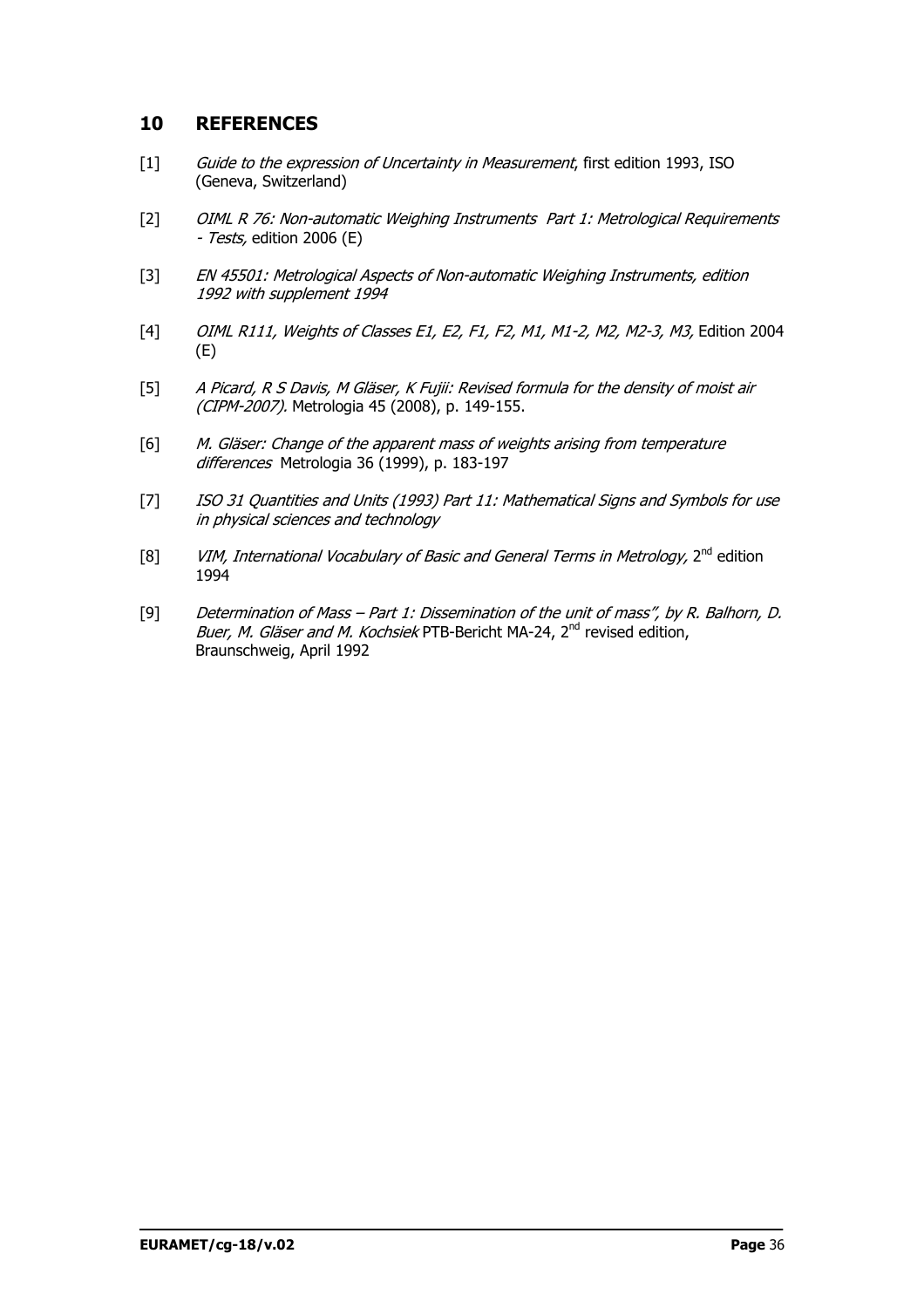## **APPENDIX A: ADVICE FOR ESTIMATION OF AIR DENSITY**

Note: In Appendix A, the symbols are T for temperature in  $K$ , and t for temperature in  $^{\circ}C$ 

### **A1 Formulae for the density of air**

The most accurate formula to determine the density of moist air is the one recommended by CIPM  $[5]^7$  $[5]^7$ . For the purposes of this Guideline, less sophisticated formulae are sufficient which render slightly less precise results.

#### **A1.1 Simplified version of CIPM-formula, exponential version**  from [4], section E3

$$
\rho_a = \frac{0.34848p - 0.009h_r \exp(0.061t)}{273.15 + t}
$$
\n(A1.1-1)

with

 $\rho$ <sub>a</sub> air density in kg/m<sup>3</sup>

*p* barometric pressure in hPa

- $h_r$  relative humidity of air in %
- *t* air temperature in °C

Formula yields results with  $u_{form} / \rho_a \leq 2.4 \times 10^{-4}$  under the following conditions of environment (uncertainties of measurement of  $p$ ,  $h_r$ ,  $t$  not included)

$$
600 \text{ hPa} \le p \le 1 \text{ } 100 \text{ hPa}
$$
\n
$$
20 \% \le h_r \le 80 \%
$$
\n
$$
15 \text{ }^{\circ}\text{C} \le t \le 27 \text{ }^{\circ}\text{C}
$$

#### **A1.2 Simplified version of CIPM-formula, standard version**  From [9] this expression can be quoted

$$
\rho_a = \frac{0,348444p - h_r(0,00252t - 0,020582)}{273,15 + t}
$$
\n(A1.2-1)

with symbols as above.

Formula yields results with  $\Delta \rho_{a-form} \leq 0.001$  41 kg/m<sup>3</sup> under the following conditions of environment (uncertainties of measurement of  $p$ ,  $h_r$ ,  $t$  not included):

> *p* 600 hPa ≤ *p* ≤ 1 100 hPa *h*<sub>r</sub> 20 % ≤ *h*<sub>r</sub> ≤ 80 % *t* 15 °C ≤ *t* ≤ 27 °C

 $\overline{a}$ 

<span id="page-41-0"></span> $<sup>7</sup>$  The recommended ranges of temperature and pressure over which the CIPM-2007 equation may be</sup> used are 600 hPa ≤ p ≤1 100 hPa 15 °C ≤ t ≤ 27 °C.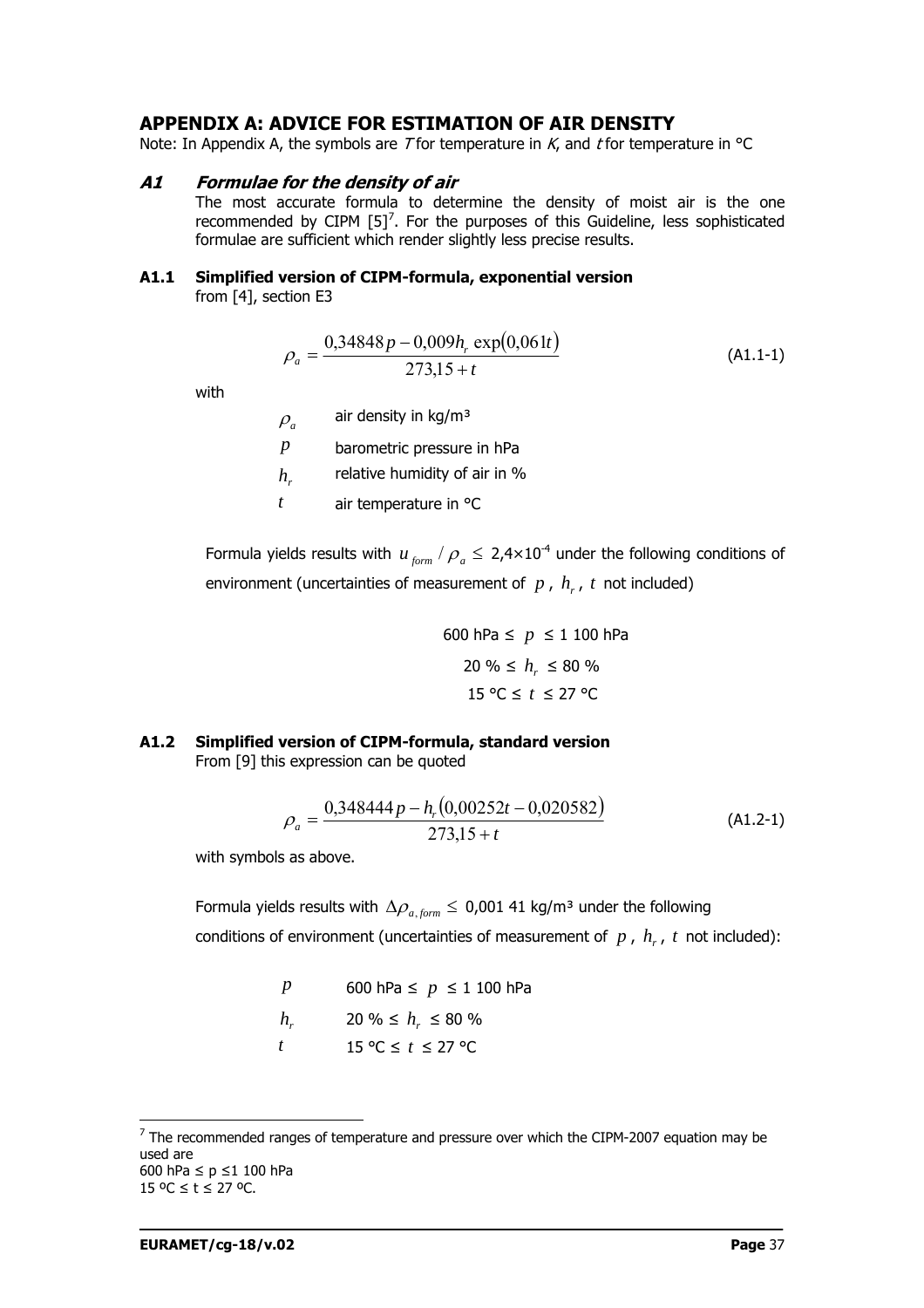$\Delta\rho_{a, form}$  is the difference between values from this formula and the corresponding values from the CIPM formula. Therefore, the combined relative formula standard uncertainty  $\hat{w}(\rho_{a\ form})$  is given by

$$
\hat{w}^2(\rho_{a, form}) = (2,2 \times 10^{-5})^2 + ((0,001 \ 41 \ kg/m^3)/(1,2 \ kg/m^3))^2 / 3
$$
  
= 4,61×10<sup>-7</sup>  

$$
\hat{w}(\rho_{a, form}) = 6,79 \times 10^{-4}
$$
 (A1.2-3)

#### **A1.3 Boyle-Mariotte- Formula**

From the basic formula  $p/\rho = RT$  it follows

$$
\rho_a = \frac{\rho_{a,ref} T_{ref} p}{T p_{ref}}
$$
\n(A1.3-1)

The reference values may be chosen at convenience. It could be the actual values determined at the time of calibration, or any other convenient set of values.

A very convenient modification to this formula can be offered as follows:

$$
\rho_a = 0.99265 \frac{\left(1,20131 \text{ kg/m}^3\right)\left(293,15 \text{ K}\right)p}{\left(273,15 + t\right)\left(1015 \text{ hPa}\right)}
$$
(A1.3-2)

which yields values within  $\pm$  1,1% of the CIPM values - see A1.4 for justification, and range of validity.

### **A1.4 Formula errors**

Sample calculations using EXCEL spreadsheets were performed to compare the results of air density obtained by the formulae above, against the CIPM values based on  $x_{CO-2} = 0,0004$ .

Comparisons were performed over the following steps of parameters:

| Temperature         | $\mathbf{r}$ | $= 15$ °C to 27 °C       |
|---------------------|--------------|--------------------------|
| Barometric pressure |              | $= 600$ hPa to 1 100 hPa |
| Relative humidity   |              | $h_r$ = 20 % to 80 %     |

The largest difference between any value from a simpler formula and the corresponding CIPM value, expressed in % of the CIPM value, was

| Formula                                                    | Maximum Difference<br>(absolute) |
|------------------------------------------------------------|----------------------------------|
| $(A.1.1-1)$                                                | 0,024%                           |
| $(A.1.2-1)$                                                | 0,20%                            |
| (A.1.3-1), Reference $\rho_a = 1,200$ 21 kg/m <sup>3</sup> | 1,4 %                            |
| (A.1.3-2), Reference $\rho_a = 1,20139$ kg/m <sup>3</sup>  | 0.9%                             |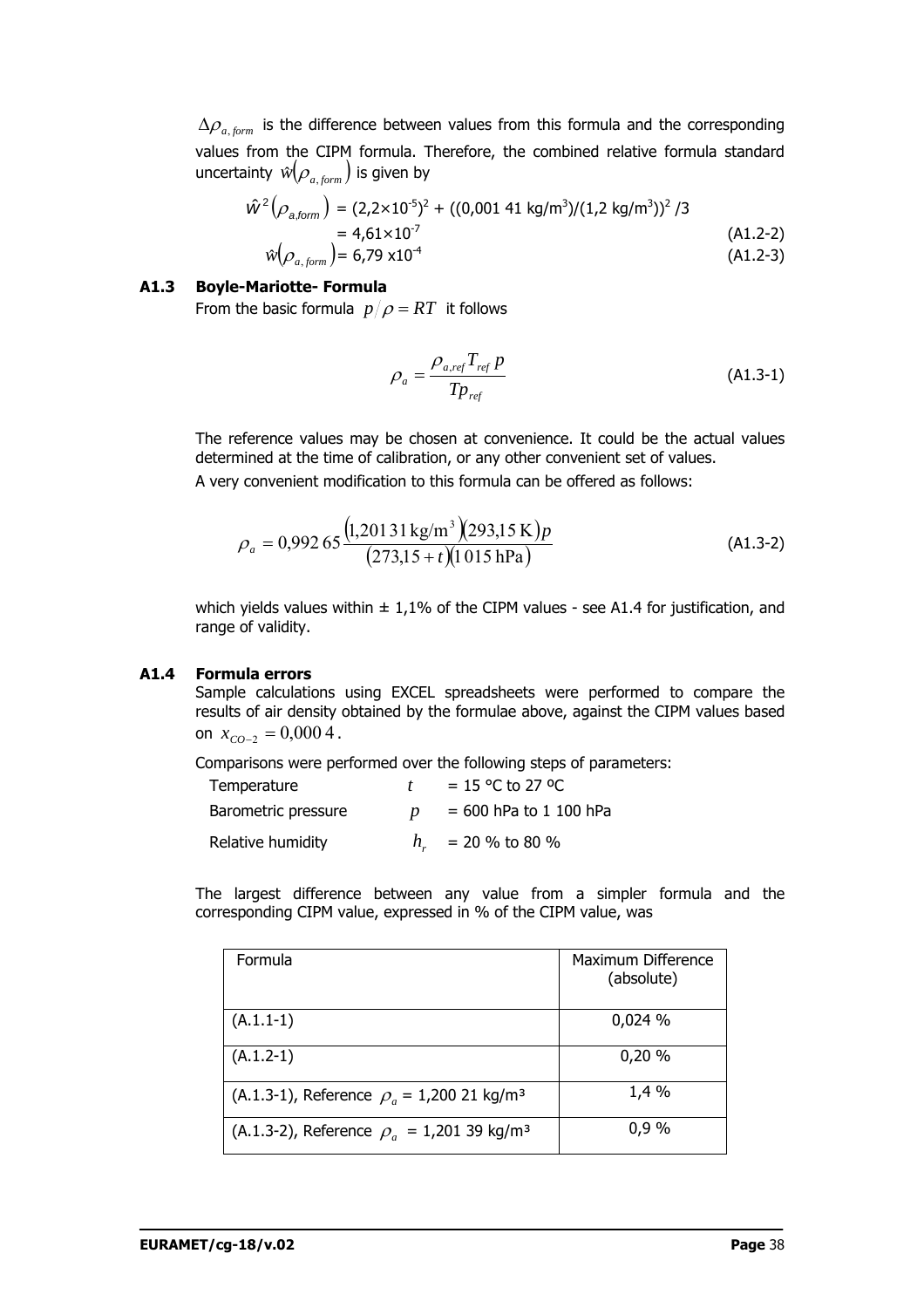Note:

For  $\rho_a = 1,200$  21 kg/m<sup>3</sup>, the reference values were

 $t = 20$ °C,  $p = 1014$  hPa, and  $h<sub>r</sub> = 50$ %.

In the last line, the reference value were  $t = 20$  °C,  $p = 1015$  hPa,  $h<sub>r</sub> = 50$  % while the reference air density has arbitrarily been set to

 $\rho_{\text{a} \text{ ref}} = (1,201 \, 39 \, \text{kg/m}^3 \times 0,994 \, 62)$  to obtain a better fit relative to CIPM 2007.

#### **A1.5 Average air density**

Where measurement of temperature and barometric pressure is not possible, the mean air density at the site can be calculated from the altitude above sea level, as recommended in [4]:

$$
\rho_a = \rho_0 \exp\left(-\frac{\rho_0}{p_0}gh\right)
$$
\n(A1.5-1)

with  $p_0 = 101325 \text{ Pa}$ 

 $\rho_{0} = 1,200 \text{ kg/m}^3$  $g = 9.81 \text{ m/s}^2$  $h =$  altitude above sea level in m

### **A2 Variations of parameters constituting the air density**

#### **A2.1 Barometric pressure:**

The average barometric pressure  $p_{av}$  may be estimated form the altitude  $h$  in m above sea level *SL* of the location, using the relation

$$
p(h) = p(SL) - h \times (0.12 \text{ hPa/m})
$$
 (A2.1-1)

with  $p(SL) = 1$  013,12 hPa

At any given location, the variations at most  $\Delta p = \pm 40$  hPa about the average<sup>[8](#page-43-0)</sup>. Within these limits, the distribution is not rectangular as extreme values do occur only once in several years. It is more realistic to assume a normal distribution, with Δ*p* being the "2 $\sigma$ " or even the "3 $\sigma$ ". Hence

$$
u(\Delta p) = 20
$$
 hPa (for  $k = 2$ ) or  $u(\Delta p) = 13.3$  hPa (for  $k = 3$ ) (A2.1-2)

 $\overline{a}$ 

<span id="page-43-0"></span> $8$  Example: at Hannover, Germany, the difference between highest and lowest barometric pressures ever observed over 20 years was 77,1 hPa (Information from DWD, the German Meteorological Service) [1]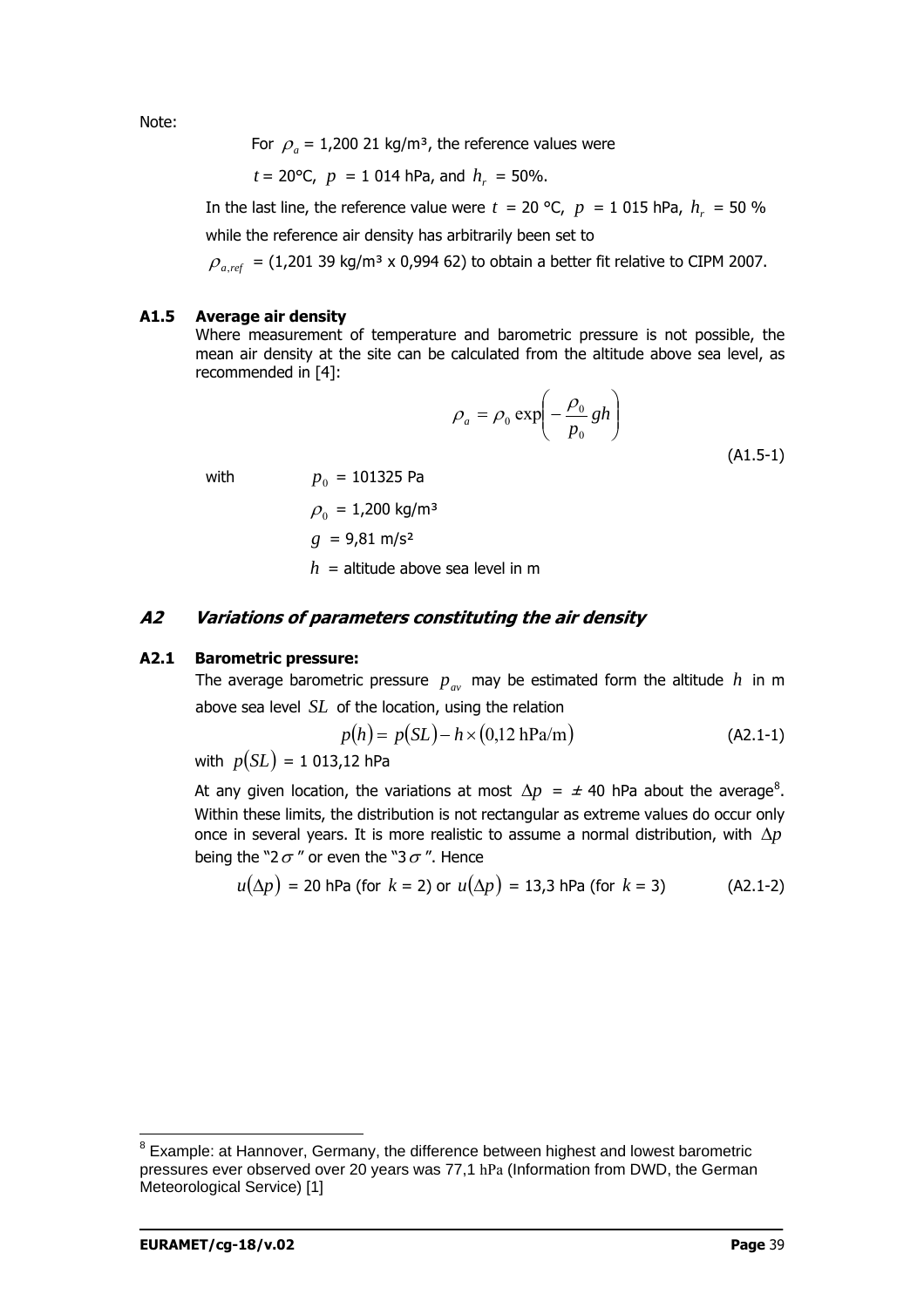### **A2.2 Temperature**

The possible variation  $\Delta t = t_{\text{max}} - t_{\text{min}}$  of the temperature at the place of use of the instrument may be estimated from information which is easy to obtain:

limits stated by the client from his experience, reading from suitable recording means, setting of the control instrument, where the room is climatized or temperature stabilized;

in case of default sound judgement should be applied, leading to –e.g.

17 °C ≤  $t \le 27$  °C for closed office or laboratory rooms with windows,

 $\Delta t \leq 5$  K for closed rooms without windows in the centre of a building,

 $-10$  °C  $\le t \le +30$  °C or  $\le +40$  °C for open workshops, factory halls.

As has been said for the barometric pressure, a rectangular distribution is unlikely to occur for open workshops or factory halls where the atmospheric temperature prevails. However, to avoid different assumptions for different room situations, the assumption of rectangular distribution is recommended, leading to

$$
u(\Delta t) = \Delta t / \sqrt{12} \tag{A2.2-1}
$$

### **A2.3. Relative humidity**

The possible variation  $\Delta h_r = h_{r, \text{max}} - h_{r, \text{min}}$  of the relative humidity at the place of use of the instrument may be estimated from information which is easy to obtain:

limits stated by the client from his experience, reading from suitable recording means, setting of the control instrument, where the room is climatized;

in case of default sound judgement should be applied, leading to  $-$  e.g.

30 %  $\leq h_r \leq 80$  % for closed office or laboratory rooms with windows,

 $\Delta h_r \leq 30$  % or closed rooms without windows in the centre of a building,

20 %  $\leq h_r \leq 80$  % for open workshops, factory halls.

It should be kept in mind that

at  $h_r$  < 40 % electrostatic effects may already influence the weighing result on high resolution instruments,

at  $h_r > 60$  % corrosion may begin to occur.

As has been said for the barometric pressure, a rectangular distribution is unlikely to occur for open workshops or factory halls where the atmospheric relative humidity prevails. However, to avoid different assumptions for different room situations, the assumption of rectangular distribution is recommended, leading to

$$
u(\Delta h_r) = \Delta h_r / \sqrt{12}
$$
 (A2.3-1)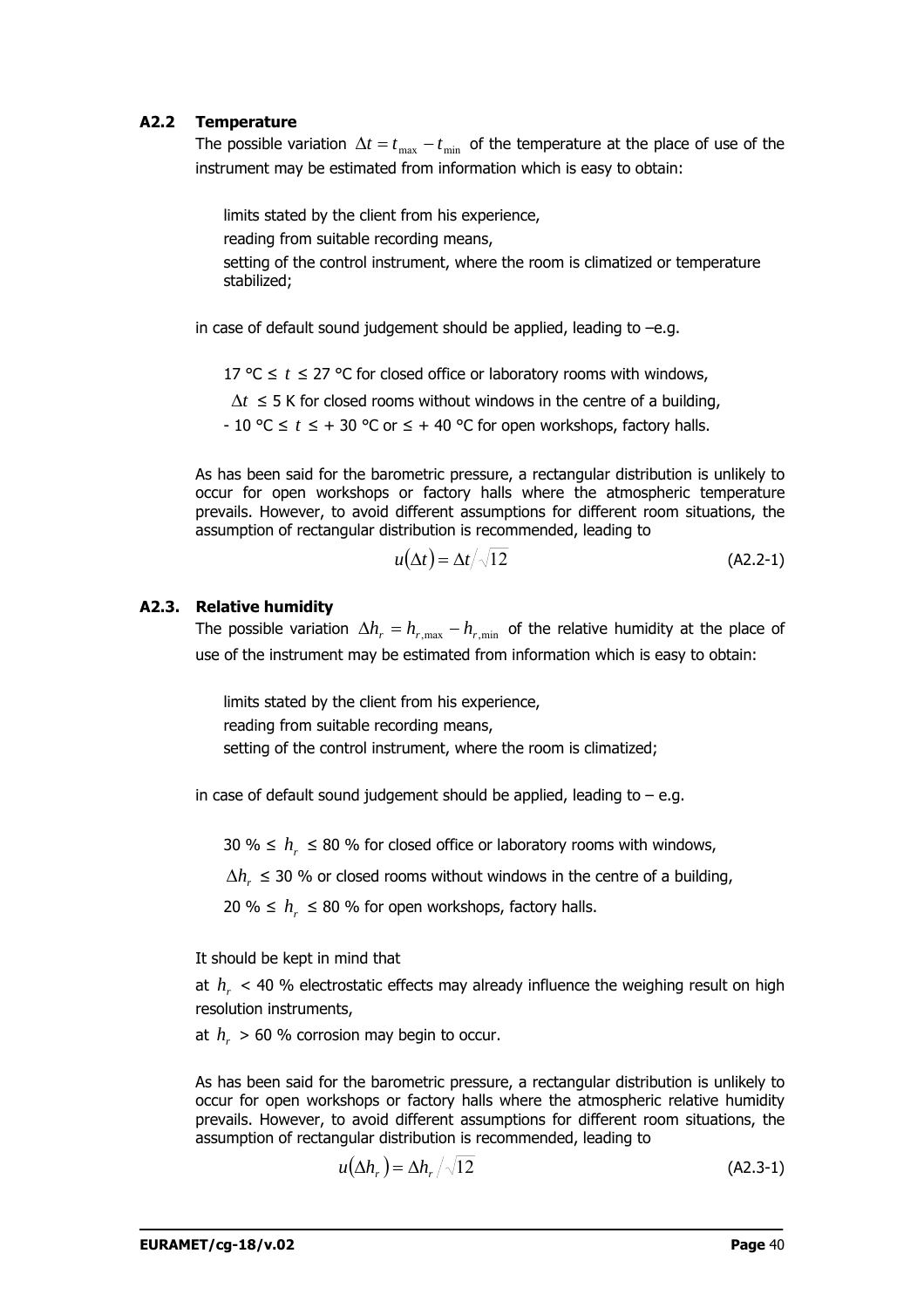## **A3 Uncertainty of air density**

The relative uncertainty of the air density  $\frac{u(\rho_a)}{\rho_a}$  may be calculated by

$$
u(\rho_a)/\rho_a = \sqrt{(u_p(\rho_a)/\rho_a \cdot u(p))^2 + (u_t(\rho_a)/\rho_a \cdot u(t))^2 + (u_{hr}(\rho_a)/\rho_a \cdot u(h_r))^2 + (u_{form}(\rho_a)/\rho_a)^2}
$$
\n(A3.1-1)

with the sensitivity coefficients (derived from the CIPM formula for air density)

 $u_p(\rho_a)/\rho_a$  = 1x10<sup>-3</sup> hPa<sup>-1</sup> for barometric pressure  $u_t(\rho_a)/\rho_a = -4x10^{-3}$  °C<sup>-1</sup> for air temperature  $u_{hr}(\rho_a)/\rho_a$  = -9x10<sup>-3</sup> for relative humidity

#### **Examples of standard uncertainty of air density, calculated for different parameters using the CIPM 2007 formula**

| $\Delta p$ /hPa | $\Delta t$ /°C | $\Delta h_r$ | $\overline{u_{p}(\rho_{a})}$ <sub><math>u(p)</math></sub> | $\overline{u_t(\rho_a)}u(t)$ | $u_{hr}(\rho_a)$ <sub>u</sub> $(h_r)$ | $u_{\text{form}}(\rho_a)$ | $u(\rho_a)$                   |
|-----------------|----------------|--------------|-----------------------------------------------------------|------------------------------|---------------------------------------|---------------------------|-------------------------------|
|                 |                |              | $\rho_{\scriptscriptstyle a}$                             | $\rho_a$                     | $\rho_{\scriptscriptstyle a}$         | $\rho_{\sf a}$            | $\rho_{\scriptscriptstyle a}$ |
| 40              | $\overline{2}$ | 0,2          | $1,15 \times 10^{-2}$                                     | $-2,31 \times 10^{-3}$       | $-5,20 \times 10^{-4}$                | $2,20 \times 10^{-5}$     | $1,18 \times 10^{-2}$         |
| 40              | $\overline{2}$ | 1            | $1,15 \times 10^{-2}$                                     | $-2,31 \times 10^{-3}$       | $-2,60 \times 10^{-3}$                | $2,20 \times 10^{-5}$     | $1,21 \times 10^{-2}$         |
| 40              | 5              | 0,2          | $1,15 \times 10^{-2}$                                     | $-5,77 \times 10^{-3}$       | $-5,20 \times 10^{-4}$                | $2,20 \times 10^{-5}$     | $1,29 \times 10^{-2}$         |
| 40              | 5              | 1            | $1,15 \times 10^{-2}$                                     | $-5,77 \times 10^{-3}$       | $-2,60 \times 10^{-3}$                | $2,20 \times 10^{-5}$     | $1,32 \times 10^{-2}$         |
| 40              | 10             | 0,2          | $1,15 \times 10^{-2}$                                     | $-1,15 \times 10^{-3}$       | $-5,20 \times 10^{-4}$                | $2,20 \times 10^{-5}$     | $1,63 \times 10^{-2}$         |
| 40              | 10             | $\mathbf{1}$ | $1,15 \times 10^{-2}$                                     | $-1,15 \times 10^{-3}$       | $-2,60 \times 10^{-3}$                | $2,20 \times 10^{-5}$     | $1,65 \times 10^{-2}$         |
| 40              | 20             | 0,2          | $1,15 \times 10^{-2}$                                     | $-2,31 \times 10^{-3}$       | $-5,20 \times 10^{-4}$                | $2,20 \times 10^{-5}$     | $2,58 \times 10^{-2}$         |
| 40              | 20             | $\mathbf{1}$ | $1,15 \times 10^{-2}$                                     | $-2,31 \times 10^{-3}$       | $-2,60 \times 10^{-3}$                | $2,20 \times 10^{-5}$     | $2,60 \times 10^{-2}$         |
| 40              | 30             | 0,2          | $1,15 \times 10^{-2}$                                     | $-3,46 \times 10^{-3}$       | $-5,20 \times 10^{-4}$                | $2,20 \times 10^{-5}$     | $3,65 \times 10^{-2}$         |
| 40              | 30             | $\mathbf{1}$ | $1,15 \times 10^{-2}$                                     | $-3,46 \times 10^{-3}$       | $-2,60 \times 10^{-3}$                | $2,20 \times 10^{-5}$     | $3,66 \times 10^{-2}$         |
| 40              | 40             | 0,2          | $1,15 \times 10^{-2}$                                     | $-4,62 \times 10^{-3}$       | $-5,20 \times 10^{-4}$                | $2,20 \times 10^{-5}$     | $4,76 \times 10^{-2}$         |
| 40              | 40             | $\mathbf{1}$ | $1,15 \times 10^{-2}$                                     | $-4,62 \times 10^{-3}$       | $-2,60 \times 10^{-3}$                | $2,20 \times 10^{-5}$     | $4,77 \times 10^{-2}$         |
| 40              | 50             | 0,2          | $1,15 \times 10^{-2}$                                     | $-5,77 \times 10^{-3}$       | $-5,20 \times 10^{-4}$                | $2,20 \times 10^{-5}$     | $5,89 \times 10^{-2}$         |
| 40              | 50             | 1            | $1,15 \times 10^{-2}$                                     | $-5,77 \times 10^{-3}$       | $-2,60 \times 10^{-3}$                | $2,20 \times 10^{-5}$     | $5,89 \times 10^{-2}$         |

The relative uncertainty due to the formula of CIPM is  $2,2 \times 10-5$  [5]. For approximations A.1.1-1, A.1.2-1 and A.1.3-1, the relative uncertainty due to the corresponding approximation formula should be properly substituted,  $u_{\text{form}}(\rho_a)/\rho_a$ .

.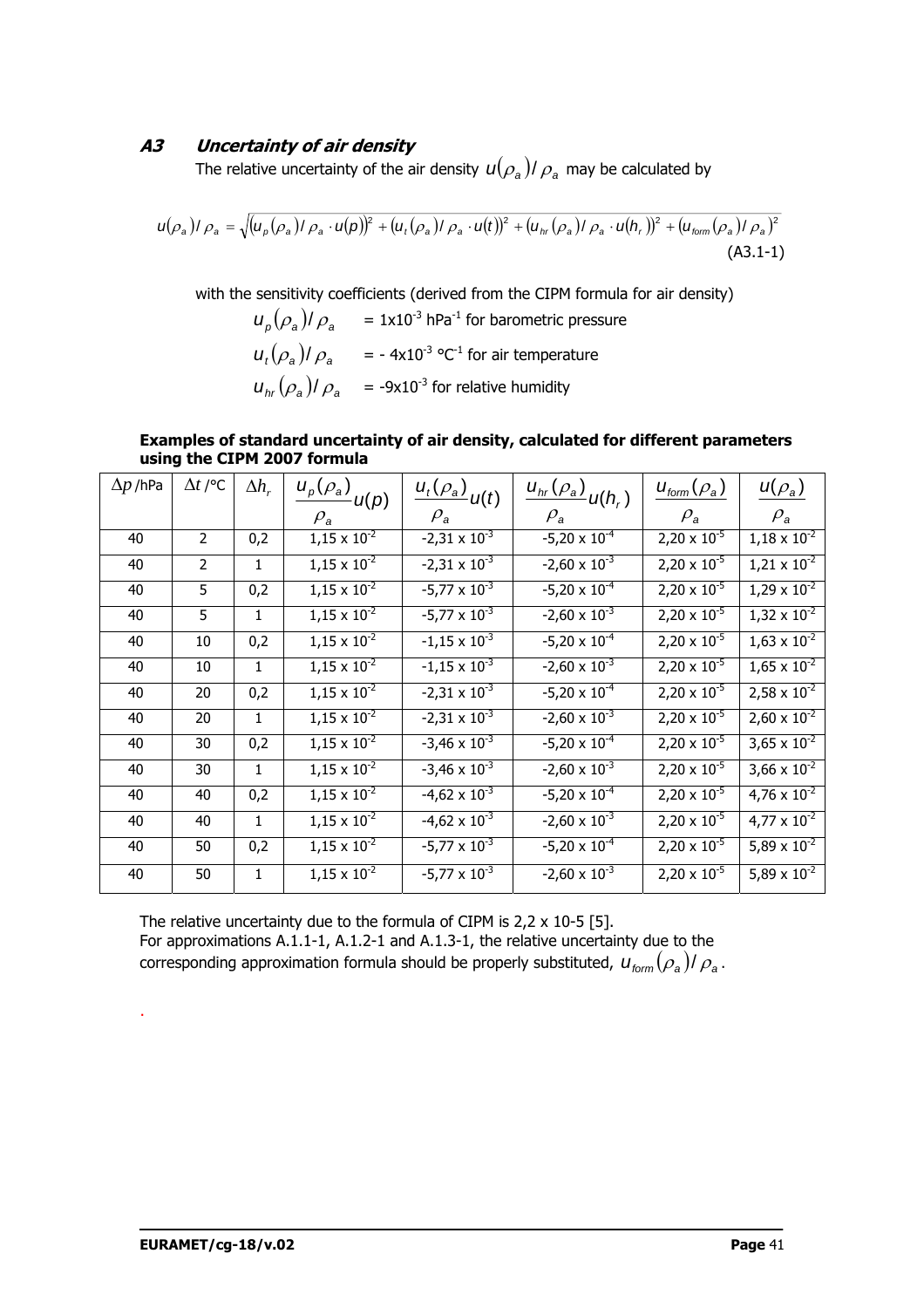## **APPENDIX B: COVERAGE FACTOR k FOR EXPANDED UNCERTAINTY OF MEASUREMENT**

Note: in this Appendix the general symbol  $y$  is used for the result of measurement, not a particular quantity as an indication, an error, a mass of a weighed body etc..

### **B1 Objective**

The expansion factor  $k$  shall in all cases be chosen such that the expanded uncertainty of measurement has a coverage probability of approximately 95 %.

### **B2 Basic conditions for the application of k = 2**

A factor  $k = 2$  is to be applied where the following conditions are met:

**normal distribution** can be assigned to the output estimate  $\nu$  and

 $u(y)$  is sufficiently reliable, see [1].

**Normal distribution** may be **assumed** where several (i.e..  $N \geq 3$ ) uncertainty components, each derived from "well-behaved" distributions (normal, rectangular or the like), contribute to  $u(v)$  by comparable amounts - see [1].

Note: this implies that none of the contributions with other than normal distribution, is of dominant value as defined in B.3.2.

**Sufficient reliability** is depending on the effective degrees of freedom. This criterion is met where no Type A contribution to  $u(y)$  is based on less than 10 observations. see [1].

#### **B3 Determining k in other cases**

In any of the following cases, the expanded uncertainty is  $U(y) = ku(y)$ .

**B3.1 Distribution assumed to be normal** 

Where the distribution of the output estimate *y* may be assumed to be normal, but  $u(y)$  is not sufficiently reliable – see B.2 – then the effective degrees of freedom  $U_{\text{eff}}$  have to be determined using the Welch-Satterthwaite formula, and  $k > 2$  is read from the appropriate Table, as per [1], Appendix E.

#### **B3.2 Distribution not normal**

It may be obvious in a given situation that  $u(y)$  contains one Type B uncertainty component  $u_1(y)$  from a contribution whose distribution is not normal but e. q. rectangular or triangular, which is significantly greater than all the remaining components. In such a case,  $u(y)$  is split up in the (possibly dominant) part  $u_1$ and  $u_R$  = square root of  $\sum u_j^2$  with  $j \ge 2$ , the combined standard uncertainty comprising the remaining contributions, see [1].

If  $u_R \leq 0.3$   $u_1$ , then  $u_1$  is considered to be "dominant" and the distribution of y is considered to be essentially identical with that of the dominant contribution.

The expansion factor is chosen according to the shape of distribution of the dominant component: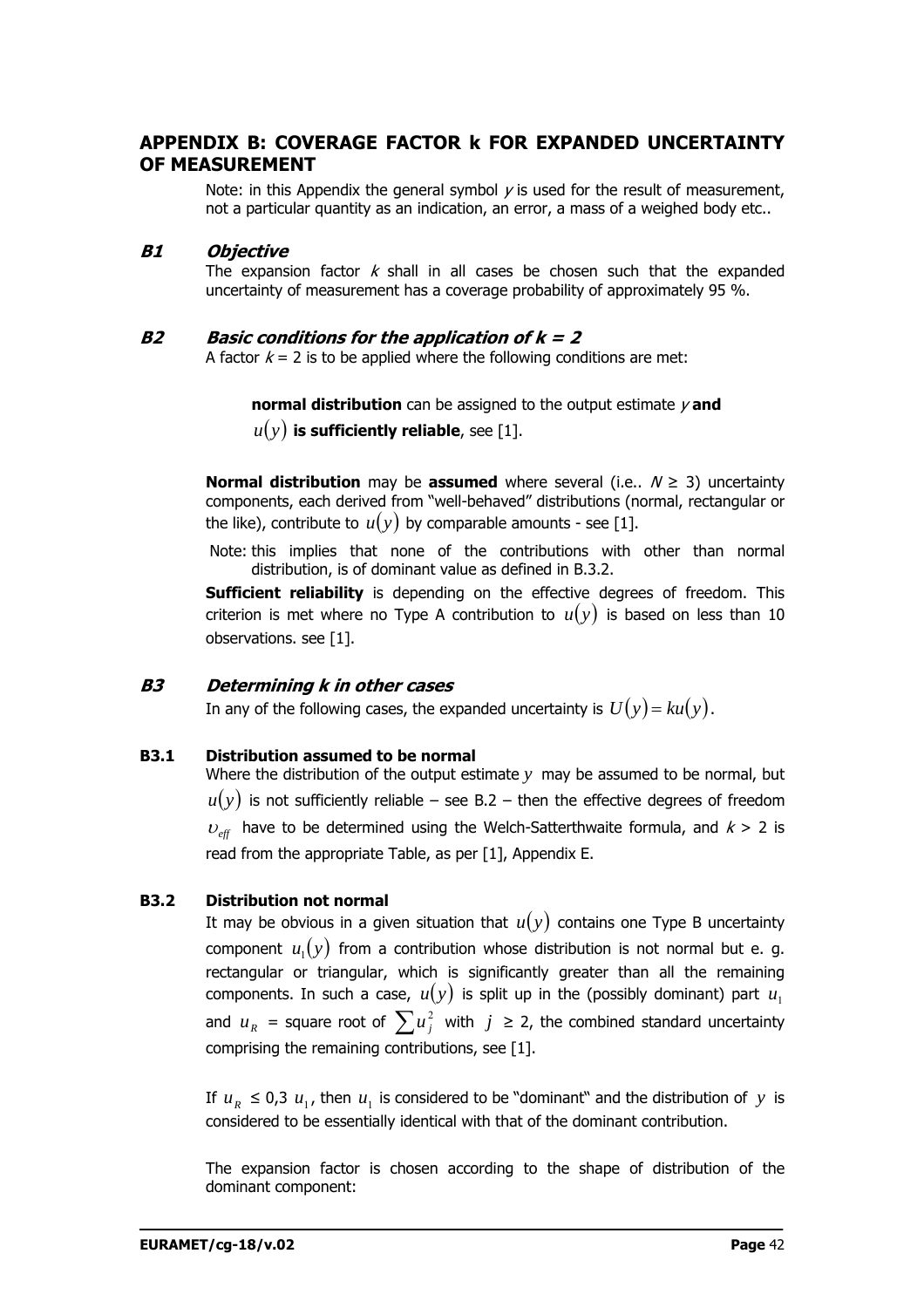for trapezoidal distribution with  $\beta$  < 0,95 :

 $(\beta =$  edge parameter, ratio of smaller to larger edge of trapezoid)

$$
k = \left\{1 - \sqrt{0.05(1 - \beta^2)}\right\} / \sqrt{[(1 + \beta^2)/6]}
$$
 - see [1]

for a rectangular distribution ( $\beta = 1$ ):  $k = 1,65$  – see [1]

for a triangular distribution ( $\beta = 0$ ):  $k = 1,90$ 

for U-type distribution:  $k = 1,41$ 

The dominant component may itself be composed of 2 dominant components  $u_1(y)$ ,  $u_2(y)$ , e.g. 2 rectangles making up one trapezoid, in which case  $u_R$  will be determined from the remaining  $u_j$  with  $j \geq 3$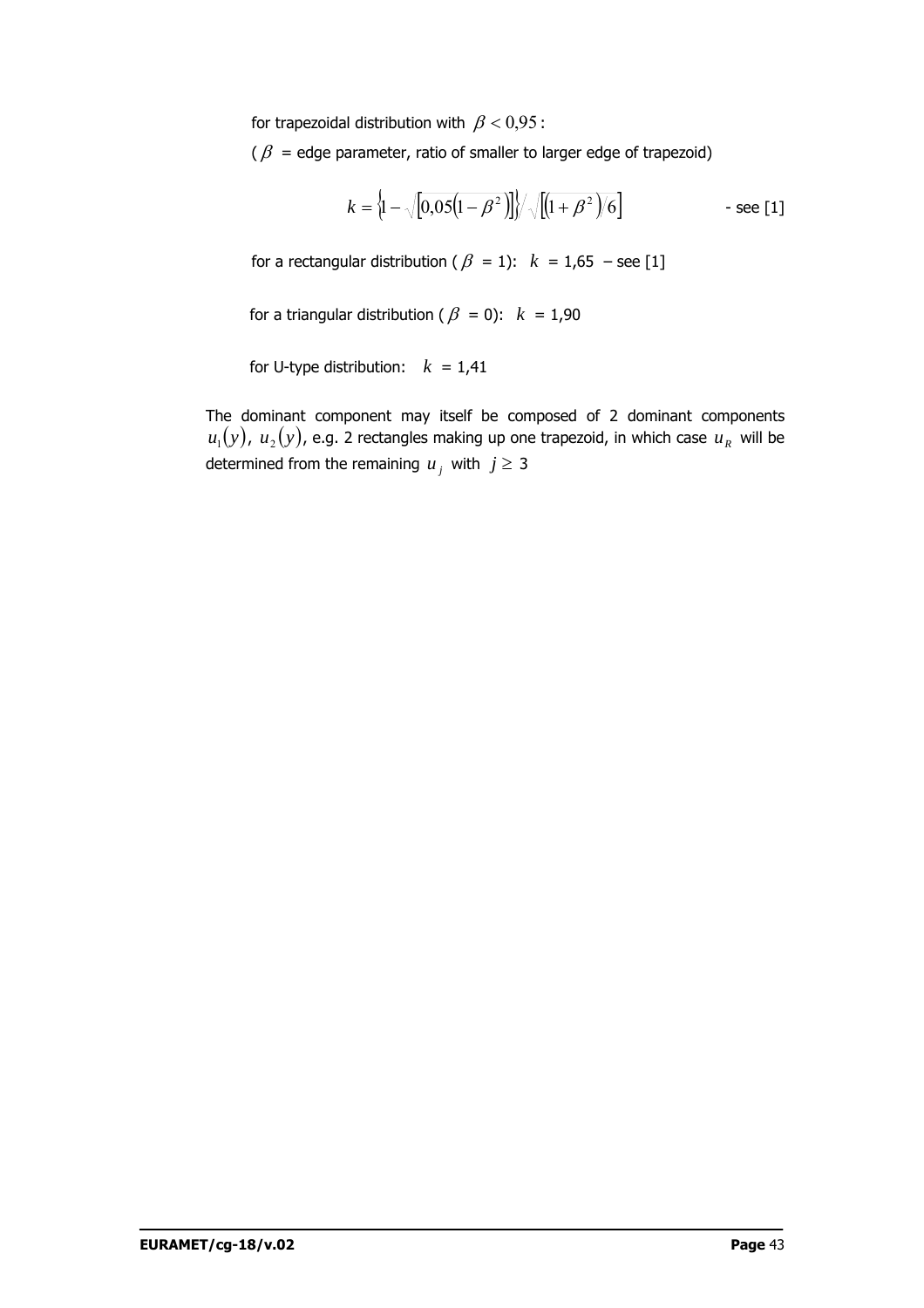## **APPENDIX C: FORMULAE TO DESCRIBE ERRORS IN RELATION TO THE INDICATIONS**

### **C1 Objective**

This Appendix offers advice how to derive from the discrete values obtained at calibration and/or presented in a calibration certificate, errors and assigned uncertainties for any other reading *R* within the calibrated weighing range.

It is assumed that the calibration yields *n* sets of data  $I_{Ni}$ ,  $E_i$ ,  $U_i$ , or alternatively  $m_{Ni}$ ,  $I_{i}$ ,  $U_{i}$ , together with the expansion factor  $k$  and an indication of the distribution of *E* underlying *k* .

In any case, the nominal indication  $I_{Ni}$  is considered to be  $I_{Ni} = m_{Ni}$ .

It is further assumed that for any  $m_{Ni}$  the error  $E_i$  remains the same if  $I_i$  is replaced by  $I_{N_i}$ , it is therefore sufficient to look at the data  $I_{N_i}$ ,  $E_i$ ,  $u_i$ , and to omit the suffix *N* for simplicity's sake.

## **C2 Functional relations**

### **C2.1 Interpolation**

There are several polynomial formulae for interpolation<sup>[9](#page-48-0)</sup>, between values tabled versus equidistant arguments, which are rather easy to employ. The test loads may, however, in many cases not be equidistant which leads to quite complicated interpolation formulae if one looks for a single formula to cover the whole weighing range.

Linear interpolation between two adjacent points may be performed by

$$
E(R) = E(I_k) + (R - I_k)(E_{k+1} - E_k)/(I_{k+1} - I_k)
$$
\n(C2.1-1)

$$
U(R) = U(I_k) + (R - I_k)(U_{k+1} - U_k)/(I_{k+1} - I_k)
$$
\n(C2.1-2)

for a reading R with  $I_k < R < I_{k+1}$ . A higher order polynomial would be needed to estimate the possible interpolation error – this is not further elaborated.

## **C2.2 Approximation**

Approximation should be performed by calculations or algorithms based on the "minimum  $\chi^2$ " approach:

$$
\chi^2 = \sum p_j v_j^2 = \sum p_j (f(I_j) - E_j)^2 = \text{minimum} \tag{C2.2-1}
$$

with:

 $p_j$  = weighting factor (basically proportional to  $1/u_j^2$ )

 $v_i$  = residual

 $f =$  approximation function containing  $n_{par}$  parameters

<span id="page-48-0"></span> $\overline{a}$  $9$  An interpolation formula is understood to yield exactly the given values between which interpolation takes place. An approximation formula will normally not yield the given values exactly.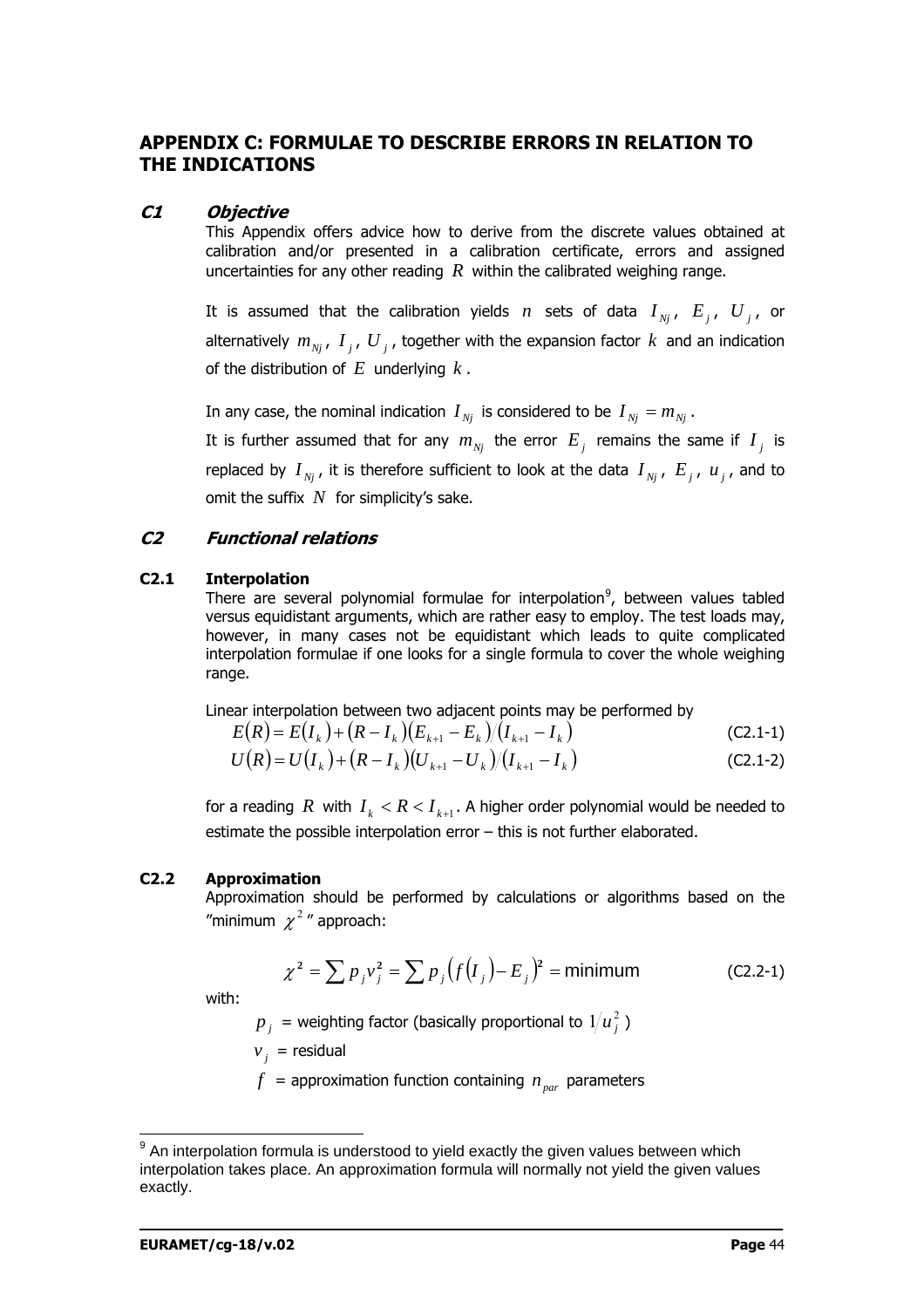Together with the coefficients of the approximation function, the sum of the squares of the deviations should be determined as per (C.2.2-1), which is denominated by the term  $\min z^2$ . This serves to check the validity of the approximation.

If the following condition is met:

$$
\left|\min \chi^2 - \upsilon\right| \leq \beta \sqrt{(2\upsilon)}\tag{C2.2-2}
$$

with

 $U = n - n_{par}$  = degrees of freedom, and

 $\beta$  = factor chosen to be 1, 2 (value applied most), or 3,

it is justified to assume the form of the model function  $E(I)$  to be mathematically consistent with the data underlying the approximation.

### **C2.2.1 Approximation by polynomials**

Approximation by a polynomial yields the general function

$$
E(R) = f(R) = a_0 + a_1 R + a_2 R^2 + \dots + a_{na} R^{na}
$$
 (C2.2-3)

The suffix/exponent  $n_a$  of the coefficients should be chosen such that  $n_{par} = n_a + 1 \le n/2$ .

The calculation is best performed by matrix calculation.

| $\mathbf{X}$ | be a matrix whose <i>n</i> rows are $(1, I_i, I_i^2, , I_i^{na})$ |
|--------------|-------------------------------------------------------------------|
| a            | be a column vector whose components are the coefficients          |
|              | $a_0$ , $a_1$ , , $a_m$ of the approximation polynomial           |
| e            | be a column vector whose <i>n</i> components are the $E_i$        |
|              |                                                                   |

 $U(e)$  be the uncertainty matrix to the  $E_i$ .

 $\mathbf{U}(\mathbf{e})$  is either a diagonal matrix whose elements are  $\,{u}_{_{jj}} = {u}^{2}\bigl(E_{_{j}}\bigr)$ , or it has been derived as a complete var/cov Matrix.

The weighting matrix **P** is

$$
\mathbf{P} = \mathbf{U}(\mathbf{e})^{-1} \tag{C2.2-4}
$$

and the coefficients  $a_0$ ,  $a_1$ ,... are found by solving the normal equation

$$
\mathbf{X}^{\mathrm{T}} \mathbf{P} \mathbf{X} \mathbf{a} - \mathbf{X}^{\mathrm{T}} \mathbf{P} \mathbf{e} = 0 \tag{C2.2-5}
$$

with the solution

$$
\mathbf{a} = (\mathbf{X}^{\mathrm{T}} \mathbf{P} \mathbf{X})^{-1} \mathbf{X}^{\mathrm{T}} \mathbf{P} \mathbf{e}
$$
 (C2.2-6)

The *n* deviations  $v_j = f(I_j) - E_j$  are comprised in the vector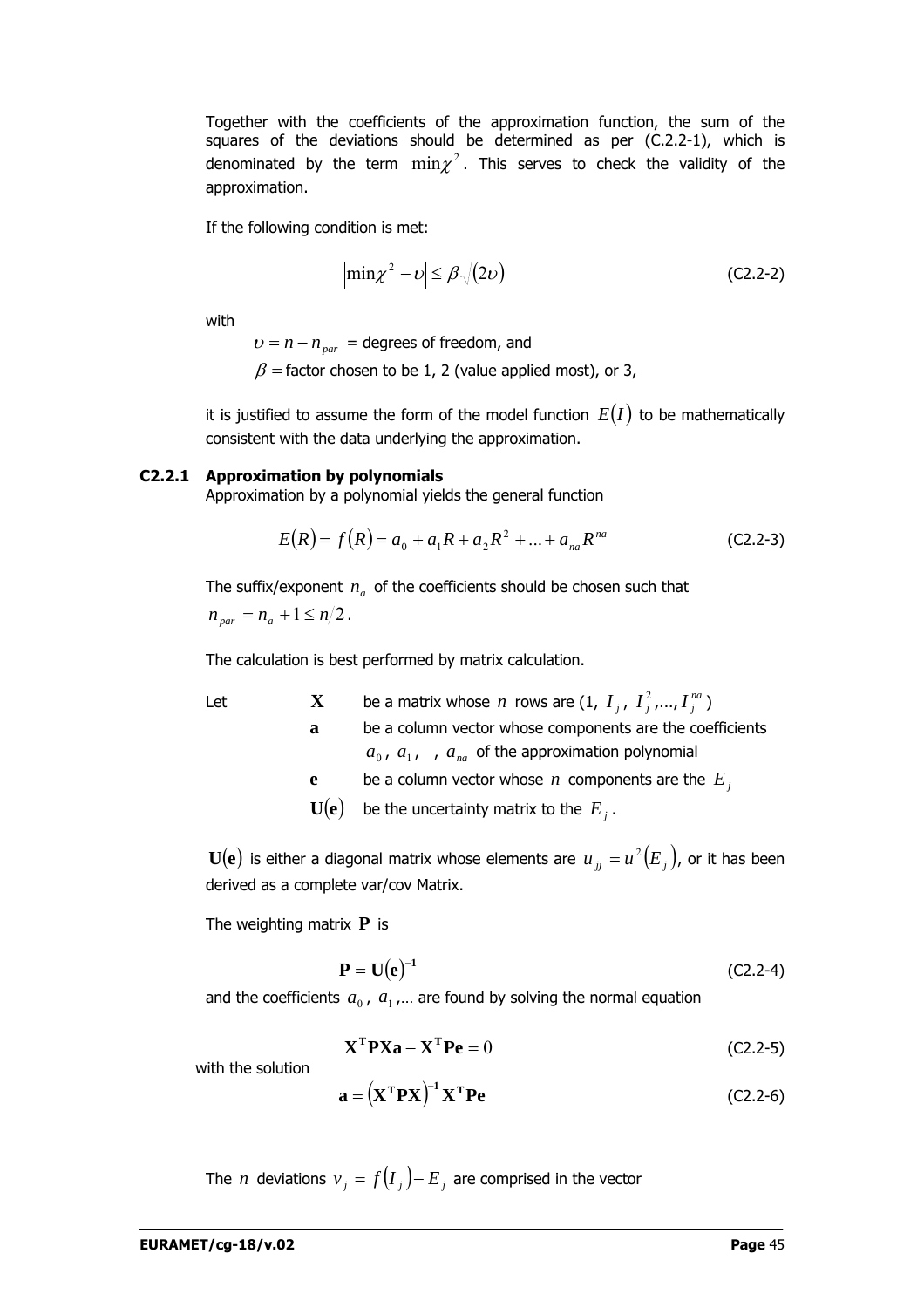$$
\mathbf{v} = \mathbf{X}\mathbf{a} - \mathbf{e} \tag{C2.2-7}
$$

and  $\min \chi^2$  is obtained by

$$
\min \chi^2 = \mathbf{v}^{\mathrm{T}} \mathbf{P} \mathbf{v} \tag{C2.2-8}
$$

Provided the condition of (C.2.2-2) is met, the variances and covariances for the coefficients  $a_i$  are given by the matrix

$$
\mathbf{U}(\mathbf{a}) = \left(\mathbf{X}^{\mathrm{T}} \mathbf{P} \mathbf{X}\right)^{-1} \tag{C2.2-9}
$$

Where the condition of (C.2.2-2) is not met, one of these procedures may be applied:

- a: repeat the approximation with a higher number  $n_a$  of coefficients, as long as  $n_a + 1 \le n/2$ ;
- b: repeat the approximation after increasing all values  $u_i$ , e.g. by multiplication with a suitable factor *c* > 1. ( $\min \chi^2$  is proportional to  $1/c^2$ )

The results of the approximation,  $\bf{a}$  and  $\bf{U}(\bf{a})$  may be used to determine the approximated errors and the assigned uncertainties for the  $n$  points  $I_j$ .

The errors  $E_{appri}$  j are comprised in the vector

$$
\mathbf{e}_{\text{appr}} = \mathbf{X}\mathbf{a} \tag{C2.2-10}
$$

with the uncertainties given by

$$
u^{2}(E_{\text{approx}}) = \text{diag}(\mathbf{X} \mathbf{U}(\mathbf{a}) \mathbf{X}^{\mathrm{T}})
$$
 (C2.2-11)

They also serve to determine the error, and assigned uncertainty for any other indication – called a reading R to discriminate from the indications  $I_i$  – within the calibrated weighing range.

Let

**r** be a column vector whose elements are  $( 1, R, R^2, R^3, ... R^{na} )^T$ , **r**<sup>'</sup> be a column vector whose elements are the derivatives  $( 0,1,2R,3R^2,...n_aR^{na-1} )^T$ 

The error is

$$
E_{\text{appr}}(R) = \mathbf{r}^{\mathrm{T}} \mathbf{a} \tag{C2.2-12}
$$

And the uncertainty is given by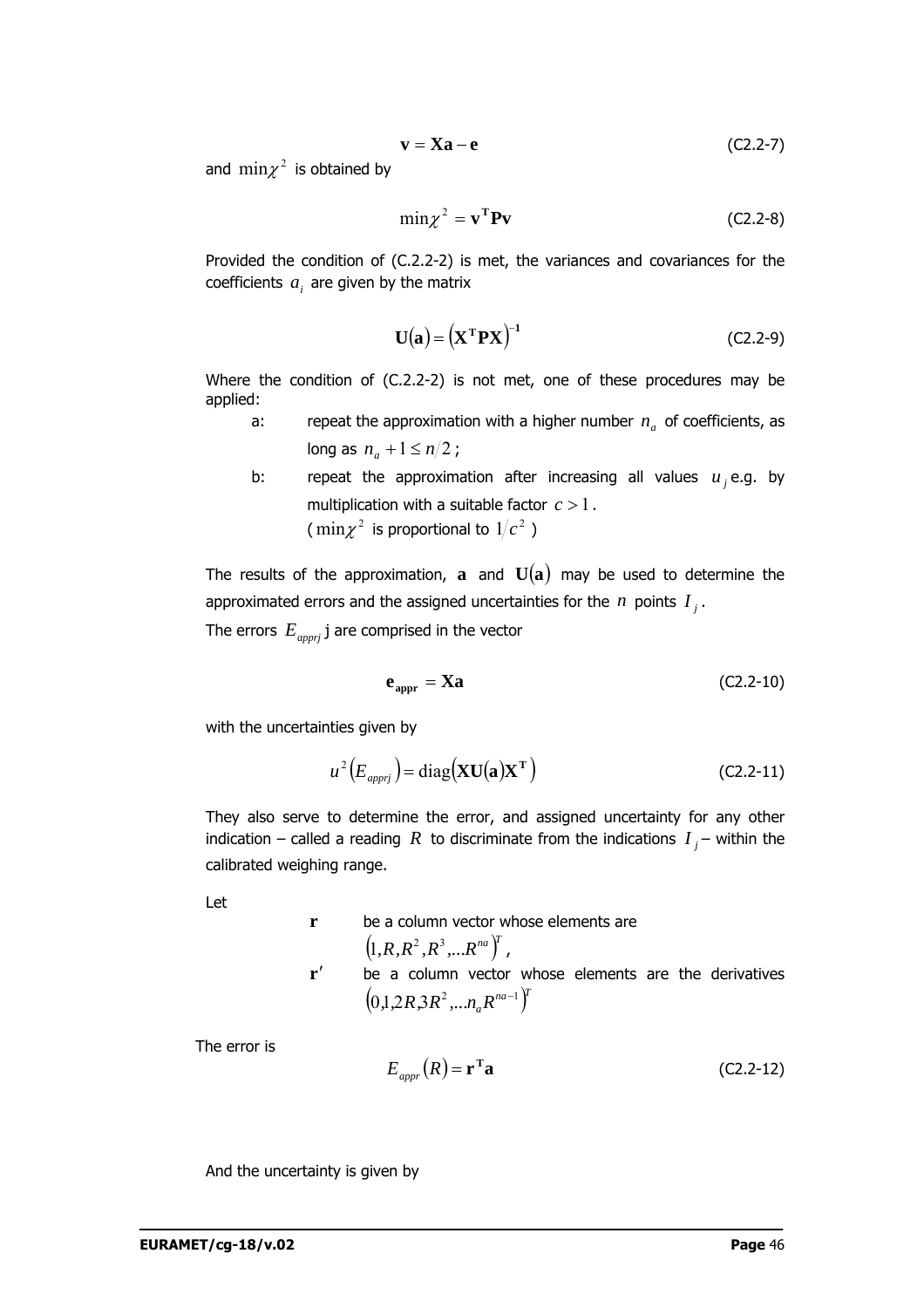$$
u^{2}(E_{\text{appr}}) = (\mathbf{r'}^{\mathrm{T}}\mathbf{a})\mathbf{U}(R)(\mathbf{r'}^{\mathrm{T}}\mathbf{a})^{\mathrm{T}} + \mathbf{r}^{\mathrm{T}}\mathbf{U}(\mathbf{a})\mathbf{r}
$$
 (C2.2-13)

The first term on the right hand side simplifies, as all 3 matrices are only onedimensional, to

$$
(\mathbf{r'}^{\mathbf{T}}\mathbf{a})\mathbf{U}(R)(\mathbf{r'}^{\mathbf{T}}\mathbf{a})^{\mathbf{T}} = (a_1 + 2a_2R + 3a_3R^2 + ... + n_a a_{na}R^{na-1})^2u^2(R) \quad \text{(C2.2-14)}
$$

with  $u^2(R) = d_0^2/12 + d_R^2/12 + s^2(I)$  $2^2(R) = d_0^2/12 + d_R^2/12 + s^2(I)$  as per (7.1.1.-11).

#### **C2.2.2 Approximation by a straight line**

Many modern electronic instruments are well designed, and corrected internally to achieve good linearity of the function  $I = f(m)$ . Therefore the errors are mostly resulting from incorrect adjustment, and are by and large increasing in proportion to *R* . For such instruments it may be quite appropriate to restrict the polynomial to a linear function, provided it is sufficient in view of the condition in (C.2.2-2).

The standard solution is to apply (C.2.2-3) with  $n_a = 1$ :

$$
E(R) = f(R) = a_0 + a_1 R
$$
 (C2.2-15)

One variant to this is to set  $a_0 = 0$  and to determine only  $a_1$ . This can be justified by the fact that due to zero-setting – at least for increasing loads - the error  $E(R = 0)$  is automatically = 0:

$$
E(R) = f(R) = a_1 R
$$
 (C2.2-16)

Another variant is to define the coefficient  $a (= a<sub>1</sub>$  in (C2.2-16)) as the mean of all gradients  $q_i = E_i / I_i$ . This allows inclusion of errors of net indications after a tare balancing operation if these have been determined at calibration:

$$
a = \sum (E_j / I_j) / n \tag{C2.2-17}
$$

The calculations, except for the variant  $(C2.2-17)$ , may be performed using the matrix formulae in C.2.2.1.

Other possibilities are given hereafter.

C2.2.2.1 Linear regression as per (C2.2-12) may be performed by many standard pocket calculators.

Correspondence between results is typically,

| "intercept" | $\Leftrightarrow$ | $a_{\alpha}$ |
|-------------|-------------------|--------------|
| "slope"     | ⇔                 | $a_{1}$      |

However, calculators may not be able to perform linear regression based on weighted error data, or linear regression with  $a_0 = 0$ .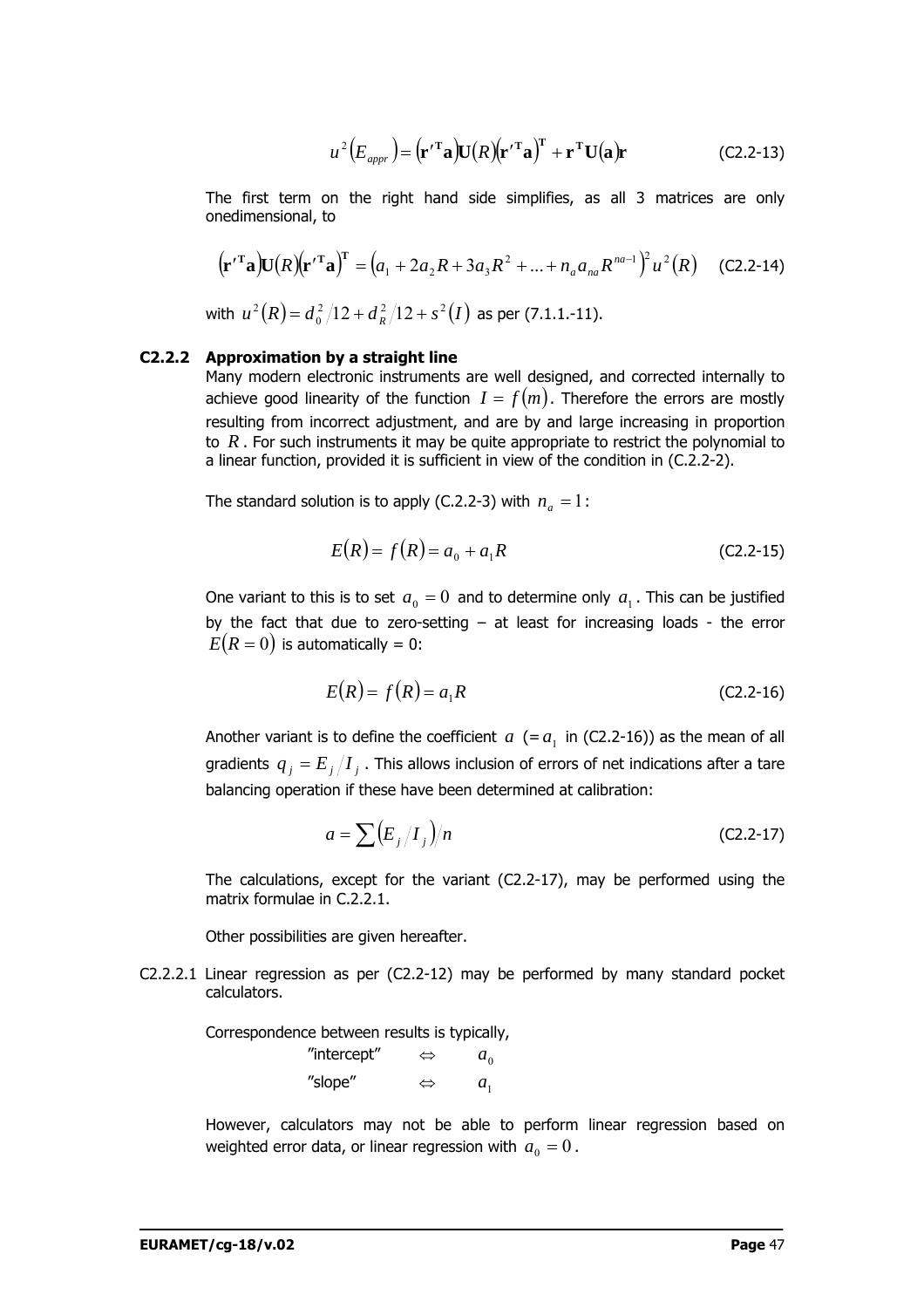C2.2.2.2 To facilitate programming the calculations by computer in non-matricial notation, the relevant formulae are presented hereafter. All formulae include the weighting factors  $p_{_j} = 1/u^2 \bigl( E_{_j} \bigr)$ 

For simplicity's sake, all indices " *j* " have been omitted from *I* , *E* , *p*

a) linear regression for (C2.2-15)

$$
a_0 = \frac{\sum pE \sum pI^2 - \sum pI \sum pIE}{\sum pI^2 - (\sum pI)^2}
$$
 (C2.2-15a)

$$
a_1 = \frac{\sum p \sum pIE - \sum pE \sum pI}{\sum p I^2 - (\sum pI)^2}
$$
 (C2.2-15b)

$$
\min \chi^2 = \sum p(a_0 + a_1 I - E)^2
$$
 (C2.2-15c)

$$
u^{2}(a_{0}) = \frac{\sum pI^{2}}{\sum p\sum pI^{2} - (\sum pI)^{2}}
$$
 (C2.2-15d)

$$
u^{2}(a_{1}) = \frac{\sum p}{\sum p \sum p I^{2} - (\sum p I)^{2}}
$$
 (C2.2-15e)

$$
cov(a_0, a_1) = \frac{\sum pl}{\sum p \sum pl^2 - (\sum pl)^2}
$$
 (C2.2-15f)

(C.2.2-15) applies fro the approximated error of the reading *R* ,and the uncertainty of the approximation  $\,u(E_{\mathit{appr}}\,)$  is given by

$$
u^{2}(E_{appr}) = a_{1}^{2}u^{2}(R) + u^{2}(a_{0}) + R^{2}u^{2}(a_{1}) + 2R \cos(a_{0}, a_{1})
$$
 (C2.2-15g)

b) linear regression with  $a_0 = 0$ 

$$
a_1 = \sum pIE / \sum pI^2
$$
 (C2.2-16a)

$$
\min \chi^2 = \sum p(a_1 I - E)^2
$$
 (C2.2-16b)

$$
u^{2}(a_{1}) = 1/\sum pI^{2}
$$
 (C2.2-16c)

(C.2.2-16) applies for the approximated error of the reading *R* , and the assigned uncertainty  $u(E_{appr})$  is given by

$$
u^{2}(E_{appr}) = a_{1}^{2}u^{2}(R) + R^{2}u^{2}(a_{1})
$$
 (C2.2-16d)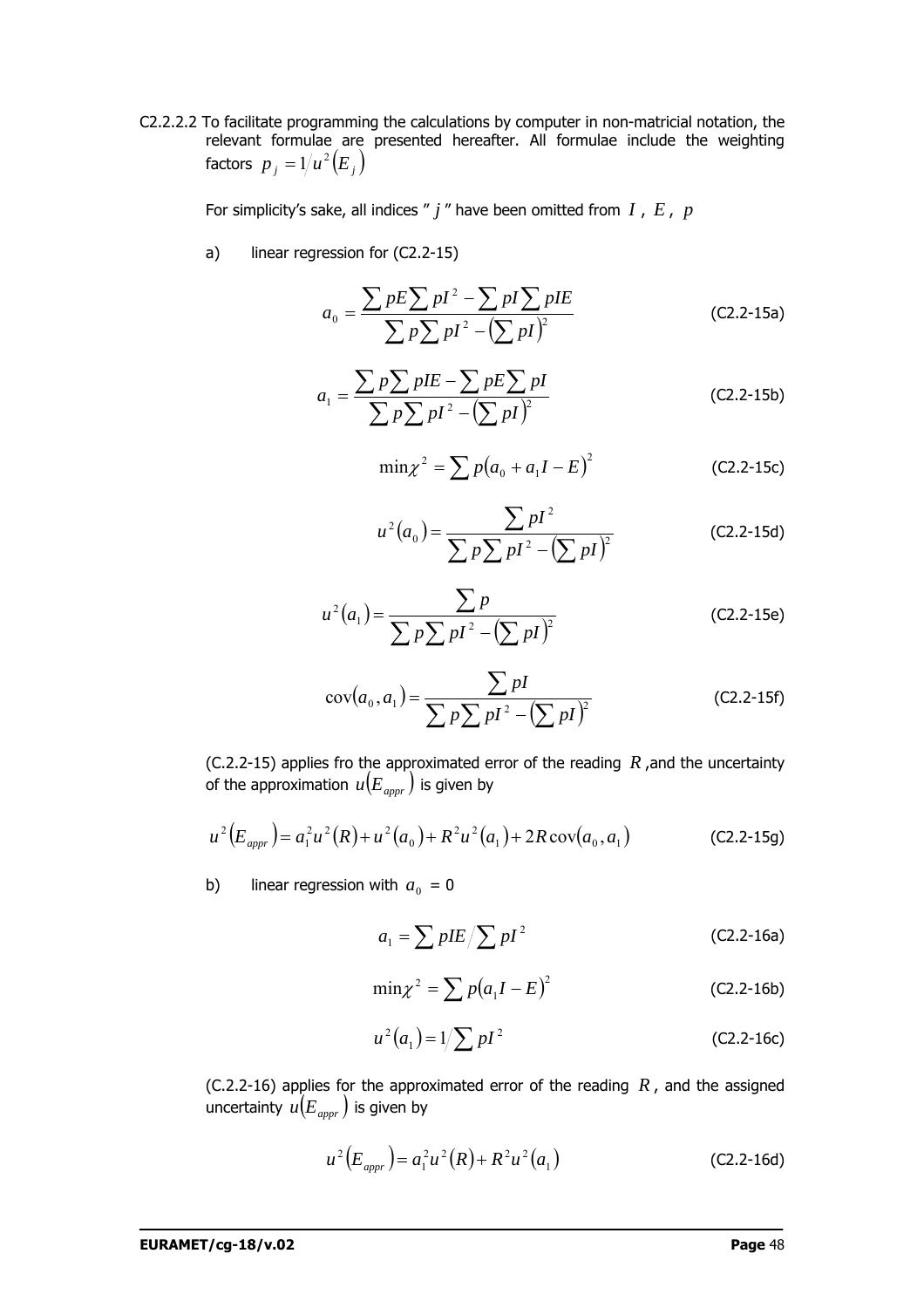#### c) mean gradients

In this variant the uncertainties are  $u(E_{\overline{j}}/I_{\overline{j}})=u(E_{\overline{j}})/I_{\overline{j}}$  and  $|p_{\overline{j}}=I_{\overline{j}}^2/u^2(E_{\overline{j}}).$ 

$$
a = \left(\sum pE/I\right)/\sum p
$$
 (C2.2-17a)

$$
\min \chi^2 = \sum p(a - E/I)^2
$$
 (C2.2-17b)

$$
u^{2}(a) = 1/\sum p
$$
 (C2.2-17c)

(C.2.2-16) applies for the approximated error of the reading  $R$  which may be also a net indication, and the uncertainty of the approximation  $u(E_{\text{max}})$  is given by

$$
u^{2}(E_{appr}) = a^{2}u^{2}(R) + R^{2}u^{2}(a)
$$
 (C2.2-17d)

### **C3 Terms without relation to the readings**

While terms that are not a function of the indication do not offer any estimated value for an error to be expected for a given reading in use, they may be helpful to derive the "global uncertainty" mentioned in 7.5.2.

## **C3.1 Mean error**

The mean of all errors is

$$
E^{0} = \overline{E} = \frac{1}{n} \sum_{j=1}^{n} E_{j}
$$
 (C3.1-1)

with the standard deviation

$$
s(E) = \sqrt{\frac{1}{n-1} \sum_{j=1}^{n} (E - E_j)^2} = u_{\text{approx}} \tag{C3.1-2}
$$

Note: the data point  $I = 0$ ,  $E = 0$  shall be included as  $I_1$ ,  $E_1$ .

Where  $\overline{E}$  is close to Zero, only  $s^2(E)$  may be added in (7.5.2-2a). In other cases, in particular where  $|\overline{E}| \ge u(W)$ , (7.5.2-3a) should be used, with  $u(W)$  increased by  $u_{appr} = s(E)$ .

#### **C3.2 Maximum error**

The "maximum error" shall be understood as the largest absolute value of all errors:  $E_{\text{max}} = |E_j|_{\text{max}}$  (C3.2-1)

- C3.2.1 With  $E^0 = E_{\text{max}}$ , (7.5.2-3a) would certainly describe a "global uncertainty" which would cover any error in the weighing range with a higher coverage probability than 95 %. The advantage is that the formula is simple and straightforward.
- C3.2.2 Assuming a rectangular distribution of all errors over the  $-$  fictitious!  $-$  range  $\pm E_{\text{max}}$ ,  $\overline{E}^0$  could be defined as the standard deviation of the errors

$$
E^0 = E_{\text{max}} / \sqrt{3} \tag{C3.2-2}
$$

to be inserted into (7.5.2-2a).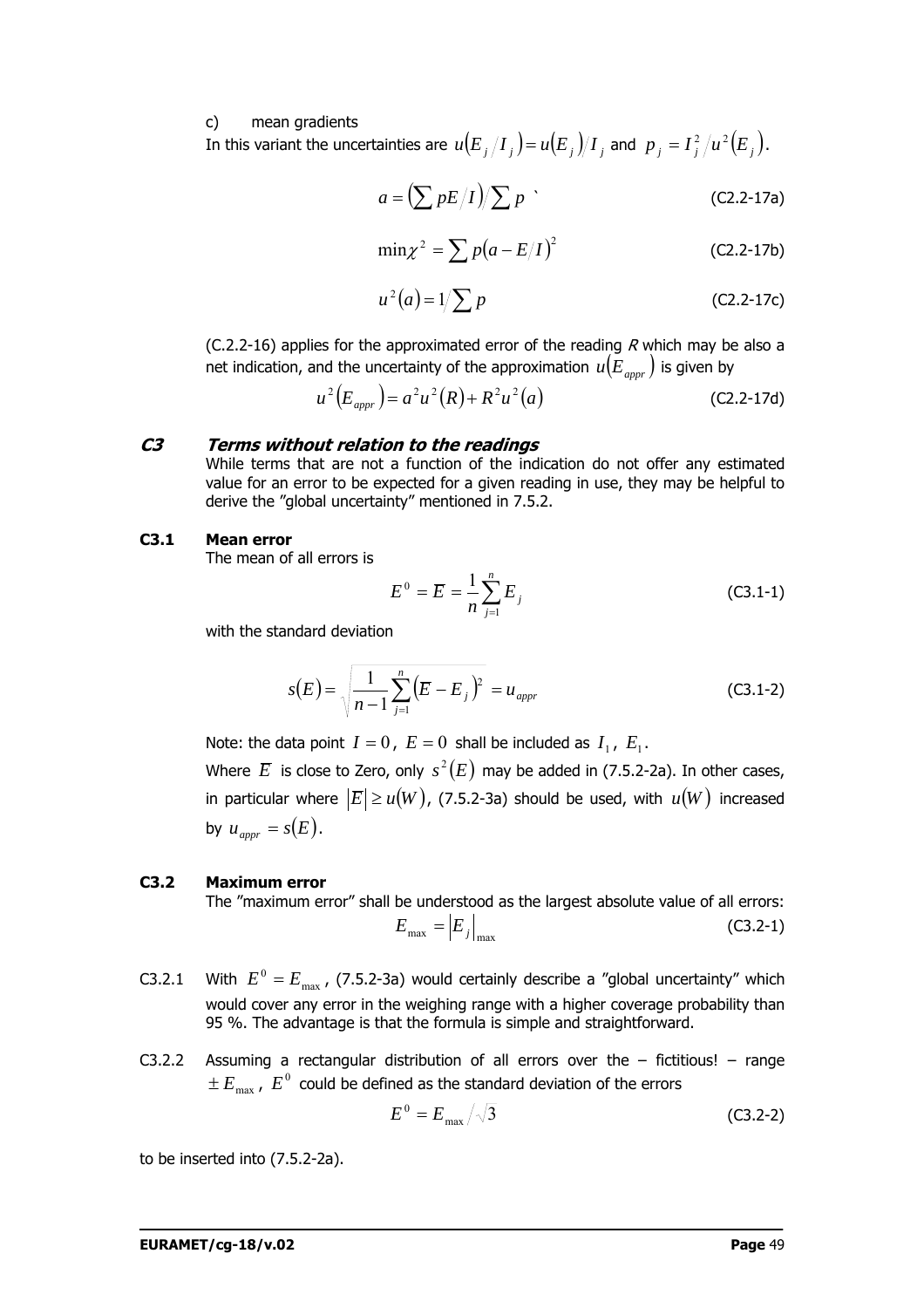# **APPENDIX D: SYMBOLS AND TERMS**

| <b>Symbol</b>               | <b>Definition</b>                                                                                  | Unit     |
|-----------------------------|----------------------------------------------------------------------------------------------------|----------|
| $\mathcal{C}_{\mathcal{C}}$ | correction                                                                                         |          |
| D                           | drift, variation of a value with time                                                              |          |
| E                           | error (of an indication)                                                                           | g, kg, t |
| $\overline{I}$              | indication of an instrument                                                                        | g, kg, t |
| L                           | load on an instrument                                                                              | g, kg, t |
| Max                         | maximum weighing capacity                                                                          | g, kg, t |
| Max'                        | upper limit of specified 'weighing range, $Max' < Max$                                             | g, kg, t |
| Min                         | value of the load below which the weighing result may be<br>subject to an excessive relative error | g, kg, t |
| Min'                        | lower limit of specified weighing range, $Min' > Min$                                              | g, kg, t |
| $\boldsymbol{R}$            | indication (reading) of an instrument not related to a test load                                   | g, kg, t |
| $\overline{T}$              | temperature                                                                                        | °C, K    |
| Tol                         | specified tolerance value                                                                          |          |
| U                           | expanded uncertainty                                                                               | g, kg, t |
| W                           | weighing result, weight in air                                                                     | g, kg, t |

## **D1 Symbols of general application**

Symbols that are used in more than one section of the main document, are listed and explained hereafter

| $\overline{d}$   | scale interval, the difference in mass between two consecutive<br>indications of the indicating device | g, kg, t |
|------------------|--------------------------------------------------------------------------------------------------------|----------|
| $d_T$            | effective scale interval $\langle d \rangle$ , used in calibration tests                               | g, kg, t |
| $k_{x}$          | number of items x, as indicated in each case                                                           |          |
| $\boldsymbol{k}$ | coverage factor                                                                                        |          |
| $\boldsymbol{M}$ | Mass of an object                                                                                      | g, kg, t |
| $m_c$            | conventional value of mass, preferably of a standard weight                                            | g, kg, t |
| $m_N^{}$         | nominal conventional value of mass of a standard weight                                                | g, kg, t |
| $m_{ref}$        | reference weight ("true value") of a test load                                                         | g, kg, t |
| mpe              | maximum permissible error (of an indication, a standard<br>weight etc.) in a given context             | g, kg    |
| n                | number of items, as indicated in each case                                                             |          |
| S                | standard deviation                                                                                     |          |
| $\mathbf{t}$     | time                                                                                                   | h, min   |
| $\boldsymbol{u}$ | standard uncertainty                                                                                   |          |
| ŵ                | standard uncertainty related to a base quantity                                                        |          |
|                  |                                                                                                        |          |

| υ           | number of degree of freedom                                            |                   |
|-------------|------------------------------------------------------------------------|-------------------|
|             | density                                                                | kg/m <sup>3</sup> |
| $\rho_{_0}$ | reference density of air, $\rho_0 = 1.2 \text{ kg/m}^3$                | kg/m <sup>3</sup> |
| $\rho_a$    | air density                                                            | kg/m <sup>3</sup> |
| $\rho_c$    | reference density of a standard weight, $\rho_c = 8000 \text{ kg/m}^3$ | kg/m <sup>3</sup> |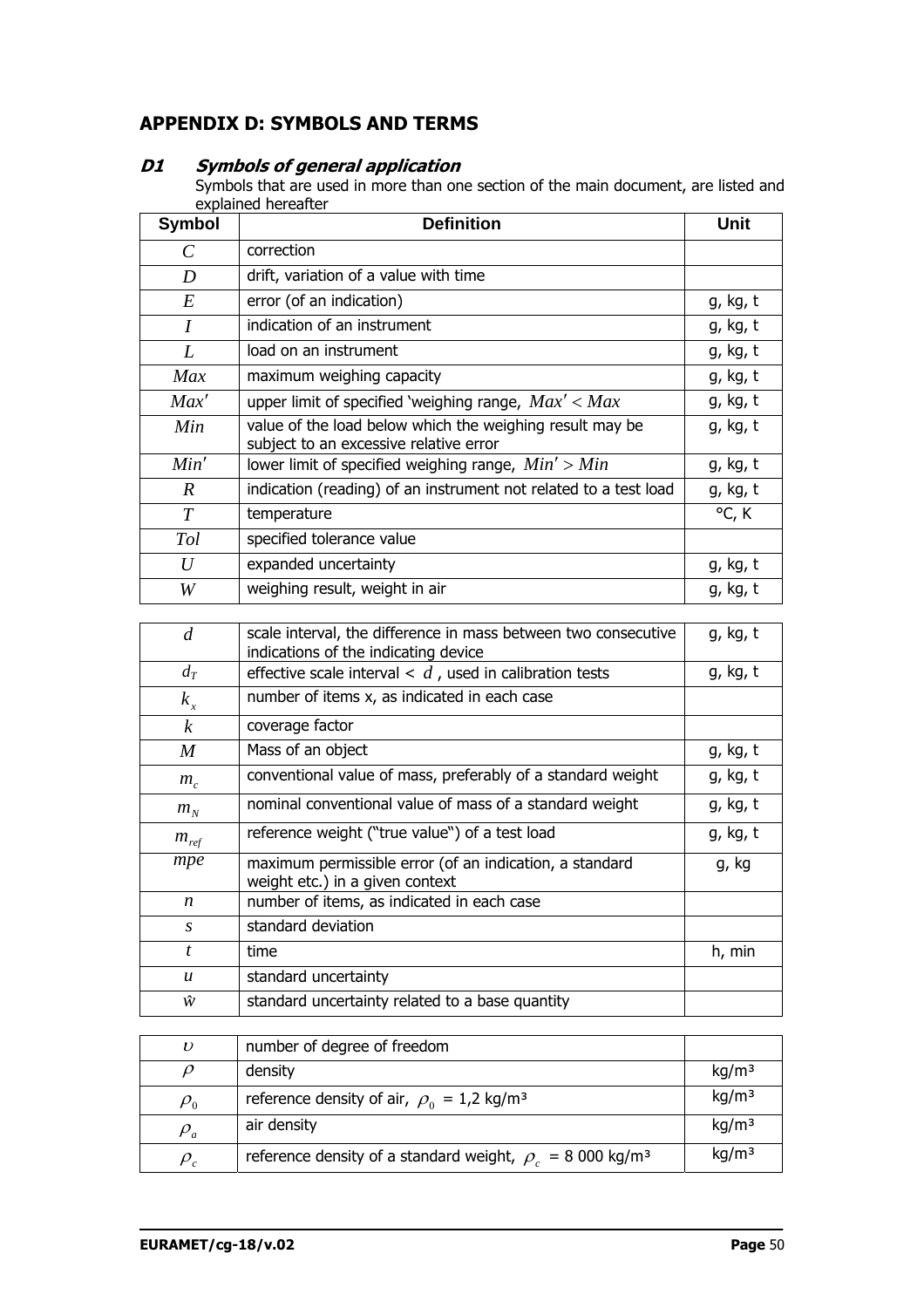| -Suffix        | related to                                    |
|----------------|-----------------------------------------------|
| $\overline{B}$ | air buoyancy                                  |
| D              | drift                                         |
| $\overline{N}$ | nominal value                                 |
| T              | test                                          |
| adj            | adjustment                                    |
| appr           | approximation                                 |
| cal            | calibration                                   |
| conv           | convection                                    |
| dig            | digitalisation                                |
| ecc            | eccentric loading                             |
| gl             | global, overall                               |
| $\overline{i}$ | numbering                                     |
| intr           | weighing instrument                           |
| j              | numbering                                     |
| max            | maximum value from a given population         |
| min            | minimum value from a given population         |
| proc           | weighing procedure                            |
| ref            | reference                                     |
| rep            | repeatability                                 |
| S              | standard (mass); actual at time of adjustment |
| sub            | substitution load                             |
| tare           | tare balancing operation                      |
| temp           | temperature                                   |
| time           | time                                          |
| $\overline{0}$ | zero, no-load                                 |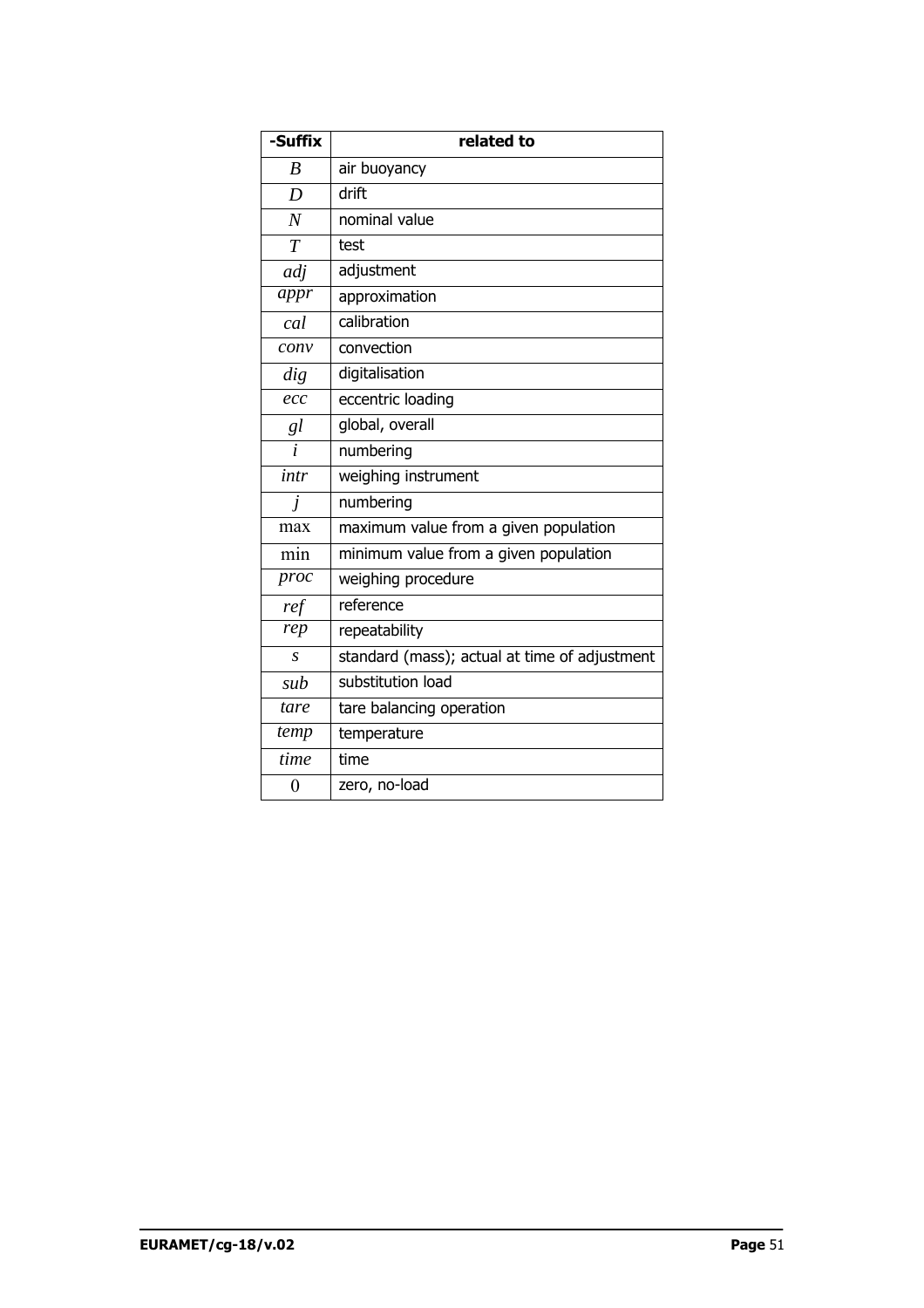# **D2 Locations of important terms and expressions**

## **D2.1 Calibration tests and measurement results**

| Quantity                                                                                                                                                                                                                                                                                                                              | <b>Components of standard</b><br>uncertainty                                                                                                                                                                                                        | Sections,<br>subsections                                                                              |
|---------------------------------------------------------------------------------------------------------------------------------------------------------------------------------------------------------------------------------------------------------------------------------------------------------------------------------------|-----------------------------------------------------------------------------------------------------------------------------------------------------------------------------------------------------------------------------------------------------|-------------------------------------------------------------------------------------------------------|
| Indication $I_j$ for discrete test load $m_j$                                                                                                                                                                                                                                                                                         |                                                                                                                                                                                                                                                     | 4.4.1; 6.2.1                                                                                          |
| Indication /<br>$I = I_L + \delta I_{digL} + \delta I_{rep} + \delta I_{ecc} - I_0 - \delta I_{div0}$<br>$u^2(I) = u^2(\delta I_{divI}) + u^2(\delta I_{ren}) + u^2(\delta I_{ecc})$<br>$+u^2(\delta I_{div0})$                                                                                                                       | $u(I)$ consisting of<br>$d_0/\sqrt{12} + d_L/\sqrt{12}$ for<br>rounding, s or $s_{pool}$ for<br>repeatability, $\hat{w}(I_{ecc})I$ for<br>eccentricity of test load                                                                                 | 4.4; 6; 7.1<br>7.1.1;<br>$7.1.1.57.1.1.1+2$<br>7.1.1.3<br>7.1.1.4                                     |
| <b>Repeatability</b>                                                                                                                                                                                                                                                                                                                  | Standard deviation:                                                                                                                                                                                                                                 | 4.4; 6.1                                                                                              |
| Mean of <i>n</i> indications: $\overline{I}_j = \frac{1}{n} \sum_{i=1}^{n} I_{ji}$                                                                                                                                                                                                                                                    | $s(I_j) = \sqrt{\frac{1}{n-1}\sum_{i=1}^{n}(I_{ji} - \bar{I}_j)^2}$                                                                                                                                                                                 |                                                                                                       |
| <b>Eccentricity</b><br>$\Delta I_{\text{ecci}} = I_i - I_1$                                                                                                                                                                                                                                                                           | $\hat{w}(I_{ecc}) =  \Delta I_{ecc,i} _{max} / (2L_{ecc} \sqrt{3} \cdot 5.3; 7.1.1.4)$                                                                                                                                                              |                                                                                                       |
| Reference mass $m_{ref}$                                                                                                                                                                                                                                                                                                              |                                                                                                                                                                                                                                                     | 4.3; 7.1                                                                                              |
| $m_{ref} = m_N + \delta m_c + \delta m_B + \delta m_D +$<br>$\delta m_{conv}$<br>$u^{2}(m_{ref}) = u^{2}(\delta m_{e}) + u^{2}(\delta m_{B}) + u^{2}(\delta m_{D})$<br>$+u^2(\delta m_{conv})$<br>For test loads $L_{T_n}$ comprising substitution<br>loads:<br>$u^{2}(L_{Tn}) = n^{2}u^{2}(m_{c1}) + 2\sum u^{2}(I_{j-1})_{i=1}^{n}$ | $u(m_{ref})$ consisting of<br>$u(\delta m_c)$ or $\hat{w}(m_c)$ for<br>calibration,<br>$\hat{w}(m_{B})$ for buoyancy,<br>$u(m_D)$ for drift,<br>$u(m_{conv})$ for convection,<br>$u(m_{c1}) = u(m_{ref})$ as above<br>$u(I_{i-1}) = u(I(L_{Ti-1}))$ | 7.1.2, 7.1.2.5<br>$+6$<br>7.1.2.1<br>7.1.2.2,<br>App. $A + E$<br>7.1.2.3 7.1.2.4<br>App. F<br>7.1.1.5 |
| Error $E$                                                                                                                                                                                                                                                                                                                             |                                                                                                                                                                                                                                                     | 6.2.1 7.1; 7.1.3                                                                                      |
| $E = I - m_{ref}$<br>$u^{2}(E) = u^{2}(I) + u^{2}(m_{ref})$                                                                                                                                                                                                                                                                           | Without convection effects:<br>$u^{2}(E) = \alpha^{2} + \beta^{2}I^{2}$                                                                                                                                                                             |                                                                                                       |
| <b>Characteristic</b><br>$E_{appr} = f(I)$ , based on data sets $I_i$ , $E_i$ ,<br>$u(E_i)$<br>$u(E_{appr})=g(I)$                                                                                                                                                                                                                     | $u(E_{\textit{appr}})$ resulting from the<br>approximation calculus                                                                                                                                                                                 | 6.2; 7.2; App. C                                                                                      |
| <b>Expanded uncertainty:</b> $U(E) = ku(E)$ with $k = 2$ (normal distribution)                                                                                                                                                                                                                                                        |                                                                                                                                                                                                                                                     | 7.3; App. B                                                                                           |
| or $k \neq 2$                                                                                                                                                                                                                                                                                                                         |                                                                                                                                                                                                                                                     |                                                                                                       |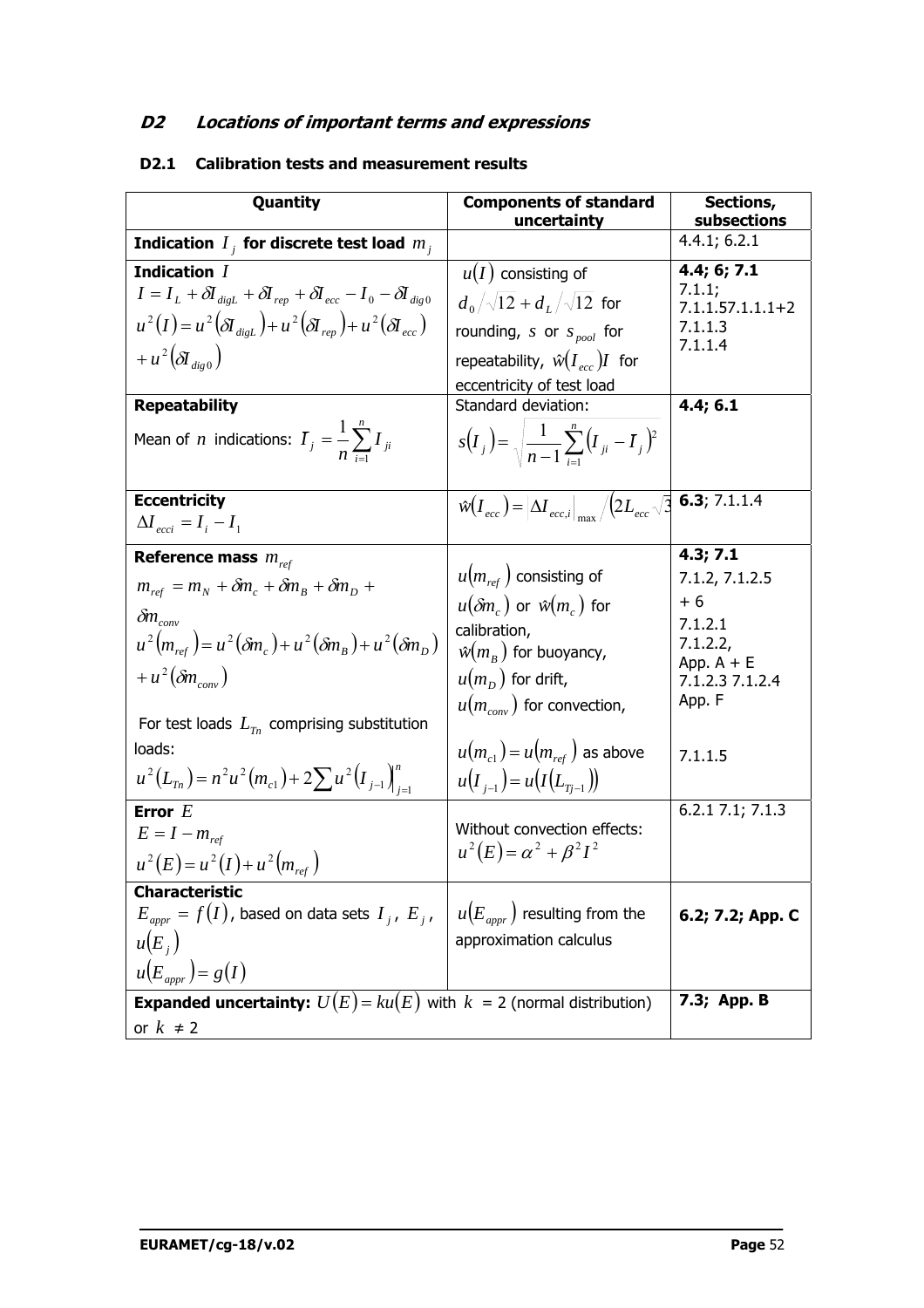|  |  |  | D2.2 Weighing results obtained by the user of the instrument |
|--|--|--|--------------------------------------------------------------|
|  |  |  |                                                              |

| Quantity                                                                              | <b>Components of standard</b>                                          | Sections,          |
|---------------------------------------------------------------------------------------|------------------------------------------------------------------------|--------------------|
|                                                                                       | uncertainty                                                            | subsections        |
| Reading by the user:                                                                  | as $u(I)$ above, based on $d$ , not                                    | 7.4                |
| $R = R_L + \delta R_{diel} + \delta R_{rep} - R_0$                                    | $d_{\tau}$                                                             | 7.4.1              |
| $-\delta R_{die0} + \delta R_{ecc}$                                                   |                                                                        |                    |
| $u^{2}(R) = u^{2}(\delta R_{digl.}) + s^{2} + u^{2}(\delta R_{diel.})$                |                                                                        |                    |
| <b>Error to reading:</b>                                                              | $u(E_{cal}) = U(E_{cal})/k_{cal}$                                      | 7.4                |
| $E(R) = E(I_i)$ , and $u(E_{cal})$<br>from                                            |                                                                        | 7.4.2              |
| calibration certificate, or by interpolation                                          | $u E_{\text{anor}}(R)  = f(R) = g(I)$<br>as                            |                    |
| between known values, or $E_{appr} = f(I)$ ,                                          | above                                                                  |                    |
| approximation formula with $u E_{appr} $                                              | $ u E_{appr}(R)  = U[E(R)]/k_{cal}$                                    |                    |
| $E$ values rounding to $d$<br><b>Weighing results</b>                                 |                                                                        | 7.4                |
| $W^*$ based on calibration data:                                                      | $u(W^*)$ consisting of                                                 | $(7.4-1a)$         |
| $W^* = R - E$                                                                         | $u(R)$ form above                                                      | $(7.4-2a)$         |
| $u^{2}(W^{*}) = u^{2}(R) + u^{2}(E)$                                                  | $u(E(R))$ form above                                                   | 7.4.1              |
| $W$ en everyday use:                                                                  | $u(\delta R_{\text{instr}})$ comprising                                | 7.4.2              |
| $W = W^* + \delta R_{\text{instr}} + \delta R_{\text{proc}}$                          | $\hat{w}(R_{\text{temp}})$ for temperature                             | $(7.4.-1b);$       |
| $u^{2}(W) = u^{2}(W^{*}) + u^{2}(\delta R_{instr})$                                   | $\hat{w}(R_{\text{hour}})$ for variation of air                        | 7.4.5              |
|                                                                                       | density                                                                | $(7.4-2b)$         |
| $+u^2(\delta R_{\text{prec}})$                                                        | $\hat{w}(R_{adi}^+)$ for long term drift                               | 7.4.3.1<br>7.4.3.2 |
| $\delta R_{\textit{instr}}$ and $\delta R_{\textit{proc}}$ for effects of environment | $u(\delta\!R_{\scriptscriptstyle\scriptscriptstyle DTOC}})$ comprising |                    |
| and handling of the instrument being different                                        | $\hat{w}(R_{Tare})$                                                    | 7.4.3.3            |
| from the situation at calibration                                                     | $\hat{w}(R_{time})$                                                    | 7.4.4              |
|                                                                                       | $\hat{w}(R_{acc})$                                                     | 7.4.4.1            |
|                                                                                       | $S_{dyn}$                                                              | 7.4.4.2<br>7.4.4.3 |
|                                                                                       |                                                                        | 7.4.4.4            |
| <b>Expanded uncertainty:</b>                                                          |                                                                        | 7.5, App. B        |
| $U(W^*)$ with $k = 2$ (normal distribution) or $k \neq 2$                             |                                                                        |                    |
| $U(W) = ku(W)$ with $k = 2$                                                           |                                                                        |                    |
| Weighing result with correction:                                                      | $U(W)$ from above                                                      | 7.5.1              |
| $W = R - E \pm U(W)$                                                                  |                                                                        |                    |
| Weighing result without correction:<br>$W = R \pm U_{el}(W)$                          | $U(W)$ from above, enlarged by                                         | 7.5.2              |
| with                                                                                  | term representing $E(R)$                                               |                    |
| $U_{el}(W) = f\{U(W) + E(R)\}\$                                                       |                                                                        |                    |
| Weighing result within specified limits:                                              |                                                                        | 7.5.3              |
| $W = R \pm Tol(R)$                                                                    |                                                                        |                    |
| with $Tol$ specified by client, under conditions<br>that                              |                                                                        |                    |
| $E(R) + U(W(R)) \leq Tol(R)$                                                          |                                                                        |                    |
| Conversion of $W$ to mass $m$ , or to                                                 | To be calculated based on $W$<br>by                                    | 9.1<br>9.2         |
| conventional value of mass $m_c$                                                      | user of the instrument                                                 |                    |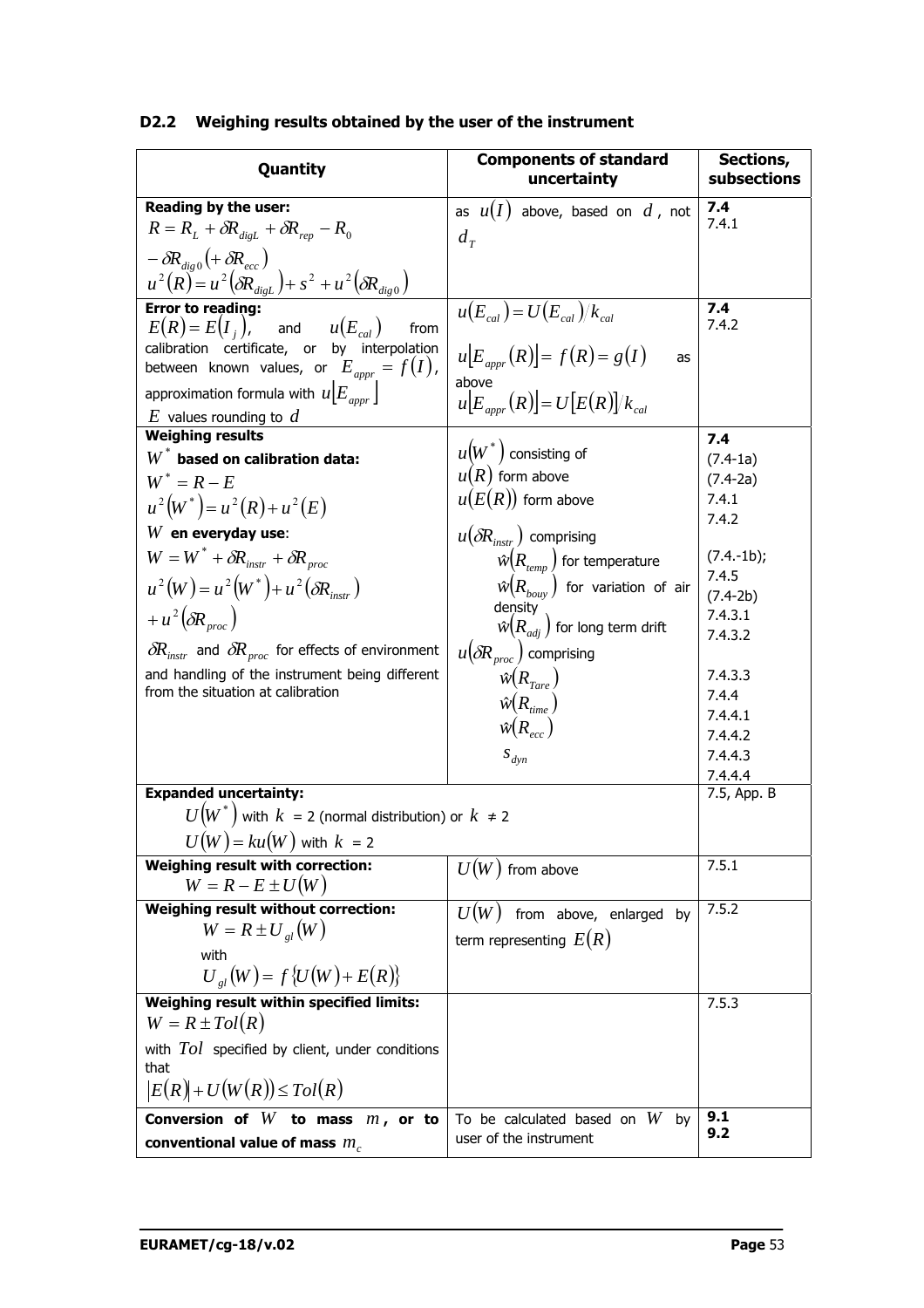## **APPENDIX E: INFORMATION ON AIR BUOYANCY**

This Appendix gives additional information to the air buoyancy correction treated in 7.1.2.2. It focusses on the standard uncertainty for the correction, as 7.1.2.2 advises to apply a correction value of  $\delta m_B = 0$  with an appropriate standard deviation.

## **E1 Density of standard weights**

Where the density  $\rho$  of a standard weight, and its standard uncertainty  $u(\rho)$  are not known, the following values may be used for weights of R111 classes E2 to M2 (taken from [4], Table B7).

| Alloy/material    | <b>Assumed density</b><br>$\rho$ in kg/m <sup>3</sup> | <b>Standard uncertainty</b><br>) in kg/m <sup>3</sup> |
|-------------------|-------------------------------------------------------|-------------------------------------------------------|
| Nickel silver     | 8 600                                                 | 85                                                    |
| <b>Brass</b>      | 8 4 0 0                                               | 85                                                    |
| stainless steel   | 7 9 5 0                                               | 70                                                    |
| carbon steel      | 7 700                                                 | 100                                                   |
| iron              | 7800                                                  | 100                                                   |
| cast iron (white) | 7 700                                                 | 200                                                   |
| cast iron (grey)  | 7 100                                                 | 300                                                   |
| aluminium         | 2 700                                                 | 65                                                    |

For weights with an adjustment cavity filled with a considerable amount of material of different density, [4] gives a formula to calculate the overall density of the weight.

## **E2 Examples for air buoyancy in general**

Table E2.1 gives relative standard uncertainties for air buoyancy corrections assumed to be zero, for

- standard weights made of the alloys/materials mentioned in E1
- selected standard uncertainties of the air density  $-$  cf. the table in A3.1
- the cases A, B1, and B2 related to the adjustment of the calibrated instrument.

The formulae are  $(7.1.2-5)$  for case A,  $(7.1.2-7)$  for case B1, and  $(7.1.2-9)$  for case B2.

For case B1,  $u(\delta \rho_{as}) = 0.5 u(\rho_{as})$  has been assumed.

It is obvious that for case A the relative uncertainty  $\hat{w}(m_B)$  is always below 0,4 mg/kg for the materials normally used for standard weights of higher accuracy (stainless steel nowadays, previously brass), and need therefore be considered only for calibrations with extremely small uncertainty.

For case B1 calibrations, the relative uncertainty  $\hat{w}(m_B)$  is below 5 mg/kg for all materials but aluminium, and for case B2 calibrations below 10 mg.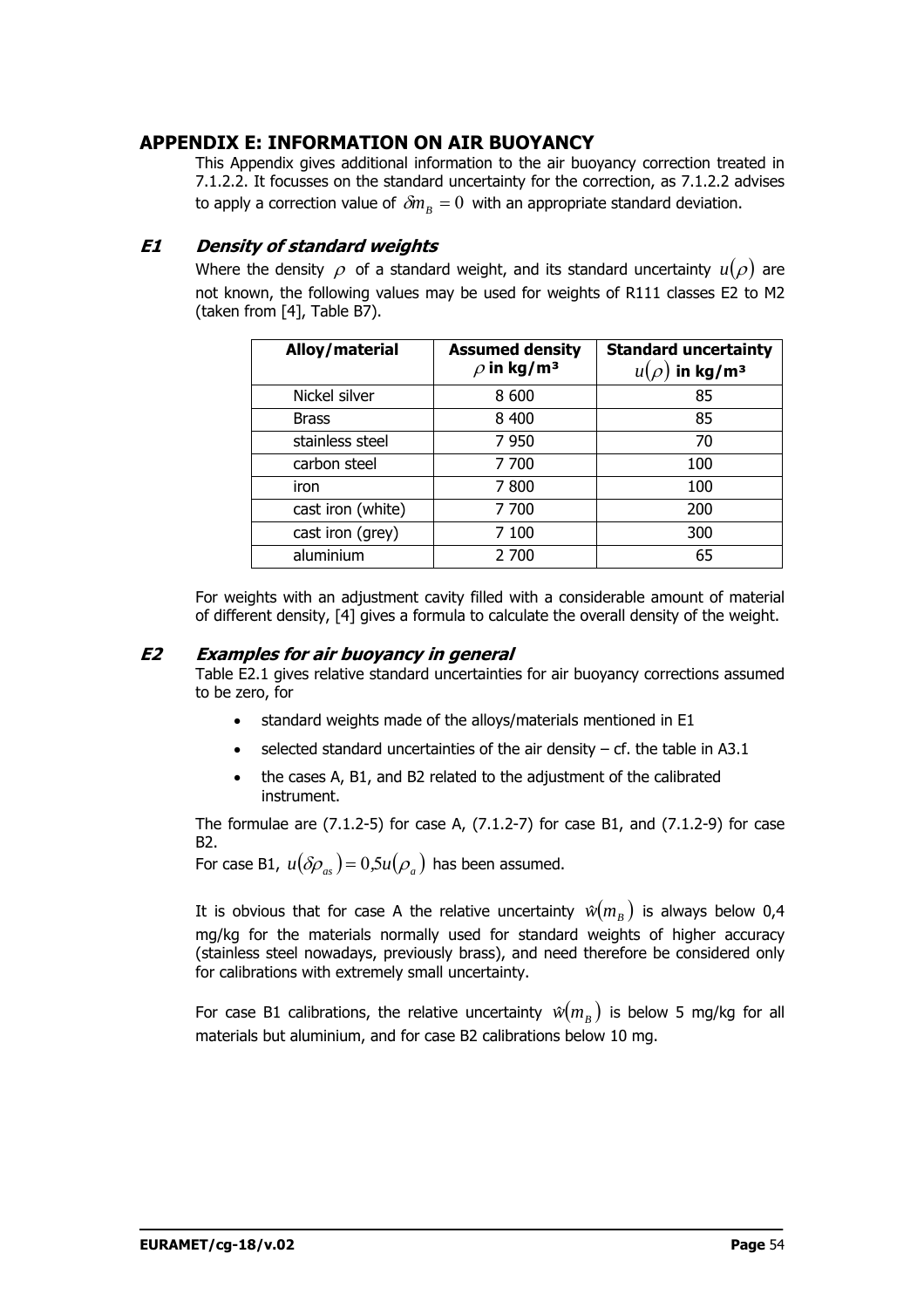| $\hat{w}(m_{_B})$ in mg/kg for case A  |         |           |       |                                                         | $\rho_a =$ 1,2 kg/m <sup>3</sup> with $u(\rho_a)$ below     |       |
|----------------------------------------|---------|-----------|-------|---------------------------------------------------------|-------------------------------------------------------------|-------|
| Material                               | $\rho$  | $u(\rho)$ | 0,016 | 0,025                                                   | 0,04                                                        | 0,064 |
| nickel silver                          | 8 600   | 85        | 0,14  | 0,22                                                    | 0,35                                                        | 0,56  |
| brass                                  | 8 4 0 0 | 85        | 0,10  | 0,15                                                    | 0,24                                                        | 0,39  |
| stainless steel                        | 7 9 5 0 | 70        | 0,02  | 0,03                                                    | 0,05                                                        | 0,09  |
| cast iron (white)                      | 7 700   | 200       | 0,09  | 0,15                                                    | 0,24                                                        | 0,38  |
| cast iron (grey)                       | 7 100   | 300       | 0,27  | 0,42                                                    | 0,68                                                        | 1,08  |
| aluminium                              | 2 700   | 65        | 3,93  | 6,14                                                    | 9,82                                                        | 15,71 |
| $\hat{w}(m_{_B})$ in mg/kg for case B1 |         |           |       | $\rho_a = 1.2$ kg/m <sup>3</sup> with $u(\rho_a)$ below |                                                             |       |
| Material                               | $\rho$  | $u(\rho)$ | 0,016 | 0,025                                                   | 0,04                                                        | 0,064 |
| nickel silver                          | 8 600   | 85        | 1,01  | 1,58                                                    | 2,52                                                        | 4,04  |
| brass                                  | 8 4 0 0 | 85        | 1,01  | 1,57                                                    | 2,51                                                        | 4,02  |
| stainless steel                        | 7950    | 70        | 1,00  | 1,56                                                    | 2,50                                                        | 4,00  |
| cast iron (white)                      | 7 700   | 200       | 1,00  | 1,57                                                    | 2,51                                                        | 4,01  |
| cast iron (grey)                       | 7 100   | 300       | 1,03  | 1,61                                                    | 2,58                                                        | 4,13  |
| aluminium                              | 2 700   | 65        | 4,05  | 6,33                                                    | 10,13                                                       | 16,21 |
| $\hat{w}(m_{_B})$ in mg/kg for case B2 |         |           |       |                                                         | $\rho_{a}$ = 1,2 kg/m <sup>3</sup> with $u(\rho_{a})$ below |       |
| Material                               | $\rho$  | $u(\rho)$ | 0,016 | 0,025                                                   | 0,04                                                        | 0,064 |
| nickel silver                          | 8 600   | 85        | 1,86  | 2,91                                                    | 4,65                                                        | 7,44  |
| brass                                  | 8 4 0 0 | 85        | 1,90  | 2,98                                                    | 4,76                                                        | 7,62  |
| stainless steel                        | 7950    | 70        | 2,01  | 3,14                                                    | 5,03                                                        | 8,05  |
| cast iron (white)                      | 7 700   | 200       | 2,08  | 3,25                                                    | 5,20                                                        | 8,31  |
| cast iron (grey)                       | 7 100   | 300       | 2,26  | 3,52                                                    | 5,64                                                        | 9,02  |
| aluminium                              | 2 700   | 65        | 5,93  | 9,26                                                    | 14,82                                                       | 23,71 |

**Table E2.1 Relative standard uncertainty of air buoyancy correction** 

## **E3 Air buoyancy for weights conforming to R111**

As quoted in a footnote to 7.1.2.2, R 111 requires the density of a standard weight to be within certain limits that are related to the maximum permissible error *mpe* and a specified variation of the air density. The *mpe* are proportional to the nominal value for weights of  $\geq 100$  g. This allows an estimate of the relative uncertainty  $\hat{w}(m_{\nu})$ . The corresponding formulae (7.1.2-5a) for case A and (7.1.2-9a) for cases B1 and B2, have been evaluated in Table E2.2, in relation to the accuracy classes  $E_2$  to  $M_1$ .

For weights of  $m_N \leq 50$  g the *mpe* are tabled in R111, the relative value  $mpe/m_N$ increasing with decreasing mass. For these weights, Table E2.2 contains the absolute standard uncertainties  $u(m_B) = \hat{w}(m_B) m_N$ .

A comparison of the relative uncertainties shows that the values from Table E2.2 are always greater than the corresponding values from Table E2.1. This is due to the fact that the assumed uncertainties  $u(\rho)$  and  $u(\rho_a)$  are greater in Table E2.2.

The values in Table E2.2 can be used for a "worst case" estimate of the uncertainty contribution for air buoyancy in a given situation.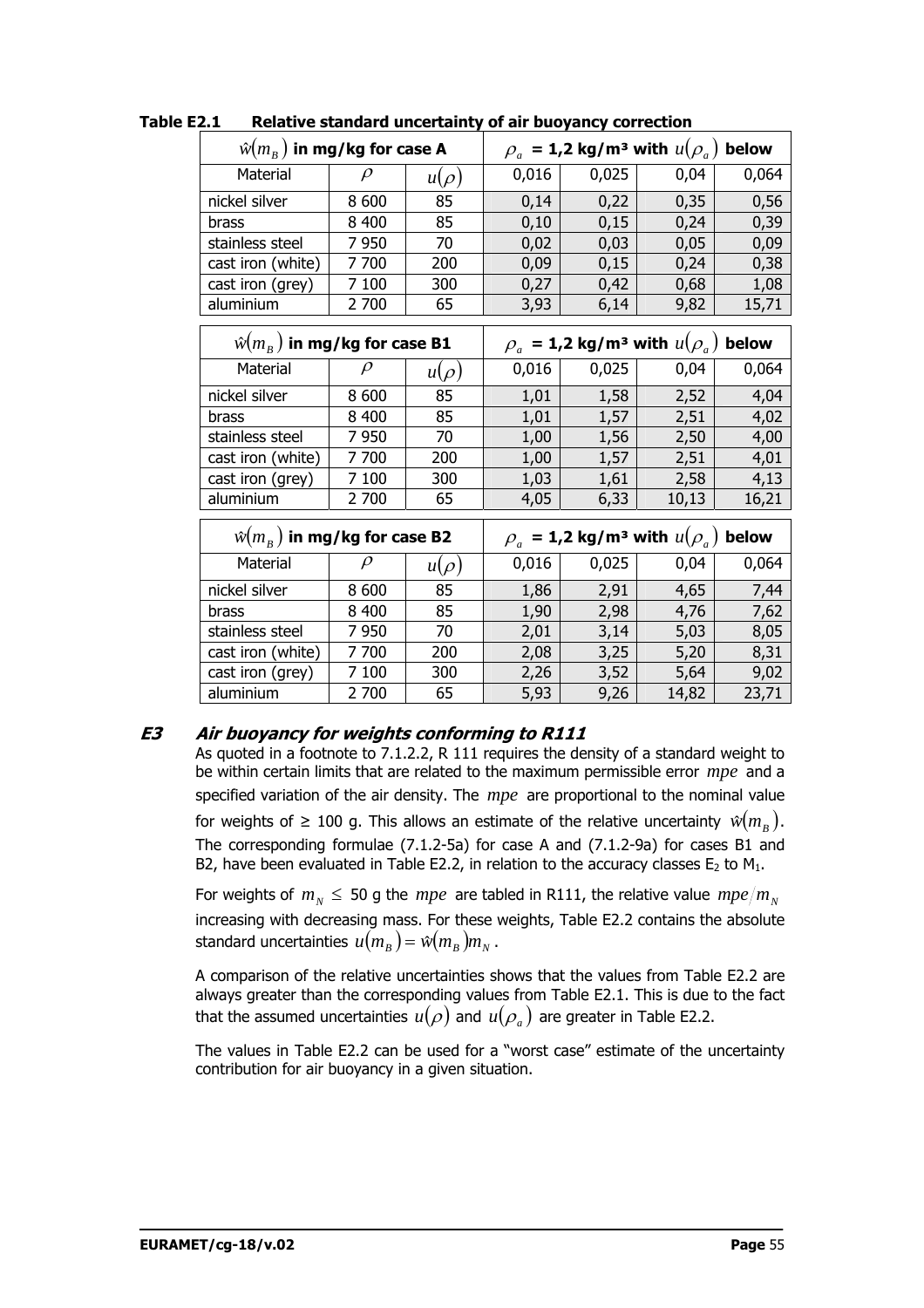### **Table E2.2: Standard uncertainty of air buoyancy correction for standard weights conforming to R 111**

|                                                                                                              |              | Class $E2$     |                  |              | Class $F_1$    |                |              | Class $F2$     |                  |              | Class $M_1$    |                |
|--------------------------------------------------------------------------------------------------------------|--------------|----------------|------------------|--------------|----------------|----------------|--------------|----------------|------------------|--------------|----------------|----------------|
| $m_N$<br>in g                                                                                                | mpe<br>in mg | $u_A$<br>in mg | $u_{R}$<br>in mg | mpe<br>in mg | $u_A$<br>in mg | $u_B$<br>in mg | mpe<br>in mg | $u_A$<br>in mg | $u_{R}$<br>in mg | mpe<br>in mg | $u_A$<br>in mg | $u_B$<br>in mg |
| 50                                                                                                           | 0,100        | 0,014          | 0,447            | 0,30         | 0,043          | 0,476          | 1,00         | 0,14           | 0,58             | 3,0          | 0,43           | 0,87           |
| 20                                                                                                           | 0,080        | 0,012          | 0,185            | 0,25         | 0,036          | 0,209          | 0,80         | 0,12           | 0,29             | 2,5          | 0,36           | 0,53           |
| 10                                                                                                           | 0,060        | 0,009          | 0,095            | 0,20         | 0,029          | 0,115          | 0,60         | 0,09           | 0,17             | 2,0          | 0,29           | 0,38           |
| 5                                                                                                            | 0,050        | 0,007          | 0,051            | 0,16         | 0,023          | 0,066          | 0,50         | 0,07           | 0,12             | 1,6          | 0,23           | 0,27           |
| 2                                                                                                            | 0,040        | 0,006          | 0,023            | 0,12         | 0,017          | 0,035          | 0,40         | 0,06           | 0,08             | 1,2          | 0,17           | 0,19           |
| 1                                                                                                            | 0,030        | 0,004          | 0,013            | 0,10         | 0,014          | 0,023          | 0,30         | 0,04           | 0,05             | 1,0          | 0,14           | 0,15           |
| 0, 5                                                                                                         | 0,025        | 0,004          | 0,008            | 0,08         | 0,012          | 0,016          | 0,25         | 0,04           | 0,04             | 0,8          | 0,12           | 0,12           |
| 0,2                                                                                                          | 0,020        | 0,003          | 0,005            | 0,06         | 0,009          | 0,010          | 0,20         | 0,03           | 0,03             | 0,6          | 0,09           | 0,09           |
| 0,1                                                                                                          | 0,016        | 0,002          | 0,003            | 0,05         | 0,007          | 0,008          | 0,16         | 0,02           | 0,02             | 0, 5         | 0,07           | 0,07           |
| Relative <i>mpe</i> relative standard uncertainties $\hat{w}(m_B)$ in mg/kg for weights of 100 g and greater |              |                |                  |              |                |                |              |                |                  |              |                |                |
|                                                                                                              |              | Class $E_2$    |                  |              | Class $F_1$    |                |              | Class $F_2$    |                  |              | Class $M_1$    |                |
|                                                                                                              | mpe/<br>mg   | $\hat{W}_A$    | $\hat{W}_R$      | mpe/<br>mg   | $\hat{W}_A$    | $\hat{W}_B$    | mpe/<br>mq   | $\hat{W}_A$    | $\hat{W}_R$      | mpe/<br>mq   | $\hat{W}_A$    | $\hat{W}_B$    |
| $\geq 100$                                                                                                   | 1,60         | 0,23           | 8,89             | 5,00         | 0,72           | 9,38           | 16,0         | 2,31           | 11,0             | 50,0         | 7,22           | 15,88          |

Calculated according to 7.1.2.2 for cases A (7.1.2-5a) and B (7.1.2-9a)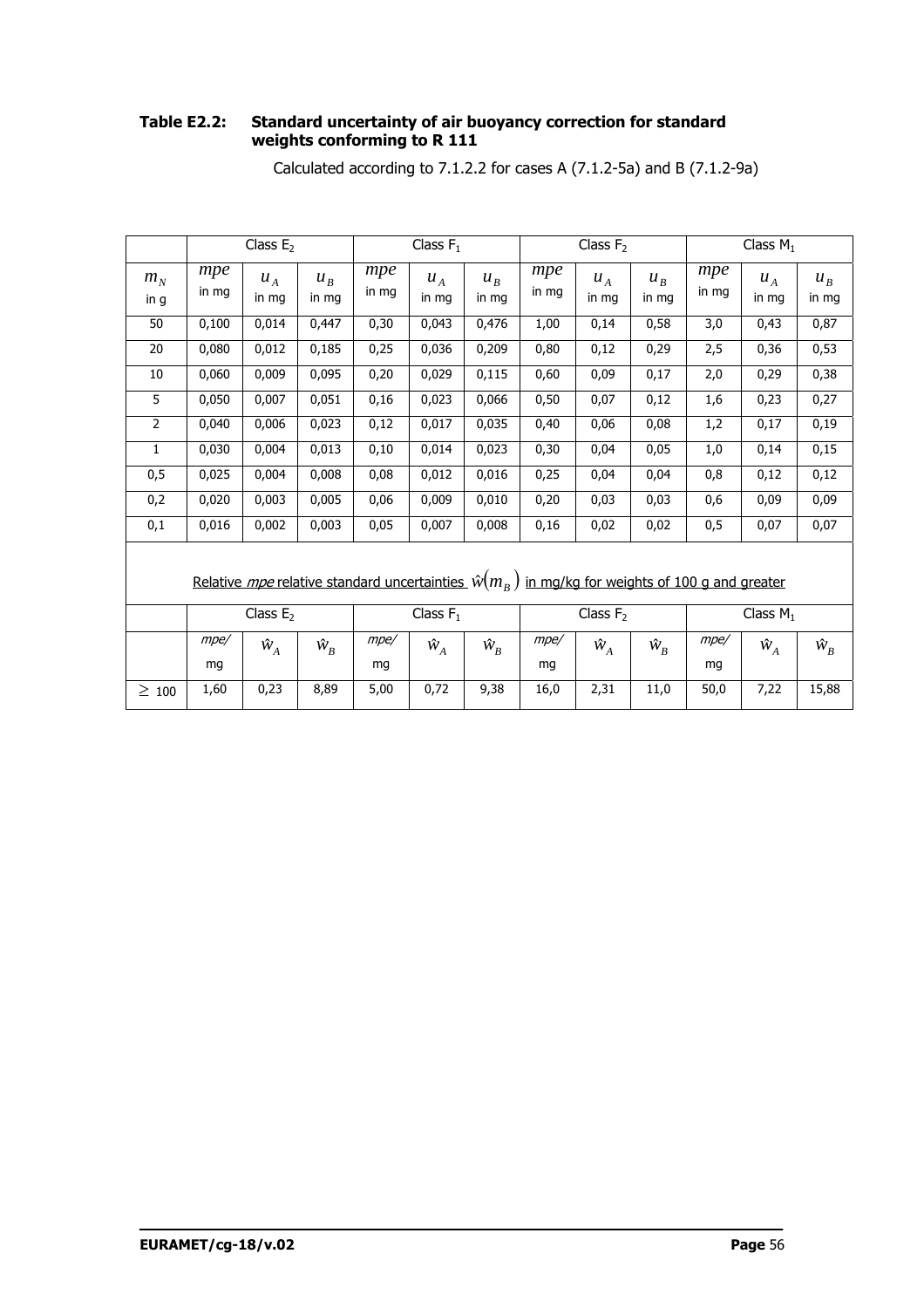## **APPENDIX F: EFFECTS OF CONVECTION**

In 4.2.3 the generation of an apparent change of mass  $\Delta m_{\text{com}}$  by a difference in

temperature Δ*T* between a standard weight and the surrounding air has been explained in principle. More detailed information is presented hereafter, to allow an assessment of situations in which the effect of convection should be considered in view of the uncertainty of calibration

All calculations of values in the following tables are based on [6]. The relevant formulae, and parameters to be included, are not reproduced here. Only the main formulae, and essential conditions are referenced.

The problem treated here is quite complex, both in the underlying physics and in the evaluation of experimental results. The precision of the values presented hereafter should not be overestimated.

## **F1 Relation between temperature and time**

An initial temperature difference  $\Delta T_0$  is reduced with time  $\Delta t$  by heat exchange between the weight and the surrounding air. The rate of heat exchange is fairly independent of the sign of  $\Delta T_0$ , therefore warming up or cooling down of a weight occurs in similar time intervals.

Figure F.1.1 gives some examples of the effect of acclimatisation. Starting from an initial temperature difference of 10 K, the actual  $\Delta T$  after different acclimatisation times is shown for 4 different weights. The weights are supposed to rest on three fairly thin PVC columns in "free air". In comparison, Δ*T* is also shown for a 1 kg weight resting on the same columns but enclosed in a bell jar which reduces the air flow of convection, so it takes about 1,5 times to 2 times as much time to achieve the same reduction of  $\Delta T$ , as for the 1 kg piece without the jar.

References in [6]: formula (21), and parameters for cases 3b and 3c in Table 4.



## **Figure F1.1: Acclimatisation of standard weights**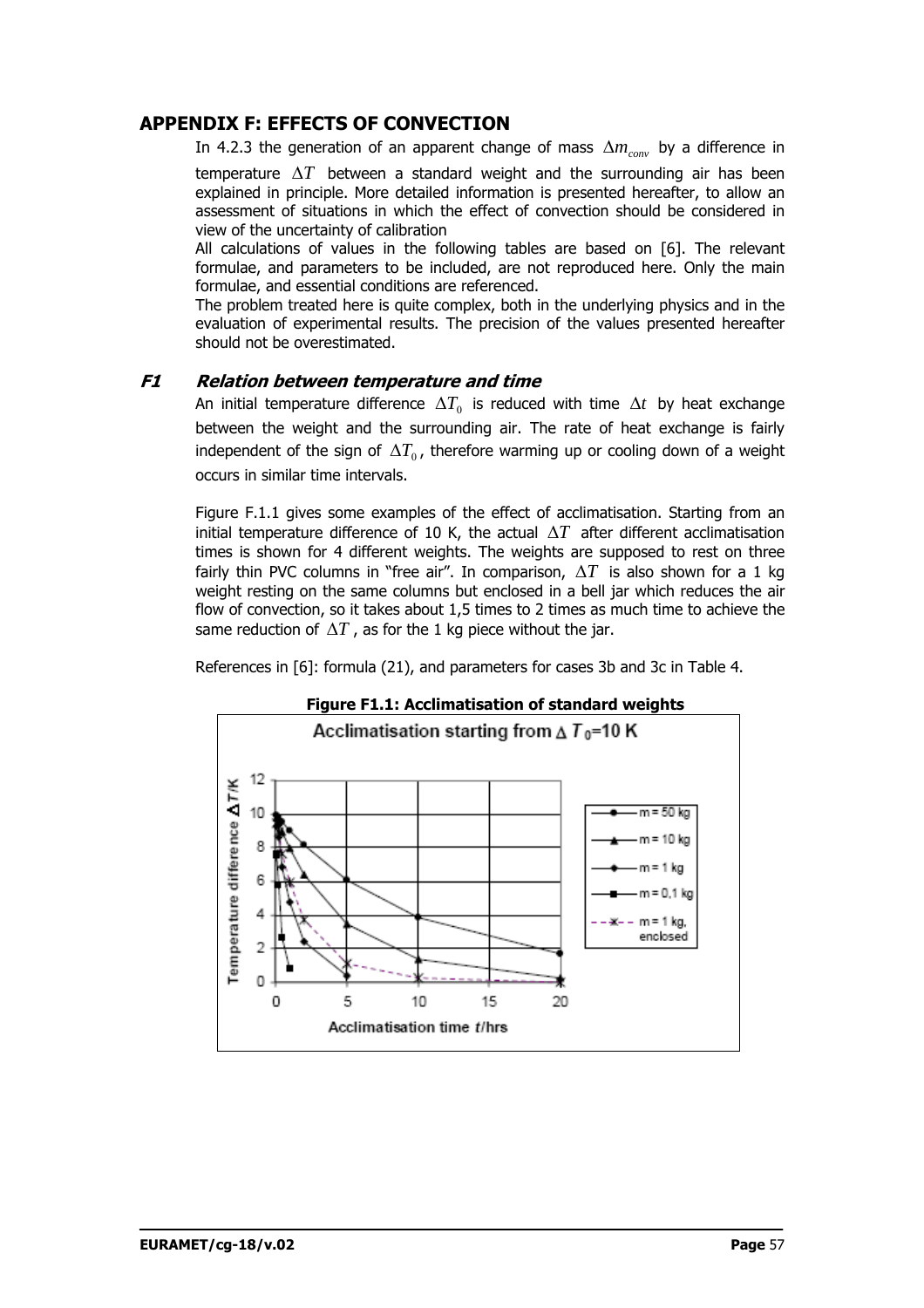Tables F1.2 and F1.3 give acclimatisation times  $\Delta t$  for standard weights that may have to be waited if the temperature difference is to be reduced from a value  $\Delta T_1$  to a lower value  $\Delta T_2$ . The conditions of heat exchange are the same as in Figure F1.1: Table F1.2 as for " $m = 0,1$  kg" to " $m = 50$  kg"; Table F1.3 as for " $m = 1$  kg enclosed".

Under actual conditions the waiting times may be shorter where a weight stands directly on a plane surface of a heat conducting support; they may be longer where a weight is partially enclosed in a weight case.

References in [6]: formula (26), and parameters for cases 3b, 3c in Table 4.

| Acclimatisation time in <i>min</i> for $\Delta T$ to be reached from the next higher $\Delta T$ , Case 3b |    |       |       |       |                              |       |               |       |
|-----------------------------------------------------------------------------------------------------------|----|-------|-------|-------|------------------------------|-------|---------------|-------|
|                                                                                                           |    |       |       |       | $\varDelta T$ / $\mathrm{K}$ |       |               |       |
| m/kg                                                                                                      | 20 | 15    | 10    |       | 5.                           | 3     | $\mathcal{P}$ |       |
| 50                                                                                                        |    | 149,9 | 225,3 | 212,4 | 231,1                        | 347,9 | 298,0         | 555,8 |
| 20                                                                                                        |    | 96,2  | 144,0 | 135,2 | 135,0                        | 219,2 | 186,6         | 345,5 |
| 10                                                                                                        |    | 68,3  | 101,9 | 95,3  | 94,8                         | 153,3 | 129,9         | 239,1 |
| 5                                                                                                         |    | 48,1  | 71,6  | 66,7  | 66,1                         | 106,5 | 89,7          | 164,2 |
| $\overline{2}$                                                                                            |    | 30,0  | 44,4  | 41,2  | 40,6                         | 65,0  | 54,4          | 98,8  |
| 1                                                                                                         |    | 20,8  | 30,7  | 28,3  | 27,8                         | 44,3  | 37,0          | 66,7  |
| 0,5                                                                                                       |    | 14,3  | 21,0  | 19,3  | 18,9                         | 30,0  | 24,9          | 44,7  |
| 0,2                                                                                                       |    | 8,6   | 12,6  | 11,6  | 11,3                         | 17,8  | 14,6          | 26,1  |
| 0,1                                                                                                       |    | 5,8   | 8,5   | 7,8   | 7,5                          | 11,8  | 9,7           | 17,2  |
| 0,05                                                                                                      |    | 3,9   | 5,7   | 5,2   | 5,0                          | 7,8   | 6,4           | 11,3  |
| 0,02                                                                                                      |    | 2,3   | 3,3   | 3,0   | 2,9                          | 4,5   | 3,7           | 6,4   |
| 0,01                                                                                                      |    | 1,5   | 2,2   | 2,0   | 1,9                          | 2,9   | 2,4           | 4,2   |

**Table F1.2 Time intervals for reduction in steps of temperature differences**  Weights standing on 3 thin PVC columns in free air

Examples for a 1 kg weight:

to reduce Δ*T* from 20 K to 15 K will take 20,8 min;

to reduce  $\Delta T$  from 15 K to 10 K will take 30.7 min;

to reduce  $\Delta T$  from 10 K to 5 K will take 28,3 min + 27,8 min = 56,1 min

| Table F1.3 Time intervals for reduction in steps of temperature differences |  |
|-----------------------------------------------------------------------------|--|
| Waights standing on 3 thin PVC columns enclosed in a hell jar               |  |

| <u>Velgrits stariumly on 3 that PVC columns, enclosed in a beir jar</u> |                                                                                                           |       |       |       |              |       |                |       |  |
|-------------------------------------------------------------------------|-----------------------------------------------------------------------------------------------------------|-------|-------|-------|--------------|-------|----------------|-------|--|
|                                                                         | Acclimatisation time in <i>min</i> for $\Delta T$ to be reached from the next higher $\Delta T$ , Case 3c |       |       |       |              |       |                |       |  |
|                                                                         |                                                                                                           |       |       |       | $\Delta T/K$ |       |                |       |  |
| m/kg                                                                    | 20                                                                                                        | 15    | 10    |       | 5.           | 3     | $\overline{2}$ |       |  |
| 50                                                                      |                                                                                                           | 154,2 | 235,9 | 226,9 | 232,1        | 388,7 | 342,7          | 664,1 |  |
| 20                                                                      |                                                                                                           | 103,8 | 158,6 | 152,4 | 155,6        | 260,2 | 228,9          | 442,2 |  |
| 10                                                                      |                                                                                                           | 76,8  | 117,2 | 112,4 | 114,7        | 191,5 | 168,1          | 324,0 |  |
| 5                                                                       |                                                                                                           | 56,7  | 86,4  | 82,8  | 84,3         | 140,5 | 123,1          | 236,5 |  |
| $\overline{2}$                                                          |                                                                                                           | 37,8  | 57,5  | 54,9  | 55,8         | 92,8  | 81,0           | 155,0 |  |
|                                                                         |                                                                                                           | 27,7  | 42,1  | 40,1  | 40,7         | 67,5  | 58,8           | 112,0 |  |
| 0,5                                                                     |                                                                                                           | 20,2  | 30,7  | 29,2  | 29,6         | 49,9  | 42,4           | 80,5  |  |
| 0,2                                                                     |                                                                                                           | 13,3  | 20,1  | 19,1  | 19,2         | 31,7  | 27,3           | 51,6  |  |
| 0,1                                                                     |                                                                                                           | 9,6   | 14,5  | 13,7  | 13,8         | 22,6  | 19,5           | 36,6  |  |
| 0,05                                                                    |                                                                                                           | 6,9   | 10,4  | 9,8   | 9,9          | 16,1  | 13,8           | 25,7  |  |
| 0,02                                                                    |                                                                                                           | 4,4   | 6,7   | 6,3   | 6,2          | 10,2  | 8,6            | 16,0  |  |
| 0,01                                                                    |                                                                                                           | 3,2   | 4,7   | 4,4   | 4,4          | 7,1   | 6,0            | 11,1  |  |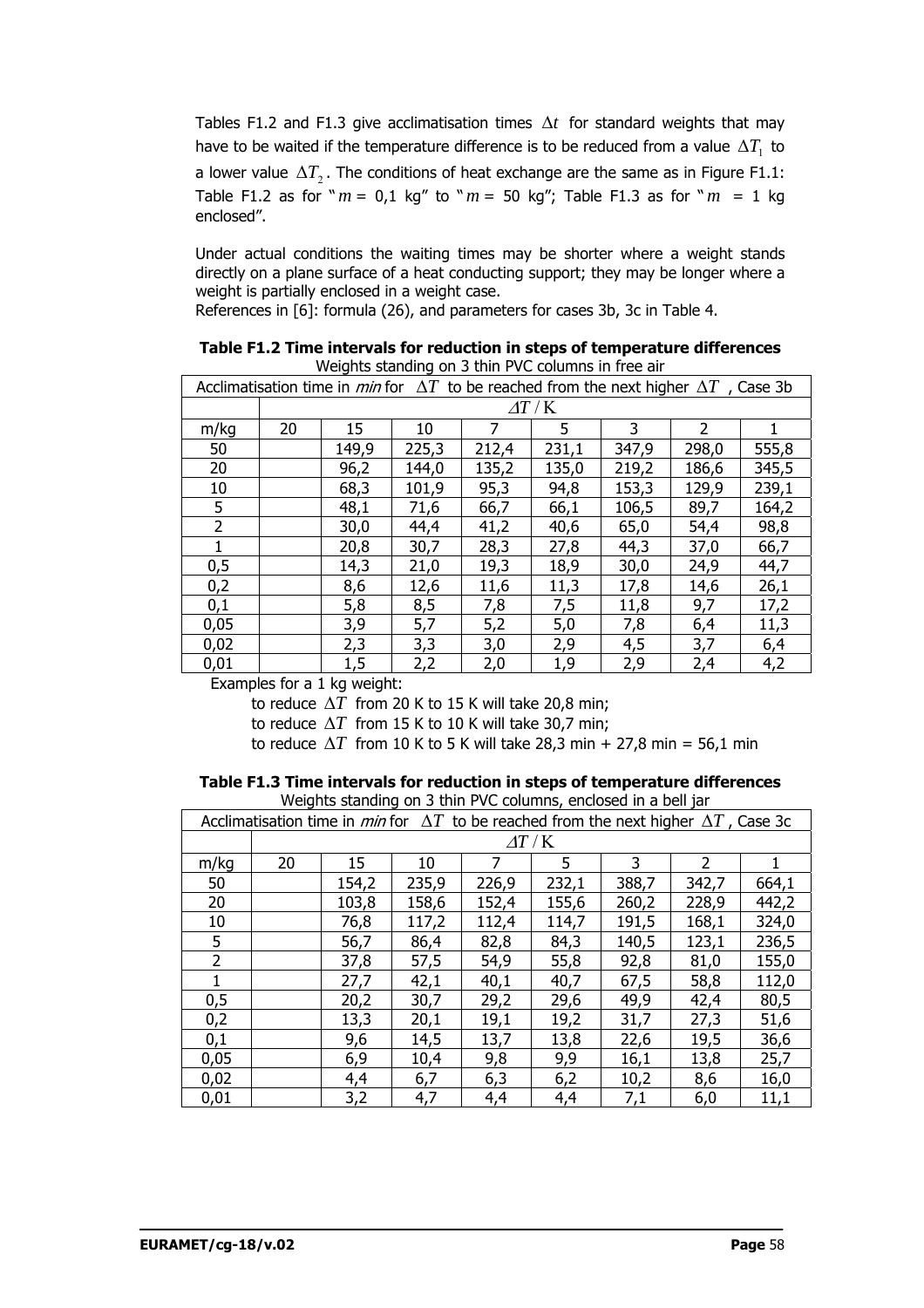## **F2 Change of the apparent mass**

The air flow generated by a temperature difference  $\Delta T$  is directed upwards where the weight is warmer  $-\Delta T > 0$  -, than the surrounding air, and downwards where it is cooler  $-\Delta T < 0$ . The air flow causes friction forces on the vertical surface of a weight, and pushing or pulling forces on its horizontal surfaces, resulting in a change  $\Delta m_{\text{conv}}$  of the apparent mass. The load receptor of the instrument is also contributing to the change, in a manner not yet fully investigated.

There is evidence from experiments that the absolute values of the change are generally smaller for  $\Delta T < 0$  than for  $\Delta T > 0$ . It is therefore reasonable to calculate the mass changes for the absolute values of  $\Delta T$ , using the parameters for  $\Delta T > 0$ .

Table F2.1 gives values for  $\Delta m_{conv}$  for standard weights, for the temperature differences  $\Delta T$  appearing in Tables F1.2 and F1.3. They are based on experiments performed on a mass comparator with turning table for automatic exchange of weights inside a glass housing. The conditions prevailing at calibration of "normal" weighing instruments being different, the values in the table should be considered as estimates of the effects that may be expected at an actual calibration. References in [6]: formula (34), and parameters for case 3d in Table 4

| Change $\Delta m_{conv}$ in mg of standard weights, for selected temperature differences $\Delta T$ |        |       |       |       |                    |       |                |      |
|-----------------------------------------------------------------------------------------------------|--------|-------|-------|-------|--------------------|-------|----------------|------|
|                                                                                                     |        |       |       |       | $\varDelta T$ in K |       |                |      |
| $m$ in                                                                                              | 20     | 15    | 10    |       | 5                  | 3     | $\mathfrak{p}$ | 1    |
| kg                                                                                                  |        |       |       |       |                    |       |                |      |
| 50                                                                                                  | 113,23 | 87,06 | 60,23 | 43,65 | 32,27              | 20,47 | 14,30          | 7,79 |
| 20                                                                                                  | 49,23  | 38,00 | 26,43 | 19,25 | 14,30              | 9,14  | 6,42           | 3,53 |
| 10                                                                                                  | 26,43  | 20,47 | 14,30 | 10,45 | 7,79               | 5,01  | 3,53           | 1,96 |
| 5                                                                                                   | 14,30  | 11,10 | 7,79  | 5,72  | 4,28               | 2,76  | 1,96           | 1,09 |
| $\overline{2}$                                                                                      | 6,42   | 5,01  | 3,53  | 2,61  | 1,96               | 1,27  | 0,91           | 0,51 |
|                                                                                                     | 3,53   | 2,76  | 1,96  | 1,45  | 1,09               | 0,72  | 0,51           | 0,29 |
| 0,5                                                                                                 | 1,96   | 1,54  | 1,09  | 0,81  | 0,61               | 0,40  | 0,29           | 0,17 |
| 0,2                                                                                                 | 0,91   | 0,72  | 0,51  | 0,38  | 0,29               | 0,19  | 0,14           | 0,08 |
| 0,1                                                                                                 | 0,51   | 0,40  | 0,29  | 0,22  | 0,17               | 0,11  | 0,08           | 0,05 |
| 0,05                                                                                                | 0,29   | 0,23  | 0,17  | 0,12  | 0,09               | 0,06  | 0,05           | 0,03 |
| 0,02                                                                                                | 0,14   | 0,11  | 0,08  | 0,06  | 0,05               | 0,03  | 0,02           | 0,01 |
| 0,01                                                                                                | 0,08   | 0,06  | 0,05  | 0,03  | 0,03               | 0,02  | 0,01           | 0,01 |

## **Table F2.1 Change in apparent mass**  $\Delta m_{conv}$

The values in this table may be compared with the uncertainty of calibration, or with a given tolerance of the standard weights that are used for a calibration, in order to assess whether an actual Δ*T* value may produce a significant change of apparent mass.

As an example, Table F2.2 gives the temperature differences which are likely to produce, for weights conforming to R 111, values of  $\Delta m_{conv}$  not exceeding certain limits. The comparison is based on Table F2.1.

The limits considered are the maximum permissible errors, or  $1/3$  thereof.

It appears that with these limits, the effect of convection is relevant only for weights of classes  $E_2$  and  $F_1$  of R111.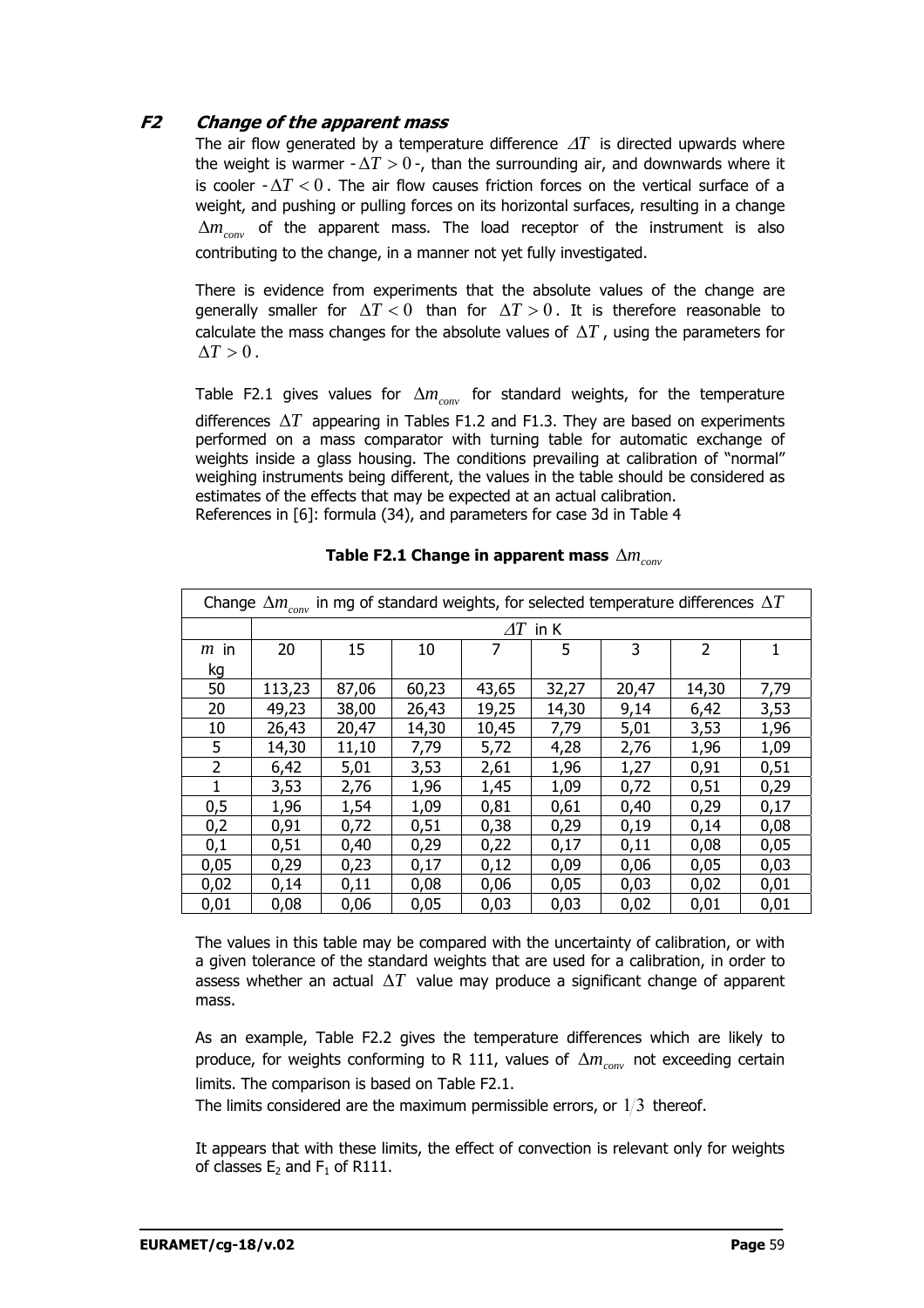# **Table F2.2 Temperature limits for specified**  $\Delta m_{conv}$  values

|  | $\Delta T_{A}$ = temperature difference for $\Delta m_{conv} \leq mpe$ |  |  |
|--|------------------------------------------------------------------------|--|--|
|--|------------------------------------------------------------------------|--|--|

|  | $\Delta T_B$ = temperature difference for $\Delta m_{conv} \leq mpe/3$ |  |
|--|------------------------------------------------------------------------|--|
|--|------------------------------------------------------------------------|--|

| Differences $\Delta T_{A}$ for $\Delta m_{conv}$ < mpe and $\Delta T_{B}$ for $\Delta m_{conv}$ < mpe/3 |               |                     |                                        |               |                     |                   |  |
|---------------------------------------------------------------------------------------------------------|---------------|---------------------|----------------------------------------|---------------|---------------------|-------------------|--|
|                                                                                                         |               | Class $E_2$         |                                        |               | Class $F_1$         |                   |  |
| $m_N$ in                                                                                                | <i>mpe</i> in | $\Delta T_{A}$ in K | $\Delta T_{\scriptscriptstyle B}$ in K | <i>mpe</i> in | $\Delta T_{A}$ in K | $\Delta T_R$ in K |  |
| kg                                                                                                      | mg            |                     |                                        | mg            |                     |                   |  |
| 50                                                                                                      | 75            | 12                  | 4                                      | 250           | >20                 | 12                |  |
| 20                                                                                                      | 30            | 7                   | 3                                      | 100           | >20                 | 7                 |  |
| 10                                                                                                      | 15            | 10                  | 3                                      | 50            | $>20$               | 10                |  |
| 5                                                                                                       | 7,5           | 10                  | 3                                      | 25            | >20                 | 10                |  |
| $\overline{2}$                                                                                          | 3             | 9                   |                                        | 10            | >20                 | 9                 |  |
|                                                                                                         | 1,5           | 7                   |                                        | 5             | >20                 | 7                 |  |
| 0,5                                                                                                     | 0,75          | 6                   |                                        | 2,5           | >20                 | 6                 |  |
| 0,2                                                                                                     | 0,30          | 5                   |                                        | 1,0           | >20                 | 5                 |  |
| 0,1                                                                                                     | 0,15          | 4                   |                                        | 0,50          | >20                 | 4                 |  |
| 0,05                                                                                                    | 0,10          | 6                   |                                        | 0,30          | >20                 | 6                 |  |
| 0,02                                                                                                    | 0,08          | 10                  | 2                                      | 0,25          | >20                 | 10                |  |
| 0,01                                                                                                    | 0,06          | 15                  | 3                                      | 0,20          | >20                 | 15                |  |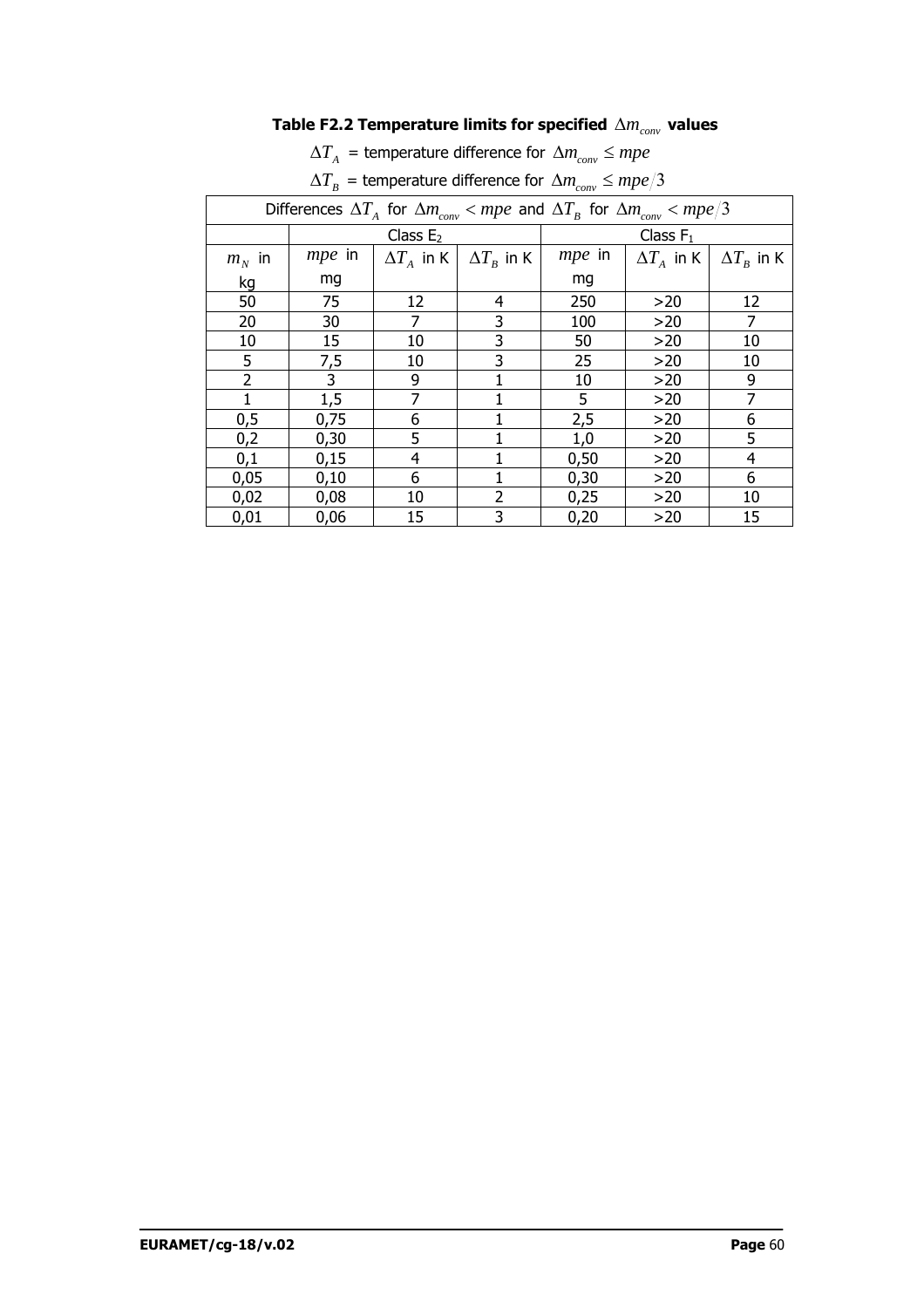## **APPENDIX G: EXAMPLES**

The examples presented in this Appendix demonstrate in different ways how the rules contained in this guideline may be applied correctly. They are not intended to indicate any preference for certain procedures as against others for which no example is presented.

Where a calibration laboratory wishes to proceed in full conformity to one of them, it may make reference to it in its quality manual and in any certificate issued.

Note 1: The certificate should contain all the information presented in Gn.1, as far as known, and, as applicable, at least what is printed in bold figures in Gn.2 and Gn.3, with  $Gn = G1$ ,  $G2...$ 

Note 2: For references to the relevant sections of the guideline see Appendix D2.

## **G1 Instrument of 200 g capacity, scale interval 0,1 mg**

| Instrument:                              | electronic weighing instrument, description and<br><b>identification</b> |
|------------------------------------------|--------------------------------------------------------------------------|
| Max/d                                    | 200 g / 0,1 mg                                                           |
| Temperature coefficient                  | $TC \leq 1.5x10^{-6}/K$ (manufacturer's manual)                          |
| Built-in adjustment<br>device            | acts automatically upon: switch-on, and when $\Delta T \geq 3$<br>ĸ      |
| adjustment by<br>calibrator              | performed before the calibration                                         |
| <b>Temperature during</b><br>calibration | 20,2 °C to 20,6 °C                                                       |
| room conditions                          | temperature stabilized to 21 °C $\pm$ 1 °C; h $\approx$ 300 m            |
| load receptor                            | diameter 80 mm                                                           |
| <b>Test loads</b>                        | standard weights, class $E_2$                                            |

#### **G1.1 Conditions specific for the calibration**

#### **G1.2 Tests and results**

| <b>Repeatability (assumed)</b><br>to be const, over the<br>weighing range) | test load 100 g, applied 6 times, indication at no<br>load reset to zero where necessary; indications<br>recorded: 100,000 2 g; 99,999 9 g; 100,000 1 g;<br>100,000 0 g; 100,000 2 g; 100,000 2 g |           |  |  |  |
|----------------------------------------------------------------------------|---------------------------------------------------------------------------------------------------------------------------------------------------------------------------------------------------|-----------|--|--|--|
| Errors of indication                                                       | test loads each applied once; discontinuous loading<br>only upwards, indication at no load reset to zero where<br>necessary; all loads in centre of load receptor.<br>Indications recorded:       |           |  |  |  |
|                                                                            | load/g<br>indication/g                                                                                                                                                                            |           |  |  |  |
|                                                                            | 30                                                                                                                                                                                                | 30,000 1  |  |  |  |
|                                                                            | 60                                                                                                                                                                                                | 60,000 3  |  |  |  |
|                                                                            | 100                                                                                                                                                                                               | 100,000 4 |  |  |  |
|                                                                            | 150,000 6<br>150                                                                                                                                                                                  |           |  |  |  |
|                                                                            | 200                                                                                                                                                                                               | 200,000 9 |  |  |  |

| <b>Eccentricity test</b> | test load 100 g; indication at no load reset to zero<br>where necessary; positions/readings in g:                                          |
|--------------------------|--------------------------------------------------------------------------------------------------------------------------------------------|
|                          | 1/100,000 5; 2/100,000 3; 3/100,000 4; 4/100,000 6;<br>$\vert 5/100,000 \vert 4 \vert 4I_{\text{ecc}} \vert_{\text{max}} = 0,2 \text{ mg}$ |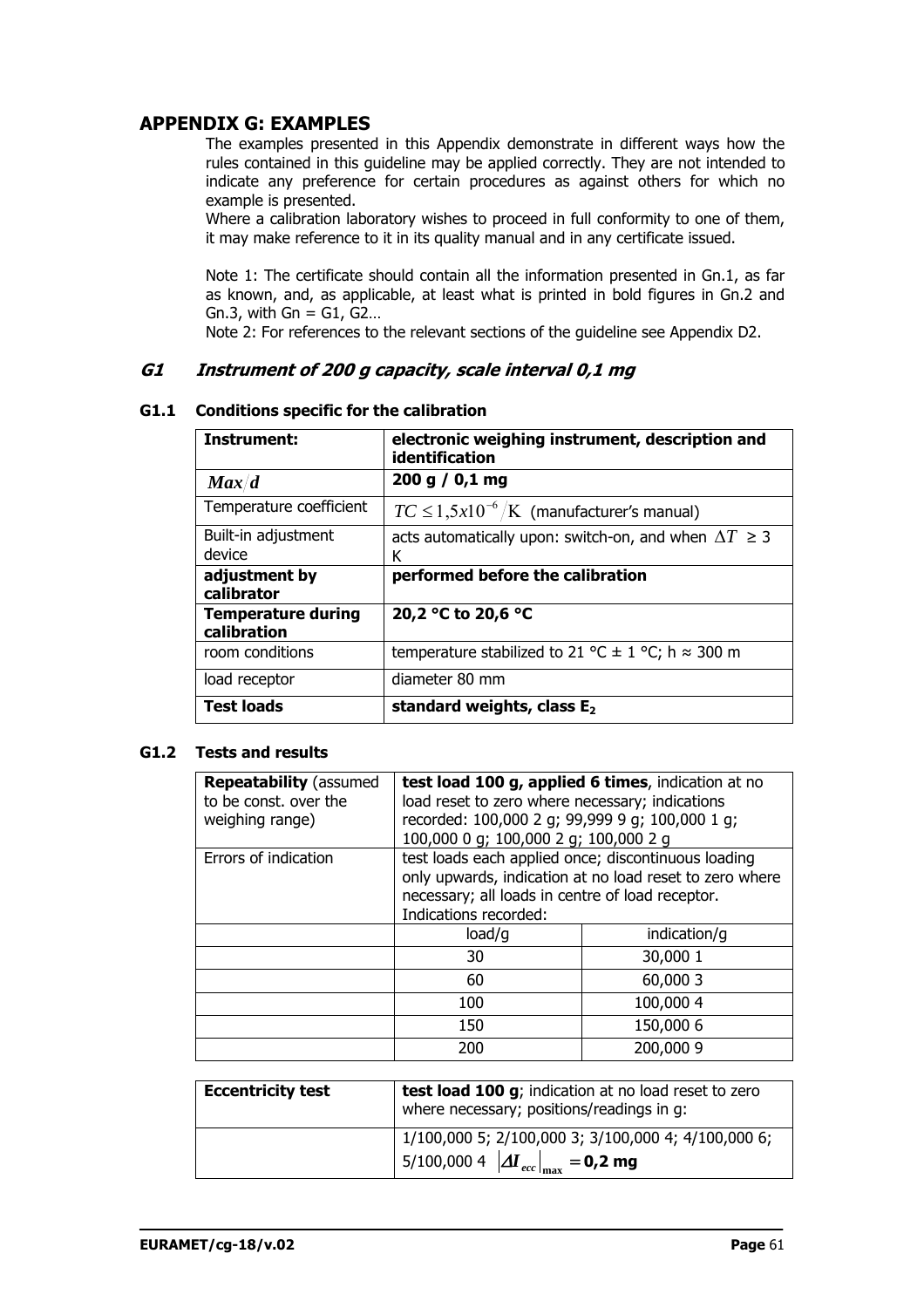| The calculations follow 7.1 to 7.3                                 |                                                                                                                  |                                                                                               |                           |       |       |                        |  |
|--------------------------------------------------------------------|------------------------------------------------------------------------------------------------------------------|-----------------------------------------------------------------------------------------------|---------------------------|-------|-------|------------------------|--|
| Quantity or Influence                                              |                                                                                                                  | Load, indication in q                                                                         |                           |       |       |                        |  |
|                                                                    |                                                                                                                  | Standard uncertainty in mg                                                                    |                           |       |       |                        |  |
|                                                                    |                                                                                                                  |                                                                                               |                           |       |       |                        |  |
| Indication $I \approx m_N / g$                                     | 30                                                                                                               | 60                                                                                            | 100                       | 150   | 200   |                        |  |
| Error <i>Ecal</i> / mg                                             | 0,1                                                                                                              | 0,3                                                                                           | 0,4                       | 0,6   | 0, 9  |                        |  |
| Repeatability s                                                    |                                                                                                                  |                                                                                               | $0,13$ mg                 |       |       | norm/5                 |  |
| Digitalisat'n $d_0/\sqrt{12}$                                      |                                                                                                                  |                                                                                               | $0,03$ mg                 |       |       | rect/100 <sup>10</sup> |  |
| Digitalisat'n $d_1/\sqrt{12}$                                      |                                                                                                                  |                                                                                               | $0,03$ mg                 |       |       | rect/100               |  |
| Eccentricity $\hat{w}_{_{ecc}}(I)$                                 |                                                                                                                  |                                                                                               | not relevant in this case |       |       | rect/100               |  |
| u(I)                                                               |                                                                                                                  |                                                                                               | $0,14$ mg                 |       |       |                        |  |
| Test loads $m_N/g^{-11}$                                           | $10 + 20$                                                                                                        | $50 + 100$<br>$10 + 50$<br>100<br>200                                                         |                           |       |       |                        |  |
| $u(\delta m_c) = mpe/\sqrt{3}$ / mg                                | 0,08                                                                                                             | 0,09                                                                                          | 0,09                      | 0,15  | 0,17  | rect/100               |  |
| $u(\delta m_D) = mpe/(3\sqrt{3})$                                  | 0,03                                                                                                             | 0,03                                                                                          | 0,03                      | 0,05  | 0,06  | rect/100               |  |
| mq                                                                 |                                                                                                                  |                                                                                               |                           |       |       |                        |  |
| $\hat{w}(m_B) m_N = mpe/(4\sqrt{3})$ / mg                          | 0,02                                                                                                             | 0,02                                                                                          | 0,02                      | 0,04  | 0,04  | rect/100               |  |
| $u(\delta m_{conv})$ / mg                                          |                                                                                                                  |                                                                                               | not relevant in this case |       |       |                        |  |
| Unc. of error $u(E)$ / mg                                          | 0,165                                                                                                            | 0,170                                                                                         | 0,170                     | 0,215 | 0,232 |                        |  |
| $U_{\it eff}$                                                      | 12                                                                                                               | 14                                                                                            | 14                        | 34    | 44    |                        |  |
| k(95, 45%)                                                         | 2,23                                                                                                             | 2,20                                                                                          | 2,20                      | 2,08  | 2,06  |                        |  |
| $\overline{U(E)}$ = $ku(E)$ /mg                                    | 0,37                                                                                                             | 0,37                                                                                          | 0,37                      | 0,45  | 0,48  |                        |  |
| additional, optional                                               |                                                                                                                  |                                                                                               |                           |       |       |                        |  |
| Approximation by straight line<br>through zero / mg                | $E_{anpr}(R) = 4,27 \times 10^{-6} R$                                                                            |                                                                                               |                           |       |       |                        |  |
| Uncertainty to approximated<br>errors, $u(E_{\textit{appr}})$ / mg | $u(E_{\text{app}}) = \sqrt{(3.25 \times 10^{-13} \text{ mg}^2 + 5.8 \times 10^{-13} \text{ R}^2)}$ <sup>12</sup> |                                                                                               |                           |       |       |                        |  |
| Expanded uncertainty<br>$U(E_{anor})$ / mg                         |                                                                                                                  | $U(E_{anpr}) = 2\sqrt{(3.25 \times 10^{-13} \text{ mg}^2 + 5.8 \times 10^{-13} \text{ R}^2)}$ |                           |       |       |                        |  |
|                                                                    | $= 1.5 \times 10^{-6} R$                                                                                         |                                                                                               |                           |       |       |                        |  |

#### **G1.3 Errors and related uncertainties**

It would be acceptable to state in the certificate only the largest value of expanded uncertainty for all the reported errors:  $U(E) = 0.48$  mg, based on  $k = 2.06$  for  $v_{\text{eff}}$ **= 44**, accompanied by the statement that the coverage probability is at least 95 %.

The certificate may give the advice to the user that the standard uncertainty to the error of any reading  $R$ , obtained after the calibration, is increased by the uncertainty of the reading  $u(R) = 0.14$  mg.

 $\overline{a}$ 

 $^{10}$  There were assumed 100 degrees of fredom for all type B uncertianties,  $|\Delta u(x_i)/u(x_i)| \approx 0.0707$  [1]  $^1$ 

<span id="page-66-1"></span><span id="page-66-0"></span><sup>&</sup>lt;sup>11</sup> Class E<sub>2</sub>, calibrated three months ago, average drift monitored over two recalibrations  $\left|D_{mc}\right| \leq mpe/3$  ; over 12 months; used at nominal value; well accomodated to room temperature,,  $\Delta T < 1$  K

<span id="page-66-2"></span><sup>&</sup>lt;sup>12</sup> The first term is negligible!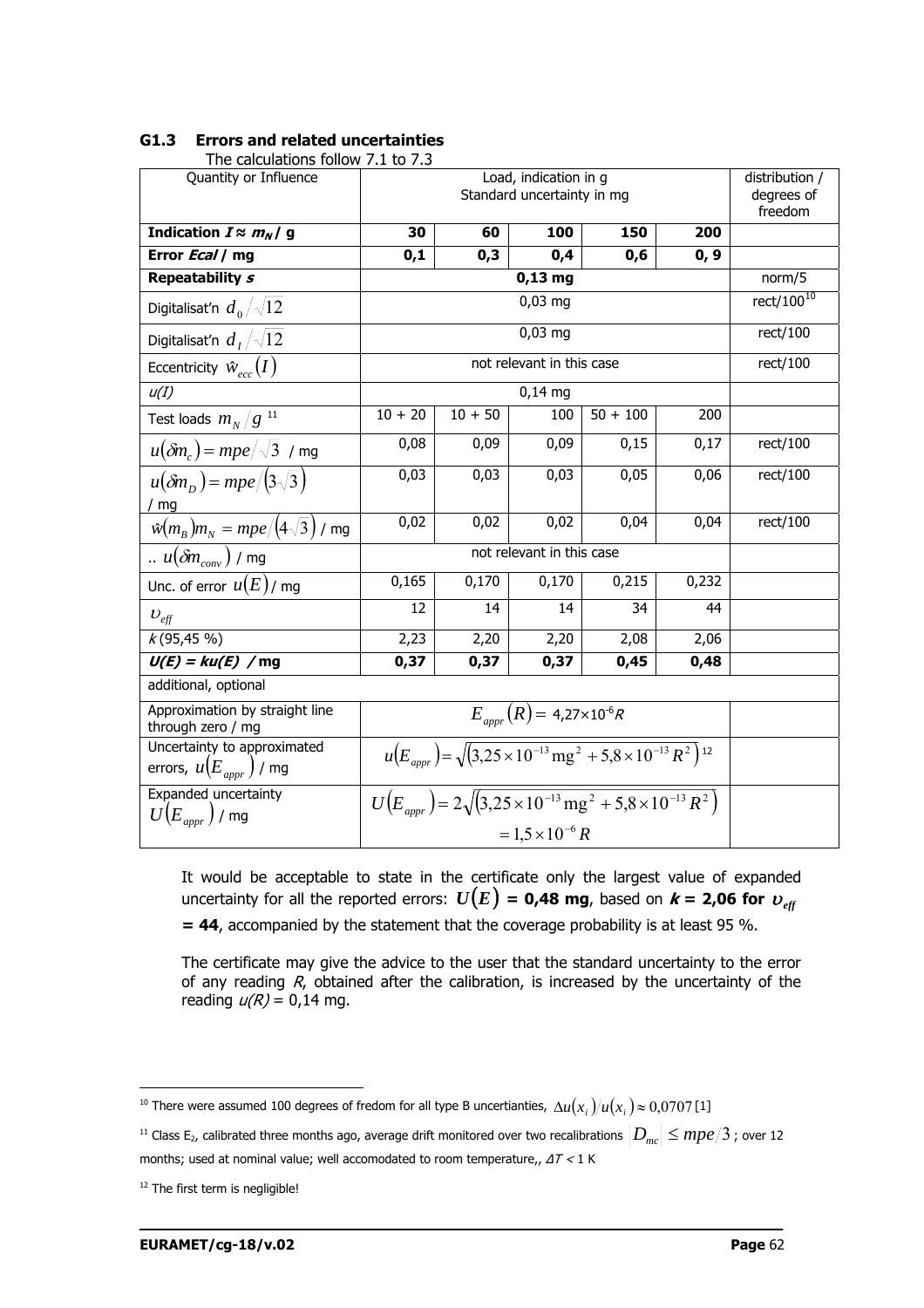### **G1.4 Uncertainty of indications in use**

As stated in 7.4, the following information may be developed by the calibration laboratory or by the user of the instrument. In any case, it may not be presented nor considered as part of the calibration certificate.

G1.4.1 The normal conditions of use of the instrument, as assumed, or as specified by the user may include Variation of temperature  $\pm$  1 K Variation of temperature  $\pm$  1 K

Loads not always centered carefully Tare balancing function operated Loading times: normal, as at calibration

| G1.4.2 Calculation table as per 7.4 and 7.5 |  |  |
|---------------------------------------------|--|--|
|---------------------------------------------|--|--|

| Quantity or Influence                                          | Error, uncertainty: relative or in mg                                                             | Distribution /<br>degrees of<br>freedom           |                         |     |     |          |
|----------------------------------------------------------------|---------------------------------------------------------------------------------------------------|---------------------------------------------------|-------------------------|-----|-----|----------|
| Indication $I \approx m_N/g$                                   | 30<br>200<br>60<br>100<br>150                                                                     |                                                   |                         |     |     |          |
| Error $E_{cal}/mg$                                             | 0,1                                                                                               | 0,3                                               | 0,4                     | 0,6 | 0,9 |          |
| Uncertainty $u(E)$                                             |                                                                                                   |                                                   | $0,23$ mg               |     |     | norm/44  |
| Alternative: to quote results of the approximation             |                                                                                                   |                                                   |                         |     |     |          |
| Error $E_{appr}$ / mg                                          |                                                                                                   |                                                   | $4,27 \times 10^{-6} R$ |     |     |          |
| $u(E_{appr})$ / mg                                             |                                                                                                   |                                                   | $0.76 \times 10^{-6} R$ |     |     |          |
| Repeatability $s_R$                                            |                                                                                                   |                                                   | $0,13$ mg               |     |     | norm/5   |
| Digitalisat'n $d_0/\sqrt{12}$                                  |                                                                                                   |                                                   | $0,03$ mg               |     |     | rect/100 |
| Digitalisat'n $d_{R}/\sqrt{12}$                                |                                                                                                   |                                                   | $0,03$ mg               |     |     | rect/100 |
| Adjustm't drift $\,\hat{w}\!\left(R_{a d i}\right)$            | not relevant in this case, as instrument is                                                       |                                                   |                         |     |     |          |
| Temperature $\hat{w}(R_{_{temp}})$                             |                                                                                                   | rect/100                                          |                         |     |     |          |
| Weighing. procedure: $\hat{w}(R_{\text{acc}})$                 | $1,15 \times 10^{-6}$                                                                             |                                                   |                         |     |     | rect/100 |
| $\hat{w}(R_{tare})$                                            | $1,23 \times 10^{-6}$                                                                             |                                                   |                         |     |     | rect/100 |
| $\overline{\hat{w}}(R_{\scriptscriptstyle time})$              | not relevant in this case                                                                         |                                                   |                         |     |     |          |
| Unc. of weighing result $u(W)$                                 | $u(W) = \sqrt{(0.0178 \text{ mg}^2 + 4.0 \times 10^{-12} \text{ R}^2)}$                           |                                                   |                         |     |     |          |
| $U_{\text{eff}}$                                               |                                                                                                   |                                                   |                         |     |     |          |
| $k(\approx 95\%)$                                              | $\overline{\phantom{a}}$                                                                          |                                                   |                         |     |     |          |
| Uncertainty of weighing result with correction by - $E_{appr}$ |                                                                                                   |                                                   |                         |     |     |          |
| $U(W) = ku(W)$                                                 | $U(W) = 2\sqrt{0.0178 \text{ mg}^2 + 4.0 \times 10^{-12} \text{ R}^2}$                            |                                                   |                         |     |     |          |
| simplified to first order                                      | $U(W) \approx U(W = 0) + \left\{ \begin{bmatrix} U(W = Max) - \\ U(W = 0) \end{bmatrix} \right\}$ |                                                   |                         |     |     |          |
|                                                                | $U(W) \approx 0.27$ mg + 2,88 × 10 <sup>-6</sup> R                                                |                                                   |                         |     |     |          |
|                                                                | Global uncertainty of weighing result without correction to the reading                           |                                                   |                         |     |     |          |
| $U_{ol}(W) = U(W) +  E_{conv}(R) $                             |                                                                                                   | $U_{el}(W) = 0.27$ mg + 7,15 × 10 <sup>-6</sup> R |                         |     |     |          |
|                                                                |                                                                                                   |                                                   |                         |     |     |          |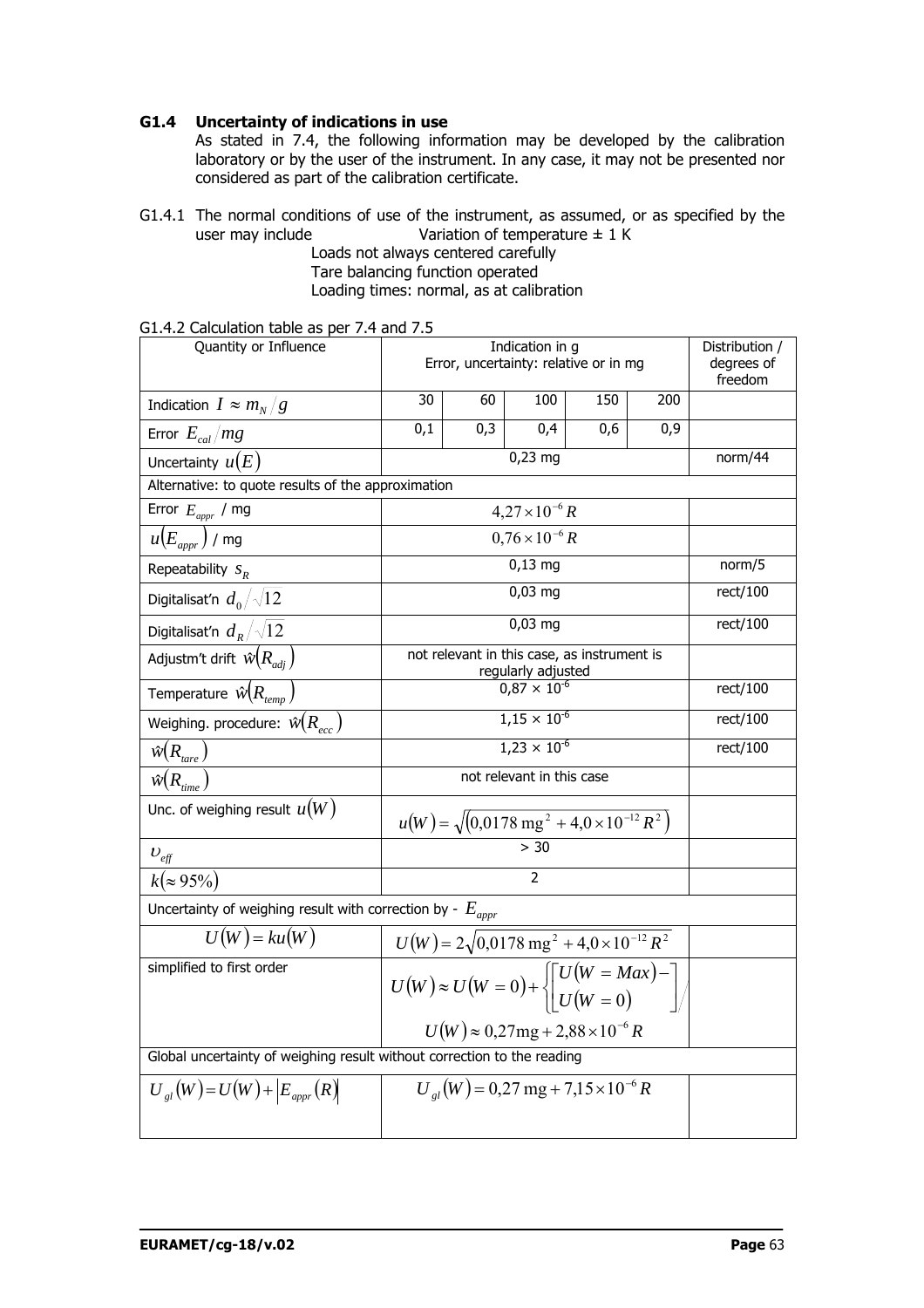G1.4.3 An attachment to the certificate could contain this statement:

"Under normal conditions of use, including

room temperature varying within  $\pm$  1 K, loads applied without special care to apply centre of gravity in centre of load receptor, obtaining readings  $R$  with or without tare balancing (Net or Gross values), enabling automatic adjustment of the instrument, not applying any correction to the readings  $R$ ,

the weighing result  $W$  is

$$
W = R \pm (0.27mg + 7.1 \times 10^{-6} R)
$$

at a level of confidence of better than 95%."

An alternative would read:

(Conditions as before).."., the weighing result *W* is within a tolerance of 1 % for  $R \ge 30$  mg, within a tolerance of 0,1 % for  $R \ge 280$  mg, at a level of confidence of better than 95%."

## **G2 Instrument of 60 kg, multi-interval**

### **G2.1 Conditions specific for the calibration**

| Instrument:                                          | electronic weighing instrument, description and<br>identification, with OIML R76 (or EN 45501) type<br>approval, but not verified |
|------------------------------------------------------|-----------------------------------------------------------------------------------------------------------------------------------|
| Max/d                                                | Multi-interval instrument, 3 partial weighing ranges:<br>$Max_i/kg = 12/30/60; d_i/g = 2/5/10$                                    |
| Load receptor                                        | platform 60 cm $\times$ 40 cm                                                                                                     |
| Installation                                         | In packaging workroom; 17 °C $\leq$ $T \leq$ 27 °C reported by<br>client                                                          |
| Temperature<br>coefficient                           | $TC \le 2 \times 10^{-6}$ /K (manufacturer's manual)                                                                              |
| Built-in adjustment                                  | not provided;                                                                                                                     |
| device                                               | $ E(Max)  \leq 10 g$ (manufacturer's manual)                                                                                      |
| Last calibration                                     | Performed 1 year ago; $E(Max)$ was 7 g                                                                                            |
| <b>Temperature</b><br>during<br>calibration          | 22,3 °C to 23,1 °C                                                                                                                |
| <b>Barometric</b><br>pressure during<br>calibration: | 1 002 hPa $\pm$ 5 hPa                                                                                                             |
| <b>Test loads</b>                                    | standard weights, stainless steel, certified to class $M_1$<br>tolerances of 50 mg/kg (OIML R111)                                 |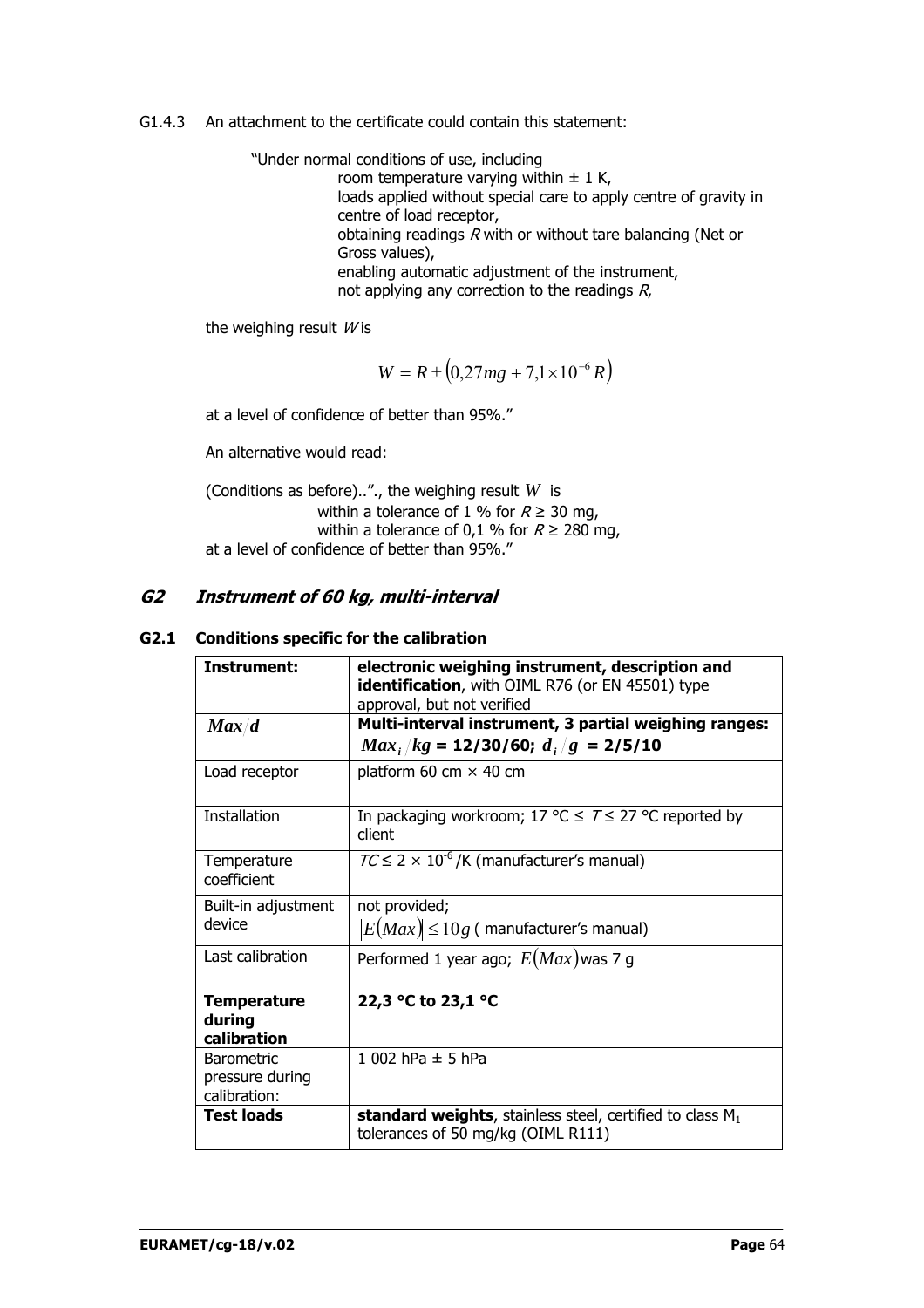## **G2.2 Tests and results**

| <b>Repeatability</b><br>(assumed to be<br>constant over weighing<br>range 1)        | Test load 10 kg, applied 5 times, indication at no<br>load reset to zero where necessary. Readings recorded:<br>9,998 kg; 10,000 kg; 9,998 kg; 10,000 kg; 10,000 kg                         |              |  |  |  |  |
|-------------------------------------------------------------------------------------|---------------------------------------------------------------------------------------------------------------------------------------------------------------------------------------------|--------------|--|--|--|--|
| <b>Repeatability</b><br>(assumed to be<br>constant over weighing<br>ranges 2 and 3) | Test load 30 kg, applied 5 times, indication at no<br>load reset to zero where necessary. Readings recorded:<br>29,995 kg; 30,000 kg; 29,995 kg; 29,995 kg; 30,000 kg                       |              |  |  |  |  |
| Errors of indication                                                                | test loads each applied once; discontinuous loading only<br>upwards, indication at no load reset to zero where<br>necessary; all loads in centre of load receptor.<br>Indications recorded: |              |  |  |  |  |
|                                                                                     | Indication / kg<br>Load / $kg$                                                                                                                                                              |              |  |  |  |  |
|                                                                                     | without tare load                                                                                                                                                                           |              |  |  |  |  |
|                                                                                     | 10,000<br>10                                                                                                                                                                                |              |  |  |  |  |
|                                                                                     | 25<br>24,995                                                                                                                                                                                |              |  |  |  |  |
|                                                                                     | 39,990<br>40                                                                                                                                                                                |              |  |  |  |  |
|                                                                                     | 59,990<br>60                                                                                                                                                                                |              |  |  |  |  |
|                                                                                     | 25 kg put on load receptor, indication set to Net zero by<br>tare operation                                                                                                                 |              |  |  |  |  |
|                                                                                     | 9,998<br>10                                                                                                                                                                                 |              |  |  |  |  |
|                                                                                     | 20<br>19,995                                                                                                                                                                                |              |  |  |  |  |
| <b>Eccentricity test</b>                                                            | test load 20 kg; indication at no load reset to Zero<br>where necessary; positions/readings:                                                                                                |              |  |  |  |  |
|                                                                                     | 1: 19,995 kg;<br>2: 19,995 kg;<br>4: 19,990 kg;<br>5: 19,990 kg;<br>$= 5 g$<br>$\bm{M}_{\mathit{ecc}}\big _{\max}$                                                                          | 3: 19,995 kg |  |  |  |  |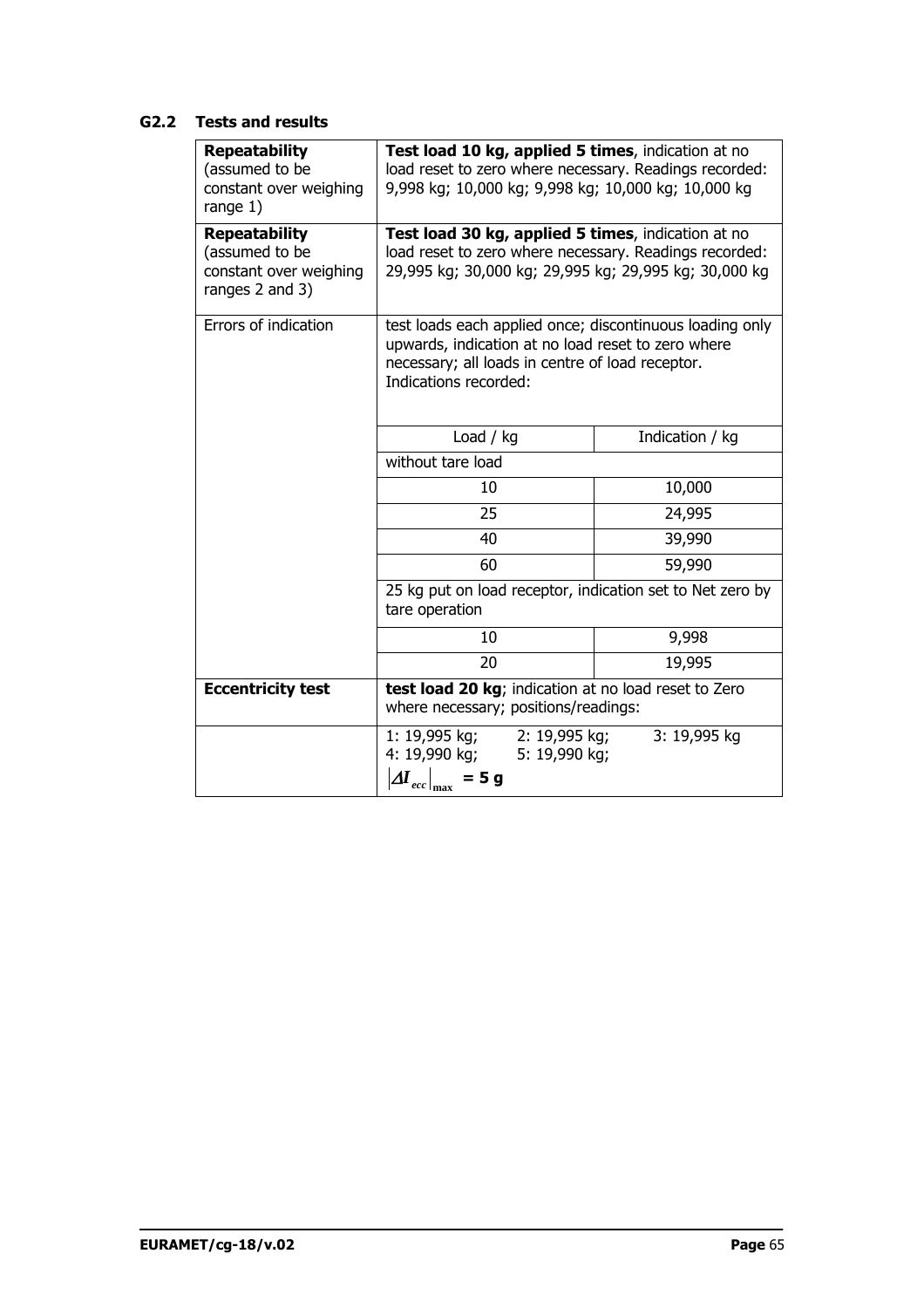| The calculations roller 7.1 to 7.5<br>Quantity or Influence        | Load, indication, error in kg<br>Standard uncertainty in g, or as relative value                                 |                                      |            |                                        |               | Distribution /<br>degrees of<br>freedom |          |
|--------------------------------------------------------------------|------------------------------------------------------------------------------------------------------------------|--------------------------------------|------------|----------------------------------------|---------------|-----------------------------------------|----------|
| Indication $I \approx m_N$ / kg                                    | 10<br>25<br>40<br>60                                                                                             |                                      |            |                                        |               |                                         |          |
| Error Ecal / kg                                                    | $\mathbf 0$                                                                                                      | $-0,005$                             | $-0,010$   | $-0,010$                               |               |                                         |          |
| Indication $I_{Net}$ / kg                                          |                                                                                                                  | after tare balancing a preload of 25 |            |                                        | 10            | 20                                      |          |
| Error $E_{\mathit{Cal},\mathit{Net}}$ / kg                         |                                                                                                                  | kg                                   |            |                                        | $-0,002$      | $-0,005$                                |          |
| Repeatability s / g                                                | 1,10                                                                                                             |                                      | 2,74       |                                        | 1,10          | 2,74                                    | norm/4   |
| Digitalisat'n $d_0/\sqrt{12}$                                      |                                                                                                                  |                                      | 0,58       |                                        |               |                                         | rect/100 |
| Digitalisat'n $d_{_I}/\sqrt{12}$                                   | 0,58                                                                                                             | 1,44                                 | 2,89       | 2,89                                   | 0,58          | 1,44                                    | rect/100 |
| Eccentricity $\hat{w}_{_{ecc}}(I)$                                 |                                                                                                                  |                                      |            | not relevant in this case              |               |                                         | rect/100 |
| $u(I)$   g                                                         | 1,37                                                                                                             | 3,15                                 | 4,02       | 4,02                                   | 1,37          | 3,15                                    |          |
| Test loads <sup>13</sup><br>/ kg                                   | 10                                                                                                               | $20 + 5$                             | $2*20$     | $3*20$                                 | $(25+)$<br>10 | $(25+)$<br>20                           |          |
| $u(\delta m_c) = mpe/\sqrt{3}$                                     | 0,29                                                                                                             | 0,72                                 | 1,15       | 1,73                                   | 0,29          | 0,58                                    | rect/100 |
| $u(\delta m_D) = mpe/(2\sqrt{3})$                                  | 0,14                                                                                                             | 0,36                                 | 0,58       | 0,87                                   | 0,14          | 0,29                                    | rect/100 |
| $u(\delta m_{R}) = \hat{w}(m_{R})m_{N}$                            | negligible                                                                                                       |                                      |            |                                        |               |                                         |          |
| =(2,6 mg/kg) $m_N^{14}$                                            |                                                                                                                  |                                      |            |                                        |               |                                         |          |
| $u(\delta m_{conv})$ / g                                           |                                                                                                                  |                                      | negligible |                                        |               |                                         |          |
| Unc. of error $u(E)$                                               | 1,41                                                                                                             | 3,25                                 | 4,22       | 4,46                                   | 1,41          | 3,22                                    |          |
| $v_{\text{eff}}$                                                   | 10                                                                                                               | $\overline{7}$                       | 21         | 26                                     | 10            | 7                                       |          |
| k(95, 45%)                                                         | 2,28                                                                                                             | 2,43                                 | 2,13       | 2,10                                   | 2,28          | 2,43                                    |          |
| $U(E) = ku(E) / g$                                                 | 3,2                                                                                                              | 7,9                                  | 9,0        | 9,4                                    | 3,2           | 7,8                                     |          |
| Approximation, performed with the 4 gross indications              |                                                                                                                  |                                      |            |                                        |               |                                         |          |
| Approximation by straight<br>line through zero / kg                |                                                                                                                  |                                      |            | $E_{appr}(R) = -1.69 \times 10^{-4} R$ |               |                                         |          |
| Uncertainty to approximated<br>errors, $u(E_{appr})$ , for partial | PWR 1<br>$u(E_{appr}) = \sqrt{(5.4 \times 10^{-8} \text{ g}^2 + 2.63 \times 10^{-9} \text{ R}^2)}$ <sup>15</sup> |                                      |            |                                        |               |                                         |          |
| weighing ranges (PWR)                                              | $u(E_{\text{appr}}) = \sqrt{(2.8 \times 10^{-7} \text{ g}^2 + 2.63 \times 10^{-9} \text{ R}^2)}$<br>PWR 2        |                                      |            |                                        |               |                                         |          |
|                                                                    | PWR 3<br>$u(E_{appr}) = \sqrt{(4.7 \times 10^{-7} \text{ g}^2 + 2.63 \times 10^{-9} \text{ R}^2)}$               |                                      |            |                                        |               |                                         |          |
| $u(E_{\textit{appr}})$ , for                                       | $u(E_{\text{untr}}) = 5.13 \times 10^{-5} R$                                                                     |                                      |            |                                        |               |                                         |          |
| PWR 1 to 3                                                         |                                                                                                                  |                                      |            |                                        |               |                                         |          |
| Expanded uncertainty, with<br>$k=2$                                | $U(E_{appr}) = 2u(E_{appr}) = 10,3 \times 10^{-5} R$                                                             |                                      |            |                                        |               |                                         |          |

## **G2.3 Errors and related uncertainties**

The calculations follow 7.1 to 7.3

 $\overline{a}$ 

<span id="page-70-0"></span><sup>13</sup> Class M<sub>1</sub>, calibrated 8 months ago, average drift monitored over 2 recalibrations:  $|D_{mc}| \leq mpe/2$ ; over

<sup>12</sup> months; used at nominal value; well accomodated to room temperature,  $\Delta T \leq 1$  K

<sup>&</sup>lt;sup>14</sup> For  $\Delta p$  =40 hPa,  $\Delta T$  =10 K,  $u(\rho_a)$  =0,0207 kg/m<sup>3</sup> (from table in A3.1)

<span id="page-70-2"></span><span id="page-70-1"></span><sup>15</sup> The first term is negligible in all 3*PWR!*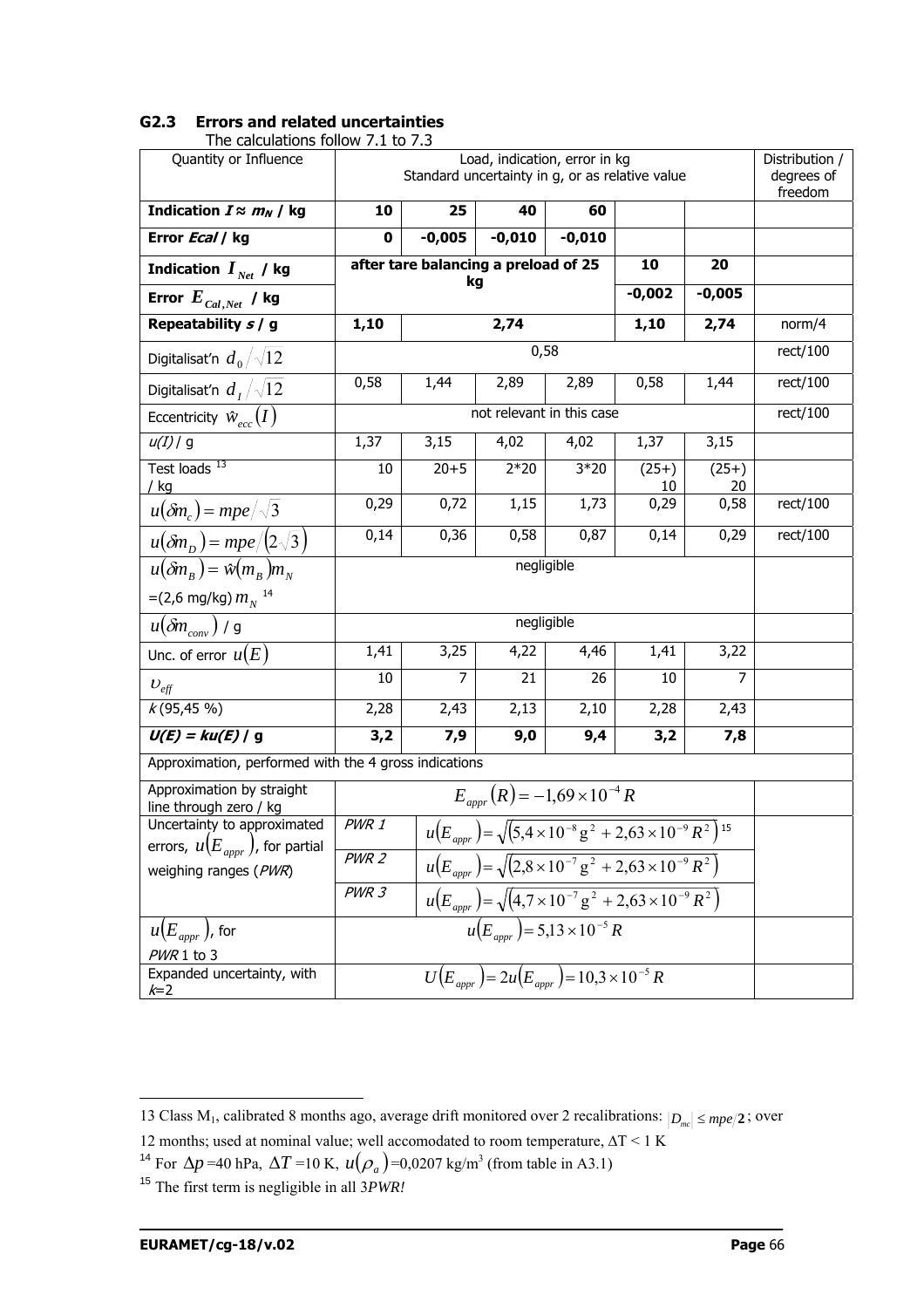| Quantity or Influence                                                                                 | Load, indication, error in kg                                         | Distribution / |  |  |  |  |
|-------------------------------------------------------------------------------------------------------|-----------------------------------------------------------------------|----------------|--|--|--|--|
|                                                                                                       | Standard uncertainty in q, or as relative value                       | degrees of     |  |  |  |  |
|                                                                                                       |                                                                       | freedom        |  |  |  |  |
|                                                                                                       | For comparison's sake, approximations repeated with all 6 indications |                |  |  |  |  |
| Approximation by straight                                                                             | $E_{appr}(R) = -1.79 \times 10^{-4} R$                                |                |  |  |  |  |
| line through zero                                                                                     |                                                                       |                |  |  |  |  |
| $u(E_{\textit{appr}})$ , for                                                                          | $u(E_{\text{untr}}) = 4.62 \times 10^{-5} R$                          |                |  |  |  |  |
| $PWR$ 1 to 3                                                                                          |                                                                       |                |  |  |  |  |
| Expanded uncertainty, with                                                                            | $U(E_{appr}) = 2u(E_{appr}) = 9.2 \times 10^{-5} R$                   |                |  |  |  |  |
| $k=2/a$                                                                                               |                                                                       |                |  |  |  |  |
| At <i>Max</i> , the first approximation gives $E = -10.1$ g, $U(E_{\tau_{annr}}) = 6.2$ g; the second |                                                                       |                |  |  |  |  |
| approximation gives $E = -10.7$ g, $U(E_{\tau_{anor}}) = 5.5$ g:                                      |                                                                       |                |  |  |  |  |
| see G2.5.1<br>The differences are not significant.                                                    |                                                                       |                |  |  |  |  |

It would be acceptable to state in the certificate only the largest value of expanded uncertainty for all the reported errors:  $U(E) = 9.4$  g, based on  $k = 2.1$  for  $v_{\text{eff}}$  = 26, accompanied by the statement that the coverage probability is at least 95 %.

The certificate may give the advice to the user that the standard uncertainty to the error of any reading  $R$ , obtained after the calibration, is increased by the standard uncertainty of the reading  $u(R)$  depending on the scale interval:

from 0 to 12 kg:  $d = 2$  g,  $u(R) = 1.4$  g from 12 to 30 kg:  $d = 5$  g,  $u(R) = 3.2$  g from 30 to 60 kg:  $d = 10$  g,  $u(R) = 4.0$  g

For the test points mentioned above, the uncertainties  $U(W^*)$  to the weighing results under the conditions of the calibration:  $W^* = R - E$ , are then

| Reading R/kg            |     | 25  | 40 | 60   |
|-------------------------|-----|-----|----|------|
| Uncertainty $U(W^*)$ /g | 3,9 | 9,1 | ++ | 12,0 |

#### **G2.4 Uncertainty of indications in use**

As stated in 7.4, the following information may be developed by the calibration laboratory or by the user of the instrument. In any case, it may not be presented nor considered as part of the calibration certificate.

G2.4.1 The normal conditions of use of the instrument, as assumed, or as specified by the user may include

Variation of temperature  $\pm$  5 K

Loads not always centered carefully

Tare balancing function operated

Loading times: normal, as at calibration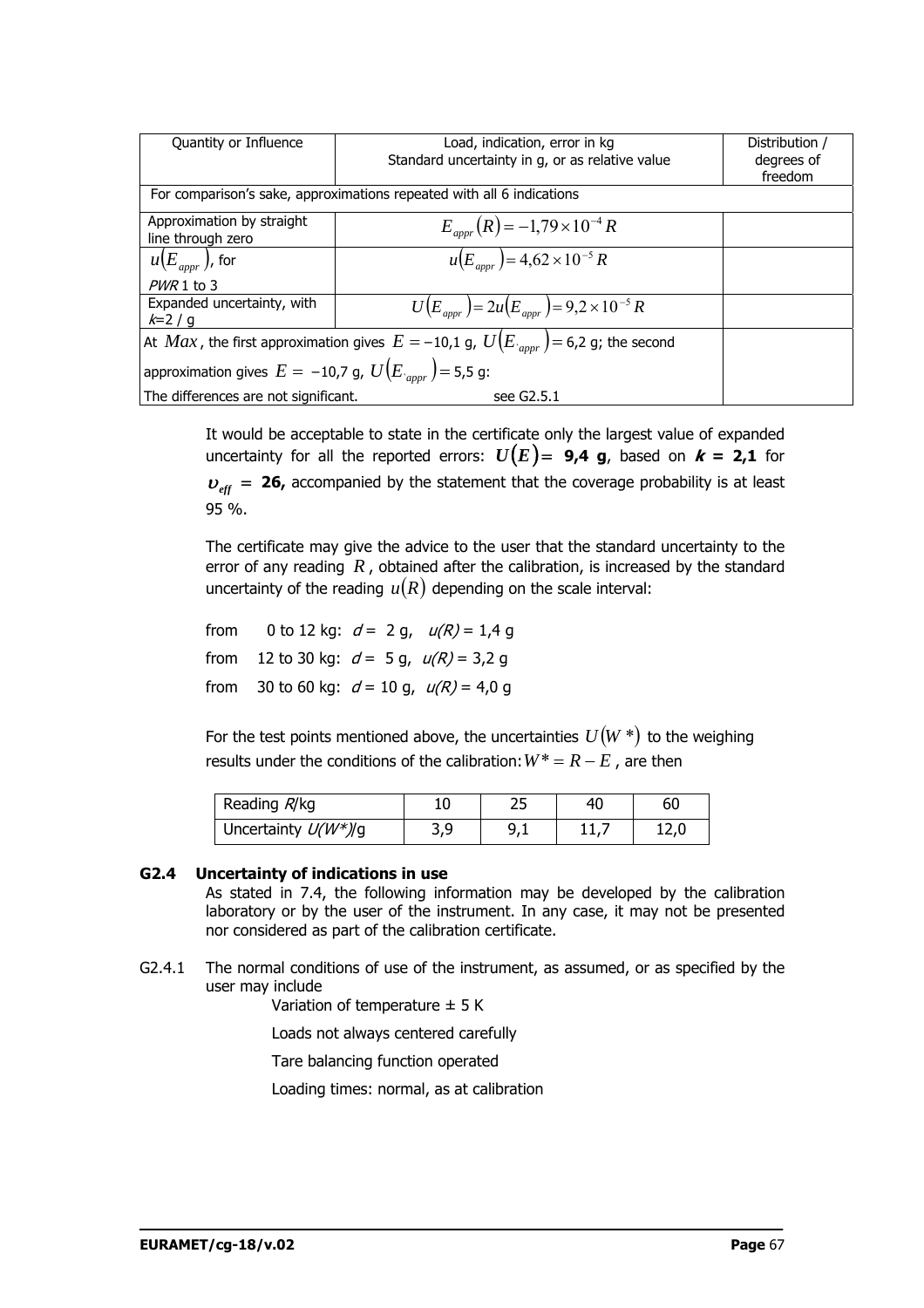| בר.אכ Calculation table as per<br>Quantity or Influence                                   | 7. J and 7. J<br>Load, indication, error in kg Standard uncertainty in<br>g, or as relative value | Distribution<br>/ degrees of<br>freedom                     |                  |  |  |  |
|-------------------------------------------------------------------------------------------|---------------------------------------------------------------------------------------------------|-------------------------------------------------------------|------------------|--|--|--|
| Errors of indication for gross<br>and net readings                                        |                                                                                                   | $E_{appr}(R) = -1.79 \times 10^{-4} R$                      |                  |  |  |  |
| Uncertainty to errors<br>$u(E_{appr}(R))$                                                 | $u(E_{anor}) = 4.62 \times 10^{-5} R$                                                             |                                                             |                  |  |  |  |
| Uncertainty of reading                                                                    | PWR 1                                                                                             | PWR <sub>2</sub>                                            | PWR <sub>3</sub> |  |  |  |
| $u(R) = u(I)$                                                                             | 1,37                                                                                              | 3,15                                                        | 4,02             |  |  |  |
| Uncertainty of error                                                                      | PWR 1                                                                                             | $u(E(R)) = \sqrt{\{1,88g^2 + 2,13 \times 10^{-9} R^2\}}$    |                  |  |  |  |
| $u(E(R))=$                                                                                | PWR <sub>2</sub>                                                                                  | $u(E(R)) = \sqrt{9.92g^2 + 2.13 \times 10^{-9} R^2}$        |                  |  |  |  |
| $\sqrt{\{u^2(R)+u^2(E_{appr})\}}$                                                         | PWR <sub>3</sub>                                                                                  | $u(E(R)) = \sqrt{\{16, 16g^2 + 2, 13 \times 10^{-9} R^2\}}$ |                  |  |  |  |
| Influences from instrument                                                                |                                                                                                   |                                                             |                  |  |  |  |
| Adjustment drift see G2.5.2                                                               |                                                                                                   | $\hat{w}(R_{adi}) = 9.6 \times 10^{-5}$                     |                  |  |  |  |
| Temperature see G2.5.3                                                                    |                                                                                                   | $\hat{w}(R_{temp}) = 5.8 \times 10^{-6}$                    |                  |  |  |  |
| Influences from weighing procedure                                                        |                                                                                                   |                                                             |                  |  |  |  |
| Eccentric loading                                                                         |                                                                                                   |                                                             |                  |  |  |  |
| Operation of tare device                                                                  | $\hat{w}(R_{\text{tare}})$ : included by calibration procedure                                    |                                                             |                  |  |  |  |
| Loading time                                                                              | not relevant in this case                                                                         |                                                             |                  |  |  |  |
| Uncertainty of weighing                                                                   | PWR 1                                                                                             | $u(W) = \sqrt{\{1,88g^2 + 3,0 \times 10^{-8} R^2\}}$        |                  |  |  |  |
| result $u(W)$                                                                             | PWR <sub>2</sub>                                                                                  |                                                             |                  |  |  |  |
|                                                                                           | PWR <sub>3</sub>                                                                                  |                                                             |                  |  |  |  |
| Uncertainty of weighing result with correction by $E_{\text{appr}}$                       |                                                                                                   |                                                             |                  |  |  |  |
| Expanded uncertainty                                                                      | PWR 1                                                                                             | $U(W) = 2\sqrt{1.88g^2 + 3.0 \times 10^{-8} R^2}$           |                  |  |  |  |
| $U(W) = ku(W)$ , k=2                                                                      | PWR <sub>2</sub>                                                                                  | $U(W) = 2\sqrt{9.92g^2 + 3.0 \times 10^{-8} R^2}$           |                  |  |  |  |
|                                                                                           | PWR <sub>3</sub>                                                                                  | $U(W) = 2\sqrt{16,20g^2 + 3,0 \times 10^{-8} R^2}$          |                  |  |  |  |
| simplified to first order:<br>$U(W) \approx U(Max_{i-1})$                                 | PWR 1                                                                                             | $U(W) \approx 2.7g + 1.9 \times 10^{-4} R$                  |                  |  |  |  |
| $+\Big\{\frac{\big[U\big(Max_i\big)-U\big(Max_{i-1}\big)\big]}{Max. - Max._{i-1}}\Big\}R$ | PWR <sub>2</sub>                                                                                  | $U(W) \approx 7.5g + 3.2 \times 10^{-4} (R - 12kg)$         |                  |  |  |  |
|                                                                                           | PWR <sub>3</sub>                                                                                  |                                                             |                  |  |  |  |
| Global uncertainty of weighing result without correction to the readings                  |                                                                                                   |                                                             |                  |  |  |  |
| $U_{gl}(W) =$                                                                             | PWR 1                                                                                             | $U_{el}(W) \approx 2.7g + 2.82 \times 10^{-4} R$            |                  |  |  |  |
| $U(W) + E_{appr}(R)$                                                                      | PWR 2                                                                                             | $U_{el}(W) \approx 7.5g + 4.12 \times 10^{-4} (R - 12kg)$   |                  |  |  |  |
| also simplified to first order:                                                           | PWR <sub>3</sub>                                                                                  | $U_{el}(W) \approx 13.1g + 4.32 \times 10^{-4} (R - 30kg)$  |                  |  |  |  |

G2.4.2 Calculation table as per 7.4 and 7.5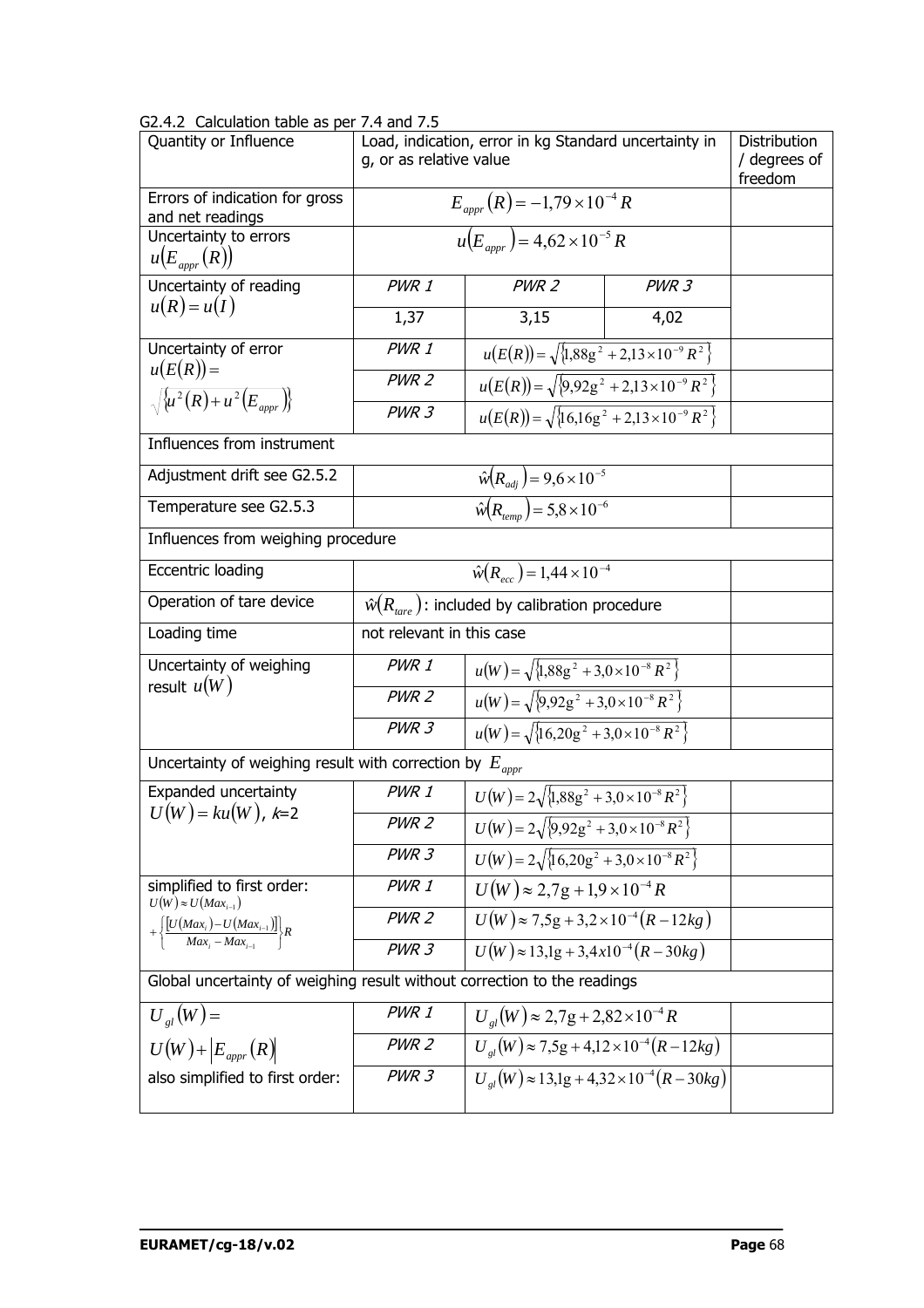## G2.4.3 An attachment to the certificate could contain this statement:

"Under normal conditions of use, including

room temperature varying within 17 °C y 27 °C,

loads applied without special care to apply centre of gravity in centre of load receptor,

obtaining readings  $R$  with or without tare balancing (Net or Gross values), not applying any correction to the readings  $R$ , the weighing result  $W$  is

 $W = R \pm U(W)$ , with  $U(W)$  as tabled below

| Weighin<br>g range | from                      | Reading $R$<br>to | Uncertainty $U(W)$ of<br>weighing result $W / g$                                                       |
|--------------------|---------------------------|-------------------|--------------------------------------------------------------------------------------------------------|
| PWR 1              | 0                         | 2<br>kg           | $\approx$ 2,7 g + 2,82 $\times$ 10 <sup>-4</sup> R                                                     |
| PWR <sub>2</sub>   | 1<br>$\overline{2}$<br>kg | 3<br>0<br>kg      | $\approx$ 7.5 g + 4.12 × 10 <sup>-4</sup> (R – 12 kg)<br>$\approx$ 3 g + 4 $\times$ 10 <sup>-4</sup> R |
| PWR 3              | 3<br>0<br>kg              | 6<br>0<br>kg      | $\approx$ 13,1 g + 4,32 × 10 <sup>-4</sup> (R – 30kg)<br>$\approx 4.4 \times 10^{-4} R$                |

at a level of confidence better than 95%."

An alternative would read:

| (Conditions as before)", the weighing result $W$ is |  |                            |
|-----------------------------------------------------|--|----------------------------|
| within a tolerance of                               |  | 1 % for $R \ge 0$ , 28 kg, |
| within a tolerance of                               |  | 0,5 % for $R \ge 0.57$ kg, |
| within a tolerance of                               |  | 0,2 % for $R \ge 1,56$ kg, |
| within a tolerance of                               |  | 0,1 % for $R \ge 3.72$ kg  |
| at a level of confidence better than 0504 "         |  |                            |

at a level of confidence better than 95%.

#### **G2.5 Further information to the example**

Multi-interval instruments have a varying scale interval over the weighing range – see the specifications for Max and d in G2.1 – and they display net indications after a tare balancing operation always starting with the smallest scale interval, in the same manner as they display gross indications.

It is not possible to test, with reasonable effort, such an instrument for errors of net indication with a large variety of tare loads. One may therefore consider that on an instrument with sufficient linearity of the relation  $I = f(m)$ , the same net load will be indicated with almost the same error irrespective of the value of the balanced tare. The approximation by a linear function without an offset value i.e. a linear function through zero -  $l(m = 0) = 0$  - as per (C2.2-16) allows to assess the linearity of the relation: as long as the condition (C2.2-2), the  $\min \gamma^2$  criterion is satisfied by the actual test data, the approximation by the linear function is considered to be a suitable approach which means that the individual errors are indeed sufficiently close to a straight line through zero.

A test with one or two net loads applied after tare balancing a considerable preload should however, be performed to make sure that the errors for net loads are not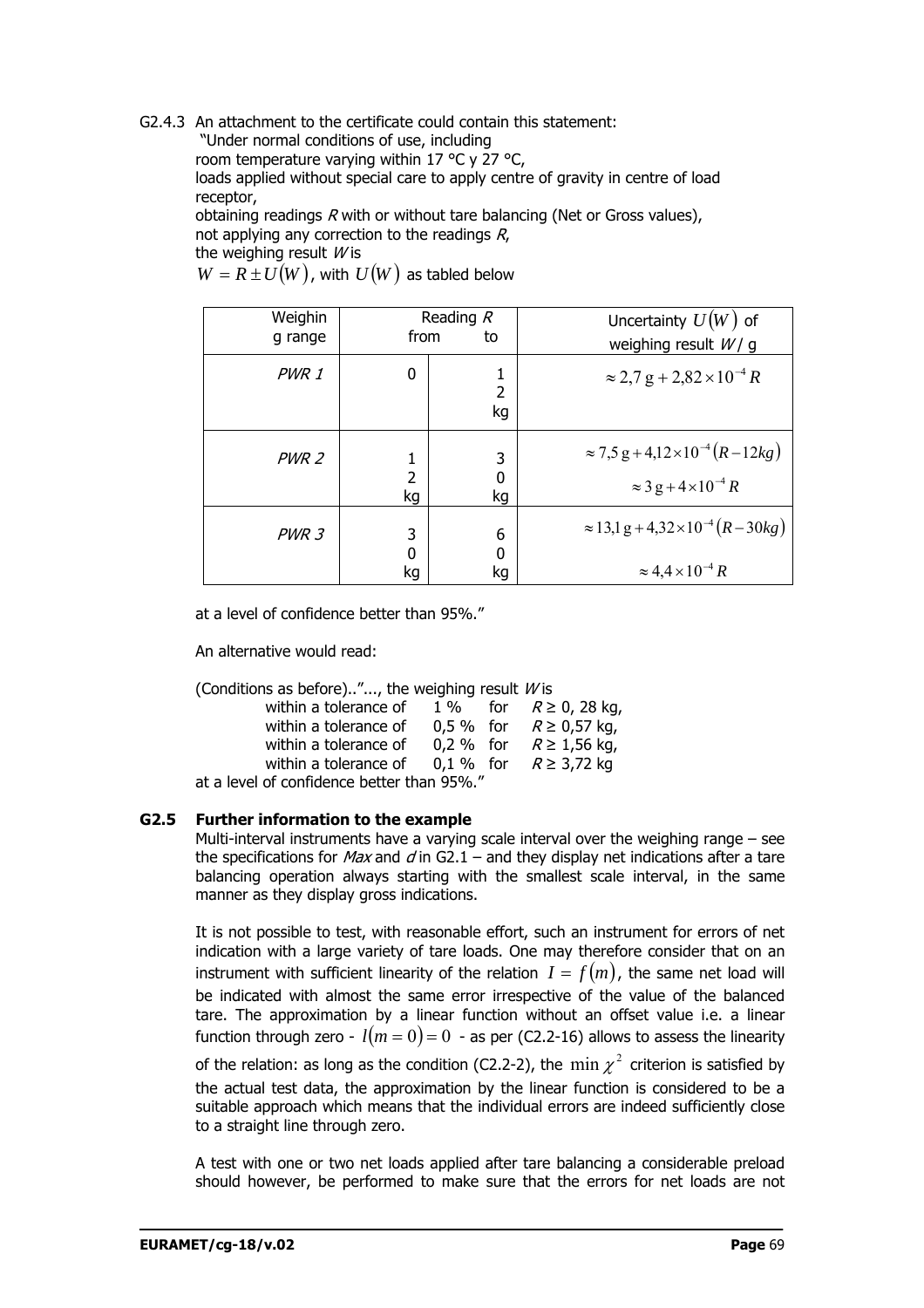significantly influenced by creep and hysteresis effects. As long as the errors for the same net loads, with or without a preload are about the same within the repeatability standard deviation, it may be assumed that the errors determined by the calibration actually do apply to all indicated gross or net loads.

G.2.5.1 Comparison of the approximations

This comparison shows that in this case, the error values found at test points 5 and 6 do not significantly alter the results of the approximation.

The min  $\chi^2$  values obtained by the evaluations are

**2,08** to be assessed against the criterion value of **4,9** for the first approximation, and

**2,33** to be assessed against the criterion value **4,9** for the second approximation.

In both cases there is no doubt that the linear approximation model is consistent with the actual test data.

G2.5.2 As stated in G2.1, the error at  $Max$  was  $+7$  g at the time of the last calibration, and it is −10 g at this time. Both values are within the manufacturer's specification for the error at *Max*. With (7.4.3-2) the relative uncertainty for variation of adjustment is

$$
\hat{w}(R_{adj}) = |\Delta E(Max)| / (Max\sqrt{3}) = 9.6 \times 10^{-5}
$$

G2.5.3 As stated in G2.1, the ambient temperature about the instrument is from 17 °C to 27 °C which leads to  $\Delta T = 10$  K. The temperature coefficient of the instrument is specified by the manufacturer to be  $TC \le 2 \times 10^{-6}/K$ : Therefore (7.4.3-1) gives

$$
\hat{w}(R_{temp}) = 2x10^{-6} \times 10/\sqrt{12} = 5.8 \times 10^{-6}
$$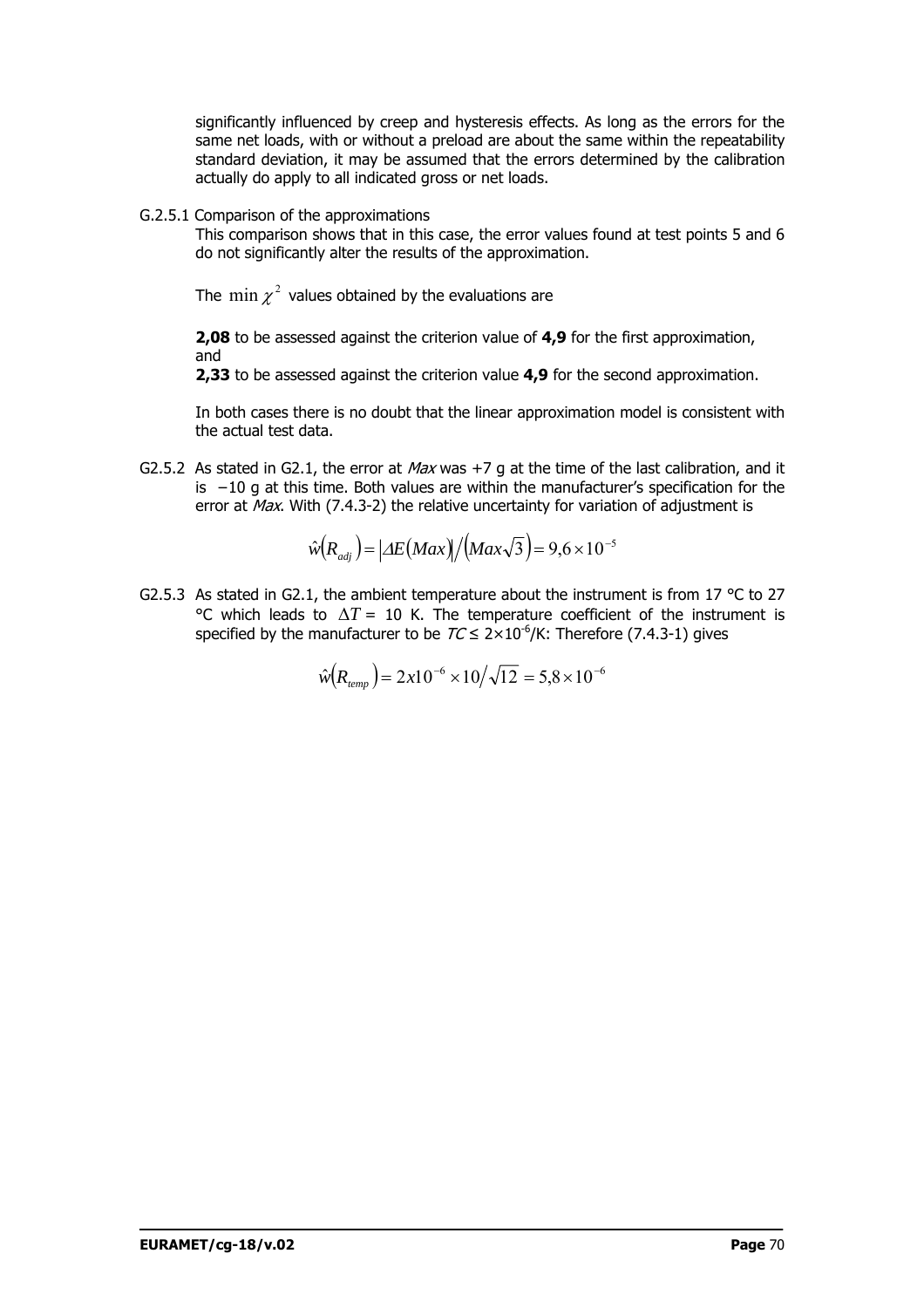# **G3 Instrument of 30 t capacity, scale interval 10 kg**

| Instrument:                                             | electronic weighing instrument, description and<br>identification, with OIML R76 (or EN 45501) Type approval but<br>not verified                                                                                                                                                                                         |
|---------------------------------------------------------|--------------------------------------------------------------------------------------------------------------------------------------------------------------------------------------------------------------------------------------------------------------------------------------------------------------------------|
| Max/d                                                   | 30 t / 10 kg                                                                                                                                                                                                                                                                                                             |
| load receptor                                           | 3 m wide, 10 m long, 4 points of support                                                                                                                                                                                                                                                                                 |
| <b>Installation</b>                                     | Outside, in plain air, under shadow                                                                                                                                                                                                                                                                                      |
| Temperature<br>coefficient                              | $TC \leq 2 \times 10^{-6}$ /K (manufacturer's manual)                                                                                                                                                                                                                                                                    |
| Built-in<br>adjustment<br>device                        | Not provided                                                                                                                                                                                                                                                                                                             |
| last calibration                                        | performed 10 months ago; error at $Max$ was -5 kg                                                                                                                                                                                                                                                                        |
| <b>Scale interval</b><br>for testing                    | Higher resolution (service mode), $dT = 1$ kg                                                                                                                                                                                                                                                                            |
| Duration of<br>tests                                    | from 9h00 to 11h00                                                                                                                                                                                                                                                                                                       |
| <b>Temperature</b><br>during<br>calibration:            | 17°C to 20°C                                                                                                                                                                                                                                                                                                             |
| <b>Barometric</b><br>pressure<br>during<br>calibration: | $1010$ hPa $\pm 10$ hPa                                                                                                                                                                                                                                                                                                  |
| <b>Test loads</b>                                       | <b>Standards weights:</b><br>12 rollable cylindrical weights, cast iron, 500<br><b>kg each</b> , certified to class $M_1$ tolerance of $mpe = 25$<br>g (OIML R111)                                                                                                                                                       |
|                                                         | Substitution loads made up of steel or cast iron:<br>6 steel containers filled with loose steel or cast iron,<br>each weighing $\approx$ 3 000 kg;<br>trailer to support the steel containers, weight<br>adjusted to $\approx$ 6 000 kg;<br>forklift, weight $\approx 4.5$ t, capacity 6 t to move<br>substitution loads |

**G3.1 Conditions specific for the calibration**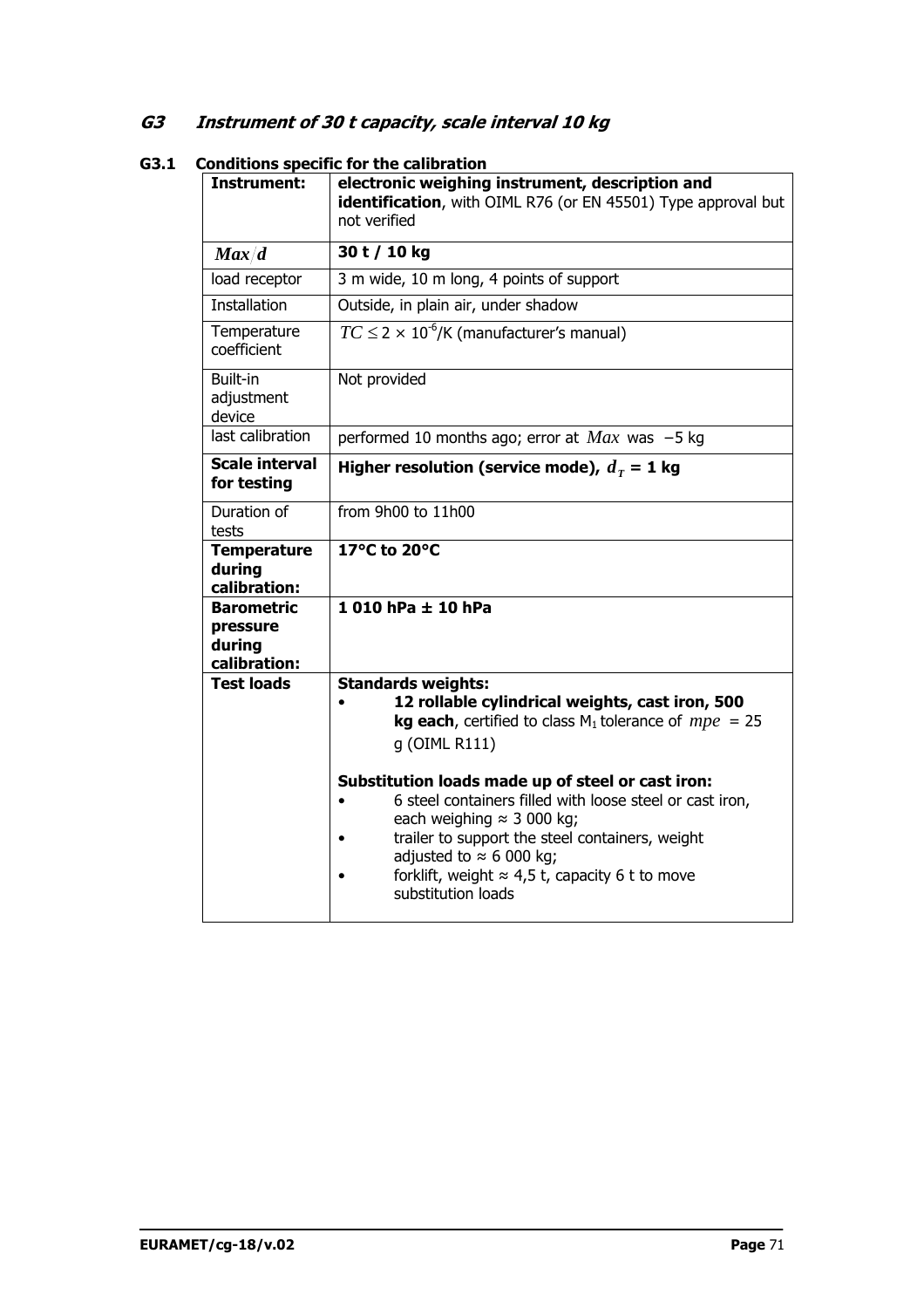# **G3.2 Tests and results**

| <b>Repeatability</b>        | Fork lift with 2 steel containers, moved on alternating from  |                                                             |  |  |  |  |
|-----------------------------|---------------------------------------------------------------|-------------------------------------------------------------|--|--|--|--|
| (assumed to be const.       | either long end of load receptor, load centered by            |                                                             |  |  |  |  |
| over the weighing           | eyesight; indication at no load reset to zero where           |                                                             |  |  |  |  |
| range)                      | necessary. Test load $\approx 10.5$ t                         |                                                             |  |  |  |  |
|                             | Readings recorded: 10 411 kg; 10 414 kg; 10 418 kg; 10        |                                                             |  |  |  |  |
|                             | 412 kg; 10 418 kg. After unloading, no-load indications       |                                                             |  |  |  |  |
|                             | were between 0 and 2 kg                                       |                                                             |  |  |  |  |
| <b>Errors of indication</b> |                                                               | test loads built up by substitution, with 6 000 kg standard |  |  |  |  |
|                             |                                                               | weights and 4 substitution loads of approximately 6 t each. |  |  |  |  |
|                             | All test loads applied once, discontinuous loading, only      |                                                             |  |  |  |  |
|                             | upwards; indications after removal of standard weights        |                                                             |  |  |  |  |
|                             | recorded but no correction applied; all loads arranged        |                                                             |  |  |  |  |
|                             | reasonably around centre of load receptor.                    |                                                             |  |  |  |  |
|                             | Indications recorded::                                        |                                                             |  |  |  |  |
|                             | Load $L_{T_i}$ / kg<br>Indication $I_i$ / kg                  |                                                             |  |  |  |  |
|                             | 6 000                                                         | 6 0 0 1                                                     |  |  |  |  |
|                             | 12 014                                                        | 12 014                                                      |  |  |  |  |
|                             | 17 996<br>17 999                                              |                                                             |  |  |  |  |
|                             | 24 014<br>24 019                                              |                                                             |  |  |  |  |
|                             | 30 001                                                        | 30 010                                                      |  |  |  |  |
|                             |                                                               | 4                                                           |  |  |  |  |
|                             | See G3.5.1 for full record of data                            |                                                             |  |  |  |  |
| <b>Eccentricity test</b>    | Same test load of $\approx 10,5$ t was used as for the        |                                                             |  |  |  |  |
|                             | repeatability test, indication at no load reset to zero where |                                                             |  |  |  |  |
|                             | necessary; positions/readings in kg:                          |                                                             |  |  |  |  |
|                             | 3/10 473<br>2/10 467 kg;<br>1/10 471 kg;                      |                                                             |  |  |  |  |
|                             | kg;                                                           |                                                             |  |  |  |  |
|                             | 4/ 10 476 kg;                                                 | 5/10 475 kg                                                 |  |  |  |  |
|                             | $\left. \Delta I \right _{ecc}\right _{\rm max} =$ 5 kg       |                                                             |  |  |  |  |

# **G3.3 Errors and related uncertainties**

The calculations follow 7.1 to 7.3

| Quantity or Influence                                                              |          | Load, indication, error in kg Standard uncertainty in<br>kg, or as relative value |        |        |        |          |  |
|------------------------------------------------------------------------------------|----------|-----------------------------------------------------------------------------------|--------|--------|--------|----------|--|
| <b>Indication</b> $I \approx m_N$ / kg                                             | 6000     | 12000                                                                             | 18 000 | 24 000 | 30 000 |          |  |
| Error $E_{cal}$ / kg                                                               | 1        | 0                                                                                 | 3      | 5      | 9      |          |  |
| Repeatability $s$ / kg                                                             |          |                                                                                   | 3,3    |        |        | norm/4   |  |
| Digitalisat'n $d_{\tau}$ /12                                                       |          | 0,3                                                                               |        |        |        |          |  |
| Digitalisat'n $d_{\tau}$ / $\sqrt{12}$                                             |          |                                                                                   | 0,3    |        |        | rect/100 |  |
| Eccentricity<br>$u(I_{ecc~ind}) = 6,9 \times 10^{-5} I_{i}$<br>Background: G3.5.2  | 0,4      | 0,8<br>1,2<br>1,7<br>2,1                                                          |        |        |        |          |  |
| Creep/hysteresis<br>$u(I_{time}) = 7,7 \times 10^{-5} I_{i}$<br>Background: G3.5.3 | $\Omega$ | rect/100                                                                          |        |        |        |          |  |
| Uncertainty of indication $u(I)$                                                   | 3,34     | 3,54                                                                              | 3,80   | 4,14   | 4,54   |          |  |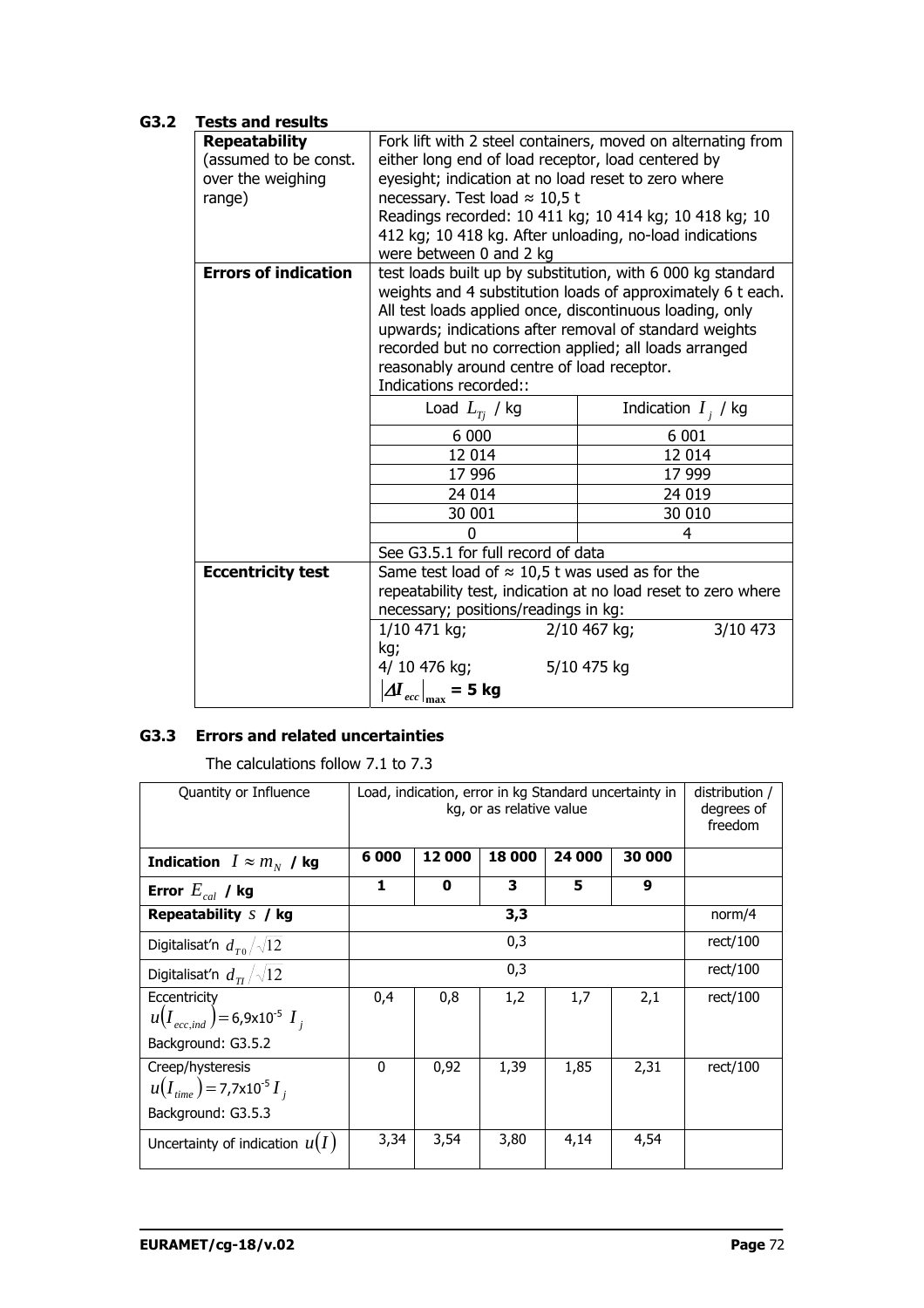| Quantity or Influence                          | Load, indication, error in kg Standard uncertainty in<br>kg, or as relative value | distribution /<br>degrees of<br>freedom |
|------------------------------------------------|-----------------------------------------------------------------------------------|-----------------------------------------|
| Test loads                                     |                                                                                   |                                         |
| Standard weights <sup>16</sup>                 | 6 000                                                                             |                                         |
| $m_{c1}$                                       |                                                                                   |                                         |
| $u(\delta m_c) = mpe/\sqrt{3}$                 | 0,173                                                                             | rect/100                                |
| $u(\delta m_p) = mpe/\sqrt{3}$                 | 0,173                                                                             | rect/100                                |
| $u(\delta m_{R}) = 7{,}2x10^{-6} m_{c1}^{-17}$ | 0,043                                                                             | rect/100                                |
| $u(m_{c1})$                                    | 0,25                                                                              | triang/ $>100$                          |

| <b>Substitution loads</b>                                                                                         |                                                                                                   |            |                                                           |        |        |                                   |  |  |  |  |
|-------------------------------------------------------------------------------------------------------------------|---------------------------------------------------------------------------------------------------|------------|-----------------------------------------------------------|--------|--------|-----------------------------------|--|--|--|--|
| $L_{subj} \approx$                                                                                                | 0                                                                                                 | 6 0 0 0    | 12 000                                                    | 18 000 | 24 000 |                                   |  |  |  |  |
| $L_{Ti} = m_{c1} + L_{subi} \approx$                                                                              | 6 000                                                                                             | 12 000     | 18 000                                                    | 24 000 | 30 000 |                                   |  |  |  |  |
| $u(\delta m_{R}) = 2.9x10^{-6} L_{\rm sub}$                                                                       |                                                                                                   | Negligible |                                                           |        |        |                                   |  |  |  |  |
| see G3.5.4                                                                                                        |                                                                                                   |            |                                                           |        |        |                                   |  |  |  |  |
| $u(L_{Tj}) = \sqrt{\left\{\n \begin{matrix}\n j^2 u^2(m_{c1}) \\ + 2 \sum u^2(I_{i-1})\n \end{matrix}\n \right\}$ | 0,25                                                                                              | 4,76       | 6,93                                                      | 8,80   | 10,62  | triangular to<br>normal /<br>>100 |  |  |  |  |
| Unc. of error                                                                                                     | 3,36                                                                                              | 5,93       | 7,90                                                      | 9,74   | 11,56  |                                   |  |  |  |  |
| $u(E) = \sqrt{u^2(I_i) + u^2(L_i)}$                                                                               |                                                                                                   |            |                                                           |        |        |                                   |  |  |  |  |
| $U_{\text{eff}}$                                                                                                  | 4                                                                                                 | 35         | 74                                                        | 100    | 113    |                                   |  |  |  |  |
| $k$ (95,45 %)                                                                                                     | 2,87                                                                                              | 2,07       | 2,03                                                      | 2,03   | 2,02   |                                   |  |  |  |  |
| $U(E)$ = $ku(E)$ / kg                                                                                             | 9,6                                                                                               | 12,3       | 16,0                                                      | 19,8   | 23,4   |                                   |  |  |  |  |
| additional, optional:                                                                                             |                                                                                                   |            |                                                           |        |        |                                   |  |  |  |  |
| Result of approximation by<br>straight line through zero / kg                                                     | $E_{\text{anor}}(R) = 0,00019R$                                                                   |            |                                                           |        |        |                                   |  |  |  |  |
| Uncertainty to approximated<br>errors<br>/ kg                                                                     | $u(E_{\text{app}}(R)) = \sqrt{(7.3 \times 10^{-7} \text{ kg}^2 + 1.75 \times 10^{-7} R^2})^{18}}$ |            |                                                           |        |        |                                   |  |  |  |  |
| Expanded uncertainty, with<br>$k = 2 / kq$                                                                        |                                                                                                   |            | $U(E_{anpr}(R)) = 2u(E_{anpr}(R)) = 8.4 \times 10^{-4} R$ |        |        |                                   |  |  |  |  |

The certificate should give the advice to the user that any reading *R* obtained after the calibration, should be corrected by subtracting the relevant error *E* mentioned above only after rounding to the scale interval  $d$ , symbol  $E_d$ , and that the standard uncertainty to the error of any reading is increased by the standard uncertainty of the reading  $\,u(R)\!=\!\sqrt{(2d^{\,2}/12+s^2\,)}\!=\!5$ ,25 kg.

<span id="page-77-0"></span><sup>16</sup> Class M1, calibrated 3 months ago, average drift monitored over 2 recalibrations  $|D_{mc}| \leq mpe$  over 12 months; used at nominal value; fairly accomodated to ambient temperature,  $\Delta T < 5$  K

 $\overline{a}$ 

<span id="page-77-1"></span><sup>&</sup>lt;sup>17</sup> Value from Table E2.1 for cast iron, grey:  $\rho = (7 \ 100 \pm 300) \text{ kg/m}^3$ ,  $u(\rho_a) = 0.064 \text{ kg/m}^3$ ,

 $\hat{w}(m_B) = 7,2 \times 10^{-6}$  (7.1.2-5a)

<span id="page-77-2"></span> $18$  The first term is negligible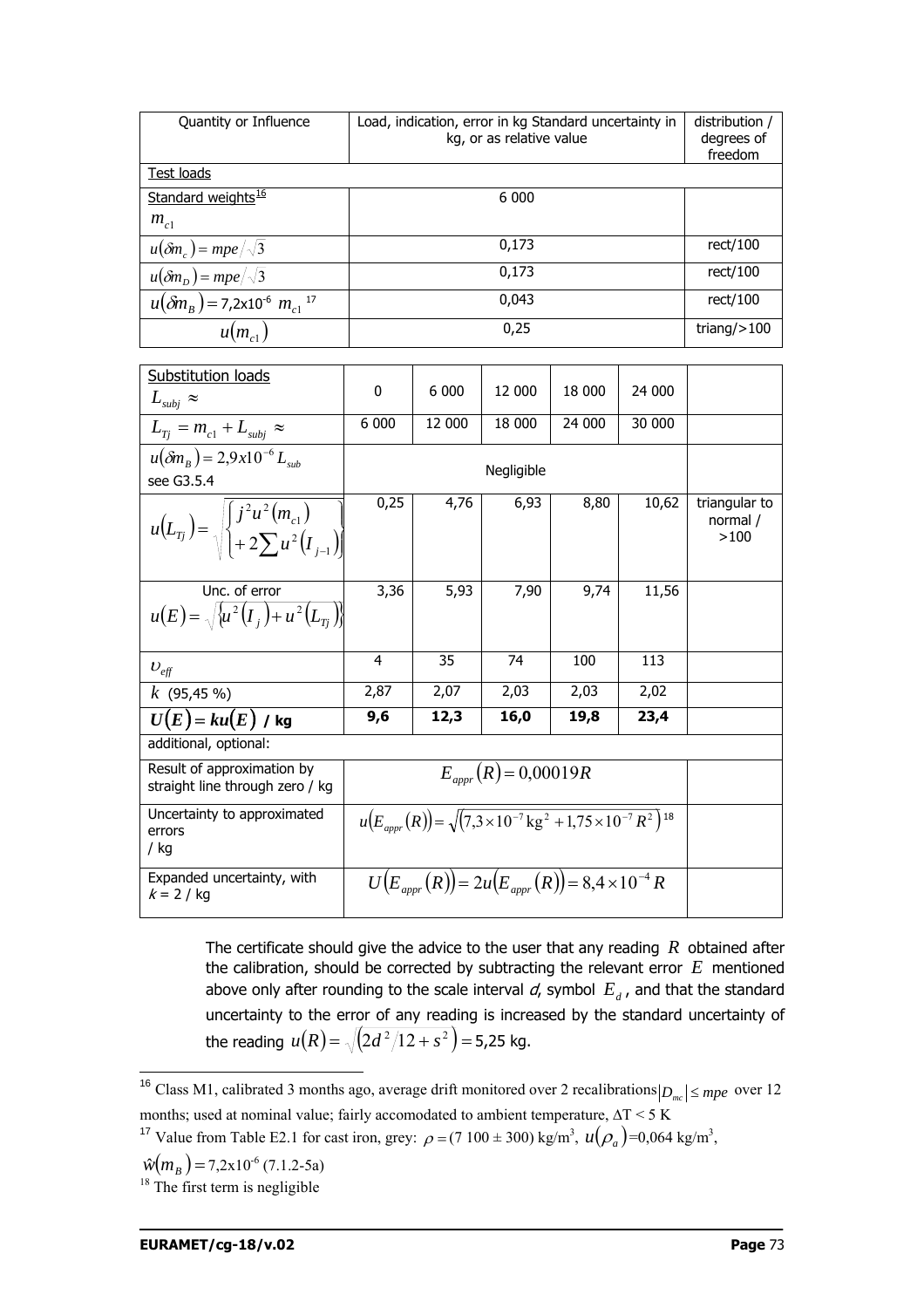For actual values that may be presented in the certificate see G3.5.5.

It would be acceptable to state in the certificate only the largest value of expanded uncertainty for all the reported errors:  $U(E) = 23.4$  kg, o  $U(E_A) = 25$  kg based on  $k = 2.02$ , accompanied by the statement that the coverage probability is at least 95 %.

## **G3.4 Uncertainty of indications in use**

As stated in 7.4, the following information may be developed by the calibration laboratory or by the user of the instrument. In any case, it may not be presented nor considered as part of the calibration certificate.

G3.4.1 The normal conditions of use of the instrument, as assumed, or as specified by the user may include

Variation of temperature from  $-10$  °C to  $+30$  °C Loads not always centered carefully Tare balancing function operated Loading times: normal, that is shorter than at calibration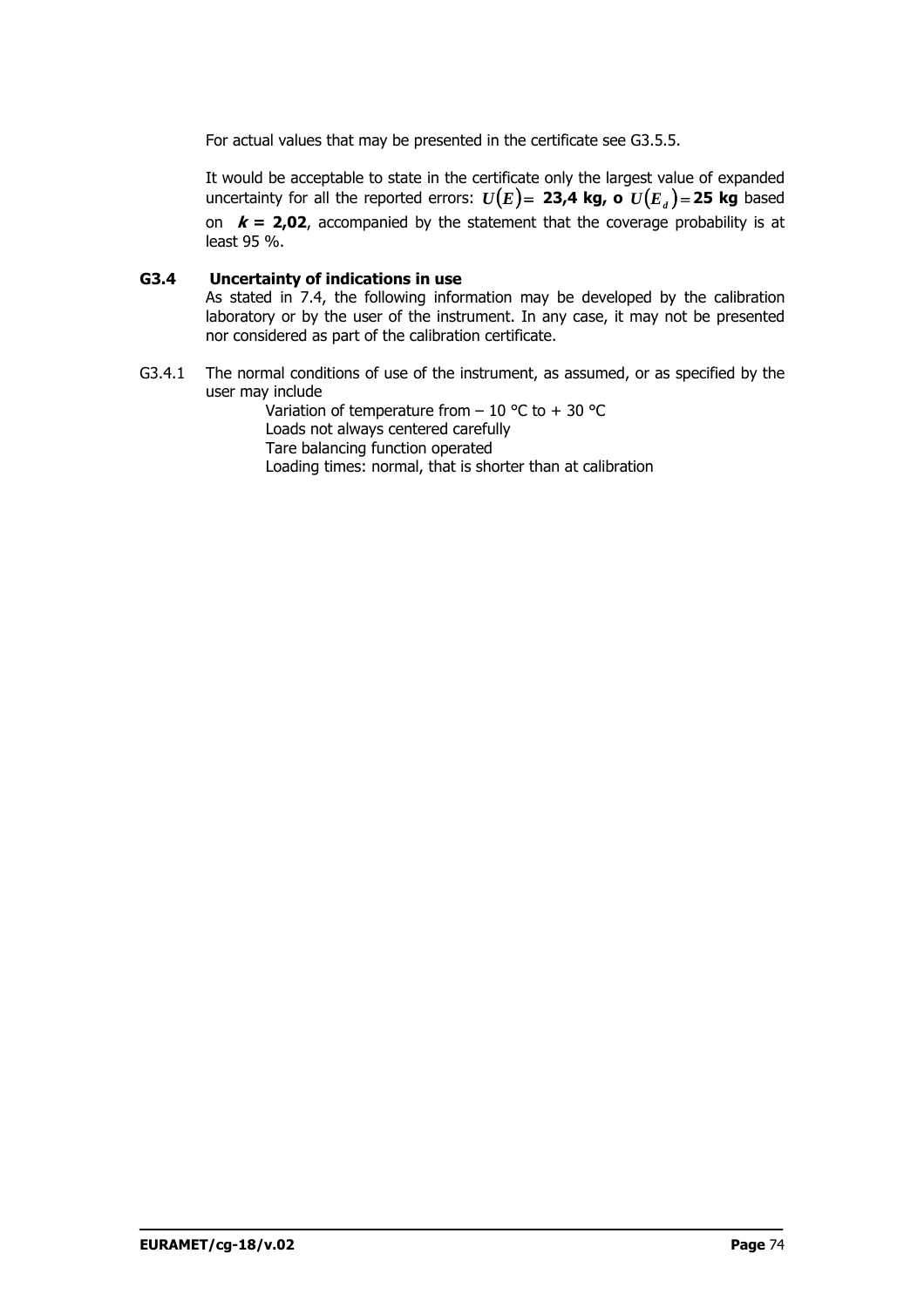| Quantity or Influence                                                 | Indication in kg<br>Standard uncertainty, relative or in kg                                                            | Distribution /<br>degrees of<br>freedom |
|-----------------------------------------------------------------------|------------------------------------------------------------------------------------------------------------------------|-----------------------------------------|
| Errors determined by<br>calibration                                   | $E(R) = 0,00019R$                                                                                                      |                                         |
| Standard uncertainty<br>u(E(R))                                       | $u(E(R)) = \sqrt{\{(5,25\text{kg})^2 + 1,75 \times 10^{-7} R^2\}}$                                                     |                                         |
| Further contributions to the uncertainty                              |                                                                                                                        |                                         |
| Weighing instrument                                                   |                                                                                                                        |                                         |
| Adjustm't drift: change                                               |                                                                                                                        | rect/100                                |
| of $E(Max)$ over 1 year =<br>15 kg                                    | $\hat{w} = (R_{adi}) = 15/(30000\sqrt{3}) = 2{,}89 \times 10^{-4}$                                                     |                                         |
| Temperature:                                                          |                                                                                                                        | rect/100                                |
| $\hat{w}(R_{t_{\text{remn}}}) = TCx \Delta T / \sqrt{12}$             | $2 \times 10^{-6} \times 40/\sqrt{12} = 0.23 \times 10^{-4}$                                                           |                                         |
| Weighing procedure                                                    |                                                                                                                        |                                         |
| Eccentricity of load:                                                 | $\sqrt{5/(10470\sqrt{3})} = 2{,}76 \times 10^{-4}$                                                                     | rect/100                                |
| $\hat{w}(R_{ecc}) =  \Delta I _{max}/(L_{ecc}\sqrt{3})$               |                                                                                                                        |                                         |
| Tare balancing: non-linearity<br>of errors smaller than their         |                                                                                                                        | rect/100                                |
| standard uncertainty!                                                 |                                                                                                                        |                                         |
| Loading time:                                                         |                                                                                                                        | rect/100                                |
| $u(I_{time})$ applies for the                                         | $\hat{w}(R_{\dots}) = 0.77 \times 10^{-4}$                                                                             |                                         |
| whole weighing range, see<br>G3.5.3                                   |                                                                                                                        |                                         |
| Uncertainty of weighing                                               |                                                                                                                        |                                         |
| result                                                                | $u(W) = \sqrt{(5,24 \text{ kg})^2 + \left(\frac{17,48 + 8,35 + 0,053}{+7,62 + 0,59) \times 10^{-8} R^2}\right)}$       |                                         |
| u(W)                                                                  |                                                                                                                        |                                         |
|                                                                       | $u(W) = \sqrt{(5,25 \text{ kg})^2 + 3,41 \times 10^{-7} R^2}$                                                          |                                         |
| k ( $\approx$ 95%)                                                    |                                                                                                                        |                                         |
| Uncertainty of weighing result with correction by $E_{\textit{appr}}$ |                                                                                                                        |                                         |
| $U(W) = ku(W)$                                                        | $U(W) = 2\sqrt{(5,25 \text{ kg})^2 + 3,41 \text{x} 10^{-7} R^2}$                                                       |                                         |
| simplified to first order                                             | $U(W) \approx U(W = 0) + \left\{ \left[ \begin{array}{l} U(W = Max) \\ -U(W = 0) \end{array} \right] / Max \right\} R$ |                                         |
|                                                                       |                                                                                                                        |                                         |
|                                                                       | $U(W) \approx 10.5$ kg + 8.69 × 10 <sup>-4</sup> R                                                                     |                                         |
|                                                                       | Global uncertainty of weighing result without correction to the reading                                                |                                         |
| $U_{gl}(W) = U(W)$                                                    | $U_{el}(W) = 10.5$ kg + 1,06 × 10 <sup>-3</sup> R                                                                      |                                         |
|                                                                       |                                                                                                                        |                                         |
| $+ \left  E_{\it appr}\left(R\right) \right $                         |                                                                                                                        |                                         |

# G3.4.2 Calculation table as per 7.4 and 7.5

G3.4.3 An attachment to the certificate could contain this statement:

"Under normal conditions of use, including

ambient temperature varying between–10 °C and + 30 °C, loads applied without special care to apply centre of gravity in centre of load receptor, obtaining readings  $R$  with or without tare balancing (Net or Gross

values)

not applying any correction to the readings  $R$ ,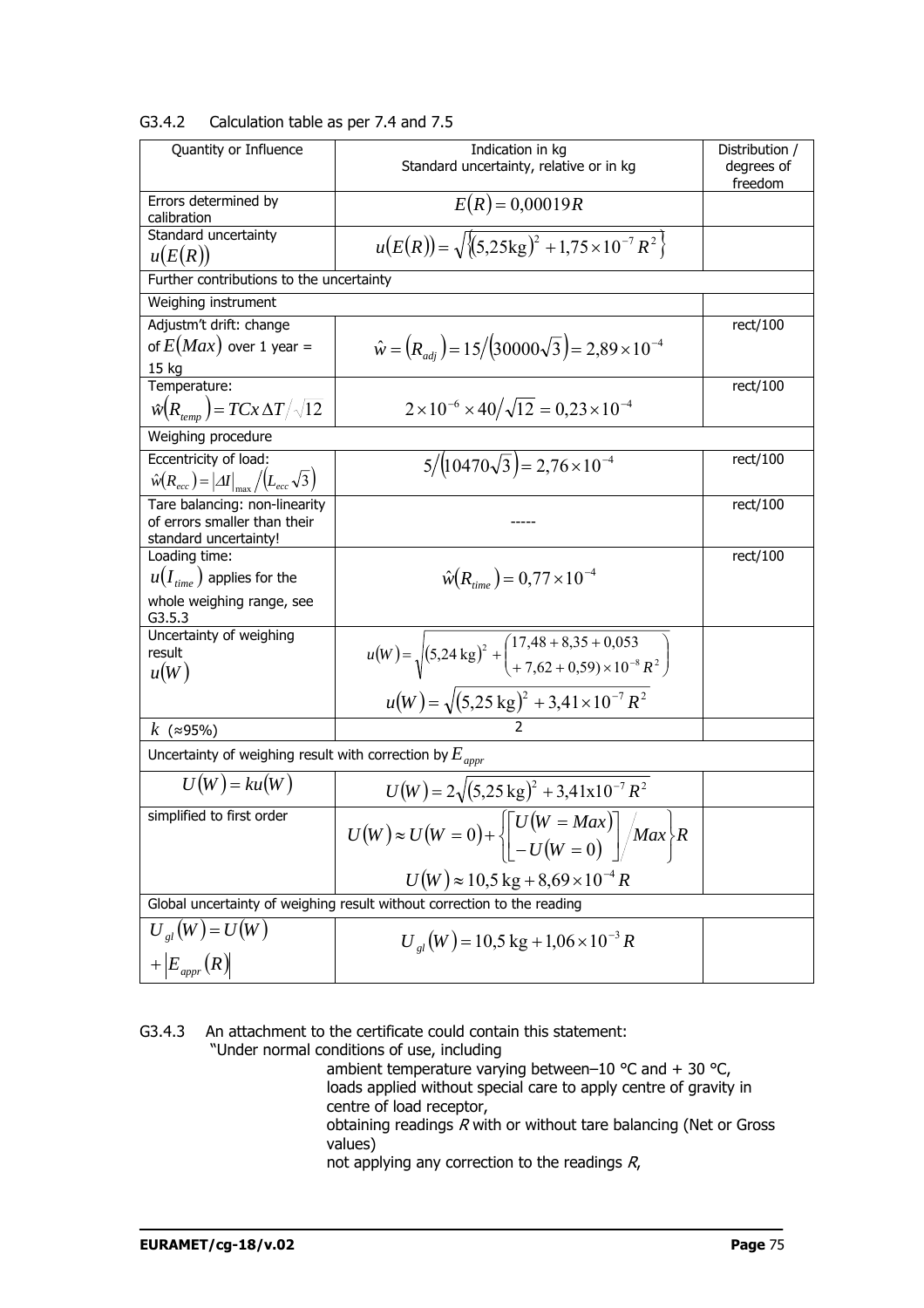the weighing result  $W$  is

$$
W = R \pm (10.5 \text{ kg} + 1.06 \times 10^{-4} R)
$$

at a level of confidence f better than 95%"

An alternative would read: (Conditions as before).."., the weighing result  $W$  is

| within a tolerance of |  | 1 % for $R \ge 1200$ kg,   |
|-----------------------|--|----------------------------|
| within a tolerance of |  | 0.5 % for $R \ge 2800$ kg, |
| within a tolerance of |  | 0.2% for $R \ge 13930$ kg, |

at a level of confidence of better than 95%."

#### **G3.5 Further information to the example**

G3.5.1 Details of substitution procedure; reference: 4.3.3 For the calibration tests with load substitution, each substitution load was adjusted by adding or subtracting machinery parts so as to achieve differences of Δ*I <sup>j</sup>* ≤ 20

> kg (saves time compared with adjustment to  $\Delta I \leq 1$  kg). All indications in high resolution  $d<sub>r</sub> = 1$  kg.

> At step 1, the empty trailer was used as substitution load; at steps 2 to 4, 2 steel containers were put on the trailer each time.

> All data that have been recorded are presented in full hereafter. Consistent with 4.3.3, the symbols are

> > $L_{\text{tri}}$  test load at step *j*, made up of  $m_{\text{tri}}$  =6 000 kg standard

weights plus the accumulated substitution load  $L_{T_{i-1}}$ 

$$
E_{j} = I_{j} - L_{Tj}
$$

 $I'_{i}$  indication alter removal of  $m_{c1}$ 

 $I\big( L_{\textit{\tiny subj}}\big)$ indication alter adding ≈ 6 000 kg substitution load

$$
\Delta I_{j} = I(L_{\text{subj}}) - I_{j}
$$

 $L_{subj}$  =  $L_{Ti}$  +  $\Delta I$ <sub>*i*</sub>, value of the substitution load

| Step $j$       | $L_{\scriptscriptstyle Tj}$ |         | $E_{i}$ |         | $(L_{subj}$ ) | $\Delta I$ | $\bm{L}_{subj}$ |
|----------------|-----------------------------|---------|---------|---------|---------------|------------|-----------------|
|                | kg                          | kg      | kg      | kg      | kg            | kg         | kg              |
| 0              | 0                           | 0       | 0       |         |               |            |                 |
|                | 6 0 0 0                     | 6 0 0 1 |         |         | 6 0 1 5       | 14         | 6 0 1 4         |
| $\overline{2}$ | 12 014                      | 12 014  | 0       | 6 0 1 6 | 11 996        | -18        | 11 996          |
| 3              | 17 996                      | 17 999  | 3       | 12 001  | 18 017        | 18         | 18 0 14         |
| 4              | 24 014                      | 24 019  | 5       | 18 0 22 | 24 006        | $-13$      | 24 001          |
| 5              | 30 001                      | 30 010  | 9       | ---     |               |            |                 |

After removal of all test loads, a stable indication of 4 kg was recorded.

In G3.3, all indications are quoted as the nominal values, as per 6.2.1.

G3.5.2 Eccentricity of test loads

Positions of load for eccentricity test: distances from centre of load receptor were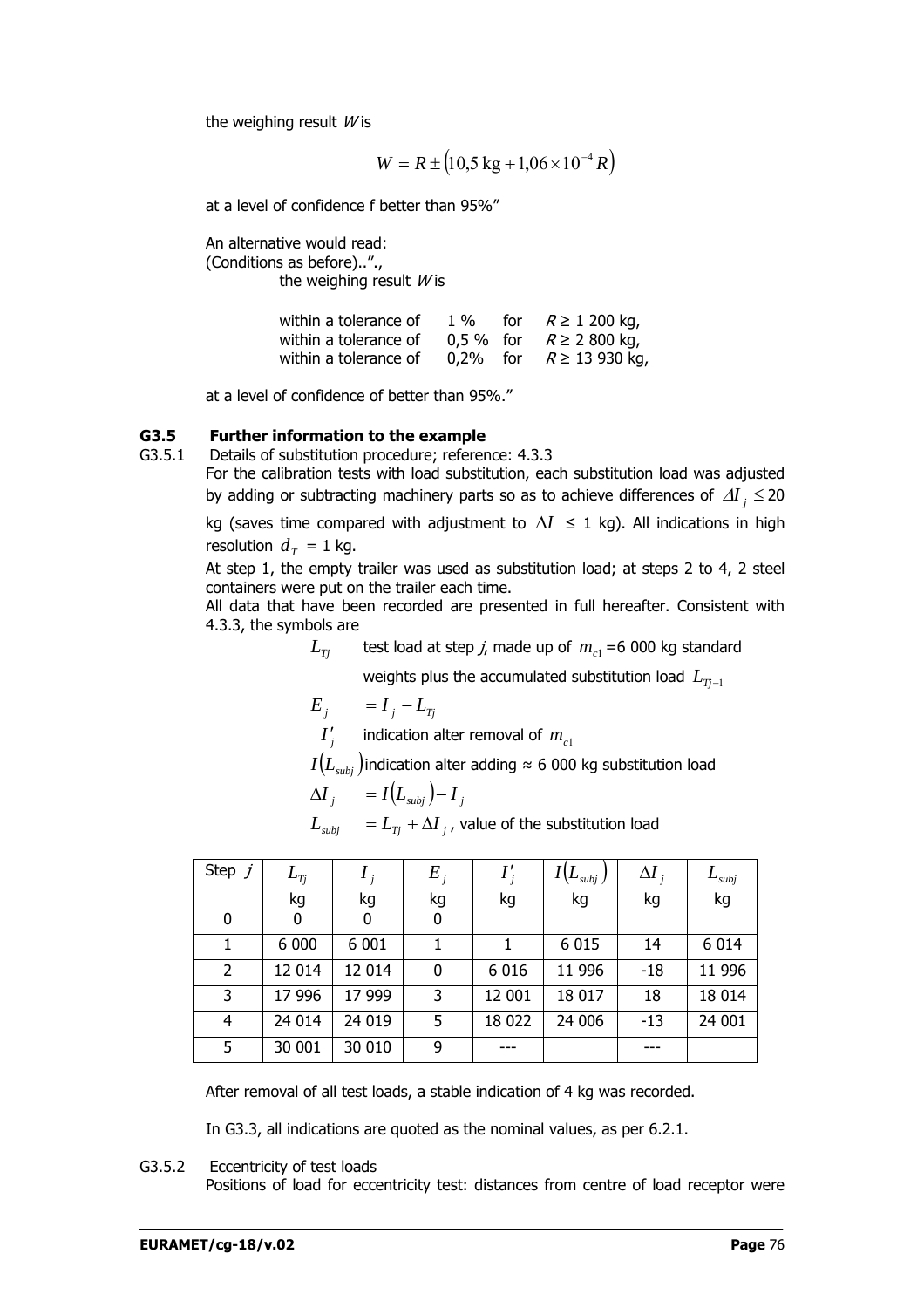2,50 m in length and 0,75 m in width, as for standard load positions for this test. Loads for tests of indication were centered carefully by eyesight, a largest distance of 1 m in length and 0,4 m in width was observed. The eccentricity of these loads was therefore not greater than 1/2 of the distances at eccentricity test. The relative standard uncertainty for eccentricity at indication tests is then

$$
\hat{w}(I_{\text{ecc},\text{ind}}) = \left| \Delta I_{\text{ecc}} \right|_{\text{max}} / (2L_{\text{ecc}}\sqrt{12})
$$

G3.5.3 Effects of creep and hysteresis

Considered due to the fact that the procedure includes a loading and unloading sequence, and that some extra time is needed for the adjustment of each accumulated substitution load.

For creep and hysteresis, a contribution can be derived from the indication  $E_0$  on return to zero load, as per 7.4.4.2.

Expression (7.4.4-7):  $\hat{w}(I_{time}) = E_0 / (Max\sqrt{3})$ 

Gives a value of

$$
\hat{w}(I_{time}) = 4/(30000\sqrt{3}) = 7{,}7 \times 10^{-5}
$$

which should be added to the uncertainty of the indication for all loads except the first 6 000 kg load which consists only of the standard weights

The same uncertainty is added to the indications in use, because the loading time in normal use is expected to be quite short, and therefore differs from that at calibration.

## G3.5.4 Air buoyancy correction for substitution loads

The substitution loads were a trailer and steel containers filled with waste machinery parts (steel or cast iron).

For the density of the filled containers,  $\rho = (7\,500 \pm 400)$  kg/m<sup>3</sup> is assumed (base don the information given in Appendix E).

For the trailer, the same density may be assumed for simplicity's sake (made mostly of steel, except for the tyres and some parts of the brake system).

Over the duration of the calibration, the air temperature  $t$  varied from 17 °C to 20 °C, and the atmospheric pressure was  $p = (1\ 010 \pm 10)$  hPa.

Applying the expression (A1.1-1) in which we neglect the term with relative humidity, we find the extreme values

$$
\rho_{a,\min} = 0.34848 p_{\min} / (273.15 + t_{\max}) = 1.1889 \text{ kg/m}^3
$$
  

$$
\rho_{a,\max} = 0.34848 p_{\max} / (273.15 + t_{\min}) = 1.2251 \text{ kg/m}^3
$$

With a difference  $\Delta \rho_a = 0.036$  2 kg/m<sup>3</sup>

A maximum change of the air buoyancy of the substitution loads would therefore be  $\Delta m_{subB} \approx L_{sub} \Delta \rho_a / \rho = 24\,000 \times 0.036\,2 / 7\,500 = 0.12\,kg$ 

yielding a relative uncertainty of

$$
\hat{w}(\delta m_{sub,B}) = \Delta m_{sub,B}/(L_{sub}\sqrt{3}) = 2.9 \times 10^{-6}
$$

Which in negligible indeed.

## G3.5.5 Weighing results under the conditions of the calibration The weighing results under the conditions of the calibration  $W^* = R - E$  obtained after the calibration when determined for the test points, are as follows